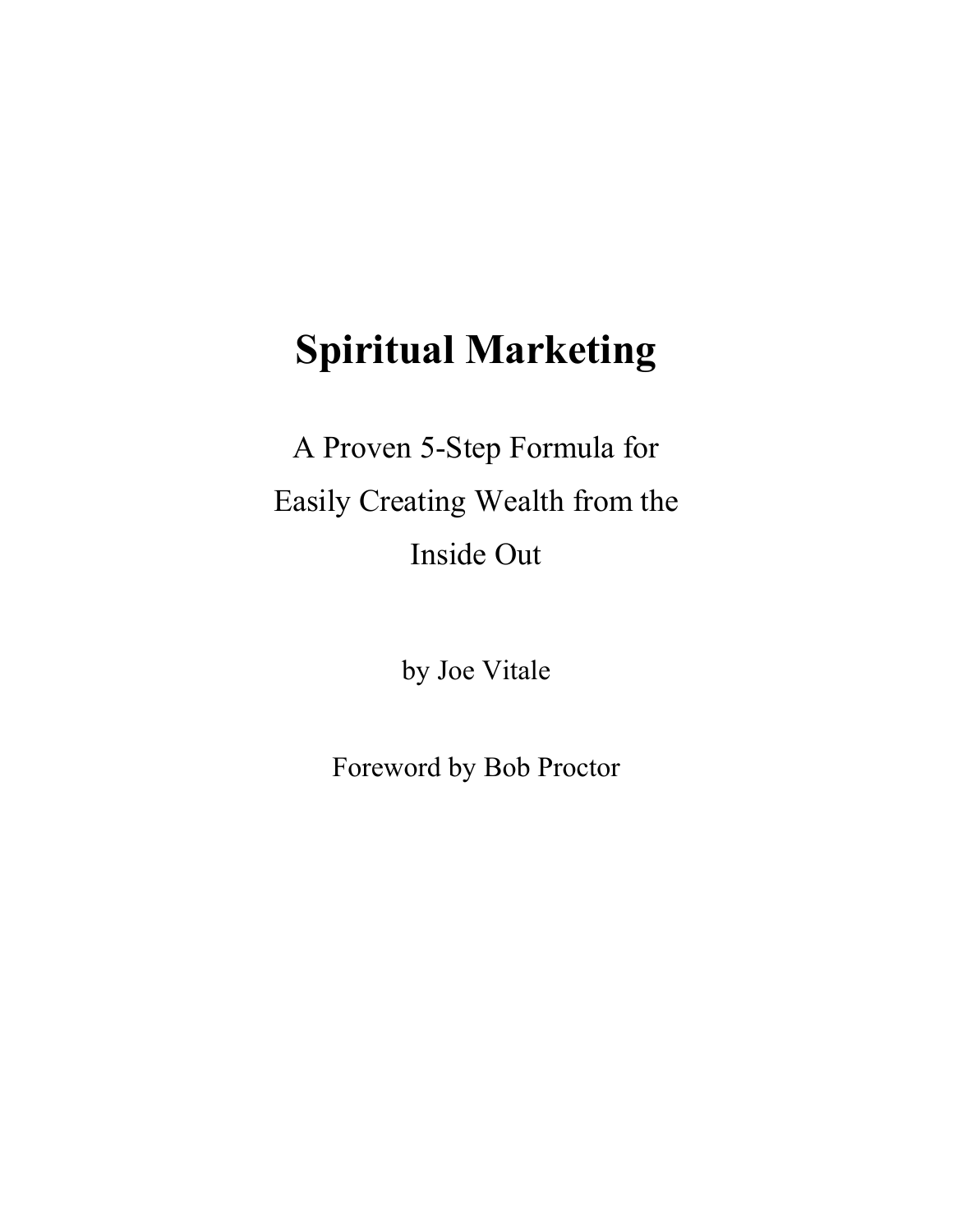## Copyright© 2001 by Joe Vitale

All rights reserved. No part of this book may be reproduced, stored in a retrieval system, or transmitted by any means, electronic, mechanical, photocopying, recording, or otherwise, without written permission from the author.

ISBN: 0-7596-1431-8

This book is printed on acid free paper.

Revised second edition: January, 2002.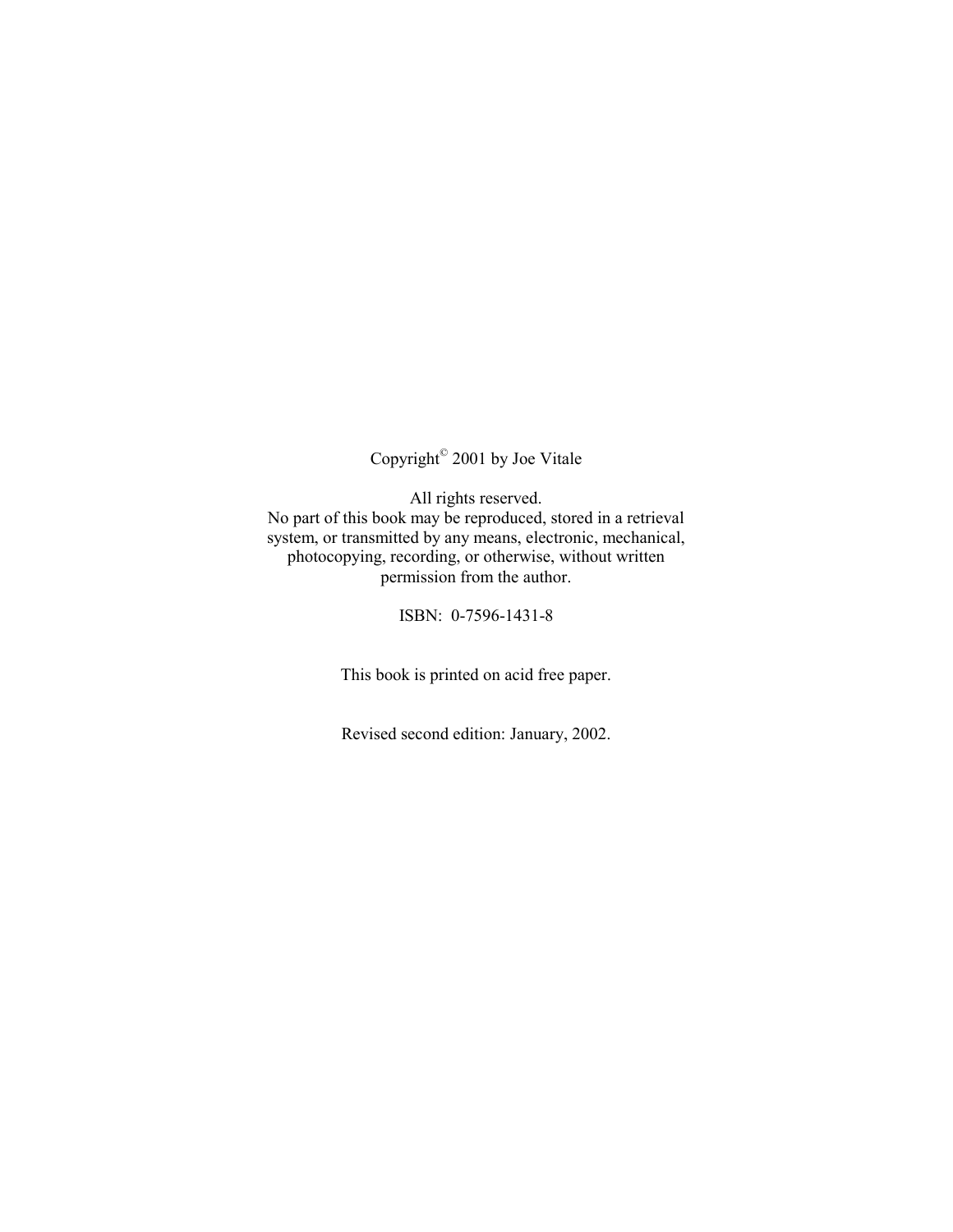"Spirit is substance which forms itself according to your demands, and must have a pattern from which to work. A pan of dough is as willing to be formed into bread as biscuit. It makes as little difference to Spirit what we demand."

> -- Frances Larimer Warner, *Our Invisible Supply: Part One*, 1907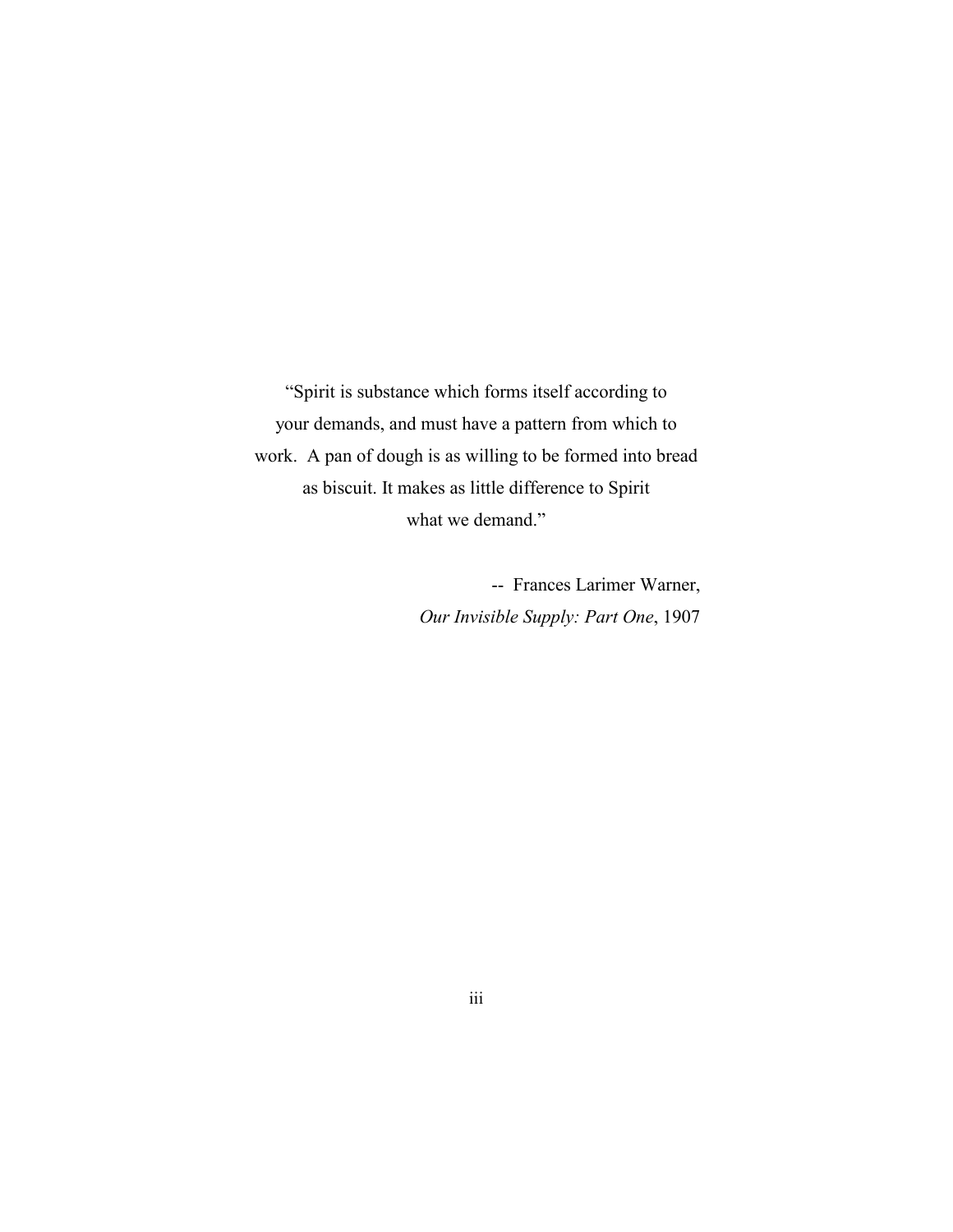This publication is designed to provide accurate information in regard to the subject matter covered. It is offered with the understanding that the author and publisher are not engaged in rendering medical or psychological service. This book is not intended to be a substitute for therapy or professional advice.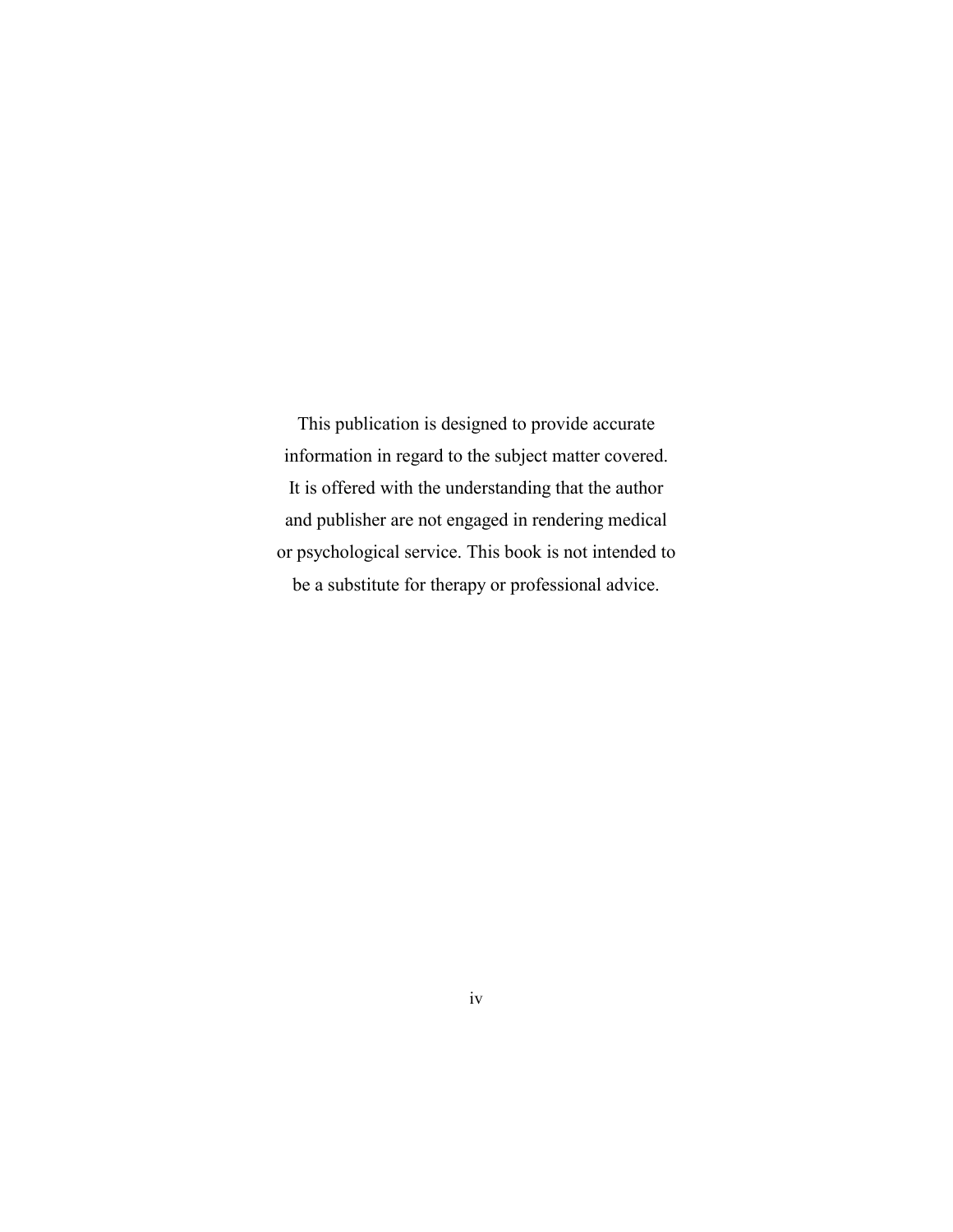### **Acknowledgments**

I am grateful to Jerry and Esther Hicks for their insights into the process of creating whatever you want. I am of course grateful to Jonathan Jacobs for his work as a healer, miracles coach, and friend. I am also grateful for Bill Ferguson's magic. Linda Credeur was the first to believe in this project, maybe even before me. I want to thank Bob Proctor, an enlightened businessman awakening people wherever he goes, for his support and belief in me as well as this book. A few special friends read early versions of this material and gave me priceless feedback. They deserve a round of applause: Jonathan Morningstar, Jennifer Wier, Blair Warren, David Deutsch, Bryan Miller, Nerissa Oden, Rick and Mary Barrett. Marian, of course, has been the sunshine in my life for more than two decades now. I am forever grateful for having her in my world. Finally, I am grateful for the Spirit of life for guiding me in every moment.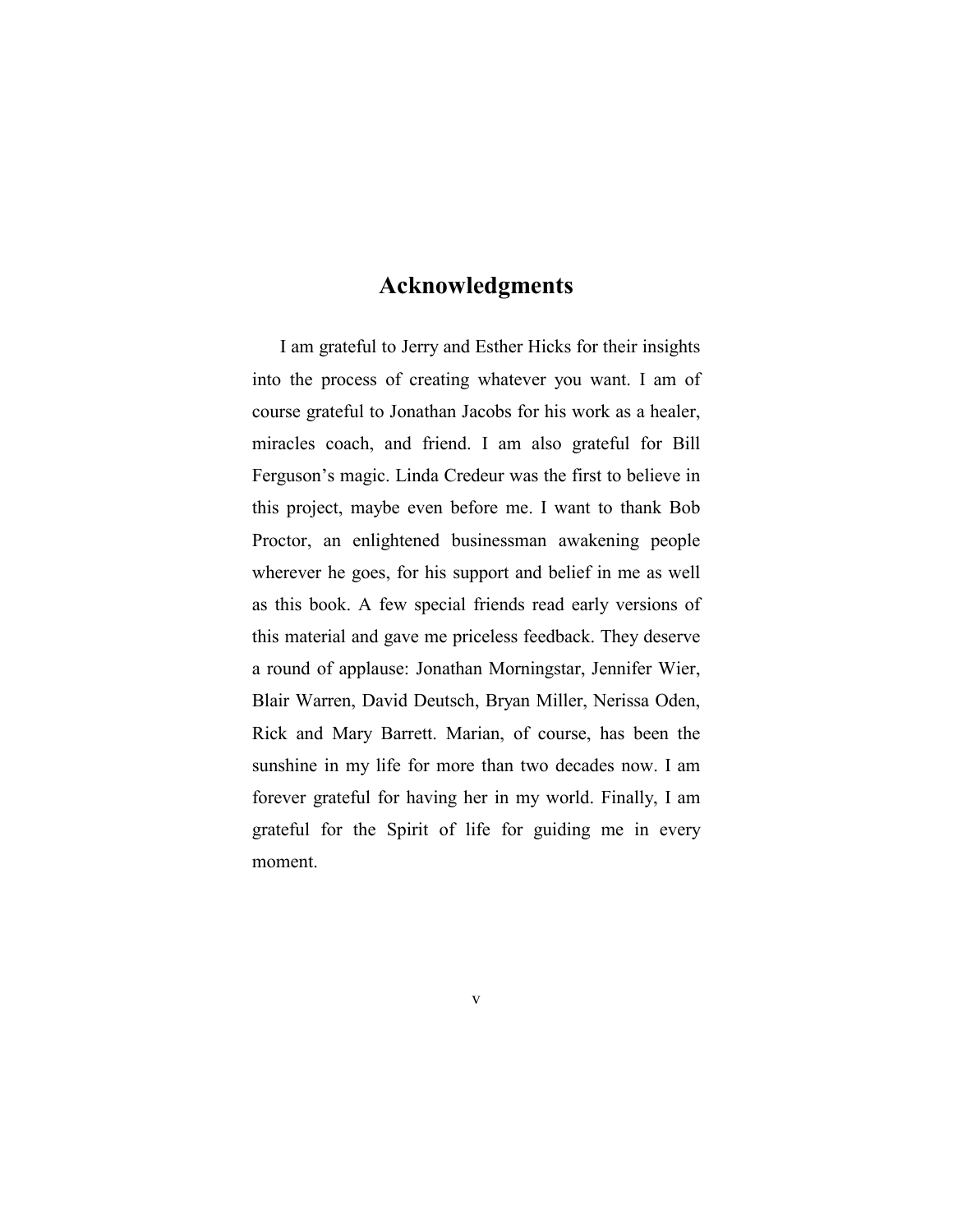For Bonnie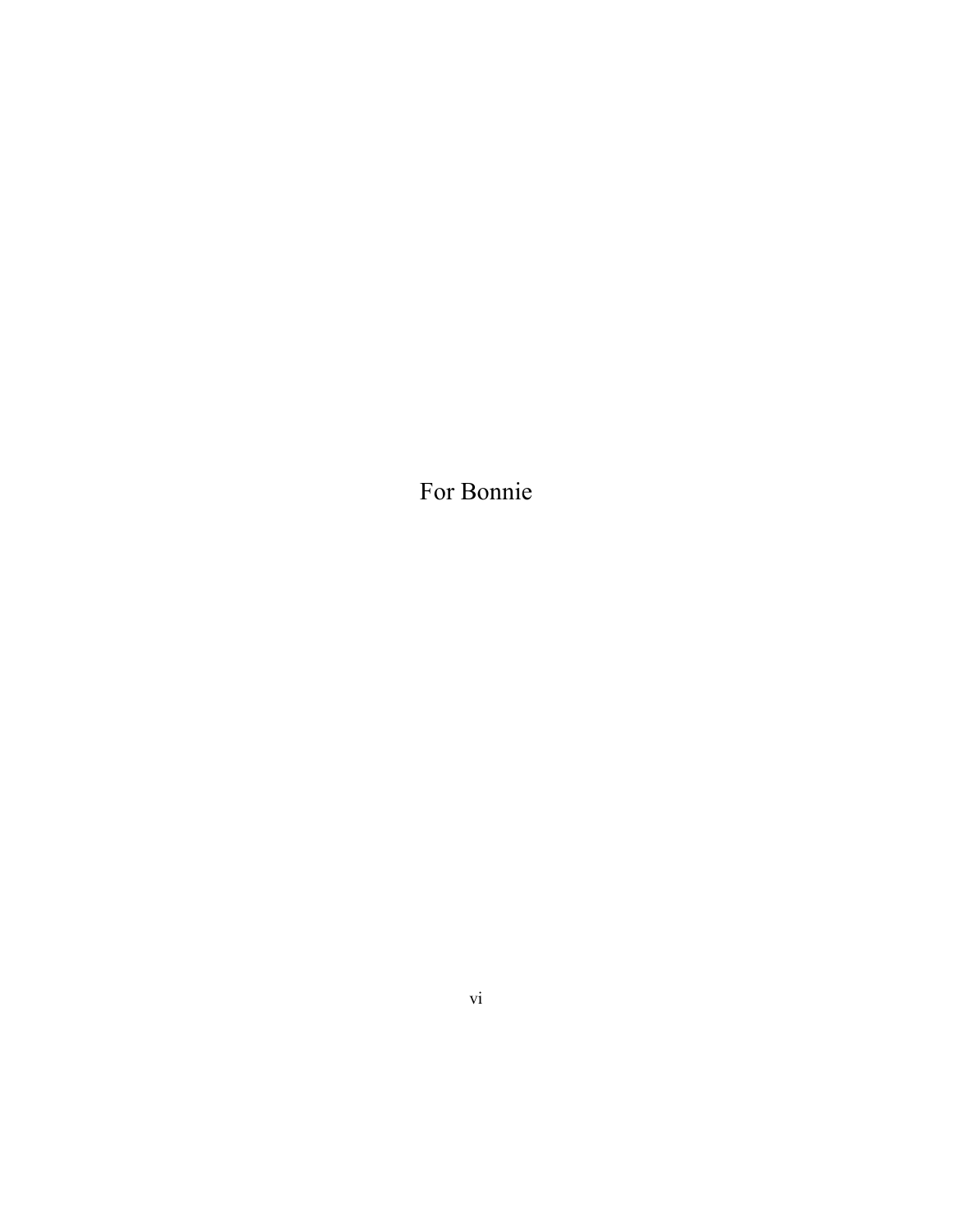# **Table of Contents**

| Step One: |                                                       |  |
|-----------|-------------------------------------------------------|--|
| Step Two: | Select what you would like to have, do, or            |  |
|           |                                                       |  |
|           |                                                       |  |
|           | Step Four: Feel how exciting it would be to have, do, |  |
|           |                                                       |  |
|           |                                                       |  |
|           |                                                       |  |
|           |                                                       |  |
|           |                                                       |  |
|           |                                                       |  |
|           |                                                       |  |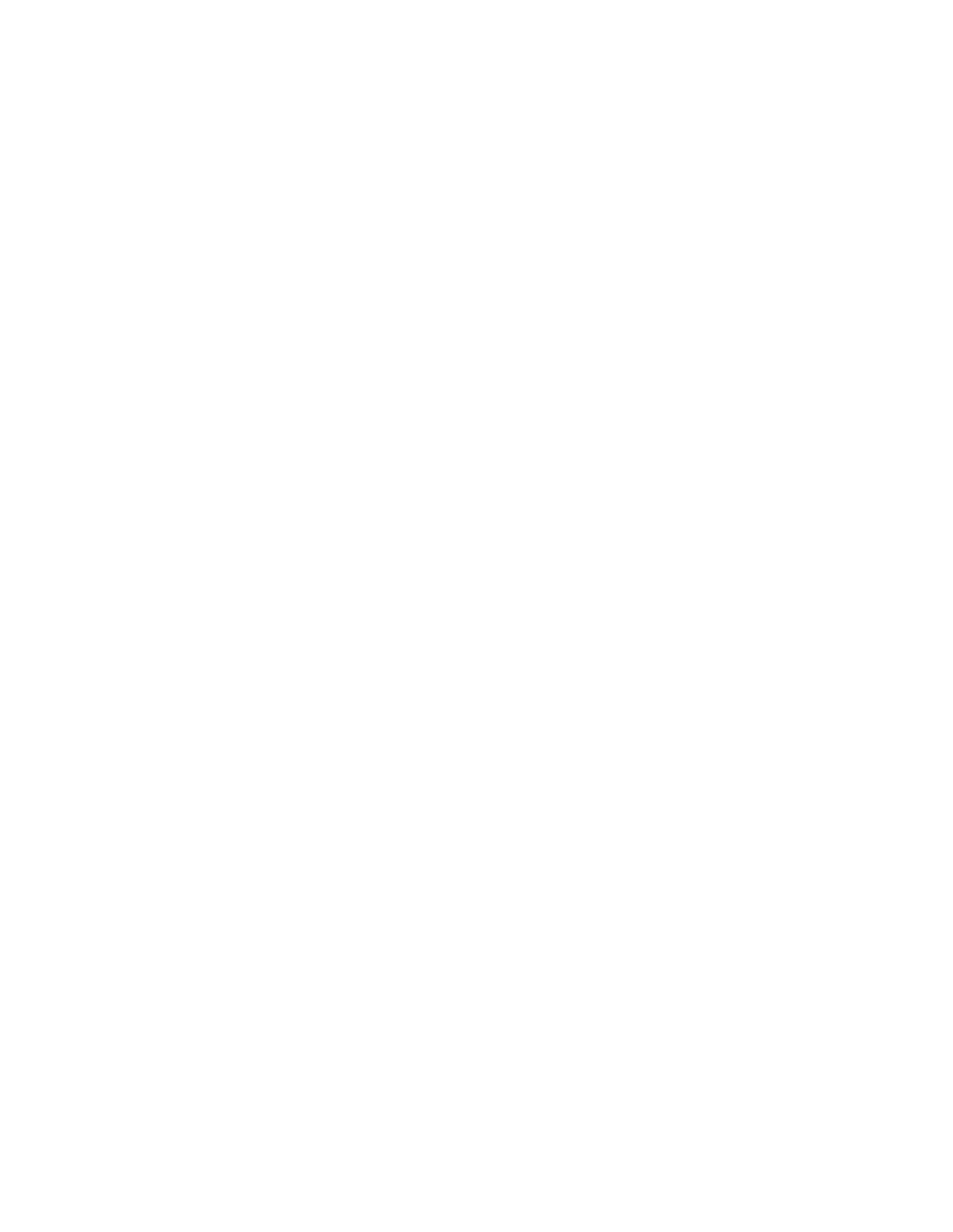### **Miracles Never Stop**

Preface to the 1stbooks.com Edition

I wrote most of what you are about to read in 1999, when I first issued this book as a private gift to only 35 people. More miracles have happened since then. Here are a few of them:

\* When I first wrote this book and described the car of my dreams, the car of my dreams at that time was a Saturn. I've now upgraded my dream and my car. I'm now driving a BMW Z3 2.8 Roadster. I've never in my life had so much fun driving!!! As I grew in my life, and became more bold about going for my dreams, I also naturally wanted a different vehicle. I was led to the Z3, which symbolizes the major changes in my life. And it is a hoot to drive, as well! You truly can have anything you can imagine.

\* When I first wrote this book, I was still married to Marian, who I had been with for more than twenty years. Since then we decided we had grown apart. There was nothing negative about the experience or the decision at all.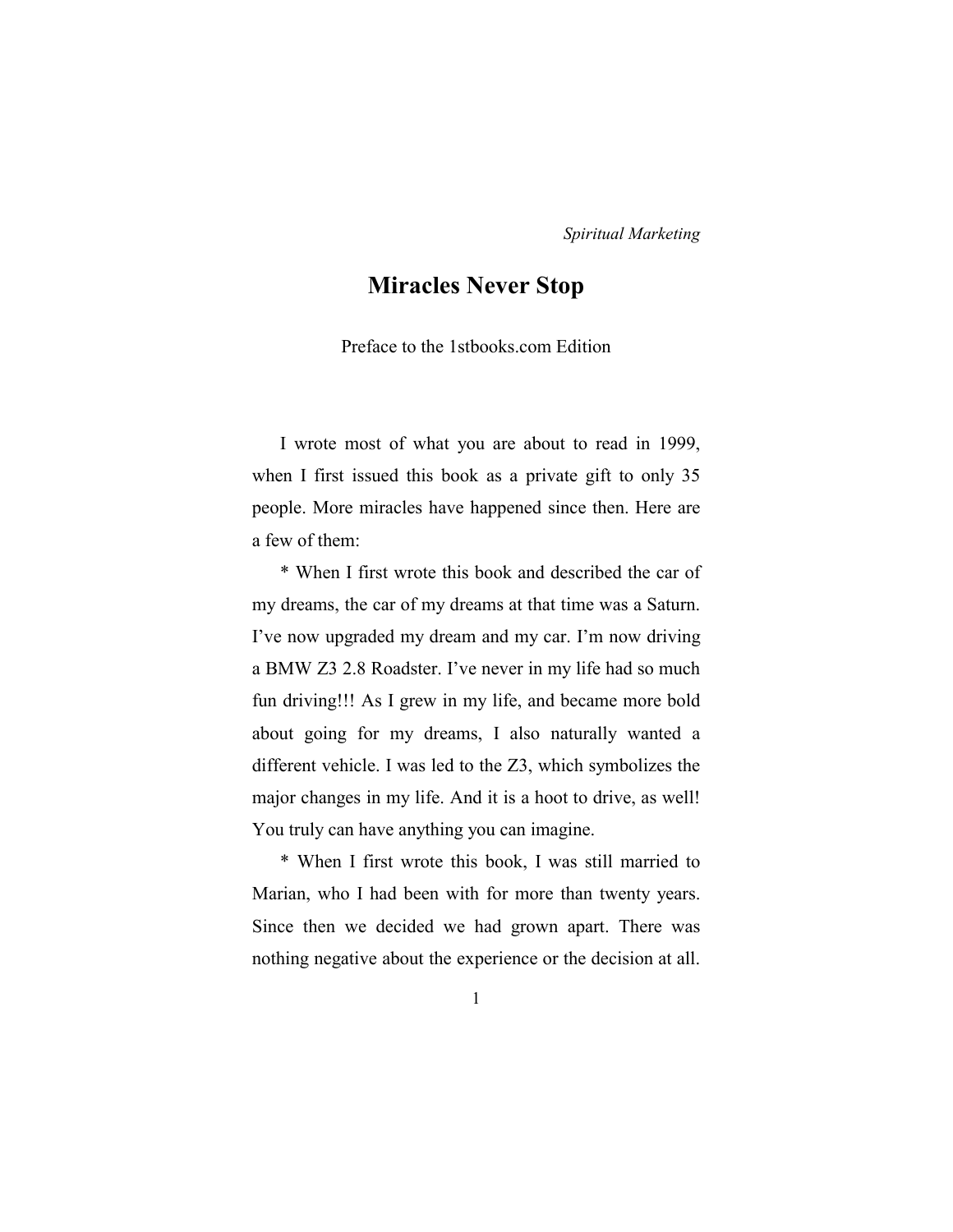Marian decided she preferred being alone. I decided to look for another partner. I found one, too, in Nerissa, who I am deeply in love with. I'm still friends with Marian, and both are now in my heart. I'm a lucky man. Major changes in life can truly be easy and effortless.

\* When I first wrote this book, I made a goal that I wanted passive income. I wanted money to come to me easily and effortlessly, always, consistently, no matter where I was or what I was doing. I was then led to meet Mark Joyner, CEO of Aesop Marketing, who asked if he could put one of my books online as an e-book. I was skeptical. But I gave him "Hypnotic Writing," a manuscript I wrote many years ago. Mark put it online, marketed it, and the sales blew my socks off. Even now, seven months after the book went online at http://www.Hypnotic Writing.com, orders keep coming in. Since there is no book to print, stock, or mail, all the money is passive income. Every month I receive a check, sometimes for staggering amounts. Now I smile a lot. I know that when you set an intention, you set the forces of life to bring it to you, and you to it.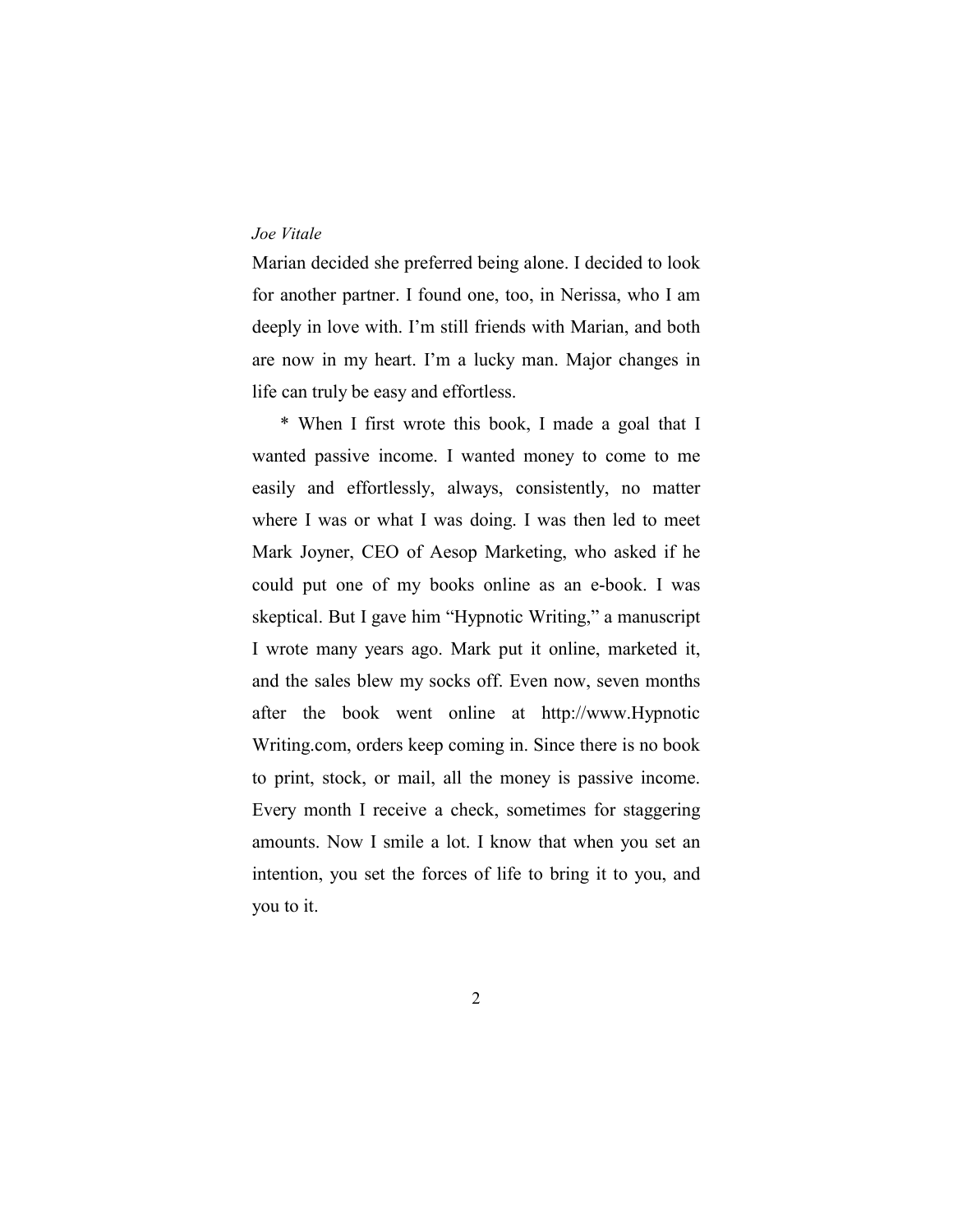\* When I first wrote this book, I was living in Houston. After I met Nerissa, I moved to Austin. I then began the process of manifesting our dream home. After a few months, we found a beautiful two-acre, two-story, Hill Country property with wandering wild deer and rabbit, and an outside pool, between Austin and San Antonio, in a small spiritual-artistic community called Wimberley, Texas. Finding this home was a matter of having a clear image of what I wanted while following every intuitive impulse I had. The result was a miracle.

I just sat down with Nerissa and talked to her about the on-going miracles in my life.

"It happens to you all the time," she said.

She mentioned that just the other day I wanted to book us a flight to Ohio to see my family. Tickets were nearly one thousand dollars. I simply expected to get a better deal while being willing to accept the going fare. When I called the airline back, they told me I had enough frequent flyer miles to get both tickets for just over one hundred dollars. Way cool.

And Nerissa reminded me of the time I wanted to complete my collection of rare books by P.T. Barnum. I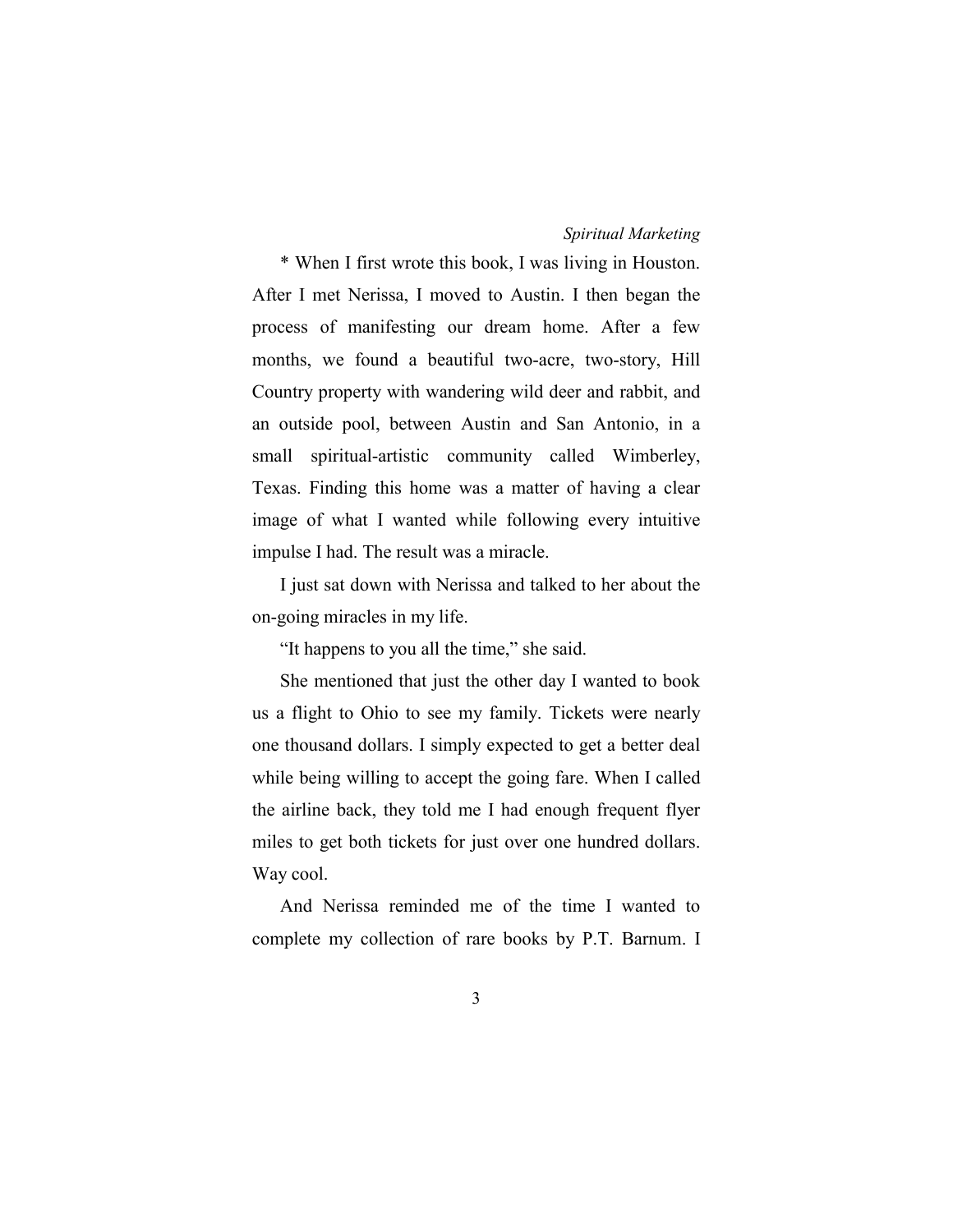found the last book needed. But my intuition said not to pay the high price the book seller was asking. I let go. I waited. A few days later the book seller lowered his price. That's almost unheard of. And yes, I bought the book.

And she reminded me of the time I looked for one book for nearly seven years and couldn't find it. Then, out of the blue, an email friend in Canada wrote me that he had the book. I begged to buy it. He declined. But a few days later he suddenly decided to just send me the book---at no charge!

And she remembered that a year or so ago, when I couldn't find a friend of mine that I loved and missed, I gave up and hired a private investigator. He couldn't find my friend, either. But then one day, simply following my intuition, I walked right up to my friend at a yoga class. I found her without breaking a sweat.

Nerissa also reminded me to to tell you what happened just yesterday, while writing this very preface.

I have been practicing the Sedona Method for months now. It's a very simple method for releasing any emotion or negative experience in the way of your being happy right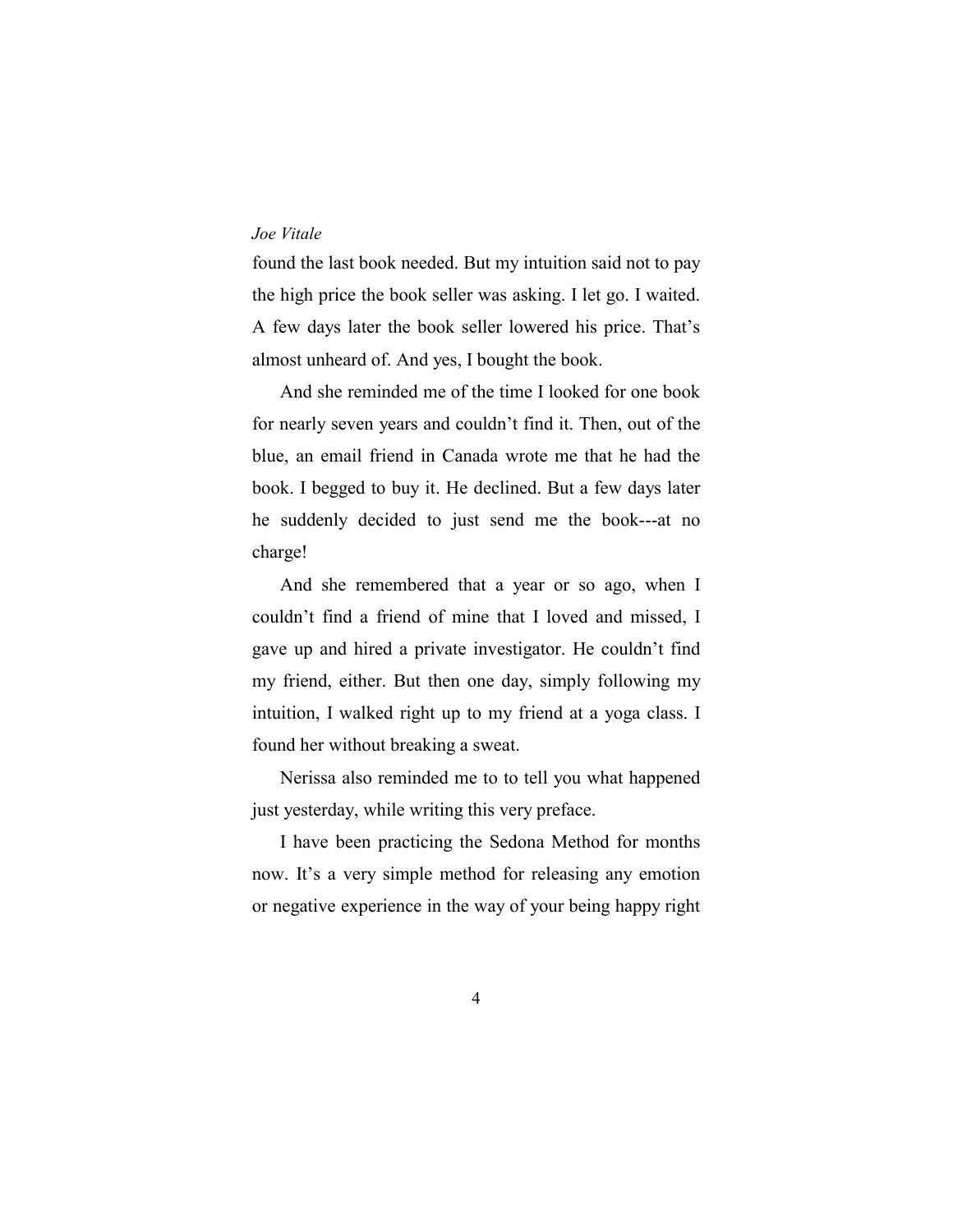now. I like the method and have told many people about it through my monthly e-newsletter.

I was reading a book by Lester Levenson, the founder of the Sedona Method, just yesterday morning. I sat in my easy chair, reading, feeling happy, wondering how I might learn more about Sedona and Lester. I remember thinking, "Gee, it sure would be nice to meet some Sedona people and learn more about what they do."

That same day I checked my email and to my delighted surprise, there was a message from the director of the Sedona Institute. He had heard about me through the grapevine and wanted to talk to me about how I could help promote their website at http://www.sedona.com. Wow!

And then there are the countless times when I want more money for something or other, and I get a brainstorm that pulls in an abundance of money fast.

One time I almost led a seminar on "Spiritual Marketing." Instead, I decided to see if anyone would sign up for it online and take it as an e-class. I announced that the class would only be done by email, would only last five weeks, and would cost \$1,500 per person. Fifteen people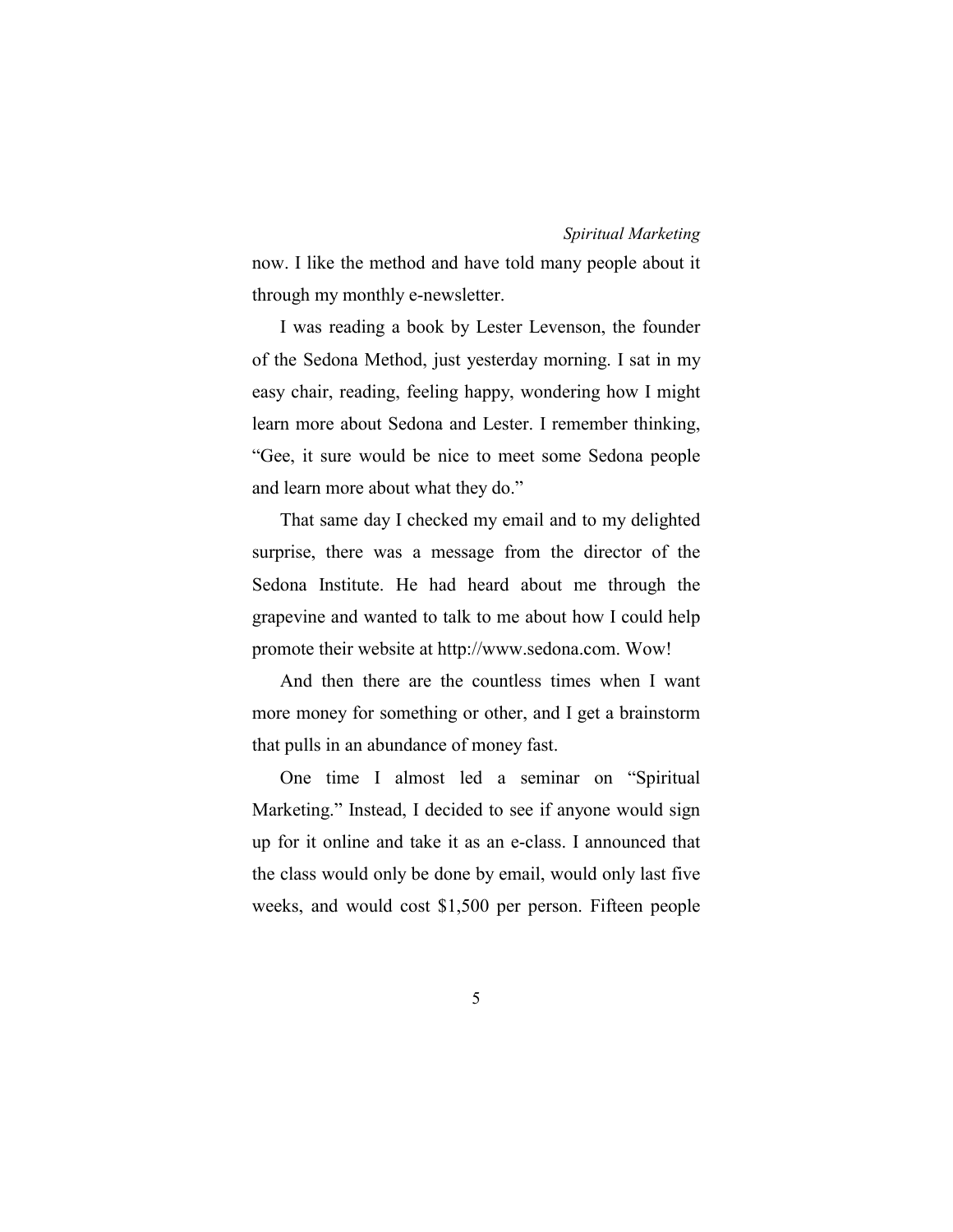signed up, bringing me a whopping sum of money in just a short period of time. Very nice.

"You have miracles happen all the time," Nerissa repeated.

"Why do you think that is?" I asked her. "It certainly wasn't always like that."

"Because you now practice the Spiritual Marketing steps," she explained. "You make yourself a magnet for whatever you want."

There's no question about it. If I tried to document all the miracles that keep occurring in just my life alone because of the "Spiritual Marketing" method, I'd never stop writing this book and never get around to releasing it to the public.

My point is this: The five step formula you are about to discover works.

And because it works, I want you to have it.

I once told Nerissa that there is an easy path through life and a hard path. When I first met her, she was crawling up the rocky side of the mountain. I pointed out that there is an escalator through life, too. You can take the hard path or the easy path. It's all your choice.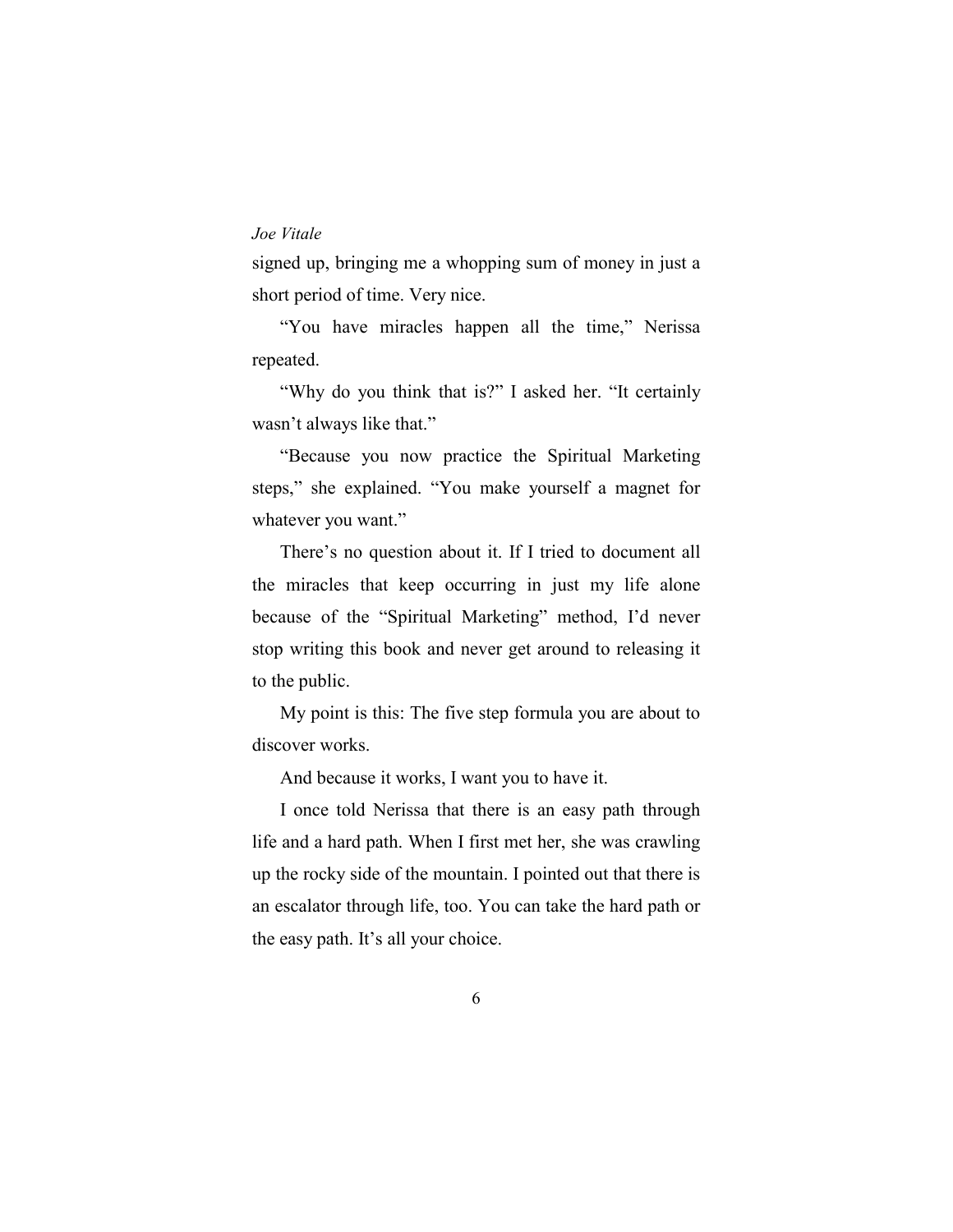This book shows you where the escalator is located. Get on it and enjoy the ride.

I'm going to turn off my computer now, turn this book over to 1stbooks.com, and let you read it.

Let me know what you think...and what miracles then occur in your life, too.

> Joe Vitale spirit@mrfire.com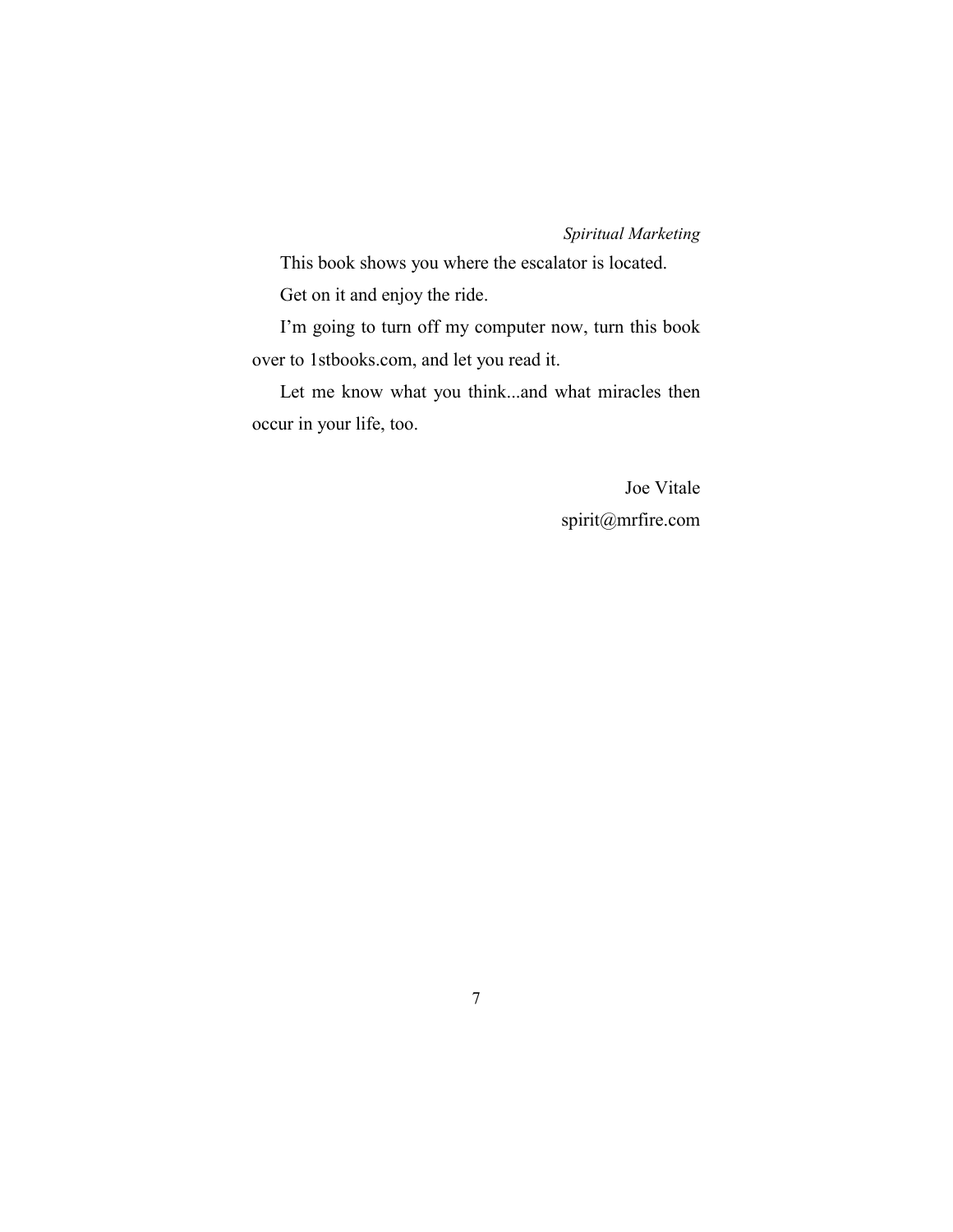"If we don't like what's happening to us in the world, all we have to do is change our consciousness---and the world out there changes for us!"

-- Lester Levenson, "*Keys to the Ultimate Freedom*," 1993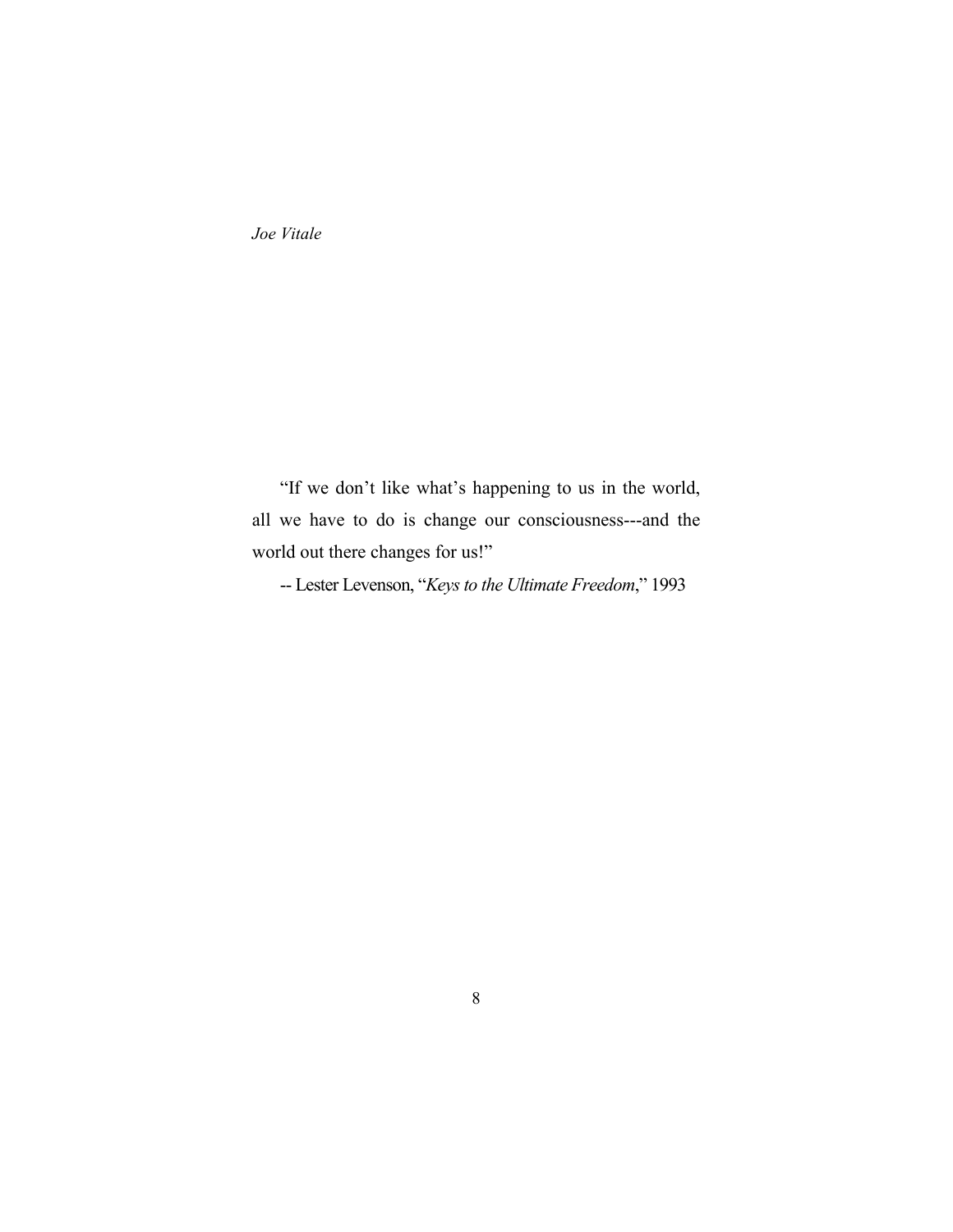### **Foreword by Bob Proctor**

I opened the Fed-X package and found a spiral bound manuscript inside. Two words jumped off the cover: Spiritual Marketing. Hmmm. Is that ever an interesting title, I thought to myself. Those two words...Spiritual Marketing...kept waltzing around in my mind.

I never before looked at those two words as partners, but there they were side by side in perfect harmony. What a beautiful couple they made. They definitely belong together. Yes, the marrying of these two words has created the potential to cause a profound, positive impact upon the world....yours as well as mine. From somewhere inside the thought came to me that it would take a Joe Vitale to create such a powerful combination. I also thought, Joe is not only a great guy, he writes great books.

You are very likely as anxious to get into this book as I was when I first got it in my hands. However, before you wander any further, an important clarification must be established:

By "Spiritual Marketing," we do not mean religious marketing. The author of this dynamite little book and I are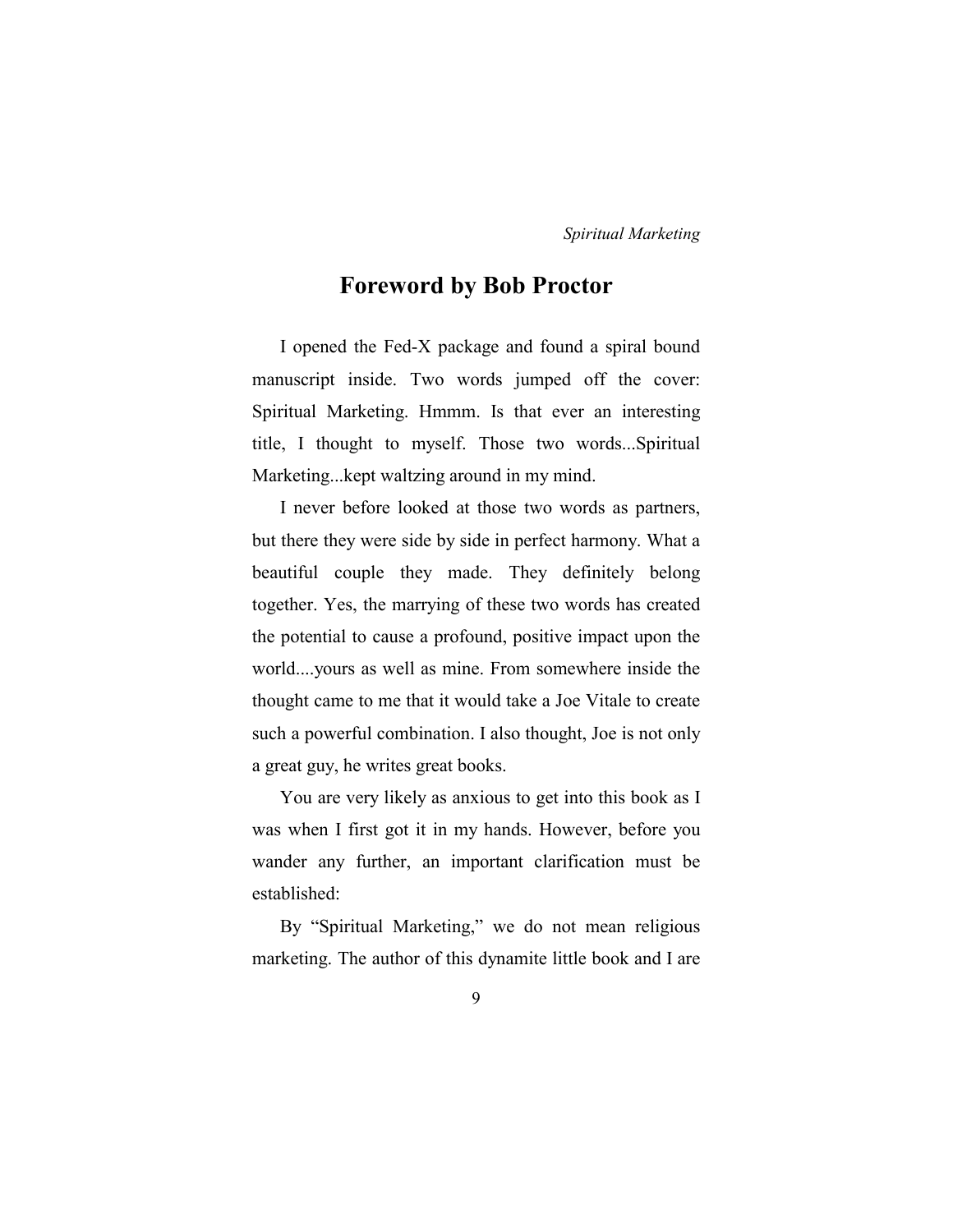in full agreement that neither one of us are remotely qualified to write on that subject. We are instead referring to the presence within of the universal spirit...the true self.

Spirit is present and operates in everything. Spirit always expresses itself perfectly...by Law. The best definition of the word "law" that I have ever found in my close to forty years of fun-filled research came from Dr. Thurman Fleet. He explained, "Law is the uniform and orderly method of the omnipotent God."

As you read any of Joe Vitale's books or listen to any of his recorded programs, you will realize he loves studying the Laws. In this, his most recent book, Joe has effectively married the Laws with his other true love, marketing. You and I are the beneficiaries of his years of work. He has taken what can be a very complex, laborious task and delivered it in just five simple seps. The five steps outlined in Spiritual Marketing will help you accomplish or acquire anything you seriously desire. I know this to be true because I have personally used these five steps for the last forty years to establish and reach numerous goals all over the world.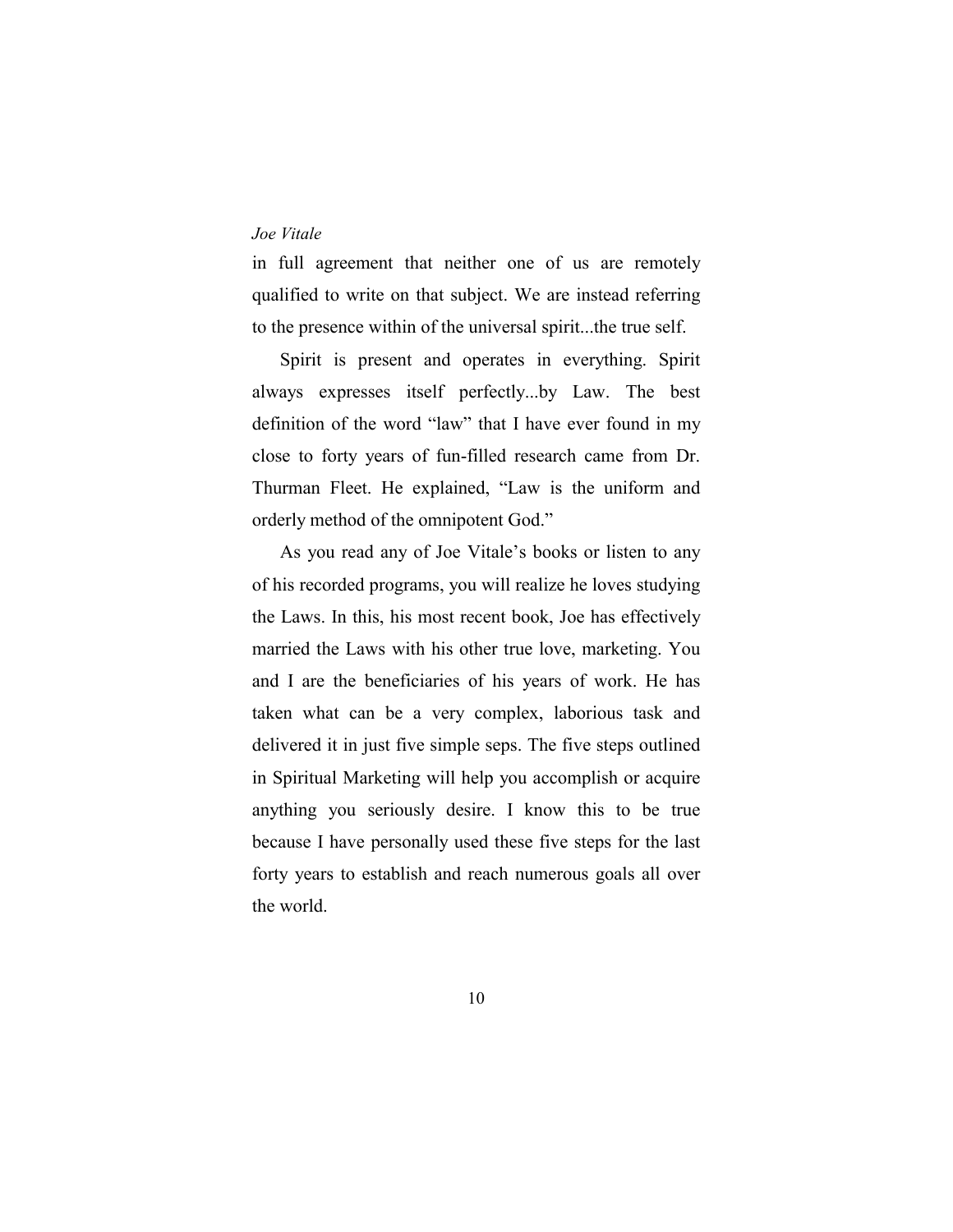Although you will find each step easy to understand, following them will require discipline. Your old paradigm, which is more commonly referred to as your "old conditioning," will fight you. In fact, your old conditioning may put up a tremendous battle.

Paradigms definitely do not die easily and the weapons the paradigms use to hold you back in life have awesome potential power. I often refer to them as the trio that have the power to paralyze....that are in fact insidious. They are DOUBT, FEAR, and ANXIETY. They have the power to bring your progress to an abrupt halt right at the point you are making the decision to make your move.

You must realize that the doubt creeps in and causes the fear, which in turn then causes the anxiety. The three can strike at lightening speed. However, they can and must be stopped. The primary cause of these debilitating demons is IGNORANCE.

Know the truth and the truth will set you free. That in itself is a beautiful truth. You must understand that there is only one thing to be set free from and that is ignorance. The second you feel doubt creeping into your mind, pick up this little book and read a few pages. Open it anywhere and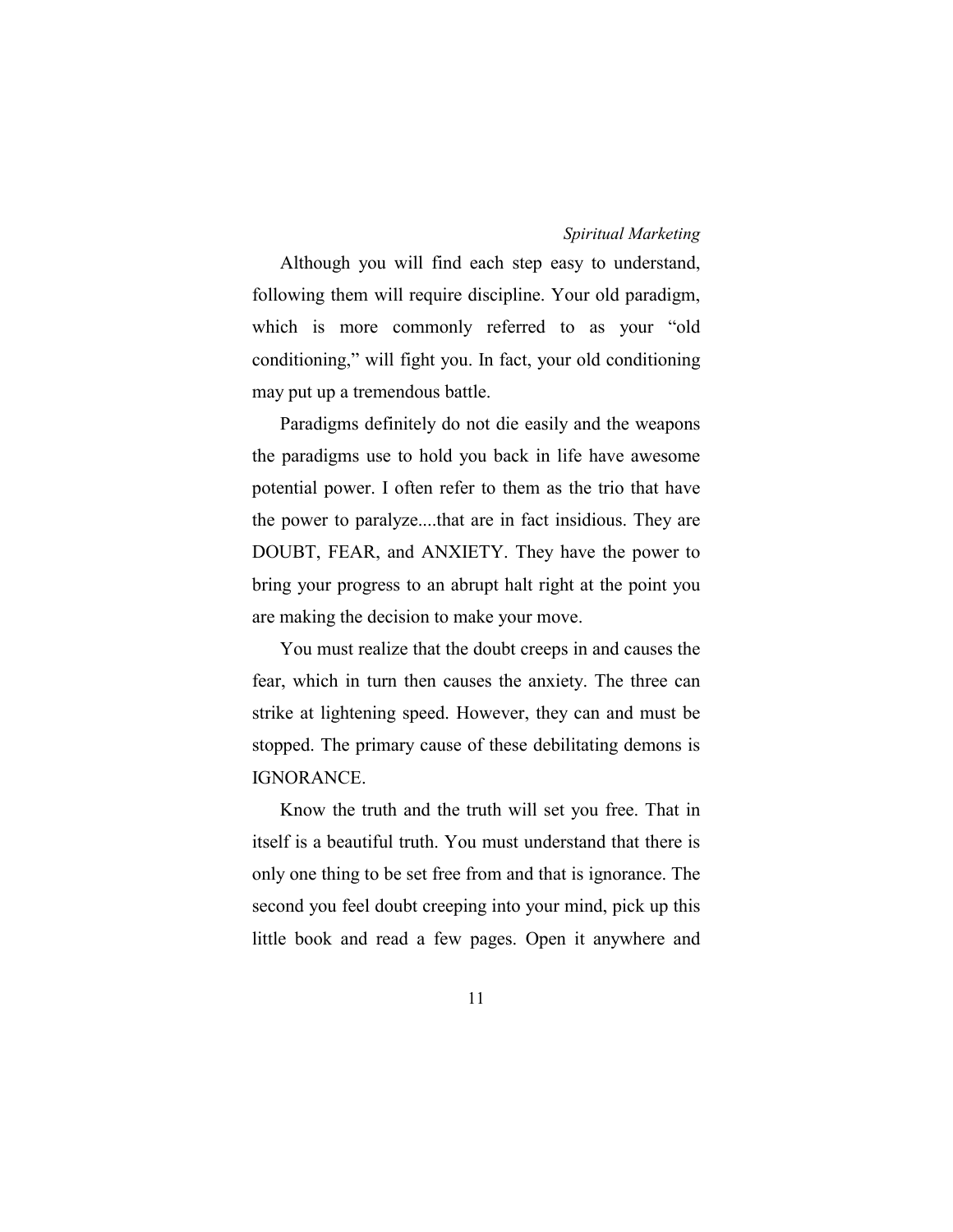read. Wonderful things will begin to happen. Your enthusiasm will soar and you will be back on the right road to a bright future.

This little book will become your friend, your own personal Aladdin's Lamp. The concepts on each page will strengthen you. Don't leave home without it!

Every now and then when you are reading, stop reading, lay your book down, sit back in a relaxed state and think. Think of some wealthy, well-balanced people you know....think of what they have been doing with their lives...and you will suddenly realize they are doing what this little book is suggesting you do.

Who are some of the biggest producers in your industry? Think! They are doing what this book suggests you do!

Now proceed to Step One. Turn each and every step into a habitual part of your behavior. Read this book every day. As you do, you will begin to enjoy the progressive realization of all your heart's desires!

> -- Bob Proctor Toronto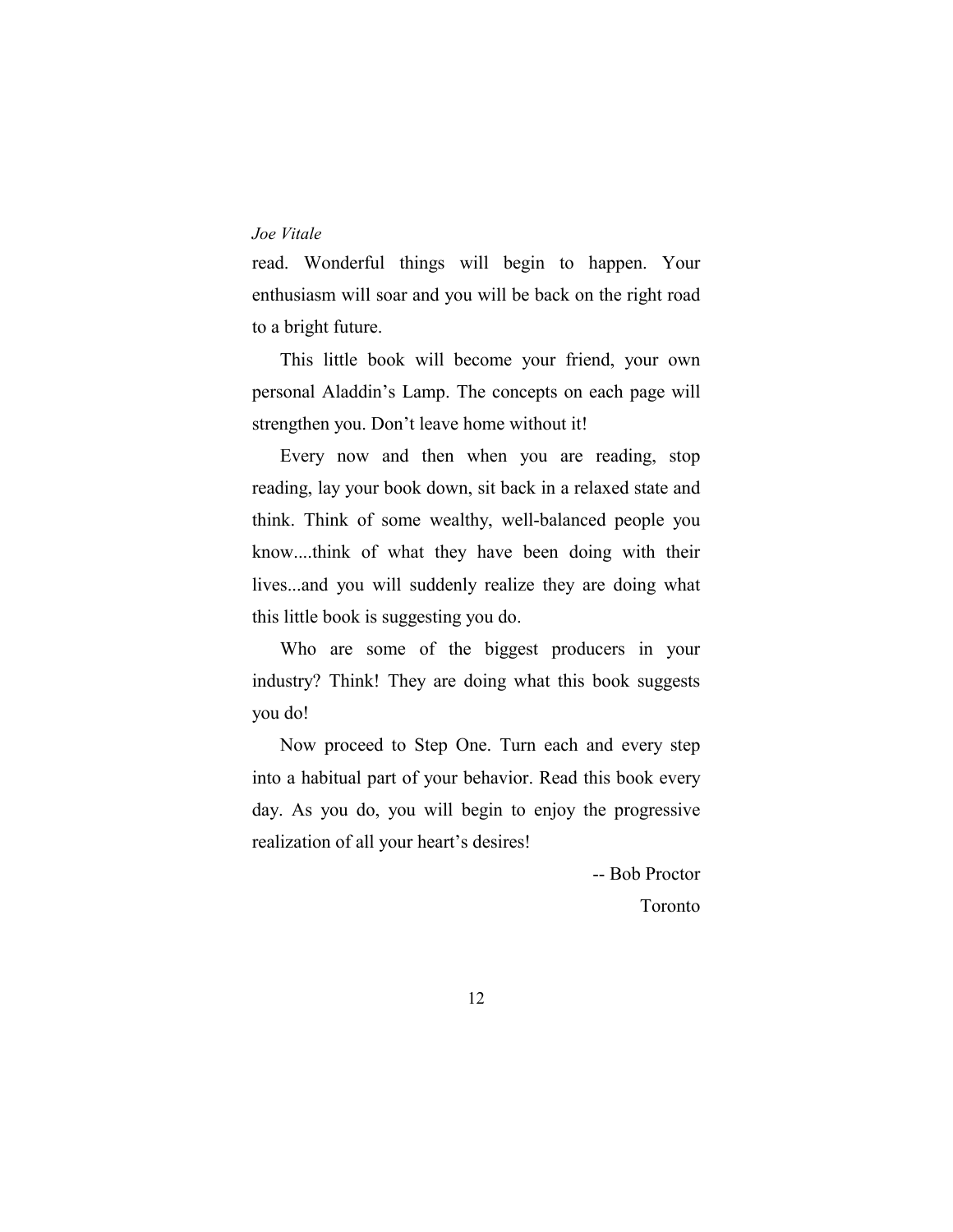### **Author's True Confession**

I admit it.

I never wanted to publish this book or make it available to a wide audience.

I was scared.

I wrote this book for one person: My sister. Bonnie had three kids, was unemployed, and was on welfare. It hurt me to see her suffer. I knew her life could be different if she knew the five step process I developed for creating whatever she wanted. I wrote this material for her, and only for her, in 1997. She's now off welfare and doing fine. She's not rich yet, but I think I've shown her a new way to live life.

I never wanted to make this book public because I was nervous about how the world would perceive me. I've written ten books so far, for such well known and conservative organizations as the American Marketing Association and the American Management Association. I also have an audiotape program with Nightingale-Conant. I figured if I told the world about my interest in spirituality, people would ridicule me, clients would fire me, and these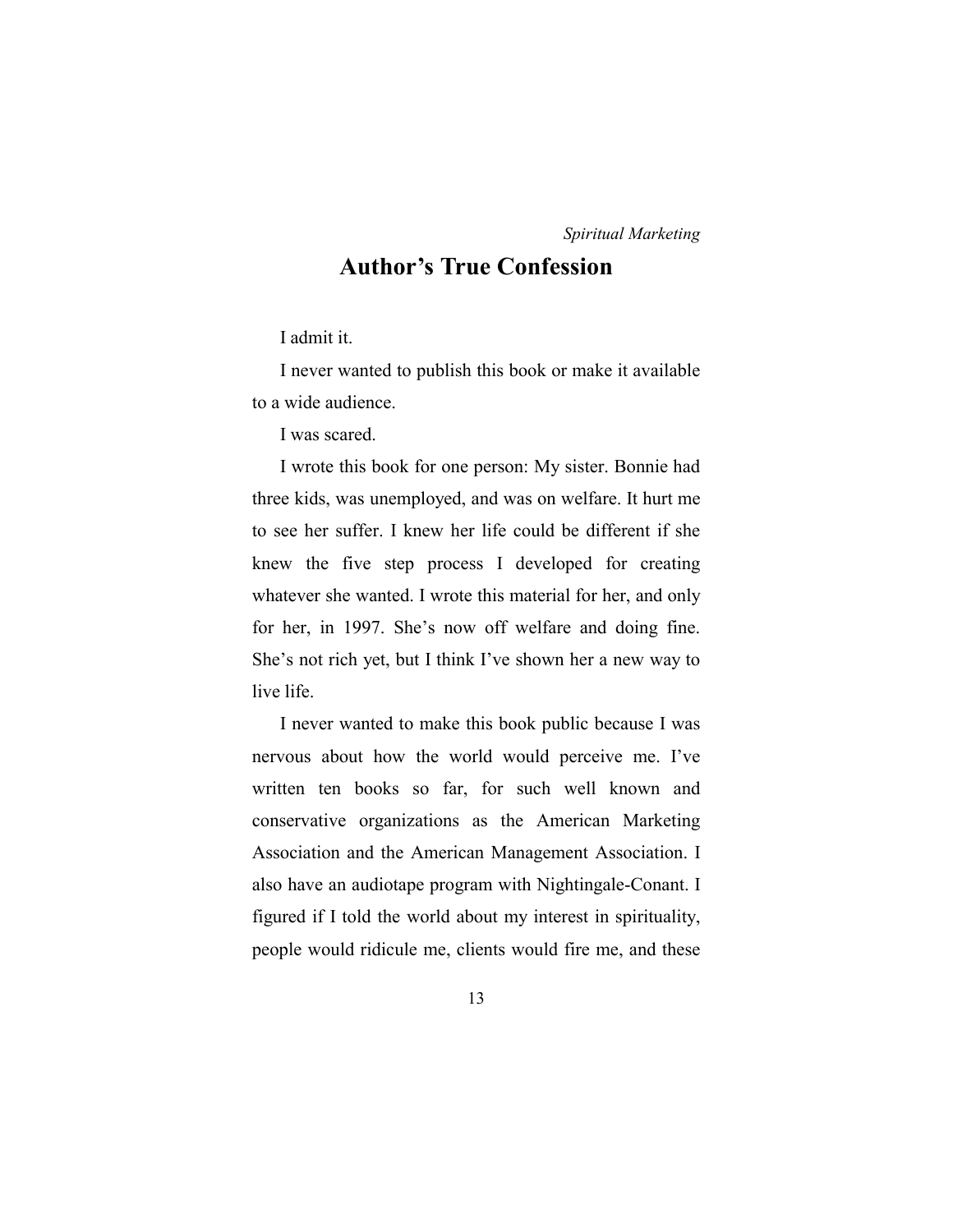organizations would shun me. So I played it safe and kept this book a secret.

But in June, 1999 I felt the inner urge to give a copy of the manuscript to this book to Bob Proctor, at the beginning of one of his Science of Getting Rich seminars. Bob read it and loved it. And then he did something shocking.

There were 250 people in that seminar in Denver. Bob stood before them and read off all of my book titles, and then introduced me to the crowd. I stood and the crowd applauded. They treated me like a celebrity and I loved the attention.

But then Bob told everyone about my new book, my unpublished book, about this book. I was surprised. I wasn't ready for this. I held my breath. And then Bob told them the title to it: Spiritual Marketing.

There was such a hush throughout the crowd that chills went up my spine. Not only did people favorably react to the book, but they all wanted it, and now. At least fifty people came up and said they wanted to buy the book. Bob Proctor later said he wanted to record it. And one publisher in the seminar said he wanted to publish the book, sight unseen!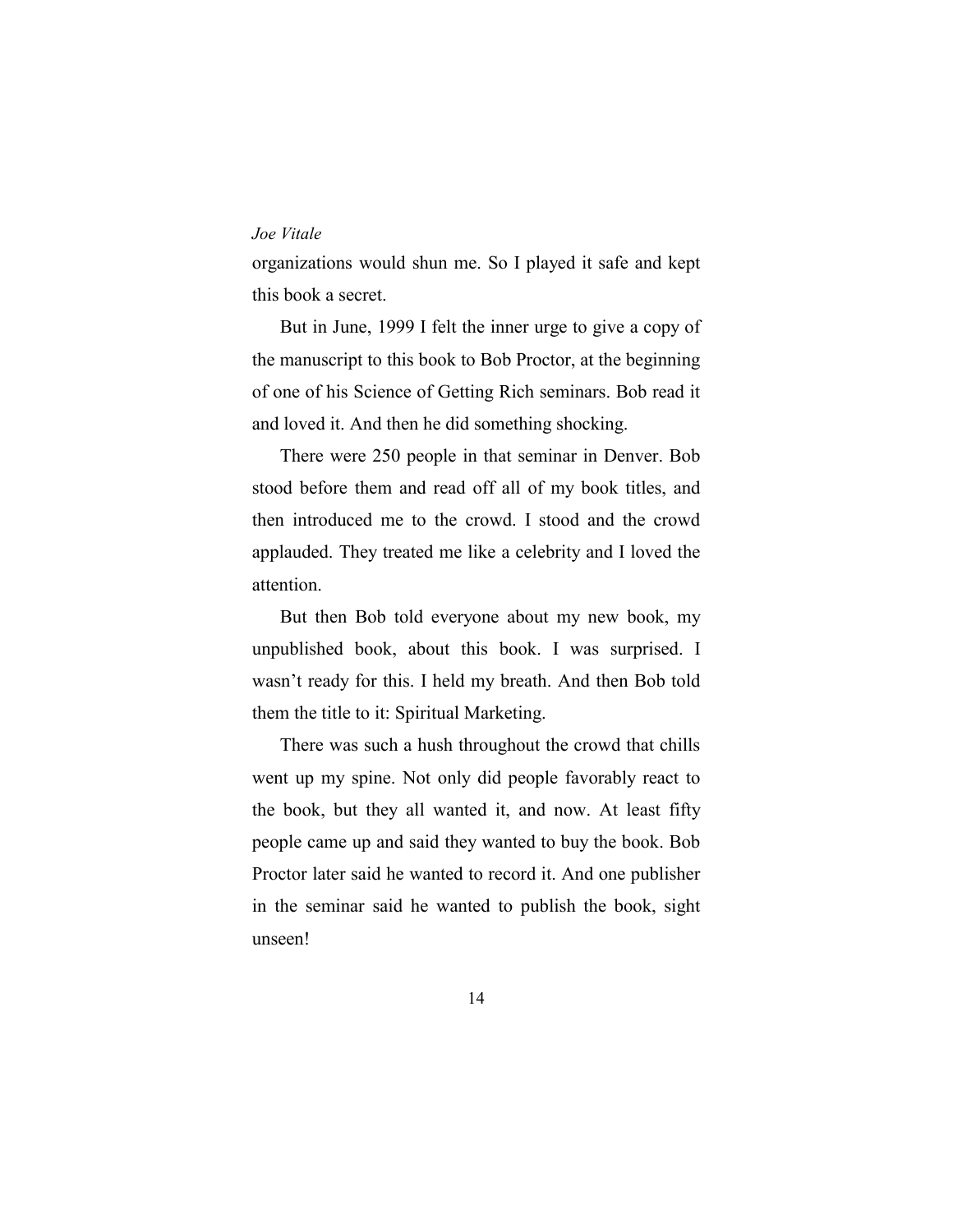My concerns about publishing this book vanished. I could see that the timing was right to release these ideas, and I saw that I would be safe in doing so.

So here I am.

As with most things in life, there's little to be afraid of and wealth and glory await right around the corner. All you have to do is step forward and do the things you're being nudged from within to do.

Bob Proctor nudged me in front of 250 people.

And this book is the result.

Enjoy it--and live long and prosper!

-- Joe Vitale Austin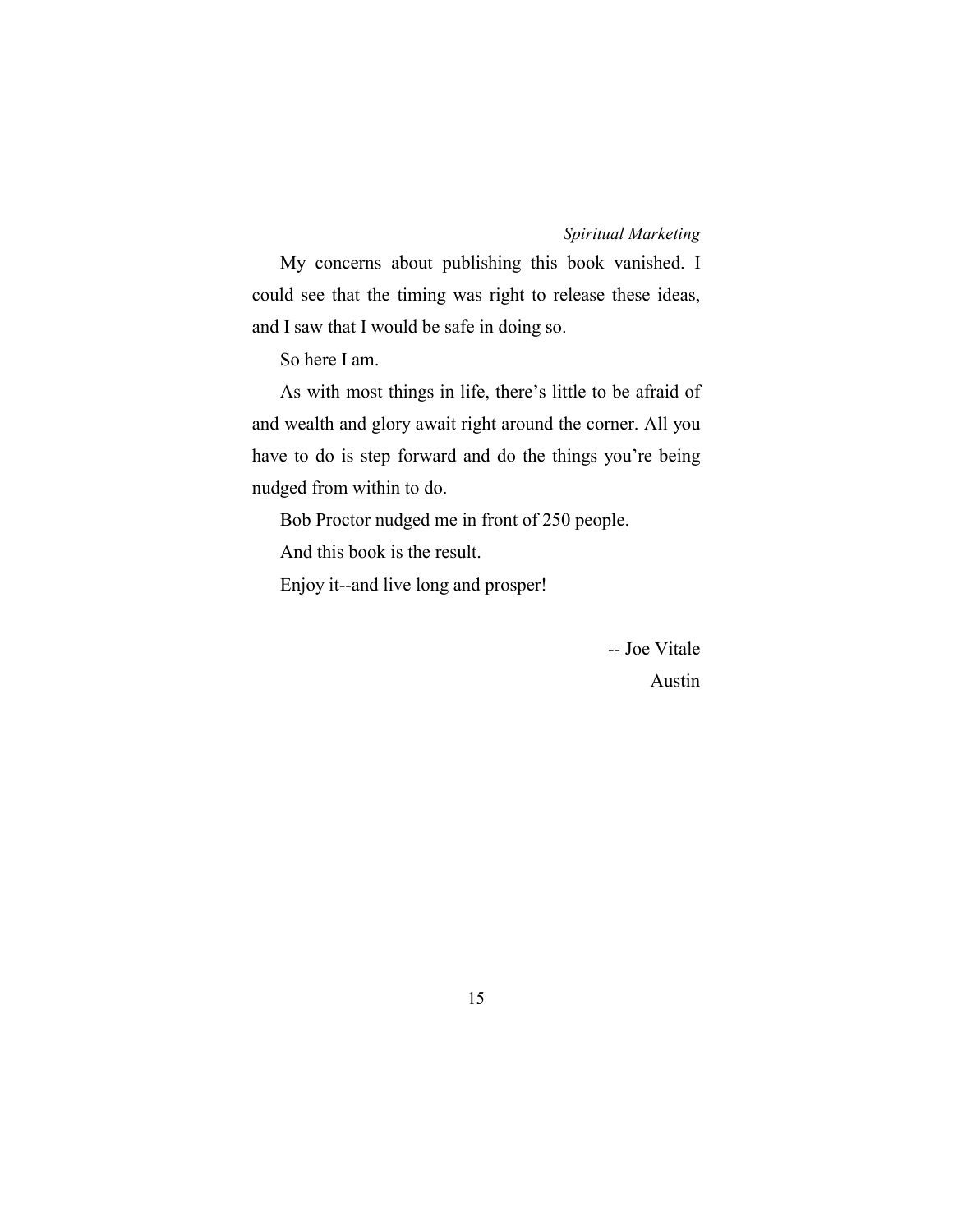### **How I Created Spiritual Marketing**

"What do you do?" I asked.

I was standing in a line of 700 people in a hotel in Seattle, waiting to spend a day listening to an author and spiritual teacher.

"I do energy work," the woman beside me replied. "It's hard to explain. It's different for each person."

"Do you have a business card?"

"No," she said, slightly embarrassed.

I was shocked.

"Let me ask you a question," I began. "There are over 700 potential clients here for you. Why don't you at least have business cards?"

A woman beside her smiled and told her, "You were just hit by an angel."

I'm not an angel. But I was curious why this business woman was missing a huge marketing opportunity. As I talked to a few more of the 700 people at this event, I realized all of these people were in business for themselves. And they all needed help in marketing themselves.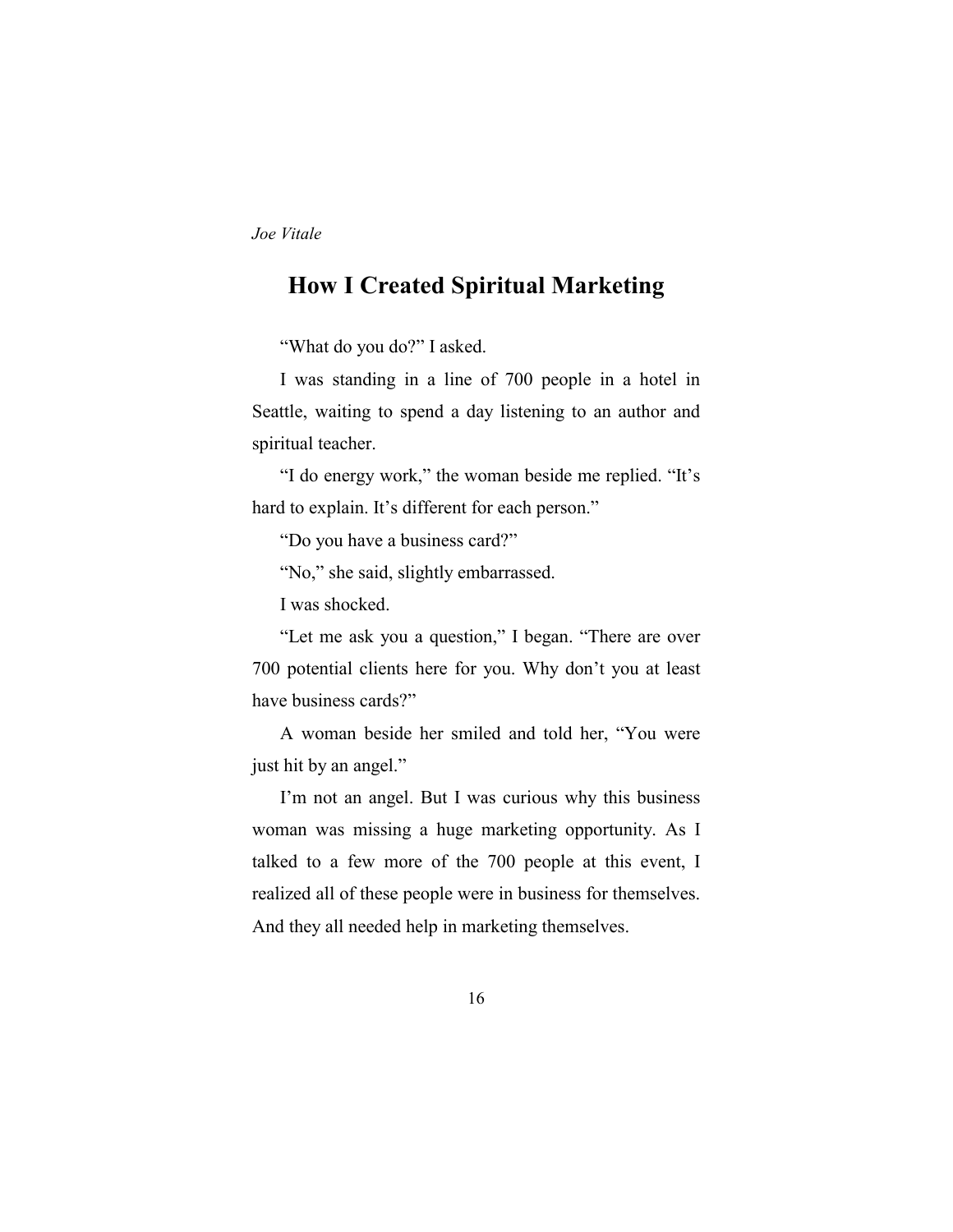That's when it dawned on me that I could write a concise handbook on spiritually based marketing. No one else seemed better qualified. I'm the author of *The AMA Complete Guide to Small Business Advertising* for The American Marketing Association, and I have over fifteen years of experience in metaphysics and spirituality. I've interviewed many new age spokespeople and have had some of them as my clients. Besides, I had already created and tested a secret five-step process for manifesting anything you wanted. I seemed like the best voice for a book on marketing with spirit.

I also knew that those 700 people at the seminar represented a still larger group of people who need help with their businesses. I further knew that they were all doing something inside themselves that was creating their outer results. In other words, their inner state of being was creating their business, or lack of it.

Said more simply, the woman who didn't have a business card had an inner insecurity about her business that showed up in her life by her not having business cards. And taking this logic a step further in the direction I want to take you later in this book, if that woman were truly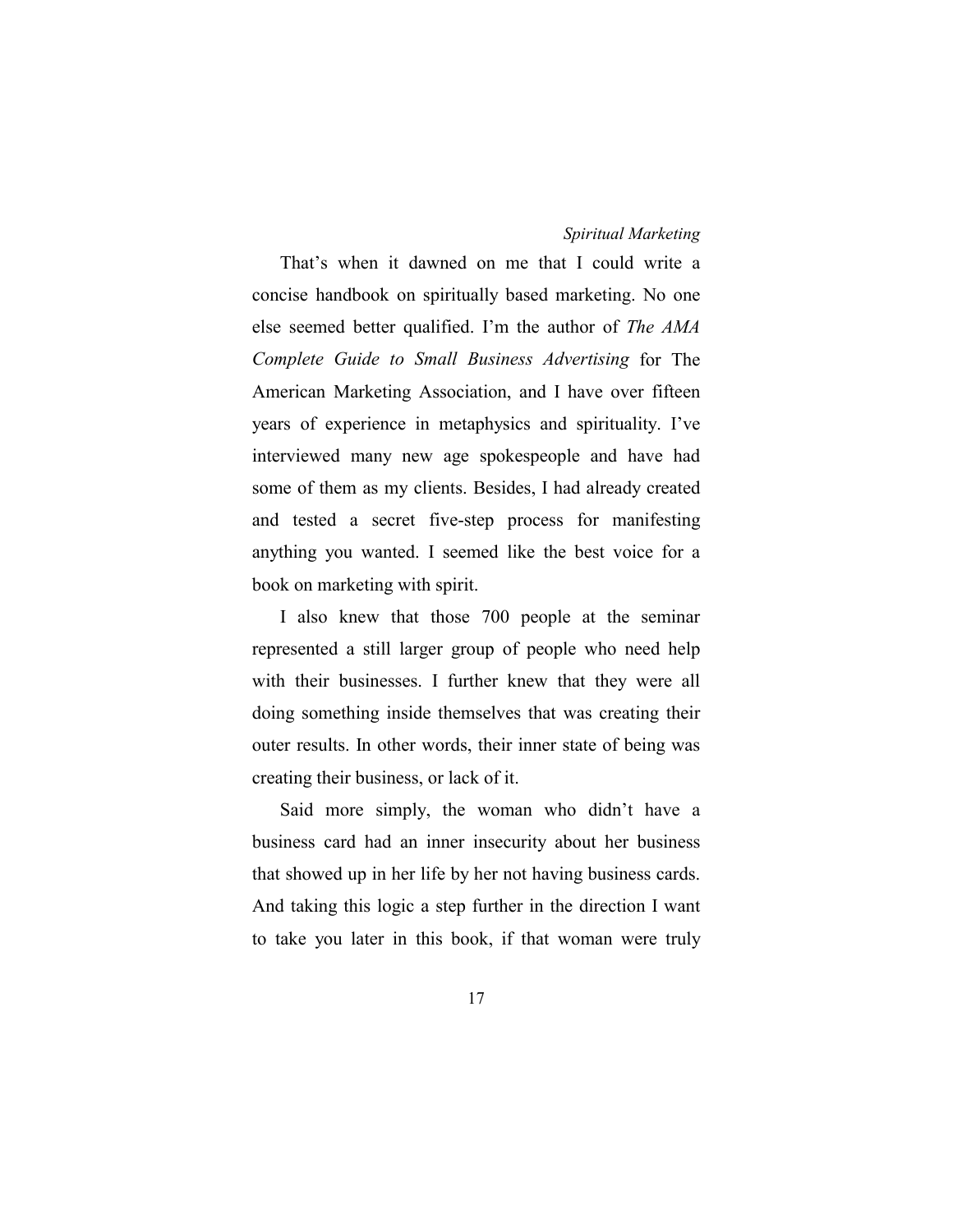clear about her business, she wouldn't even need business cards. Business would just come to her. Her inner spirit would do her marketing.

That's what this book will reveal. I've learned that we are human beings, not human doings. When you reach a clear inner state of being about your service to the world, the world will come to you. As one successful person said, "Angels now hand out my business cards." Confused? That's okay. Therapist, author and my dear friend Mandy Evans says confusion is that wonderful state of mind right before clarity.

Maybe the following story will give you a glimpse of what I'm talking about and set the stage for what is to follow:

I once read a delightful old book from 1920 titled *Fundamentals of Prosperity* by Roger Babson. He ended his book by asking the President of the Argentine Republic why South America, with all of its natural resources and wonders, was so far behind North America in terms of progress and marketing. The President replied:

"I have come to this conclusion. South America was settled by the Spanish who came to South America in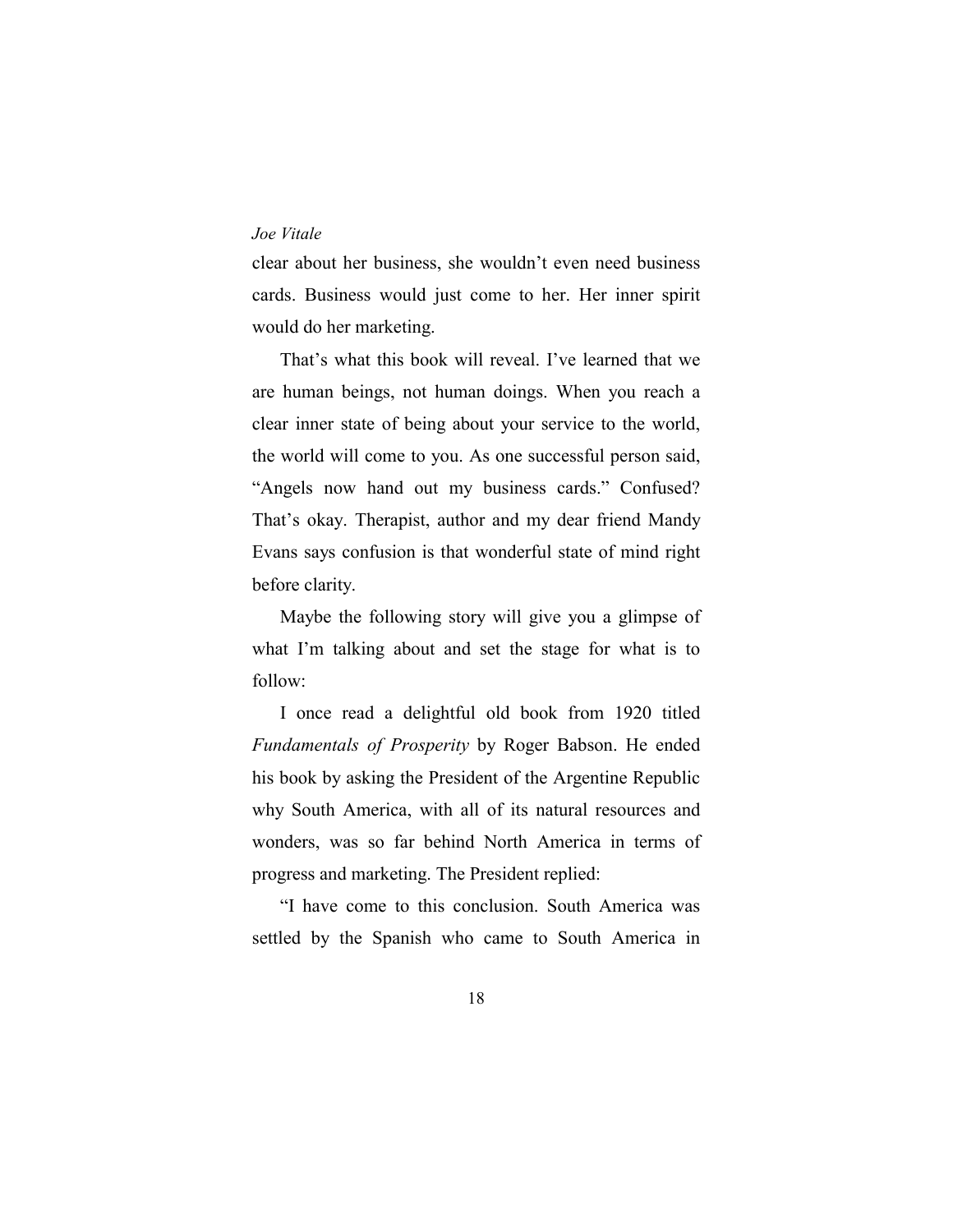search of gold, but North America was settled by the Pilgrim Fathers who went there in search of God."

Where is your focus? On money or on spirit?

In this book I intend to offer a new way for you to easily and effortlessly increase your business. It's based on proven marketing techniques and timeless spiritual principles. It will reveal how your inner state of being attracts and creates your outer results---and what to do about it so you can have, do, or be whatever your heart desires.

Do the techniques work? The proof will be in the pudding. Try them and see. I can tell you about the successes I've had---and I do in this book---but nothing will be quite as convincing to you as using these simple ideas and seeing your own amazing results. I could tell you that this method will help you manifest anything you want. You'll read about people who created cars and homes, healed themselves of cancer, and created new relationships. But I'm focusing on business because there appears to be a serious lack of spirituality in business. And I'm going to let you discover the magic of marketing with spirit because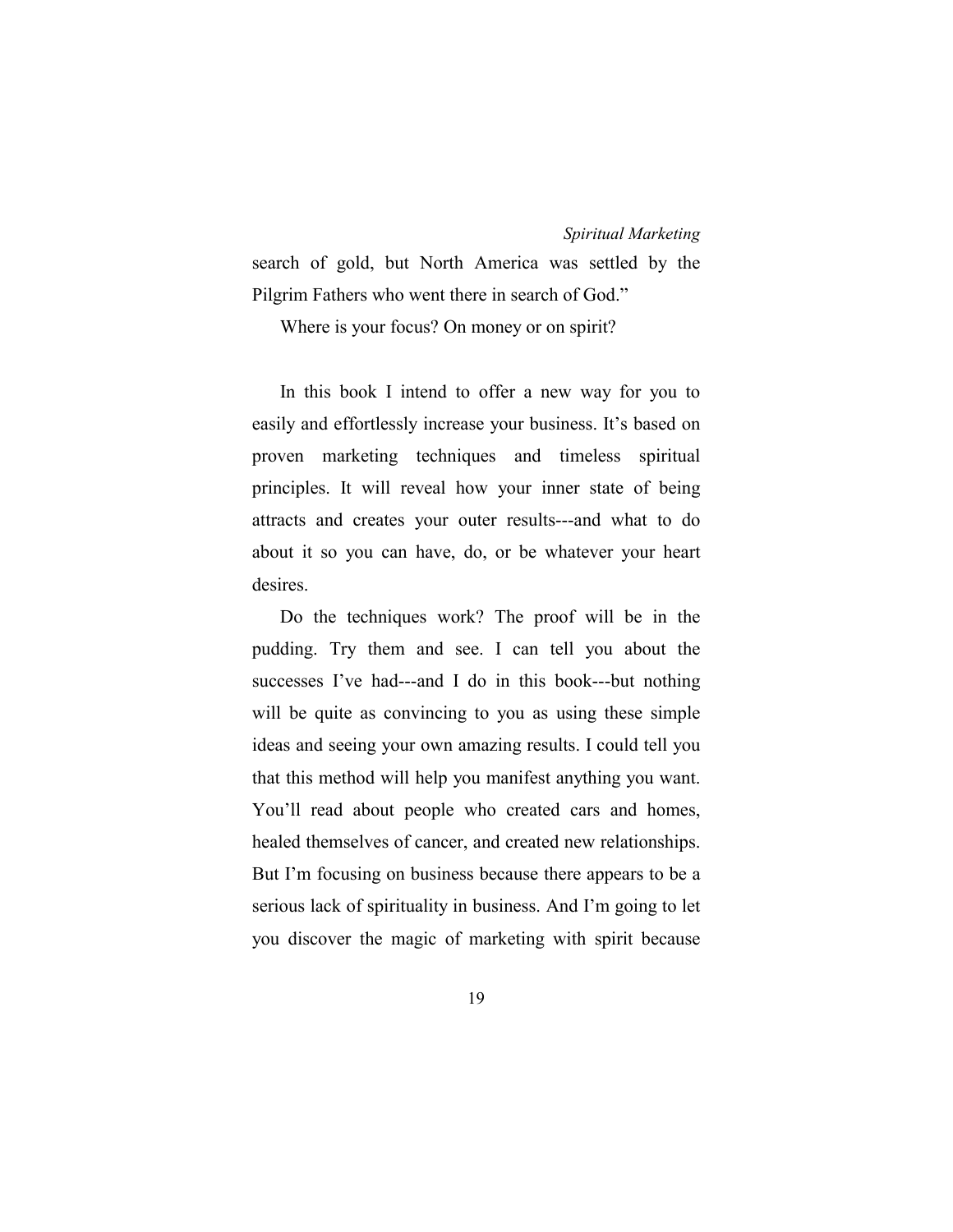nothing will be more powerful as your own first hand experiences.

Pull up a chair. Get comfortable. Take a deep breath. Relax. Let's talk about how you can increase your business---and achieve anything else you may desire-- through the magic power of "Spiritual Marketing."

"Living at risk is jumping off the cliff and building your wings on the way down."

-- Ray Bradbury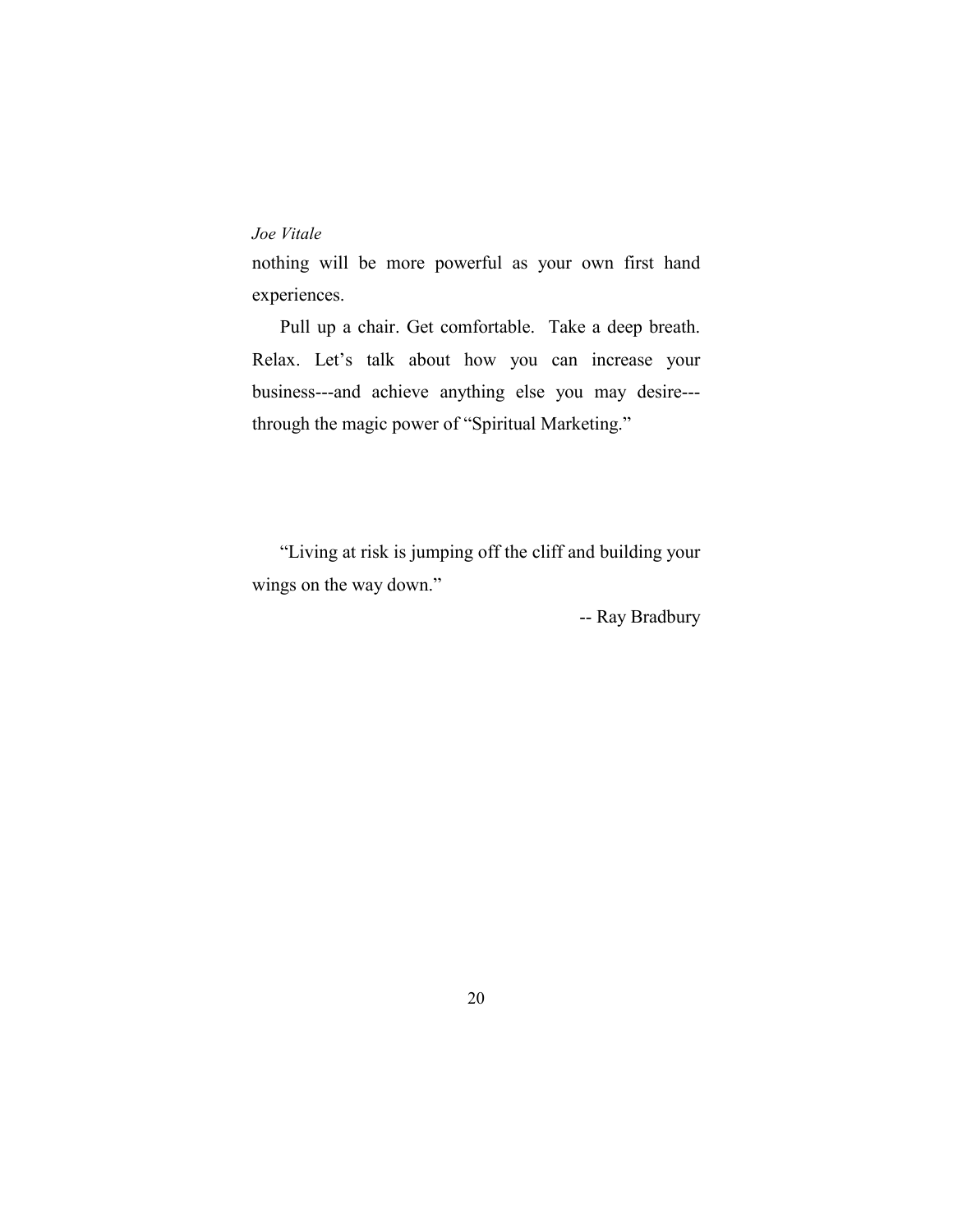### **It Can Be Another Way....**

Before I became a marketing specialist and author, I was an inner world journalist for over ten years, writing for several leading edge magazines. As a result, I've seen miracles with my own eyes. For example:

\* I interviewed Meir Schneider, a man who was diagnosed as blind. He was given a certificate saying he was incurably blind, and yet today he sees, he reads, he writes, he drives a car---and he has helped hundreds of people regain their vision, as well.

\* I spent time with Barry and Suzi Kaufman at their Option Institute and saw and heard of miracles there. Their own child was born autistic. They were told to give up on him. But they didn't. They worked with their son, loved him, nurtured him, accepted him---and healed him. Today he lives as an above average, happy, successful adult.

\* I've sat in dozens of workshops where I saw people heal their relationships with their lovers, their parents, their kids. I've interviewed gurus and mentors, talked to people who have had "incurable" problems dissolved, and I've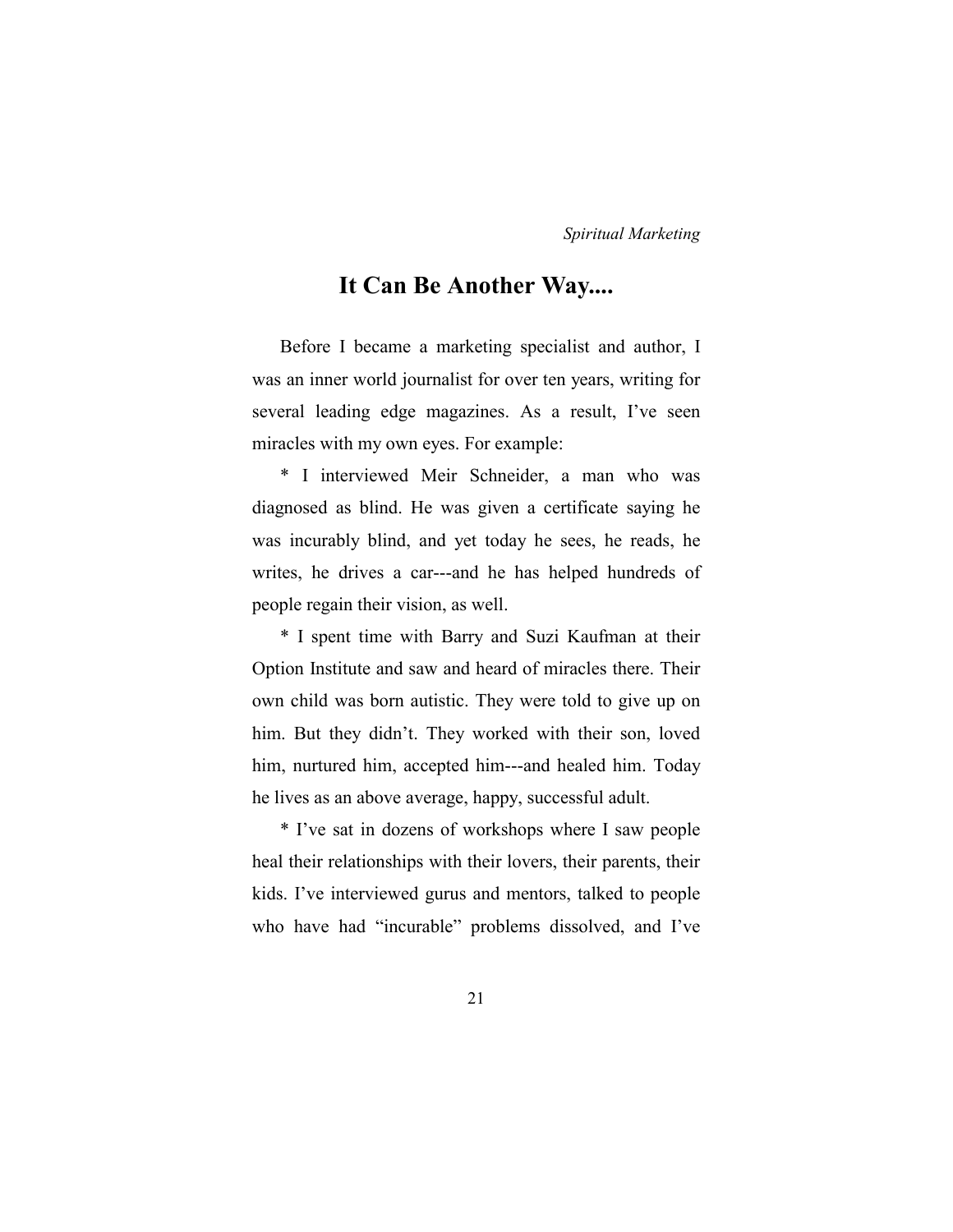experienced miracles first-hand in my own life. I've come to believe that nothing---nothing!---is impossible.

Recently I've been working with Jonathan Jacobs, a man called "the healer's healer" because his track record for helping heal people is so stunning that doctors are referring their own patients to him. I've seen Jonathan take people with everything from money problems to back injuries to cancer, and help heal them, often in a single session.

I've tasted this myself. For most of my life I struggled with money. When I lived in Dallas some twenty years ago, I was homeless and starving. I shoplifted to eat. And when I moved to Houston, I found it a frustrating nightmare to come up with \$200 a month to live in a dump. It was hell. Yet I went through it for nearly fifteen years. YEARS!

Then, after doing a few sessions with Jonathan, I somehow let go of my old beliefs about money, installed new ones, and now my finances are so amazingly different that I am often in awe that I have so much: new cars, new home, world travel, more clients than I can handle, and a constant stream of cash that keeps me above water at all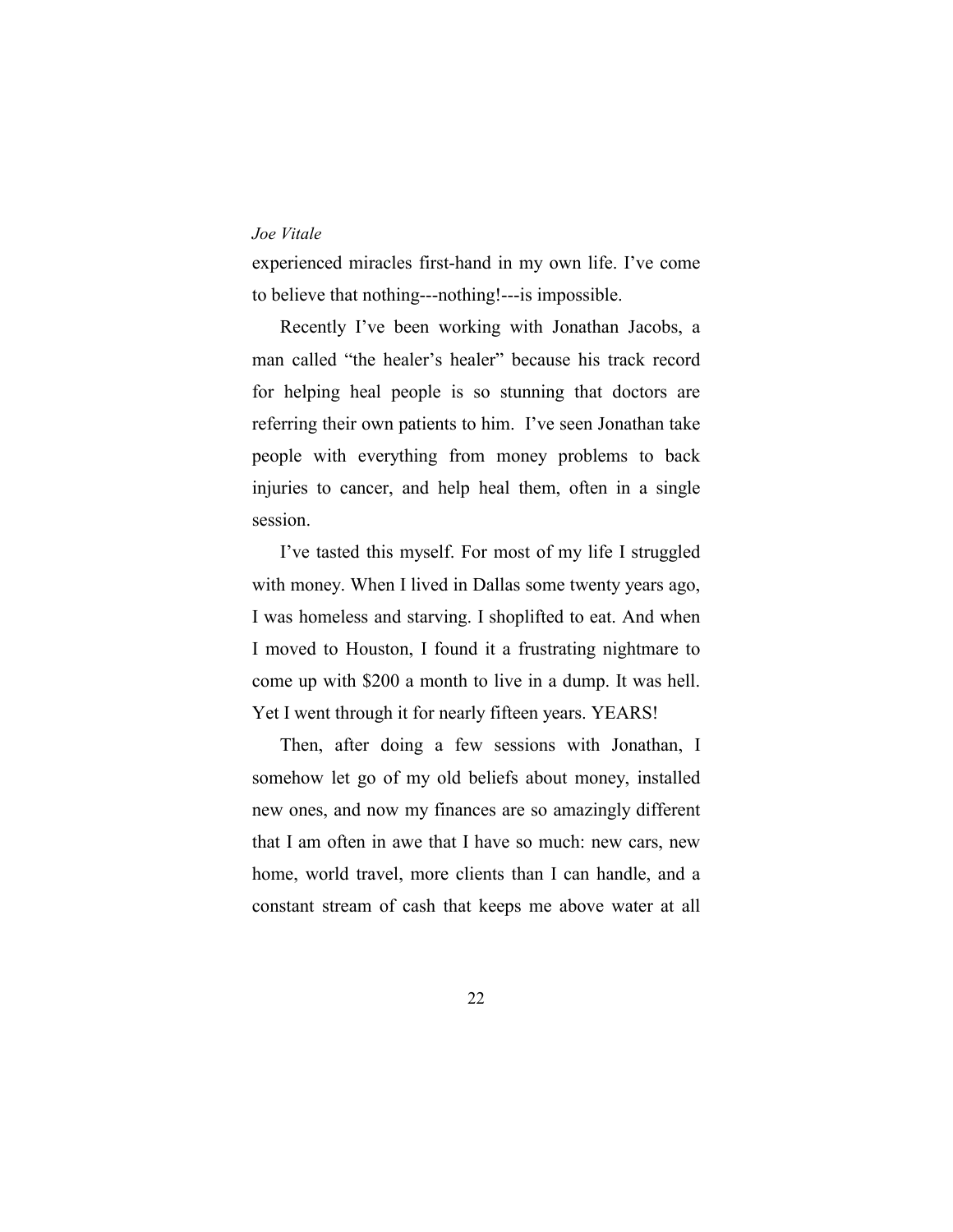times. I pay every bill that arrives, when it arrives, and I never experience lack.

What happened? How can Meir cure the blind? The Kaufmans heal autism? Jonathan help people with any list of problems? Me have money when for a decade I had next to none?

It begins with knowing that "It can be another way." That's what I want you to understand right now. That no matter what is happening in your life, no matter what you think will happen, it can be another way. The direction you appear to be headed can be altered. Nothing is set in concrete.

In fact, as you'll see, everything in life seems to be plastic. You can mold it to fit what you want and where you want to go. Even right now, as you read these words, you can begin to play with new possibilities: What do you want to be, do, or have? Win the lotto? Why not? Increase your business? Why not? Heal something? Why not?

A friend of mine asked, "How do you know what is impossible?"

I replied, "How do you know what isn't?"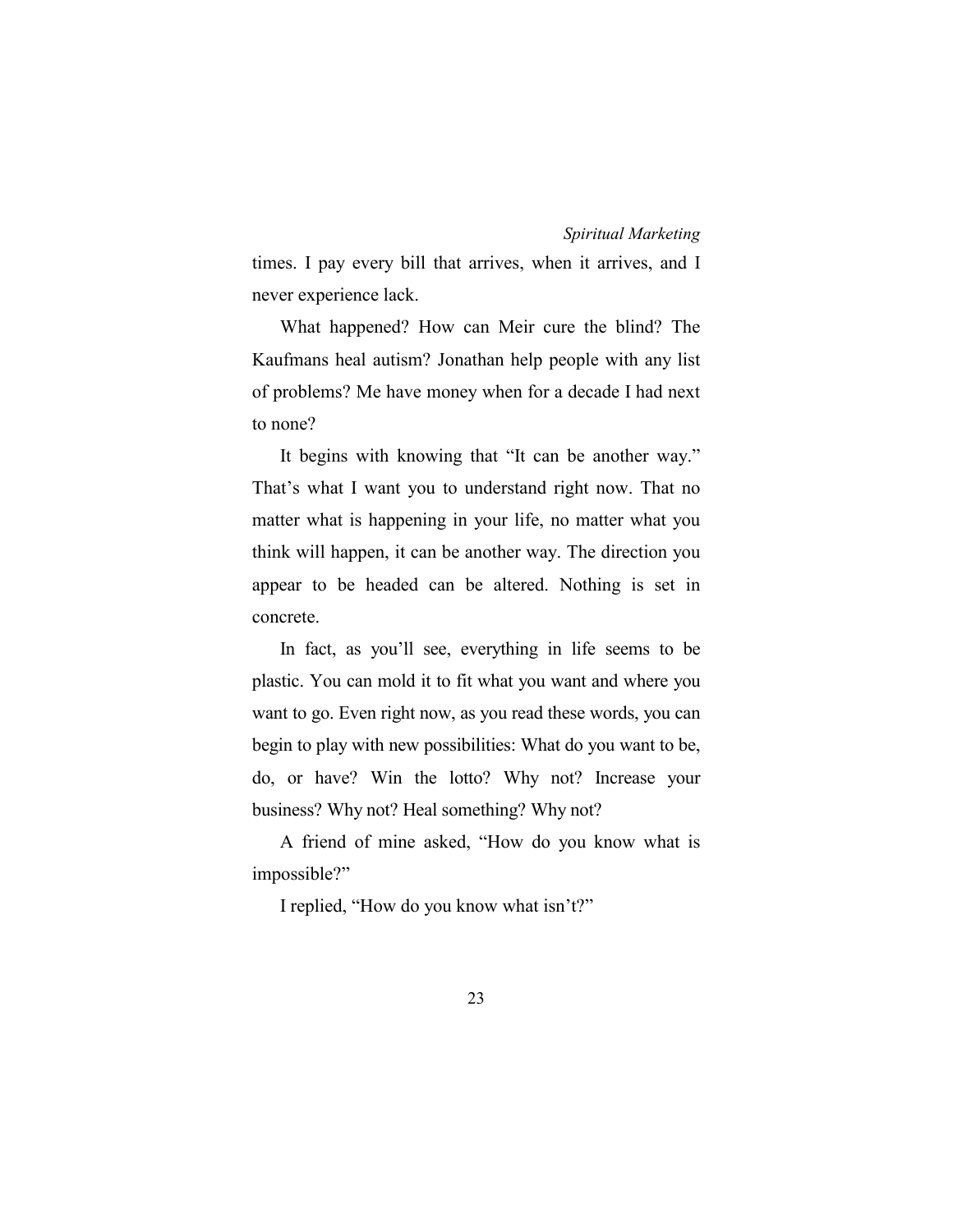I believe our planet is what was described in a Star Trek television episode called "Shore Leave." When Kirk and his team land on a planet to check it out before sending the rest of the crew down for some much needed rest and relaxation, they begin to experience odd events. McCoy sees a huge white rabbit. Sulu sees an ancient samurai who chases him. Kirk sees an old lover and an old classmate. After experiencing the joys and sorrows of these events, it finally dawns on the crew (thanks to Spock, of course) that they are on a planet that reads their thoughts and creates what they think about.

I think Earth is that planet. What you hold in your mind with energy and focus will tend to be created in your reality. It takes a little longer to experience results because we keep changing our minds. Imagine going to a restaurant and ordering chicken soup. But before it arrives you change your order to won ton soup. And before that arrives you change your order back to chicken soup. You'll sit there and complain, saying "I can never get what I want!", when in reality you are the reason your soup is late!

Most of us do that every day. Our indecision makes manifesting what we want nearly impossible. No wonder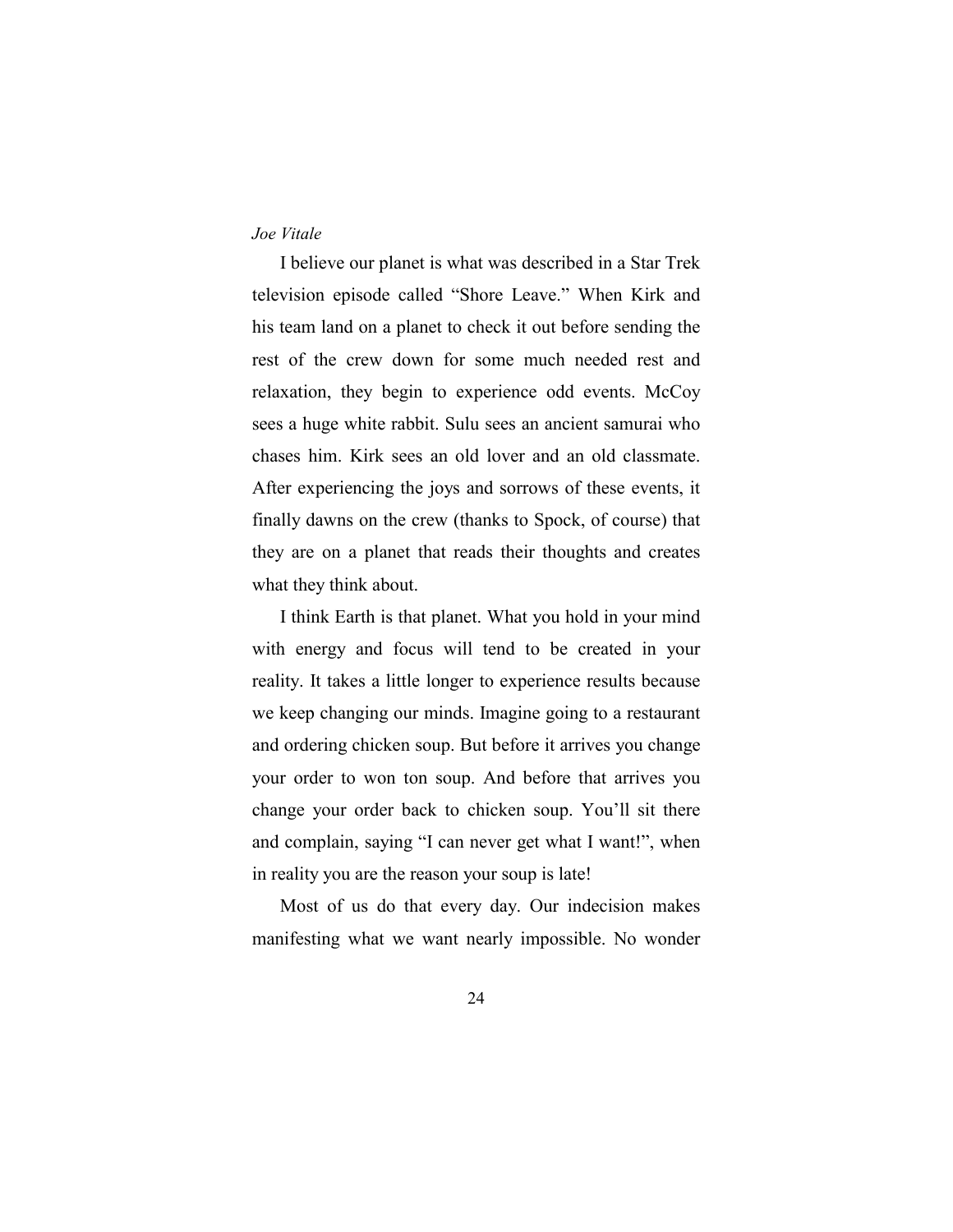you end up feeling that you can't get what you want. Yet, it doesn't have to be that way.

Consider what Frances Larimer Warner wrote in *Our Invisible Supply: Part One*, in 1907:

"Spirit is substance which forms itself according to your demands, and must have a pattern from which to work. A pan of dough is as willing to be formed into bread as biscuit. It makes as little difference to Spirit what we demand."

That's the foundation to the five-step process I'll describe in this book: Knowing that life can be different for you, and that life itself will support you in what you want.

Here's how:

"Try to remember that the picture you think, feel and see is reflected into the Universal Mind, and by the natural law of reciprocal action must return to you in either spiritual or physical form."

-- *Your Invisible Power* by Genevieve Behrend, 1921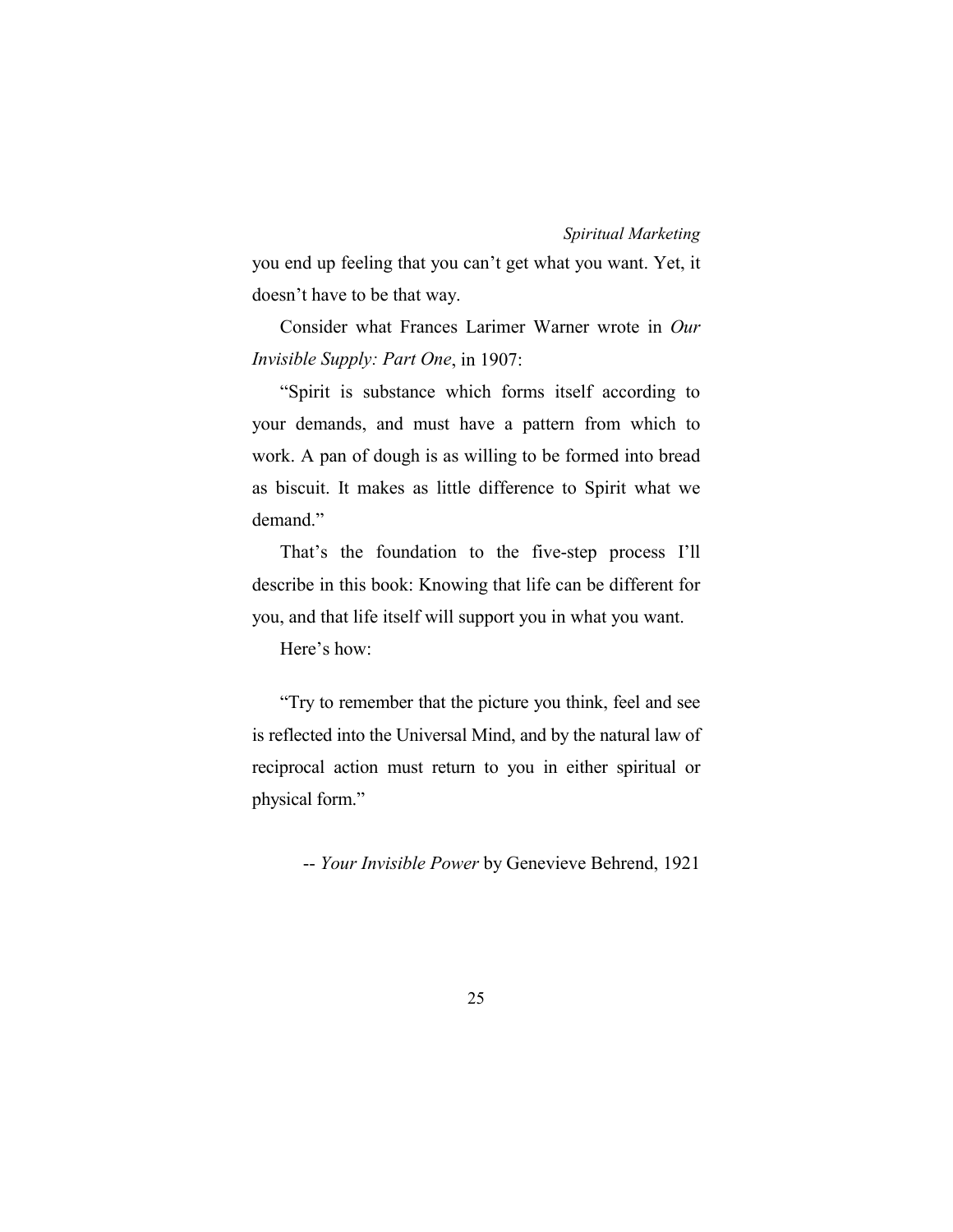# **Step One: Know what you don't want.**

Do I need to explain this one?

Most people I talk to every day know what they don't want. "I don't want this back ache." "I don't want this headache." "I don't want these bills." "I don't want to struggle in my business." You know the list. You have one of your own.

Unfortunately, that's where most of us leave it. The nature of our conversations, our newspaper reporting, our radio and television shows, and our popular talk shows surround the idea of what we don't want. It feels good to complain. We don't feel so alone. We feel heard. We feel relieved. We even sometimes get answers that make our problems lighter.

But we seldom take this process to level two. It's a rare person who will stop complaining or fighting long enough to focus on the opposite of what they are experiencing. Yet, level two begins to bring on the miracles and manifestations that we want. Knowing what you don't want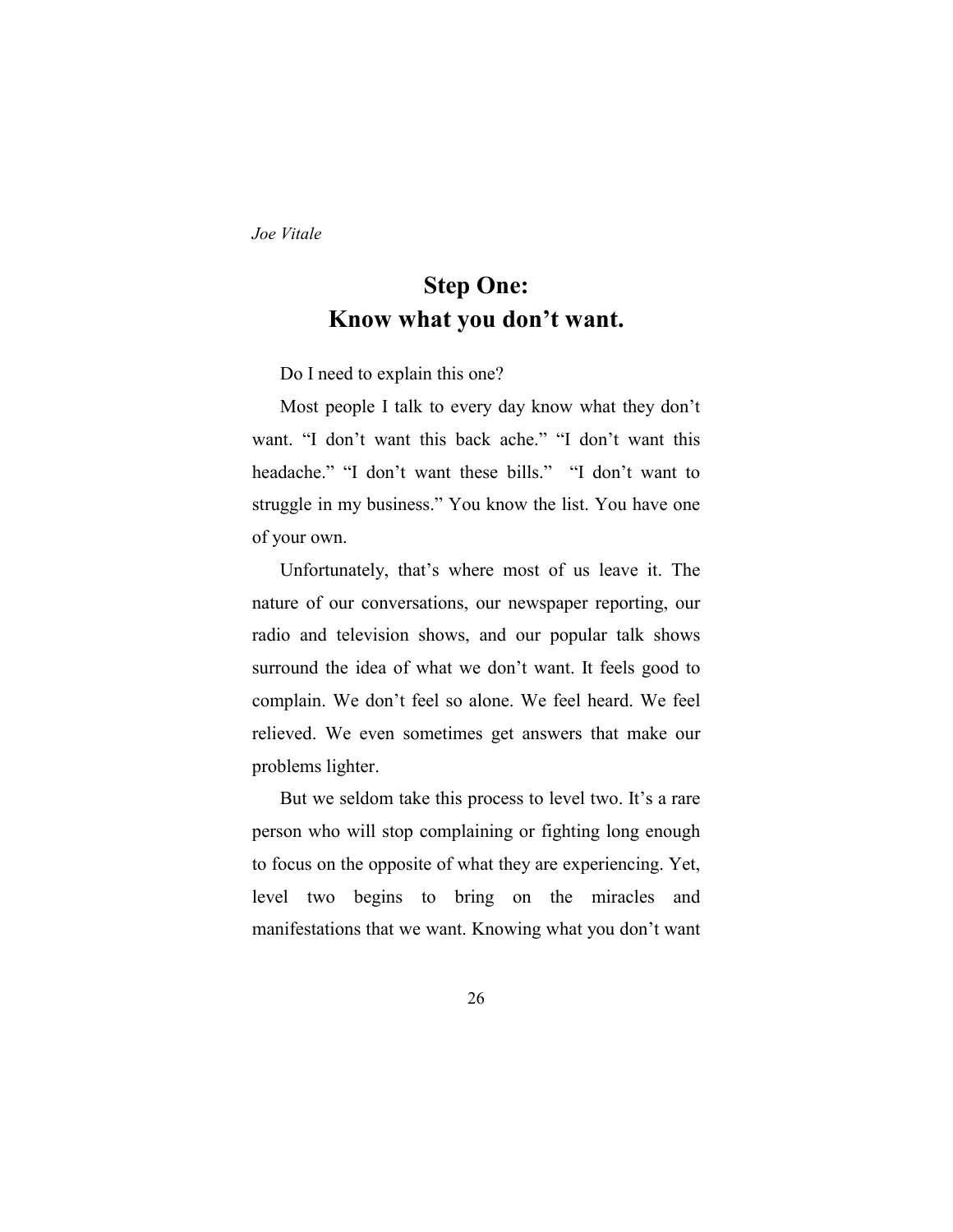is the springboard to your miracles. Knowing what you don't want is simply your current reality.

And current reality can change.

"Man is a magnet, and every line and dot and detail of his experiences come by his own attraction."

-- *The Life Power and How To Use It*, by Elizabeth Towne, 1906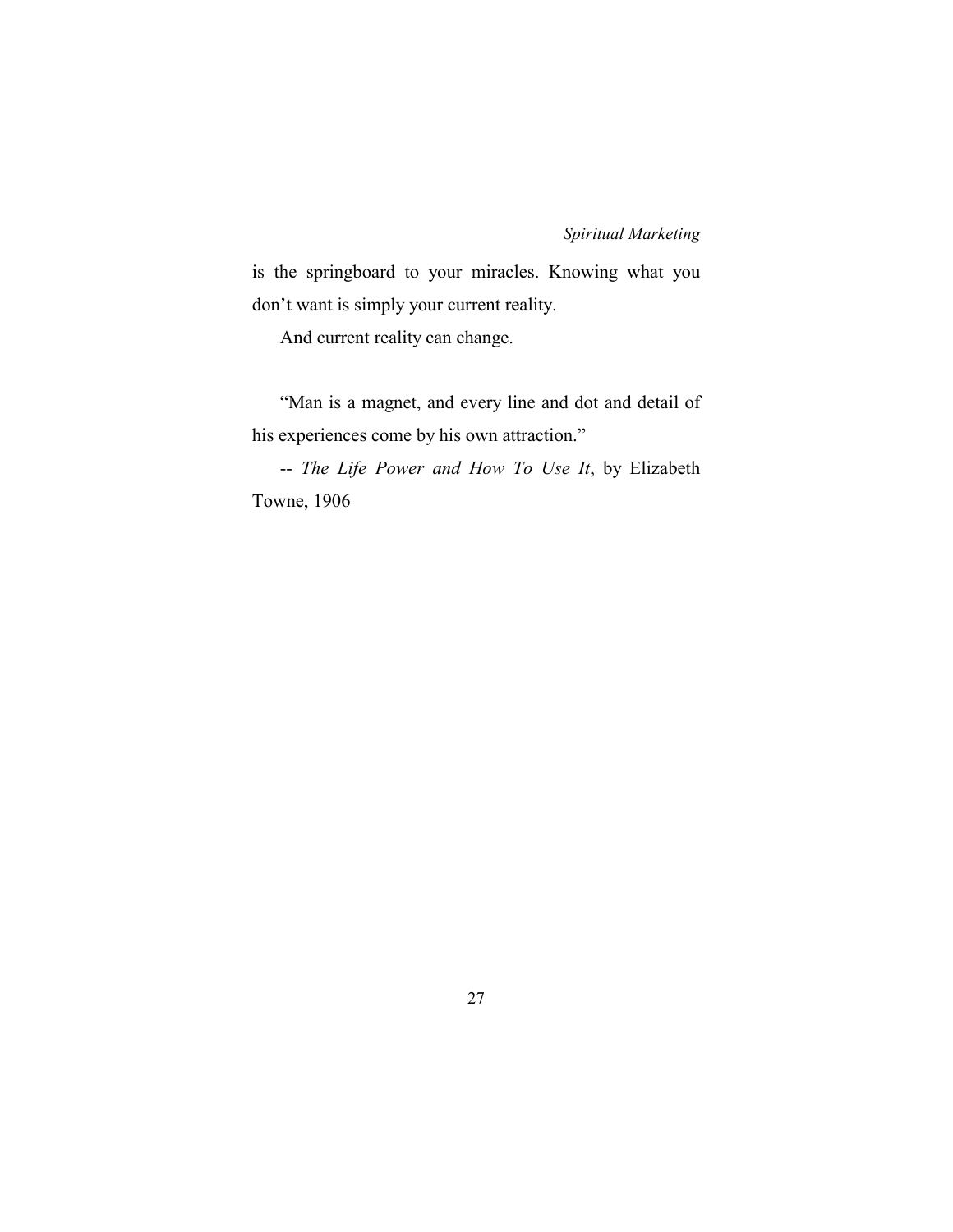# **Step Two: Select what you would like to have, do, or be.**

If you realize you can have anything, be anything, or do anything, then the question becomes: What do you want?

The trick is in turning every one of your complaints around to something you DO want. Start focusing on where you want to go, not on where you were or where you are.

I don't want this headache becomes "I want a clear head"

I don't want this back ache becomes "I want a strong back."

"I don't want these bills" becomes "I want more than enough money for everything I desire."

"I don't want to struggle in my business" becomes "I want business to come to me easily and effortlessly."

There's an art to rewriting what you don't want into what you do want. All I do is write the opposite of my complaint. Turn the sentence around 180 degrees. If I say, "I'm tired of being interrupted when I write," the opposite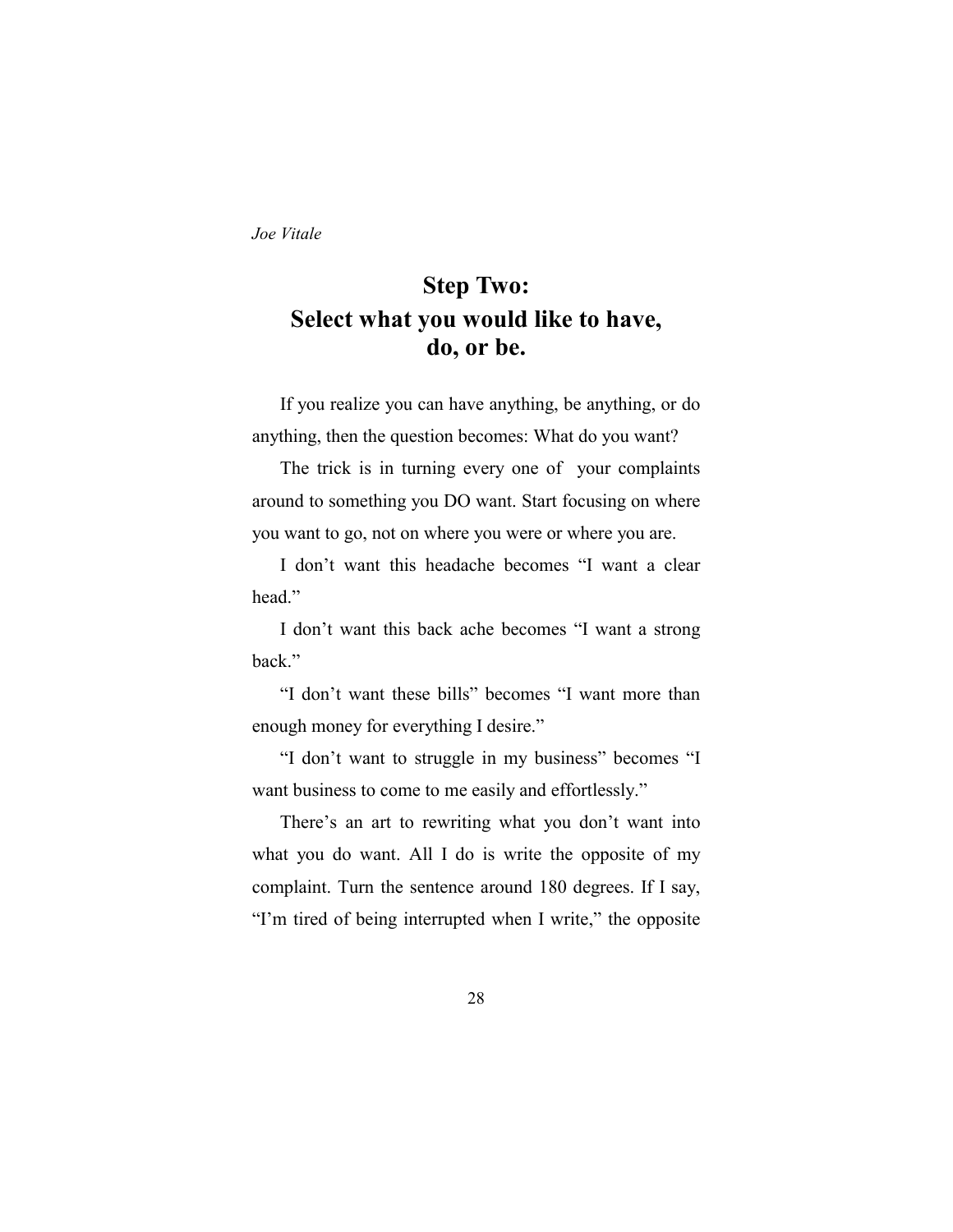would be, "I want to write in a place that is safe, quiet and without interruptions."

You're probably wondering what this has to do with anything. Why write these sentences if they won't help you pay the bills or heal your problems or anything else?

Good question. The answer: Refocusing on what you do want will take you in the direction of what you want.

You see, we seem to create our lives out of our perceptions. If we focus on lack, we get more lack. If we focus on riches, we get more riches. Our perception becomes a magnet that pulls us in the direction of where we want to go.

If you don't consciously select where you want to go, you go where your unconscious wants you to go. To paraphrase the famous Swiss psychologist Carl Jung, "Until you make the unconscious conscious, it will direct your life and you will call it fate."

In that regard, most of us are on auto-pilot. We simply haven't realized that we can take the controls. Knowing what you want helps you aim your life in the direction you want to take it.

But there is a little more to it....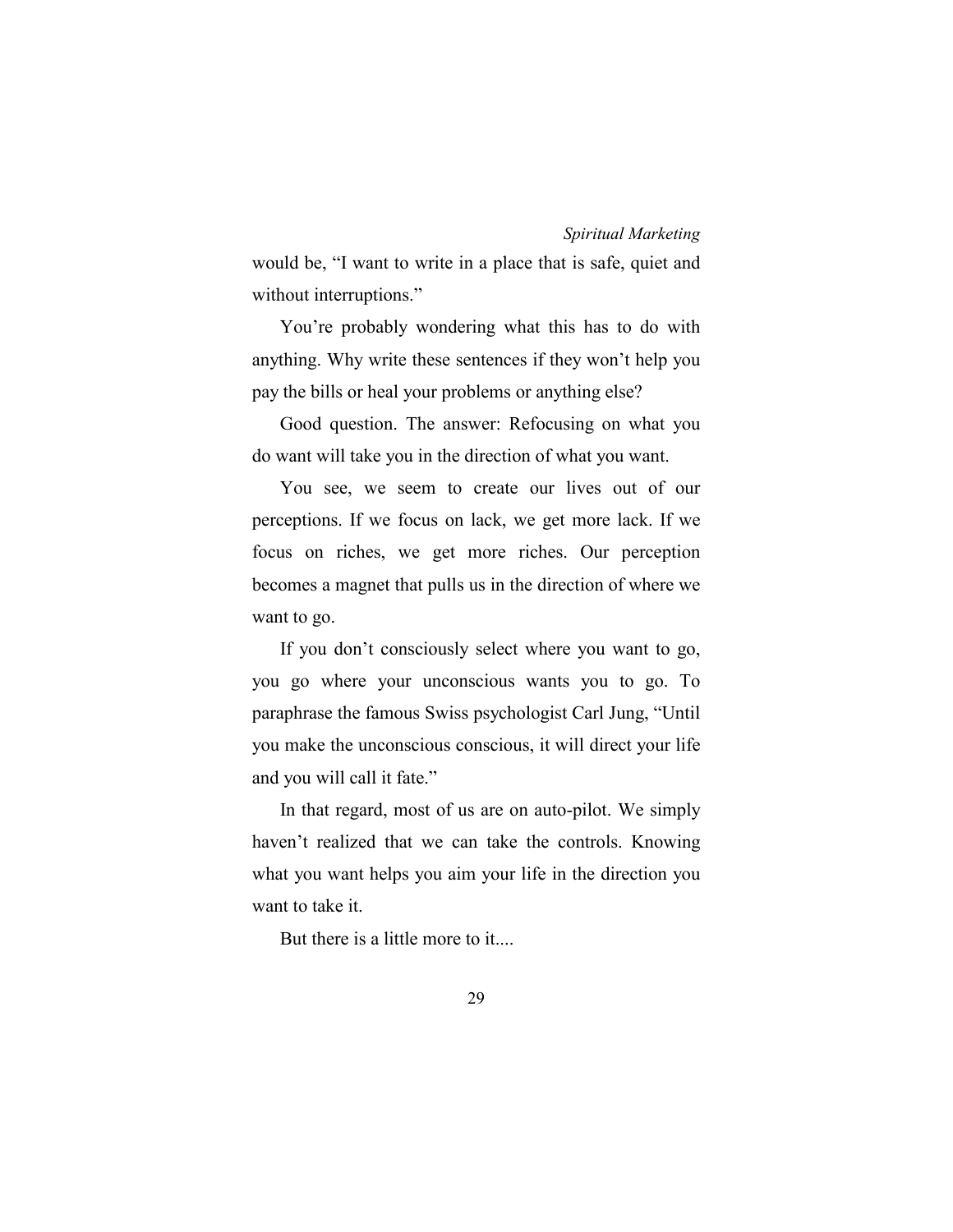I just had lunch with a delightful friend of mine. She had a session with Jonathan last week and she was still glowing. Her eyes were large and alive, full of passion for life. She reminded me that even though you may think you know what you want, you may have to probe deeper to discover what you really want.

She had gone to see Jonathan with the intention of creating a successful business for herself. Jonathan asked, "For what purpose?" After dodging the question for a while, she realized that she wanted a successful business "to prove I am a worthwhile person."

I remember saying I wanted to write books that were colossal best sellers. Jonathan asked me that same famous question, "For what purpose?" At first I squirmed and said things like, "I deserve it" or "I want the money" or "My books are good enough for it." But the real reason, the underlying motivating factor, was that I wanted best selling books "so people would love and admire me." When I said it, I felt a shift within myself. I knew I had reached the real thing I wanted. My goal, my intention, was to feel love.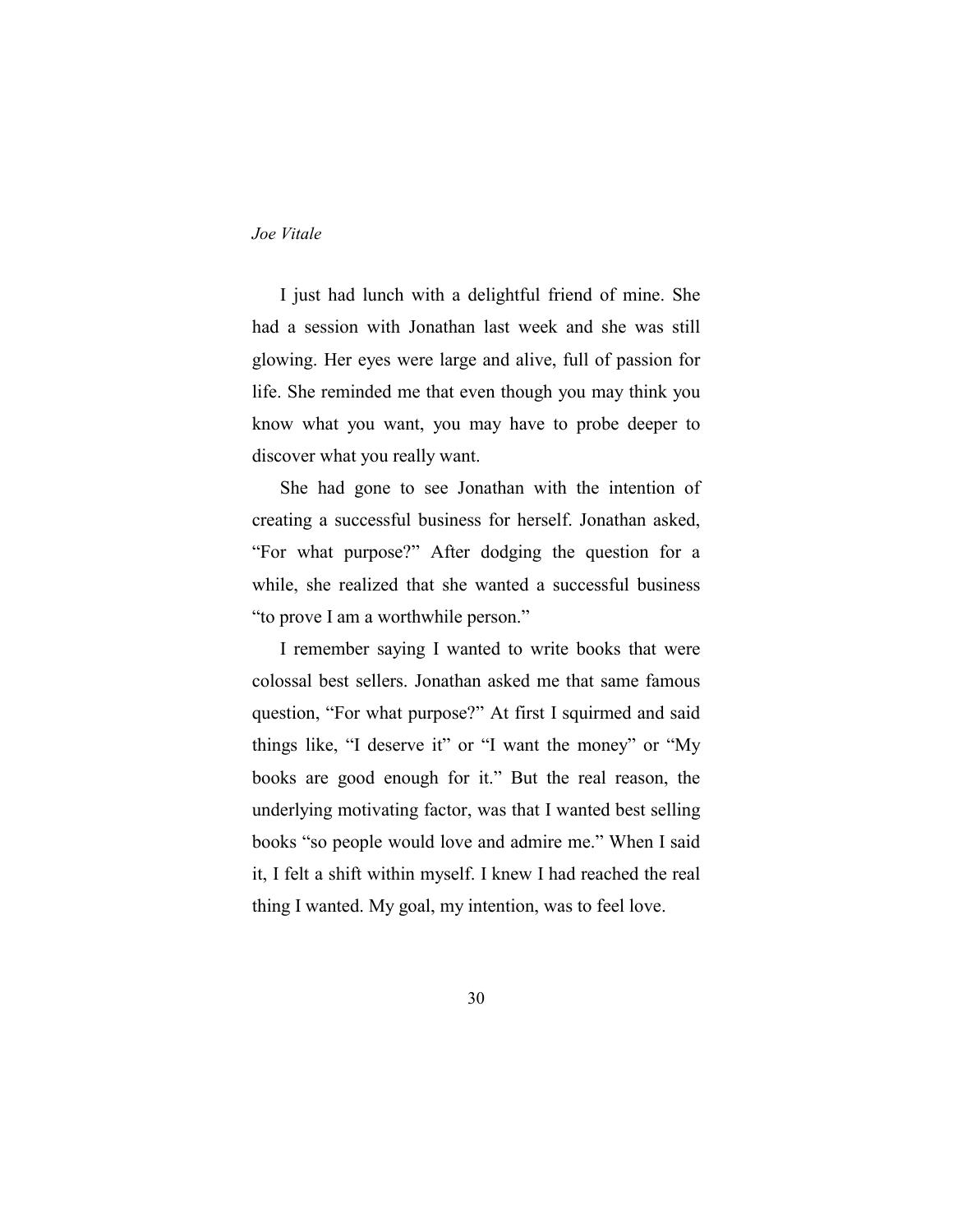Most people live their entire lives being driven by an unconscious, unacknowledged need for something. The politician may be a child who never got enough attention. The business woman may be a youngster who doesn't feel equal to her peers. The best selling author may still be trying to prove he's smart, or lovable, or admirable.

Freedom and power come from knowing what you want without being a prisoner to what you want.

But there's another reason for knowing and stating your intention. When you declare it, you begin to discover all the things in the way of it happening. You may say you want to pay off your house so you are free of those big payments, but suddenly here come all of the objections: "I don't make enough money to pay off my house," or "No one ever does that!", to "What will my parents think?"

You know what I mean. It's easy to come up with objections. The trick is to dissolve those objections until you are clear inside. When you are, manifesting whatever you want will be easier.

Let me explain...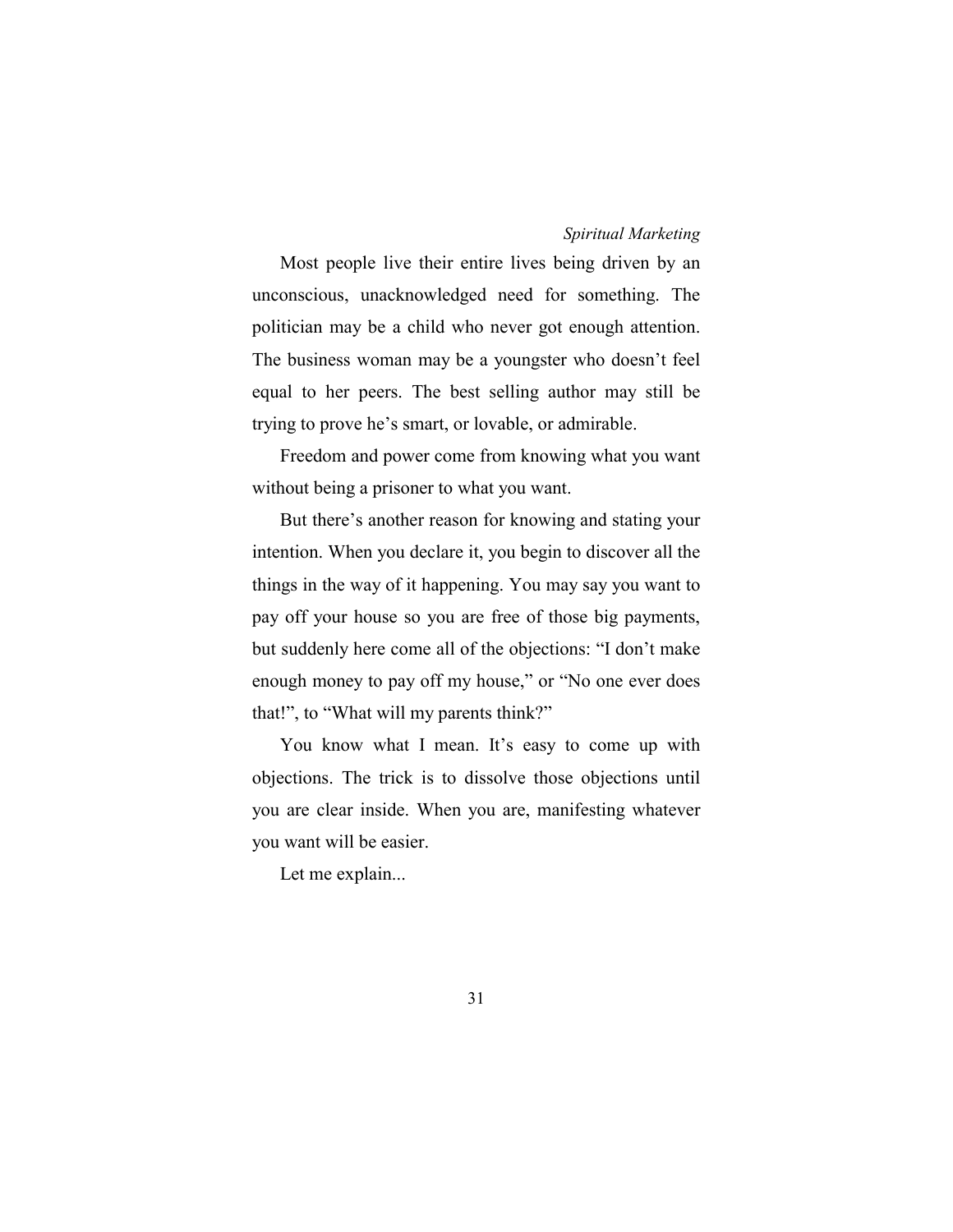A woman went to see Jonathan because she was going to have a cancer operation on Monday. She saw him on Friday. She was terrified of the operation and wanted to get rid of her fears. Jonathan helped her release all of her fears, and two hours later, when she sat up on his table, she felt healed. But she still went through the operation. On Monday, when the Doctors opened her up, they could not find any cancer. It was gone.

What happened? Again, our beliefs are powerful. The woman believed she could remove the beliefs that were causing her fear, and she did. But she didn't know that the fear was what created the cancer. When she removed the fear, the cancer left. It no longer had a home in her body. She had taken conscious control of her life by choosing to see Jonathan and take care of her negative beliefs. She knew her life could be another way.

Beliefs are how we create reality. I'm not sure how to explain this to you in a way that makes sense. You've probably noticed that people seem to have recurring problems. Did you ever wonder why it was the same problem for each person? The person with money problems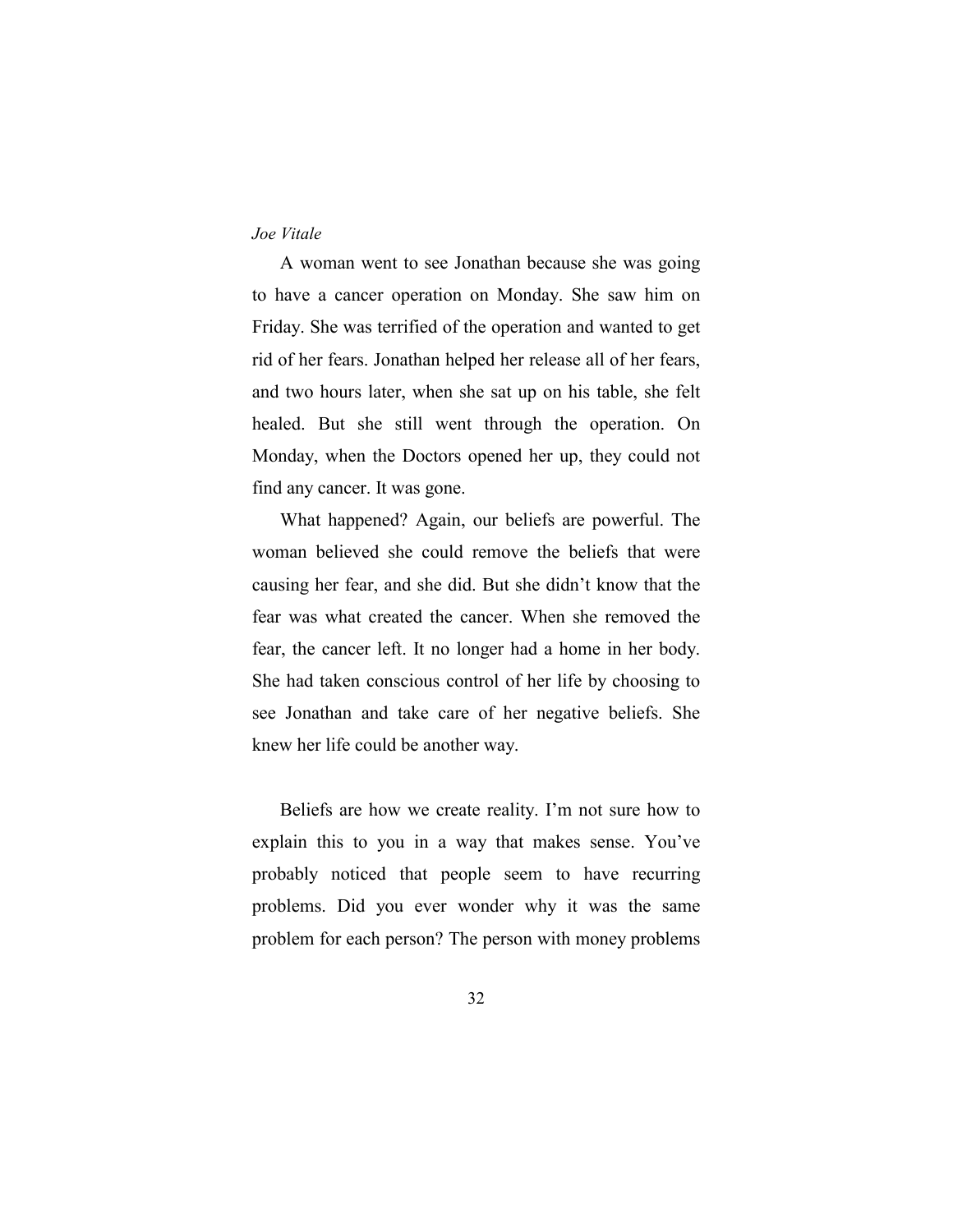always has money problems. The person with relationship problems always has relationship problems. It's as though each person specializes in a disorder.

Beliefs, unconscious or not, are creating those events. Until the beliefs that create the events are released, the events will continue to reoccur. I know a man who has been married seven times. He hasn't gotten it right yet. He will continue to marry and divorce and marry until he removes the underlying beliefs that cause the events to happen. And while he continues to marry and divorce, he will blame other people for his problems, and maybe even blame fate, or God. But as you read earlier, "Until you make the unconscious conscious, it will direct your life and you will call it fate."

## What are your beliefs?

Look at your life. What you have are the direct results of your beliefs. Not happy? In debt? Poor marriage? Not successful? Bad health? There are beliefs that are creating those experiences for you. In a very real sense, some part of you wants what you have---problems and all.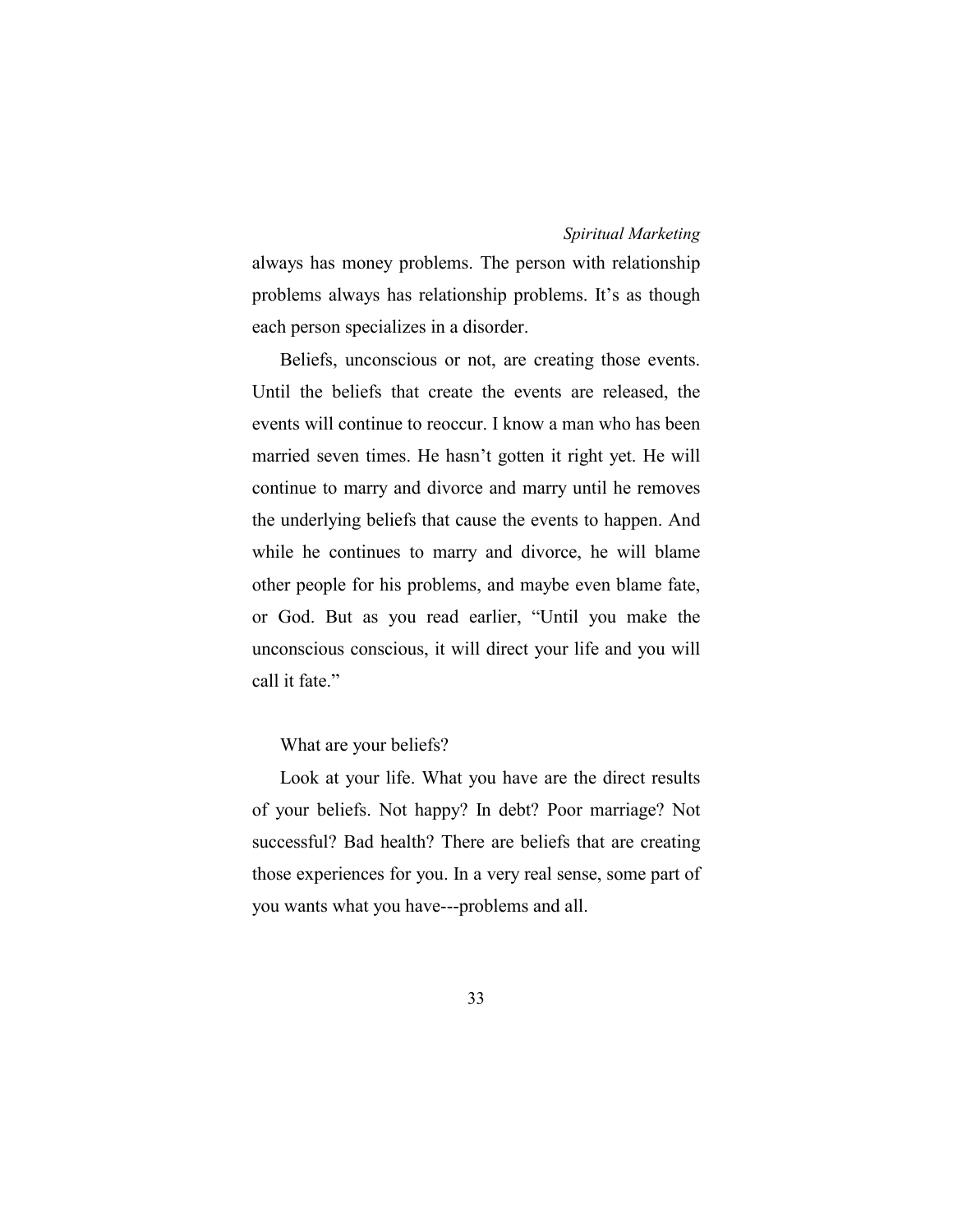I remember motivational guru Tony Robbins talking about a schizophrenic woman who had diabetes when she was one personality and was healthy when she was another personality. Beliefs make up personality. The woman with diabetes had beliefs which created those diabetes. It's obvious that if you change the beliefs, you change the situation.

How do you change the beliefs? It starts with selecting what you want for your life. As soon as you select what you want to be, do, or have, you'll discover beliefs in the way of it. They'll surface. That swings back to what I was talking about earlier, that you can then restate your complaints so they become goals or intentions for you.

So, what do you want?

Use the space below to write want you want to be, do, or have. A study by Brian Tracy revealed that people who simply wrote down their wants and put the list away, discovered a year later that 80% of what they wrote came to be.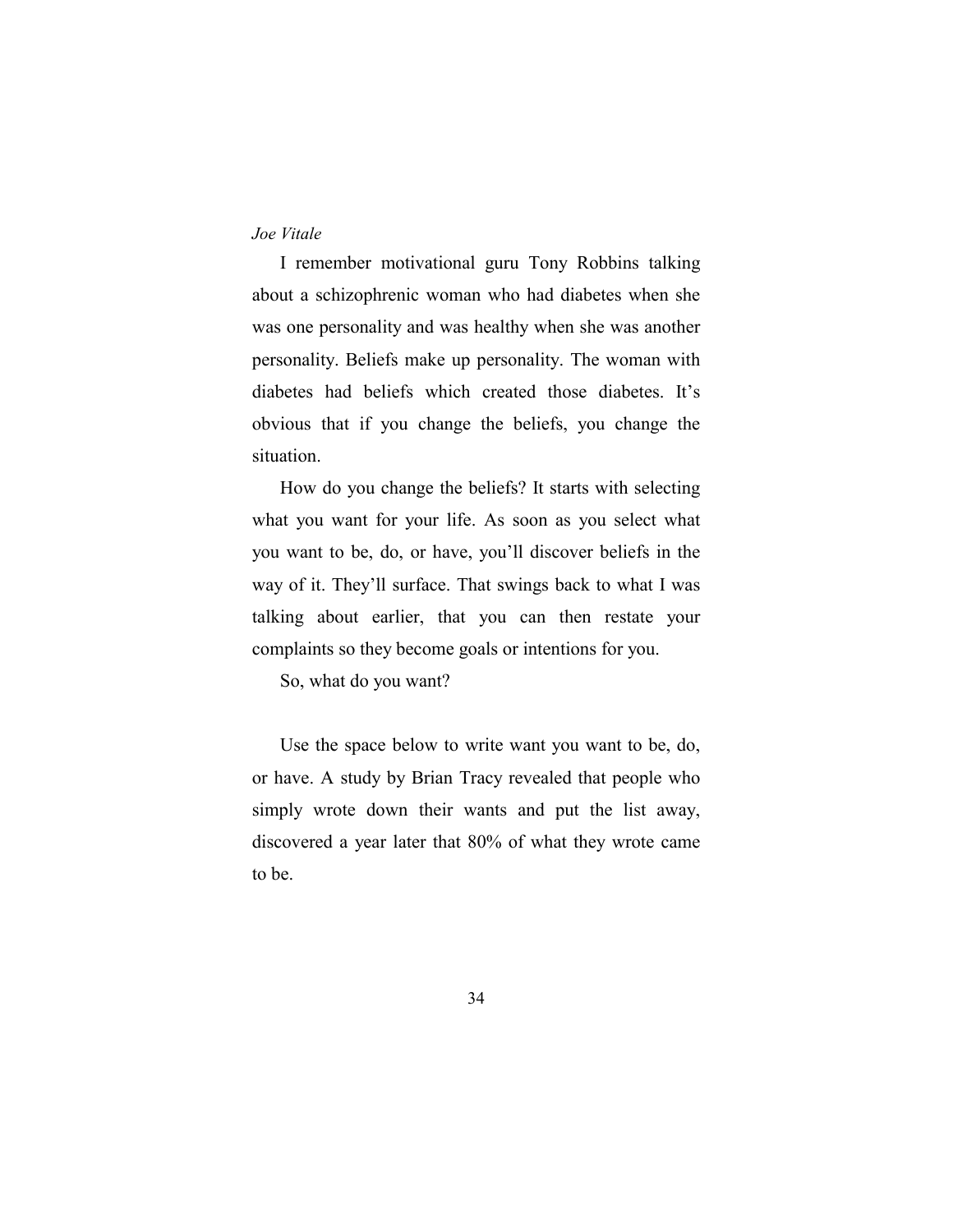Write down your wants!

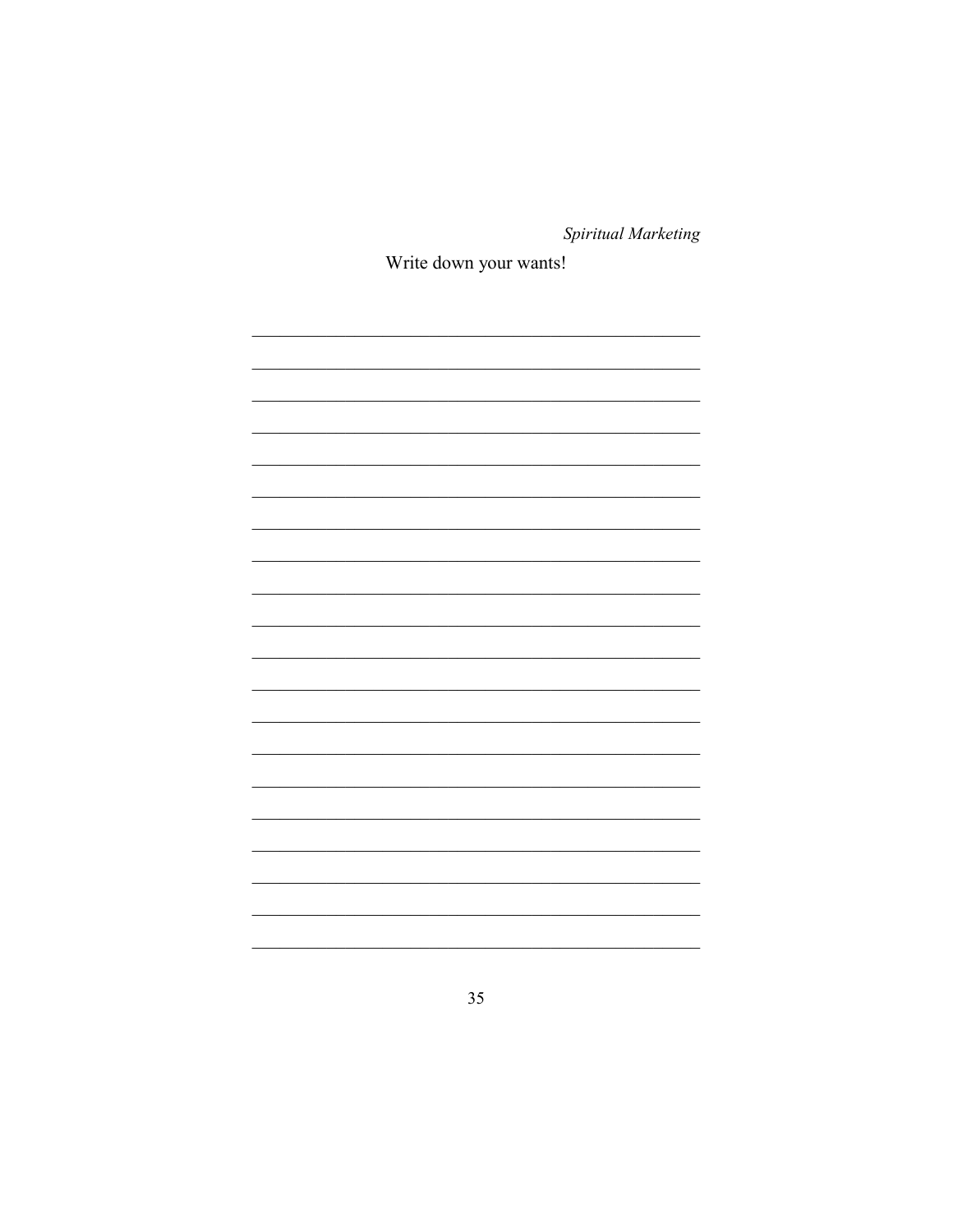Did you write down many goals?

Sometimes people feel greedy when they start to ask for what they want. They feel they are taking from others.

The best way around that limiting belief is to be sure you also want others to have success, too.

In other words, if you want a new house but don't want your neighbor to have one, you're stuck in ego and that's greed. But if you want a new house and think everyone ought to have one, then you are in tune with the creative spirit and you'll pull or be led to that new house.

You see, there really isn't any shortage in the world. The universe is bigger than our egos and can supply more then we can demand. Our job is to simply honestly ask for what we want. The desire in you is coming to you from your inner spirit. Honor that spirit by writing down what you really want to have, do or be:

 $\mathcal{L}_\text{max}$  and the contract of the contract of the contract of the contract of the contract of the contract of the contract of the contract of the contract of the contract of the contract of the contract of the contrac

 $\mathcal{L}_\text{max}$  , and the contract of the contract of the contract of the contract of the contract of the contract of the contract of the contract of the contract of the contract of the contract of the contract of the contr

 $\mathcal{L}_\text{max}$  , and the contract of the contract of the contract of the contract of the contract of the contract of the contract of the contract of the contract of the contract of the contract of the contract of the contr

 $\mathcal{L}_\text{max}$  , and the contract of the contract of the contract of the contract of the contract of the contract of the contract of the contract of the contract of the contract of the contract of the contract of the contr

 $\mathcal{L}_\text{max}$  , and the contract of the contract of the contract of the contract of the contract of the contract of the contract of the contract of the contract of the contract of the contract of the contract of the contr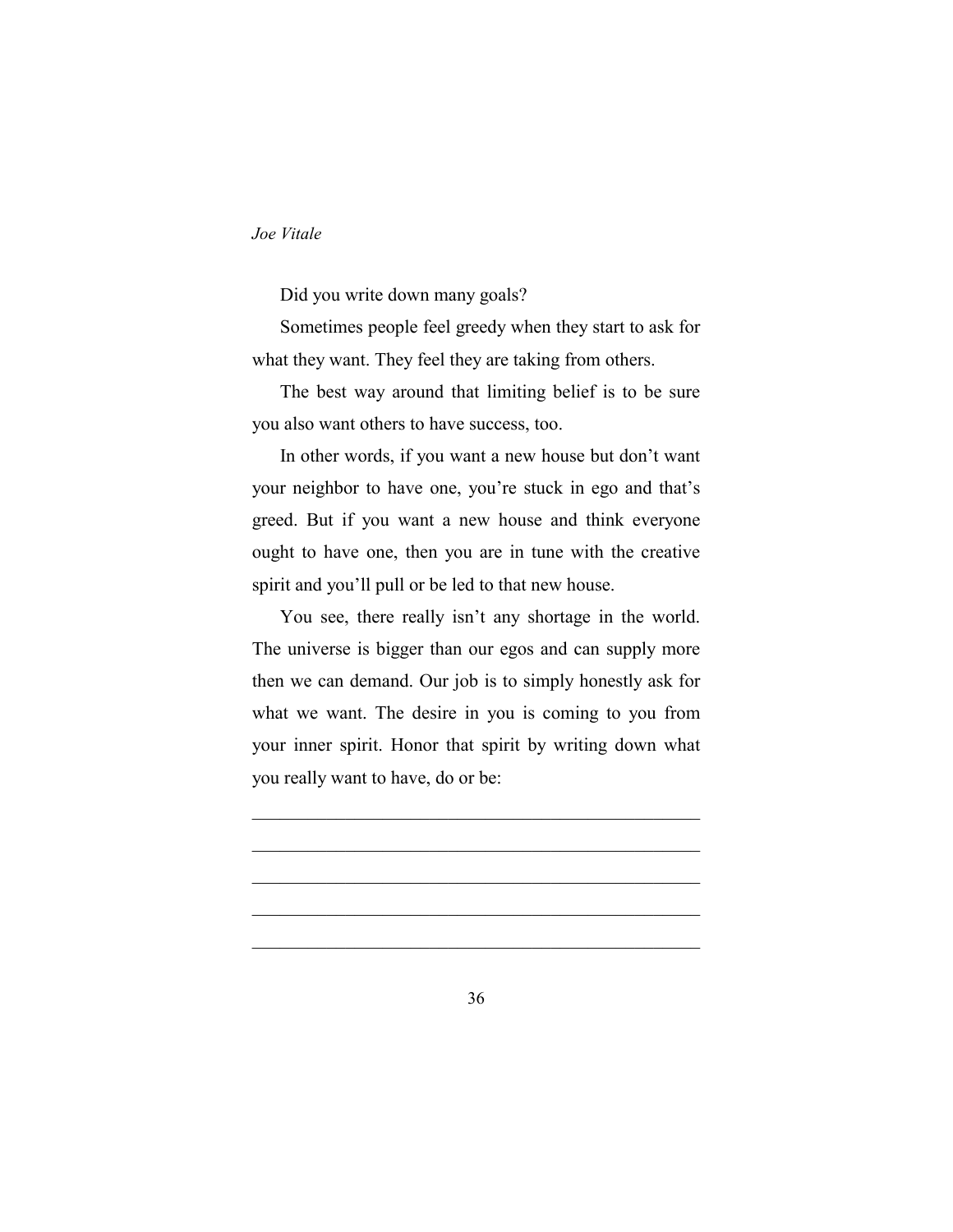

Now write down one goal or intention, something that you would really like to have, do, or be.

Focus brings power. Look over your two lists and see what goal or goals jump out at you. Which goal or intention has the most energy, or charge, on it? A goal should scare you a little and excite you a lot.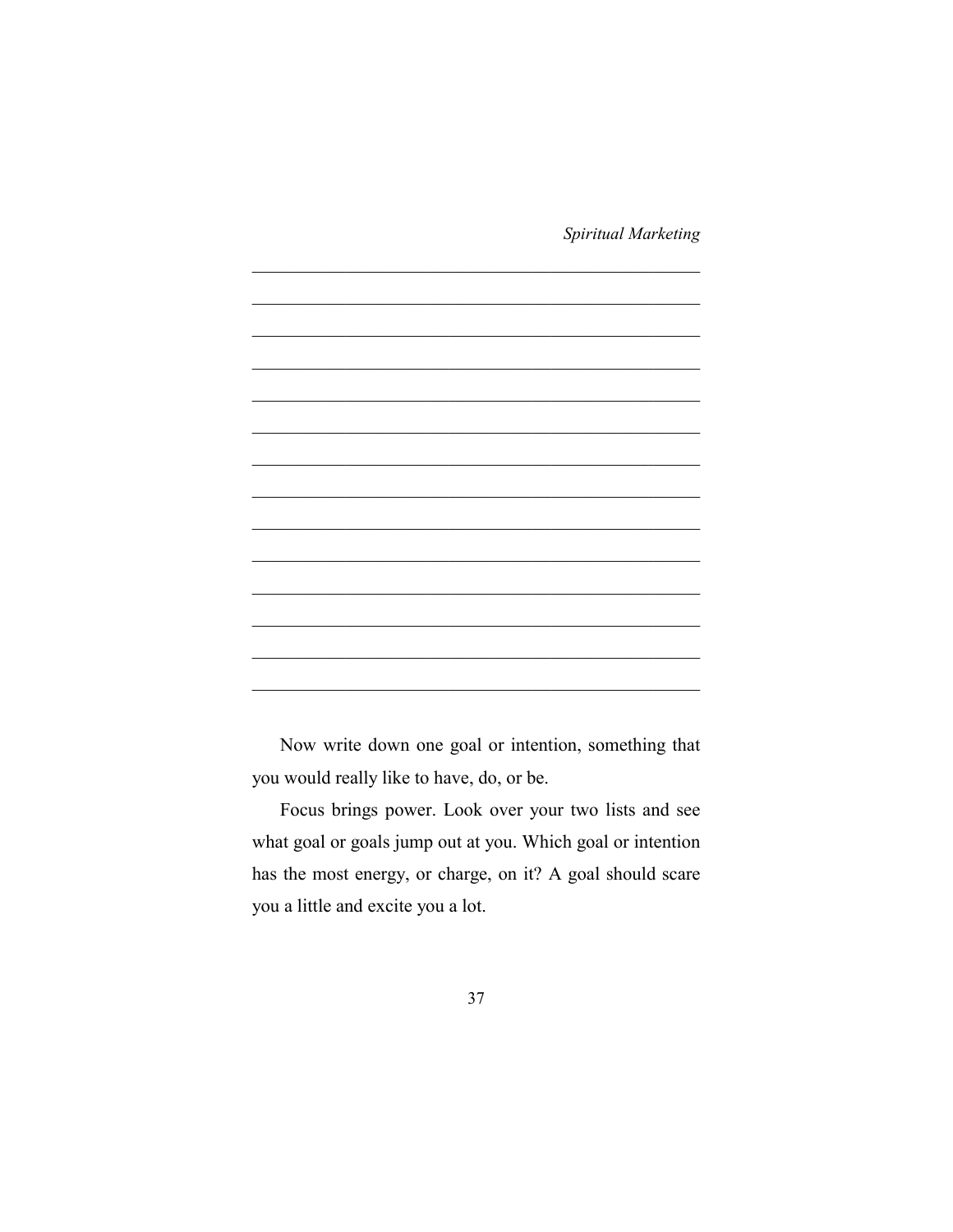And keep in mind that you can always combine goals. There's nothing wrong with stating something like, "I want to weigh 120 pounds, own a brand new Corvette, and have fifty thousand dollars in the bank, by this coming Christmas."

In the space below, write down the most powerful intention you can:

 $\mathcal{L}_\text{max}$  , and the contract of the contract of the contract of the contract of the contract of the contract of the contract of the contract of the contract of the contract of the contract of the contract of the contr

 $\mathcal{L}_\text{max}$  , and the contract of the contract of the contract of the contract of the contract of the contract of the contract of the contract of the contract of the contract of the contract of the contract of the contr

 $\mathcal{L}_\text{max}$  , and the contract of the contract of the contract of the contract of the contract of the contract of the contract of the contract of the contract of the contract of the contract of the contract of the contr

 $\mathcal{L}_\text{max}$  , and the contract of the contract of the contract of the contract of the contract of the contract of the contract of the contract of the contract of the contract of the contract of the contract of the contr

 $\mathcal{L}_\text{max}$  , and the contract of the contract of the contract of the contract of the contract of the contract of the contract of the contract of the contract of the contract of the contract of the contract of the contr

 $\mathcal{L}_\text{max}$  , and the set of the set of the set of the set of the set of the set of the set of the set of the set of the set of the set of the set of the set of the set of the set of the set of the set of the set of the

Now here's the final step:

Write your intention as if you already have it.

In other words, "I want to weigh 120 pounds, own a brand new Corvette, and have fifty thousand dollars in the bank, by this coming Christmas" becomes "I now weigh 120 pounds, own a brand new Corvette, and have fifty thousand dollars in the bank!"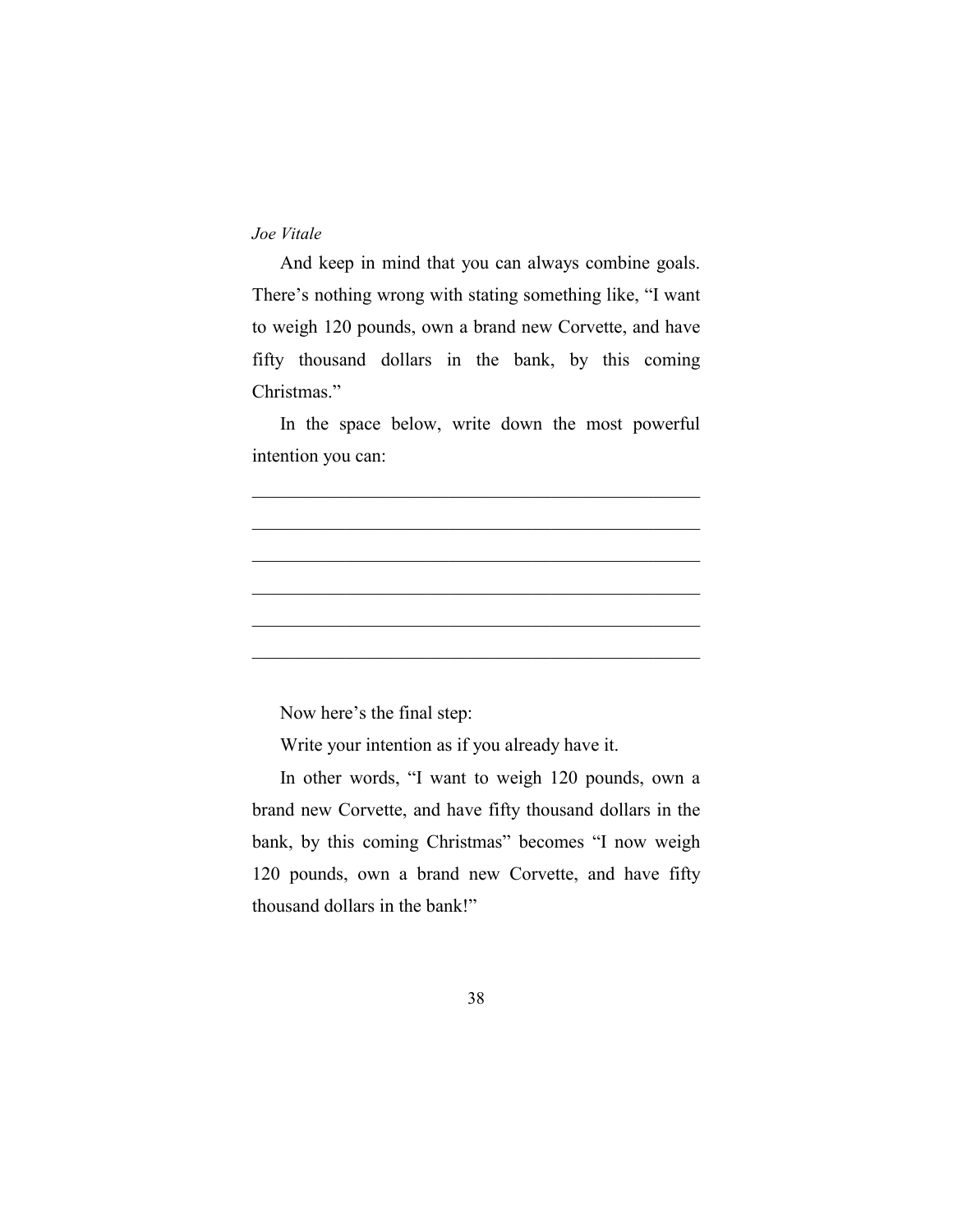Do that now. Just rewrite your goal into present tense, pretending that you already have what you want:



You might now write the above goal on a card and put it in your pocket or purse. By doing so you will be unconsciously reminding yourself of your intention. Your own mind will then help nudge you in the direction of making your goal a reality.

So relax. You just planted a seed in your mind. The rest of this book will tell you how to water it, give it sunshine, clear out any weeds, and let it grow.

Prepare for your miracles!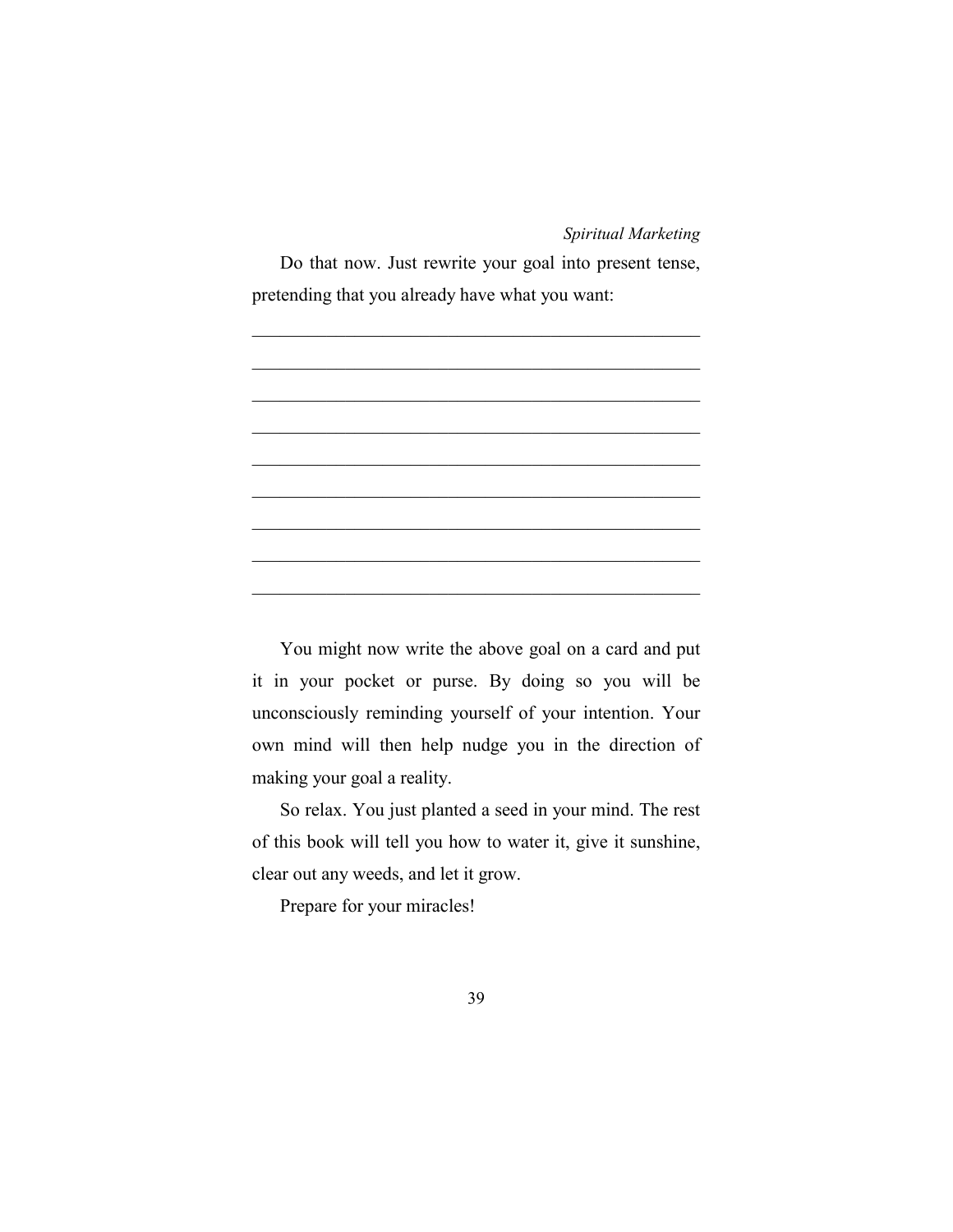"Prosperity is the ability to do what you want to do at the instant you want to do it."

-- *Treat Yourself to Life* by Raymond Charles Barker, 1954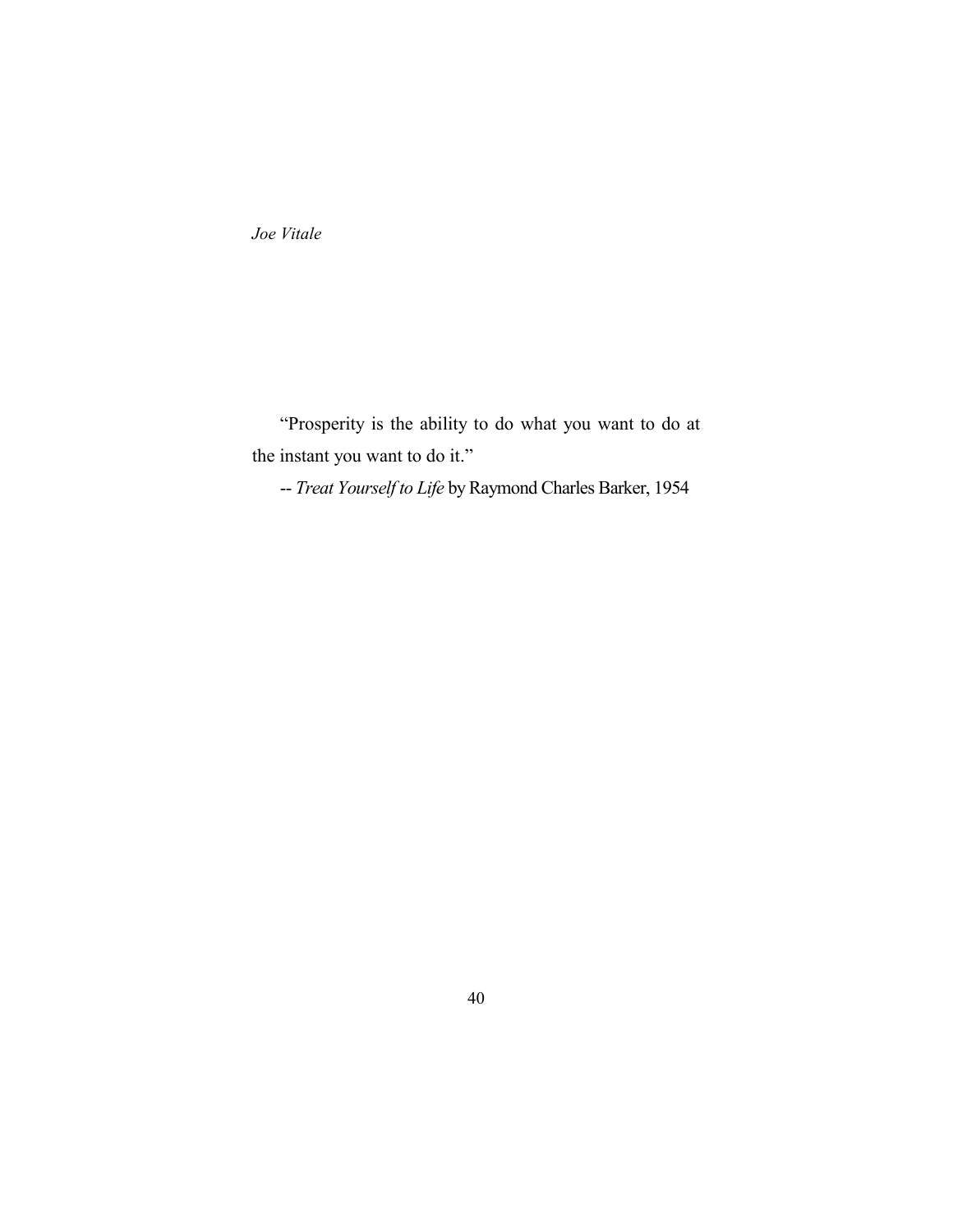# **Step Three: Get clear.**

Spot was a stray dog I claimed as my own when I was in college. But he used to run off and tear up the neighbor's gardens, run across the street and make drivers slam on their brakes, and just make a nuisance of himself. So I put him on a small leash. But I felt guilt for keeping this wonderful friend on a three foot leash. I bought a longer leash, six feet of freedom, and put it on Spot. I then walked six feet away and called Spot to me. He ran---three feet. He wouldn't go an inch beyond the length of the old leash. I had to walk over to Spot, put my arm around him, and walk him out the full six feet of new leash. From then on, he used all of that leash.

I think each of us has a limit we've placed on our freedom. We need a "miracles coach" to help us see that in reality we have no limits. Jonathan does that with his clients. But he does it in a way that may seem pretty strange to you. Hang on to your seat and let me see if I can explain it to you...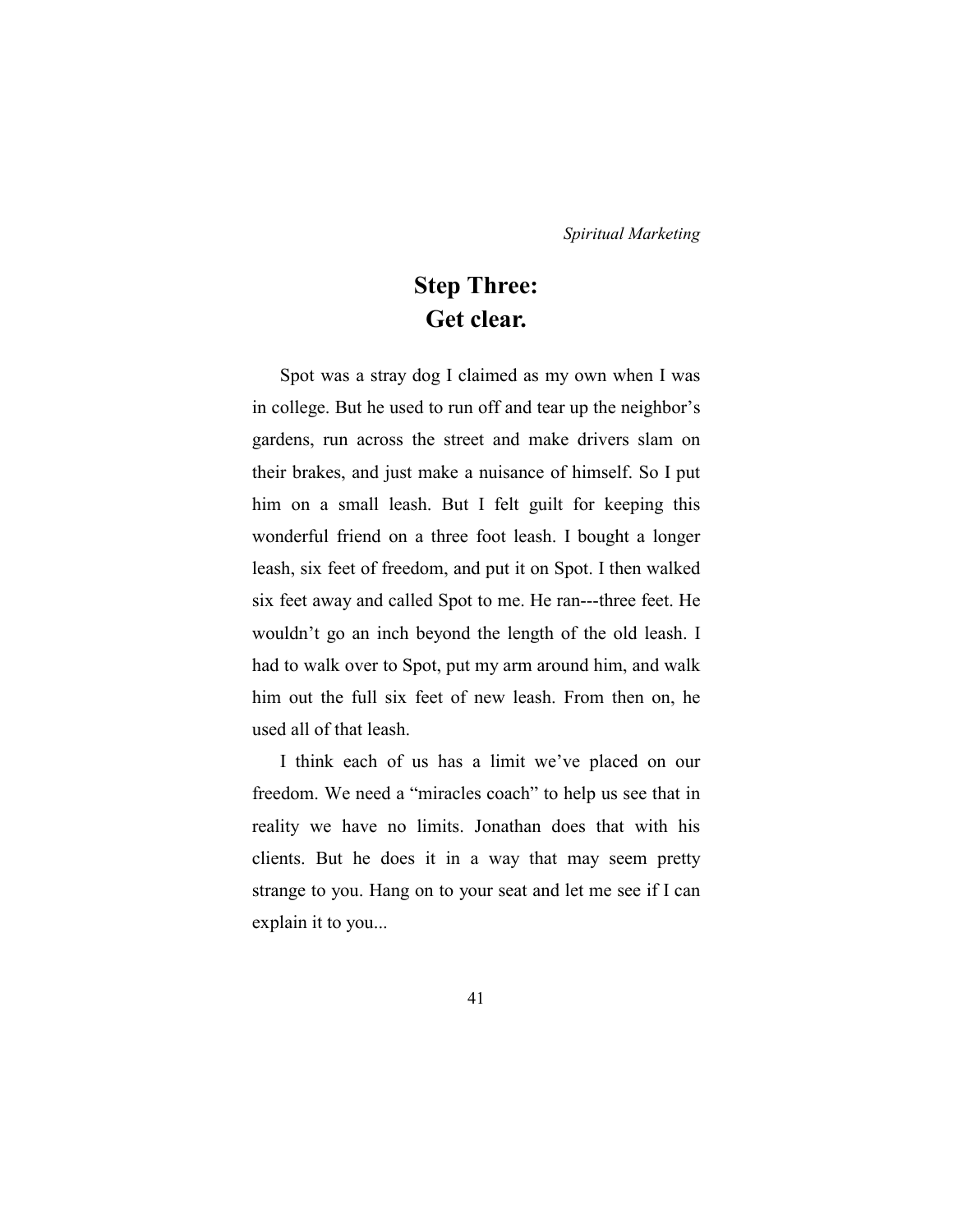The first time I had a session with Jonathan I didn't know what to expect. I thought the man was a little strange because he couldn't articulate what he did. But I've been a curious journalist for many years, so I jumped in and did a session with him.

"What's your intention for this session?" Jonathan asked.

"What do you mean?"

"You can have anything you want. What do you want to focus on?"

I thought it over for a moment and then spoke.

"I want clarity on the book I am writing about Bruce Barton."

"What kind of clarity?"

"I want to know what I'm supposed to do next," I said.

"Okay. Let's go upstairs."

Jonathan had me lie down on his massage table. He gently guided me to breathe in different colors.

"Breathe the color red through the top of your head and imagine it going through your body and out of your feet."

We went through numerous colors.

"What other color do you need to breathe in?" he asked.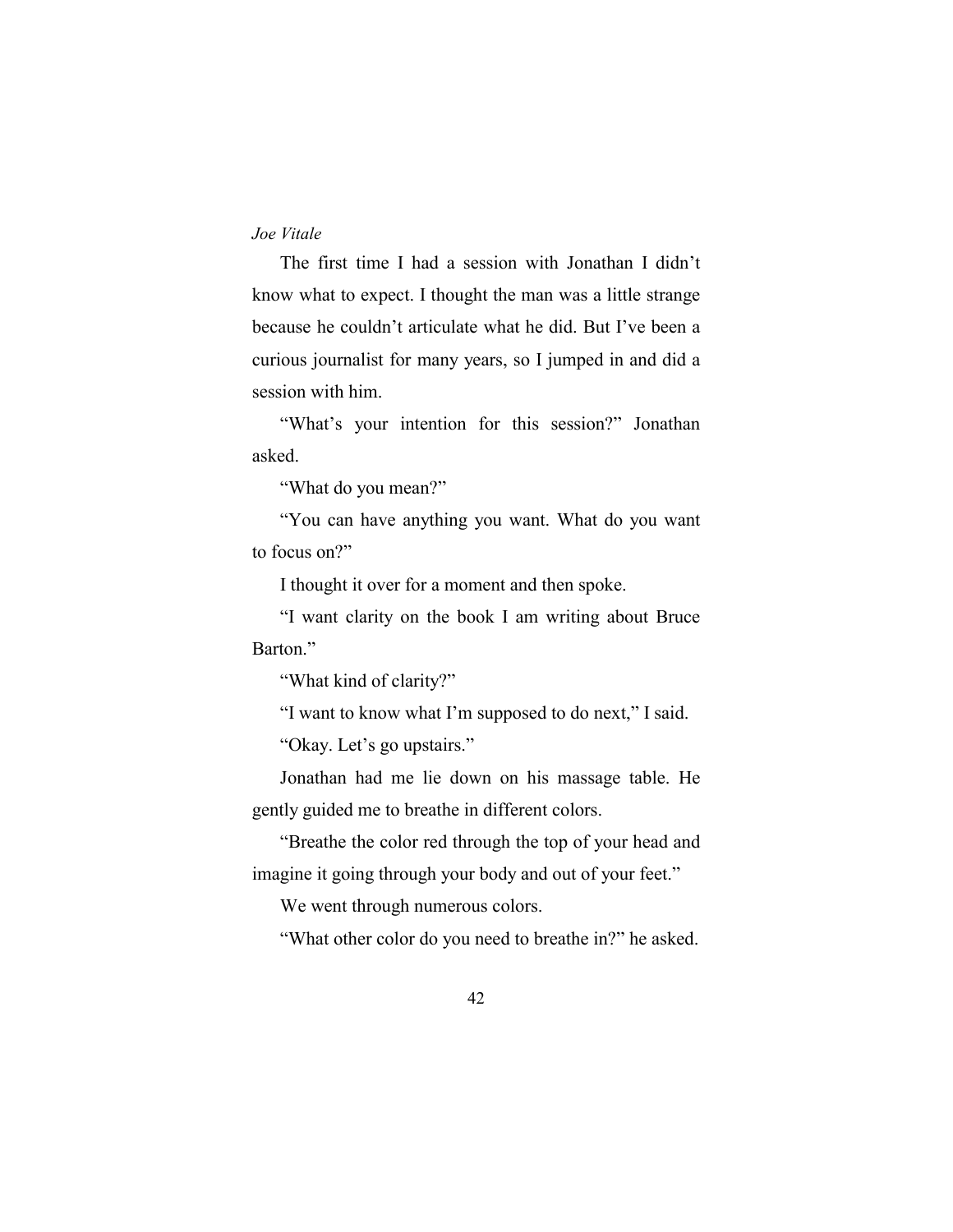I said gray. He then asked me to breathe in that color. After several minutes of breathing deeply and relaxing on his massage table, Jonathan put his hand over my heart and said, "Open this up."

While I didn't consciously do anything, I felt a rush of electricity and energy shoot through me, almost blinding me. There was a strong white light surging through my body, blasting into my head, somehow illuminating the inside of my skull.

Suddenly I felt in the presence of angels, spirits, guides. I don't know how to explain it. But it was real. I felt it. I sensed it. I knew they were there. And these beings somehow worked on me, altering my beliefs, helping me realize I had more "leash" than I thought.

I'm not sure how long I was in that altered state. Twenty minutes? An hour? I don't know. When I finally sat up on the table, I noticed that Jonathan had a tear rolling down his cheek. When the energy started to blast through me, he moved aside to let it do its work. But the beauty and miracle of what he was seeing touched him. He was crying.

As my head cleared and I got my bearings, I realized I knew the next step for my book project. I was to go to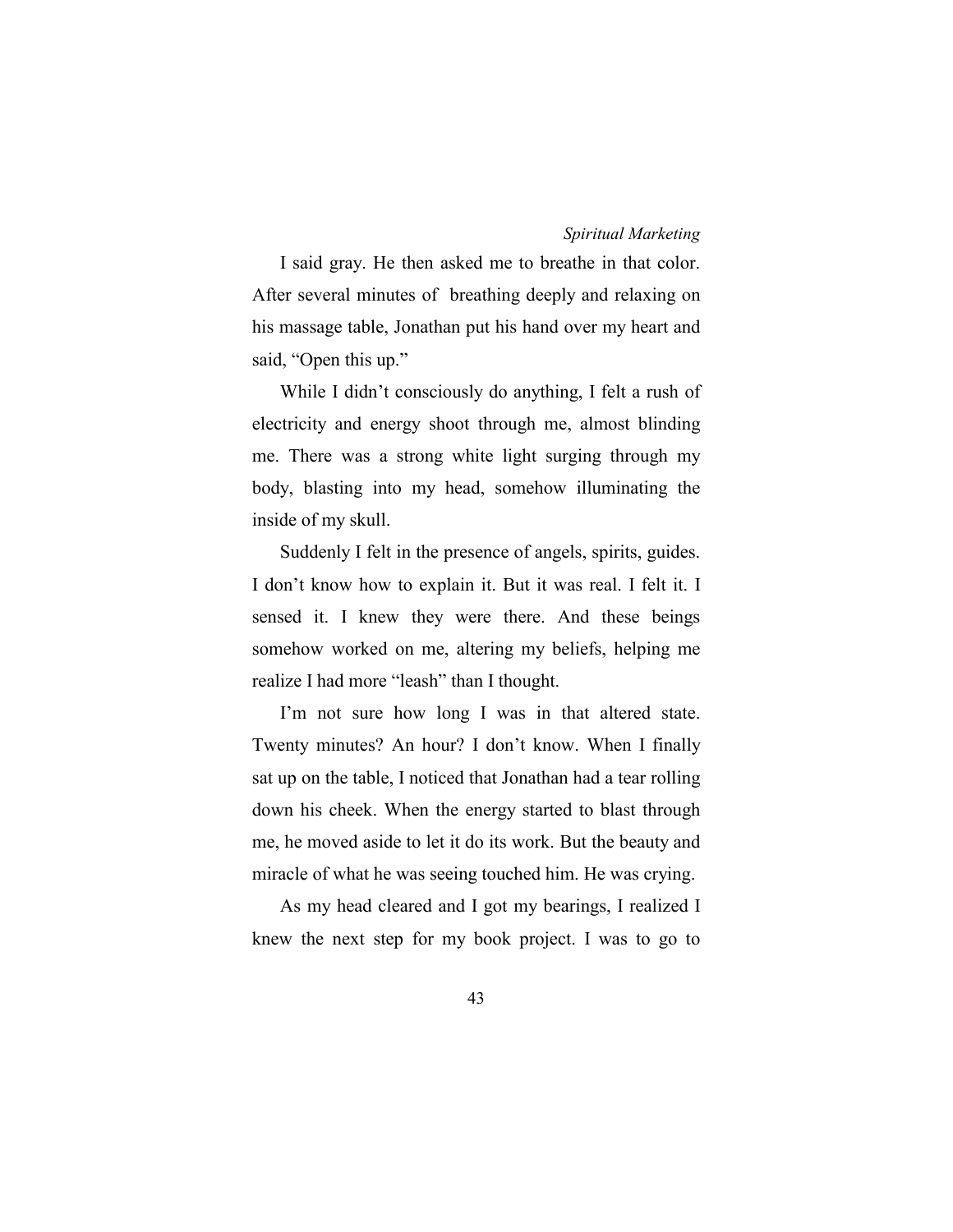Wisconsin and continue my research by looking at the private papers of Bruce Barton at the historical museum. I had gotten my intention.

And that's not all.

Shortly after that first session with Jonathan I began to notice other changes in my outer life. The book I had been working on began to take direction. I found a publisher for it. I found the money to complete my research. I bought a new car. I bought a new house. My income soared.

How? Why?

I had invited the other side to help me, and it did.

As I write these words, I'm very aware that you may think I've lost my mind. After all, here I am, an adult, an author, a fairly well known speaker and marketing specialist who advises business executives about their work, talking about "spirits."

But I also know that you know what I mean. Even the most atheistic among us has been touched by the miraculous, the uncanny, or the unexplainable. While no one knows what awaits on the other side of this life, we all tend to believe something intelligent is there.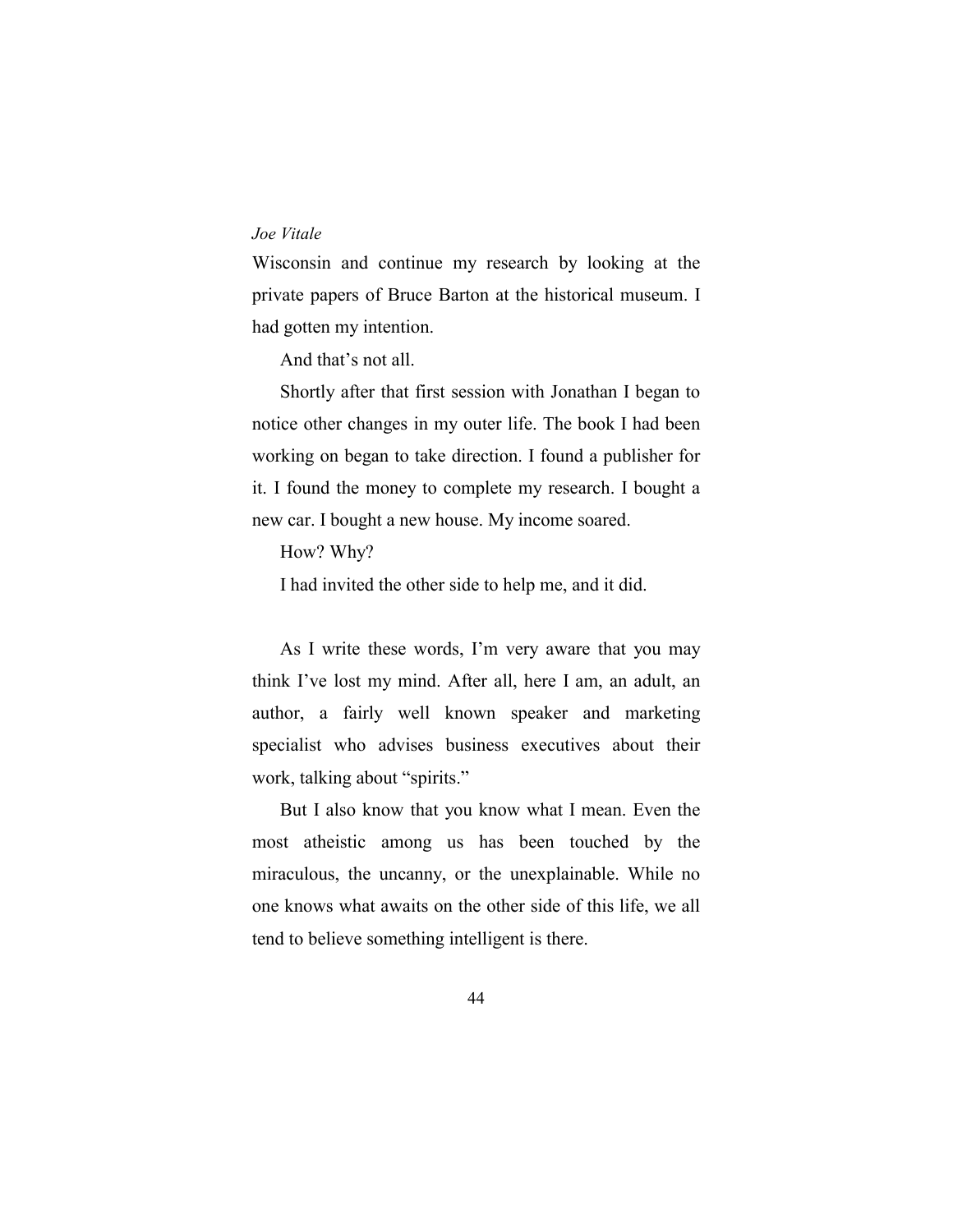Maybe it's worth mentioning that the book that helped me the most here was *What Can A Man Believe*? by Bruce Barton. In it he explained that there was little proof for heaven after earth, but that it was far wiser to believe than not believe.

In other words, while I can't prove that angels and guides are standing ready to help you, isn't it a much more delicious and comforting and magical thought to believe in them then to not believe in them? There's no concrete evidence to support them or deny them. But when you can use the belief in them to create miracles, wouldn't you be wise to do so?

Yesterday a friend of mine called and said she wanted to believe in guides and angels and teachers from the spiritual side of life, but a part of her doubted they existed.

"That's okay," I said. "I have my doubts, as well."

"You do?"

"Sure," I said. "If I had to go into a court of law and prove I had spirit guides, they would laugh me out of the courthouse. There's no proof for them, but also there's no proof against them."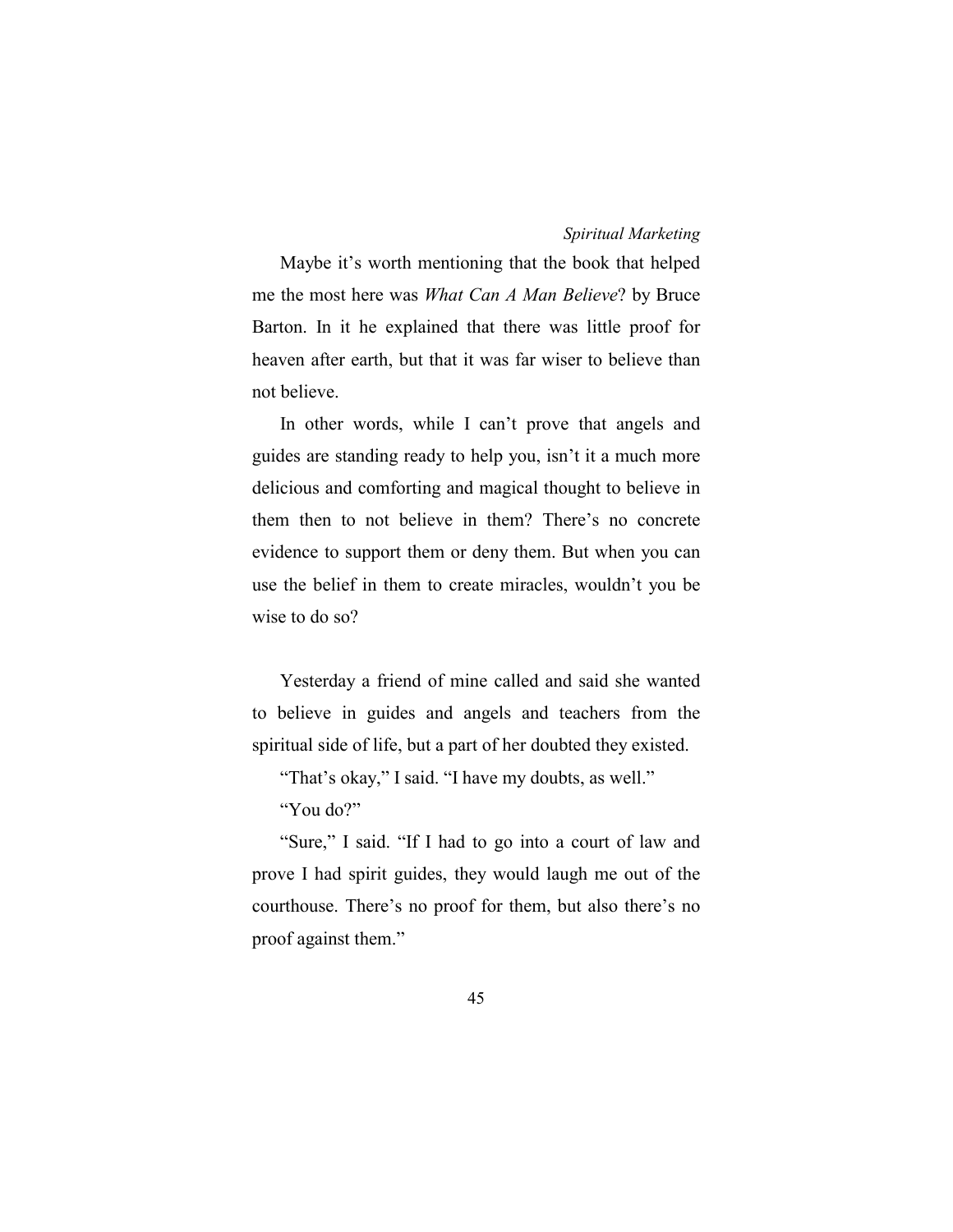And then I remembered something I had read in a recent issue of Reader's Digest, where Larry Dossey talked about prayer. He said praying helped people recover from illness. In many cases they recovered from what Doctors had said were "incurable" illnesses. What these successful patients did was pray. Even the patients admitted they didn't know if the prayers were answered, but it was the belief in the praying and the act of praying that helped them anyway. Again, as Barton pointed out, it is wiser to believe than not to believe. Believing helps create miracles.

Barton wrote this passage in 1927, in his book *What Can A Man Believe*? I've always loved it as it seems to stir the very something he talks about within me. See what it does for you:

"In every human being, whether emperor or cowboy, prince or pauper, philosopher or slave, there is a mysterious something which he neither understands nor controls. It may lie dormant for so long as to be almost forgotten; it may be so repressed that the man supposes it is dead. But one night he is alone in the desert under the starry sky; one day he stands with bowed head and damp eyes beside an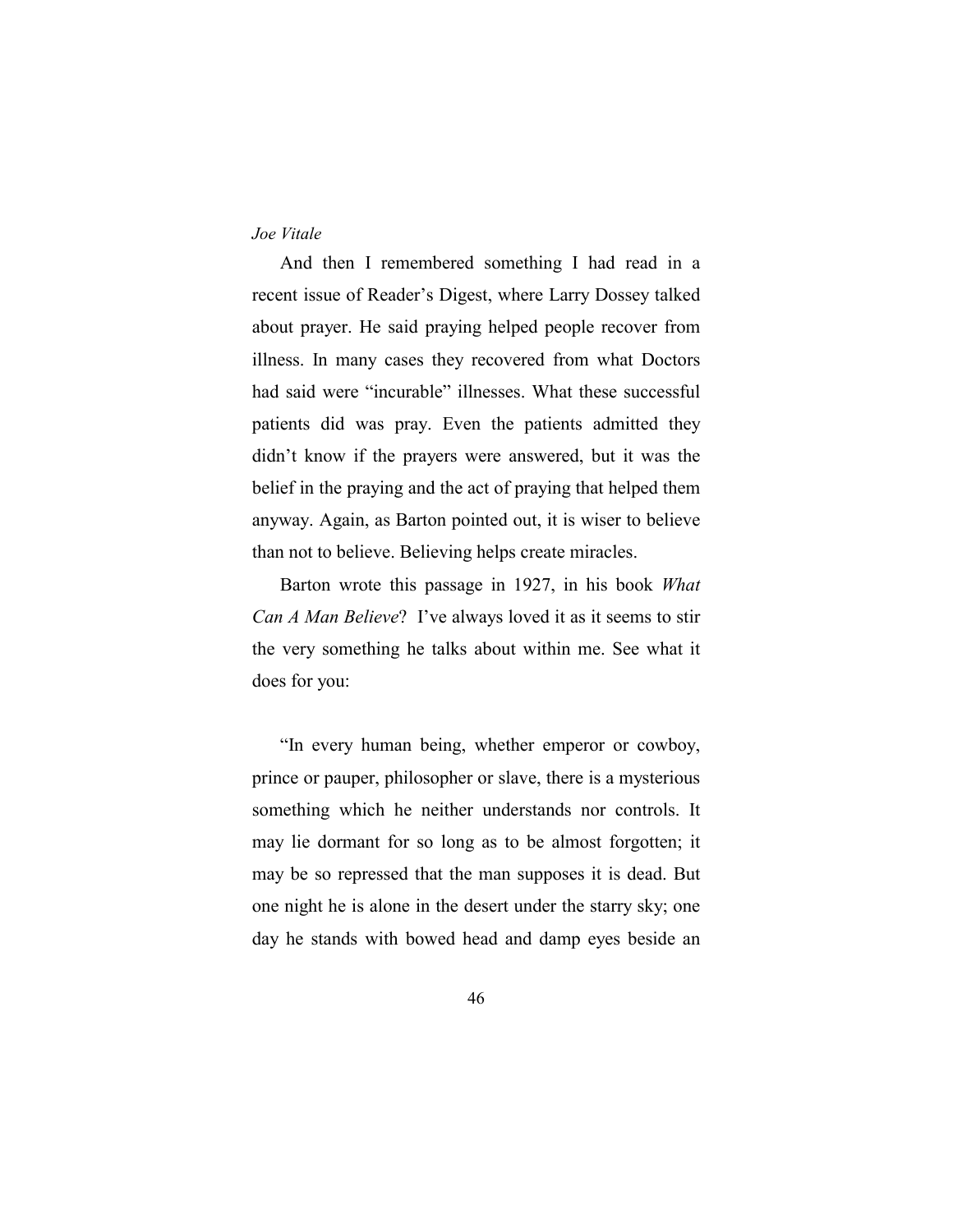open grave; or there comes an hour when he clings with desperate instinct to the wet rail of a storm-tossed boat, and suddenly out of the forgotten depths of his being this mysterious something leaps forth. It over-reaches habit; it pushes aside reason, and with a voice that will not be denied it cries out its questionings and its prayer."

So let's assume you don't have access to Jonathan (though you can reach me, and other healers and mentors by emailing the people in the back of this book). What can you do?

Easy. Focus on what you want, and make one of your intentions finding someone to help you clear yourself of old beliefs so you can create the life you want. Help exists. State your intention to the world and allow it to come to you.

I feel it's important to have support from a mentor. It's too easy to fall back into the old way of thinking, to feel sorry for ourselves and play the role of victim. The vast majority of your current friends probably won't support your desire to create miracles. When I first started seeing Jonathan, I would visit him once a month. He and I quickly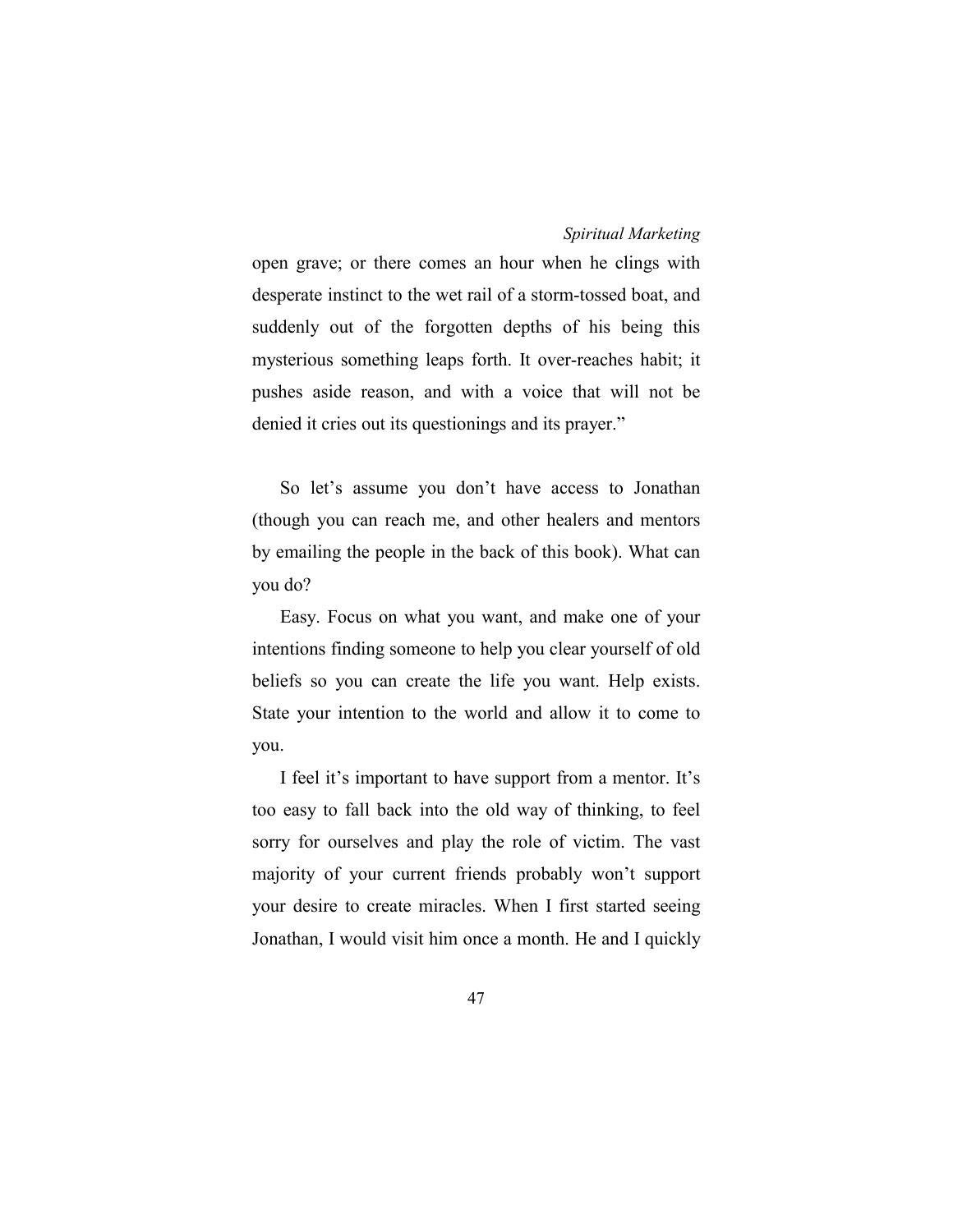saw that we needed to stay in touch at least once a week. Me and Jonathan made a pact that said, "Whenever I'm not clear, I am to call him." Then, whenever I let something in life throw me for a tailspin, I would call him.

Another woman recently asked me what it meant to "get clear" with my beliefs. I thought about it for a while before I could answer. The image that came to me was of a football team. If one of those players is hurting, upset, feeling neglected, angry because the coach overlooked him earlier or his girlfriend dumped him, that one player can jeopardize or sabotage the entire team's success.

You are like the whole football team. If all parts of you, all of the beliefs inside of you, are in alignment, no problem. You'll achieve your desires. But if any part of you, any belief in you, doesn't support your intention, it will jeopardize or sabotage you. That's why you may have had lousy luck at love, romance, money or health. Some part of you doesn't want it. We need to heal that part. When you do, you are clear.

How do you know if you are clear right now? Think of something that you want to have, do, or be.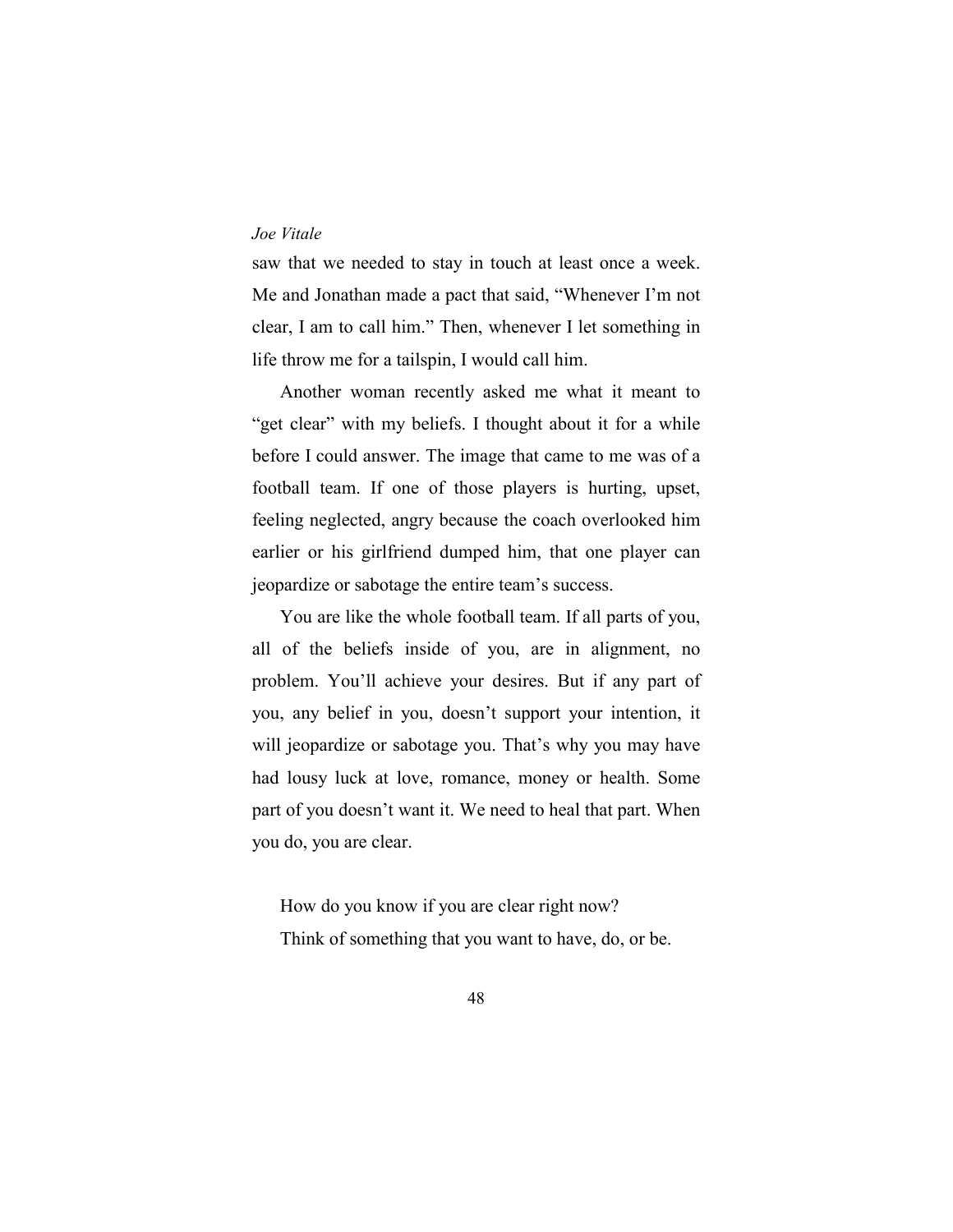Why don't you have it yet?

If your answer is something negative, you aren't clear. If you say anything except an honest "I know it's on the way to me," you probably aren't clear inside with what you want.

Another question to ask yourself is, "What does it mean that you don't yet have what you want?"

Your answer to that question will reveal your beliefs. For example, if you say, "I have to do such and such first," then you have a belief that you have to do something before you can have what you want.

If you say, "My soul doesn't want me to have this," then you are stating your own beliefs about what you think your soul wants for you.

If you say, "I don't know how to get what I want," then you are revealing a belief that says you have to know how to get what you want before you can have it.

Your beliefs aren't that hard to find.

Self-help author Mandy Evans says certain beliefs can lead to a very bad day. Beliefs cause stress, not your business or life situations.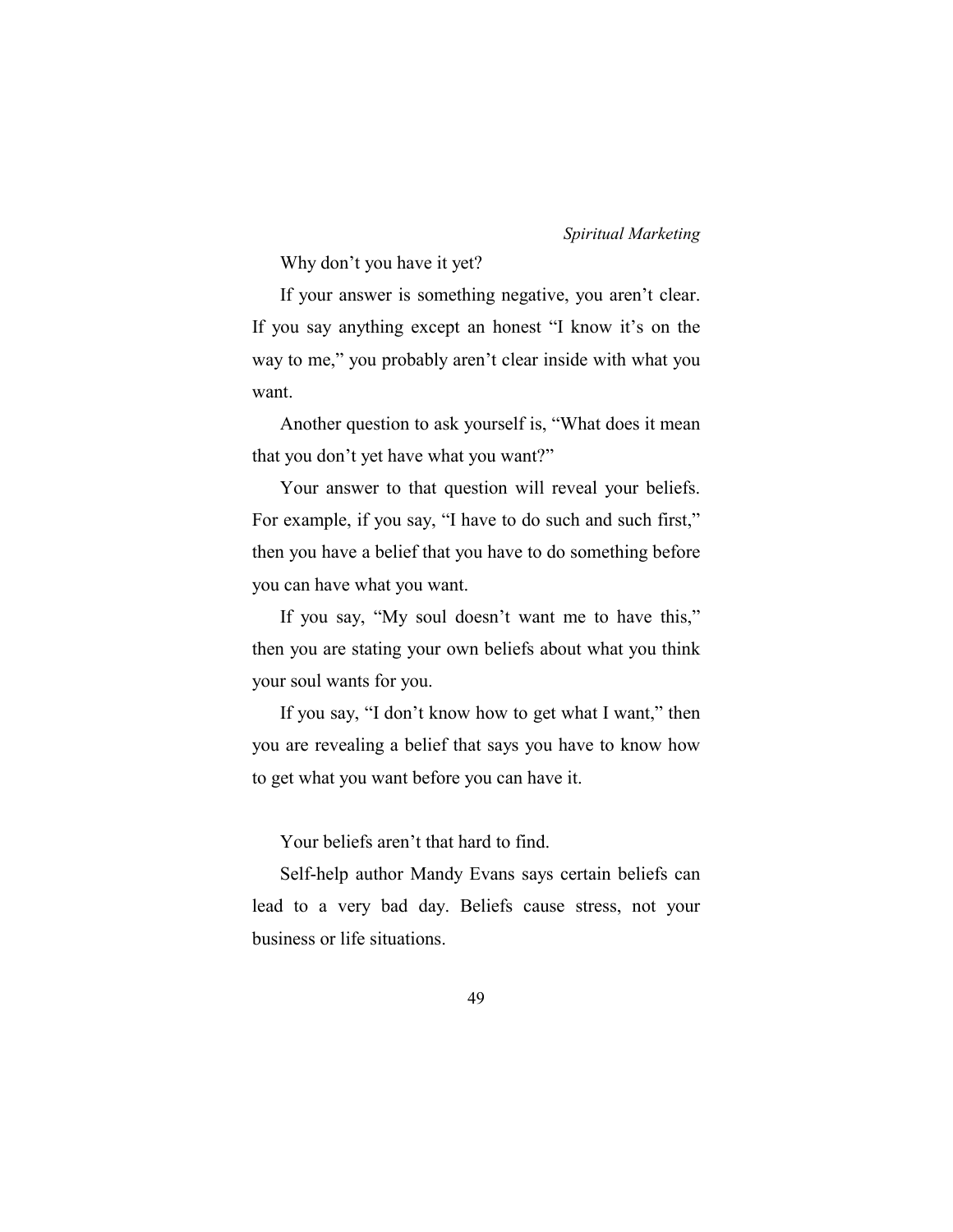"There's what happened to you in your life and then there's what you decided it meant," says Evans, author of *Travelling Free: How to Recover from the Past by Changing Your Beliefs*.

"Change your conclusions, or your beliefs about the events in your past," explains Evans, "and you can change the way you live your life today. Certain beliefs can really trip us up."

Beliefs shape the way we feel, think and act, says Evans, an expert in personal belief systems. But you can't change them until you know what they are. Evans offers a list of "The Top 20 Self-Defeating Beliefs" in *Travelling Free*, her second book, as a way to begin exploring them.

"As you look at each belief, ask yourself if you believe it," suggests Evans. "If you do, then ask yourself why you believe it. Gently explore your own reasons for buying into any self-limiting belief."

Here are ten of her Top 20 limiting beliefs.

1. I'm not good enough to be loved.

2. No matter what I do, I should be doing something else.

3. If it hasn't happened yet, it never will.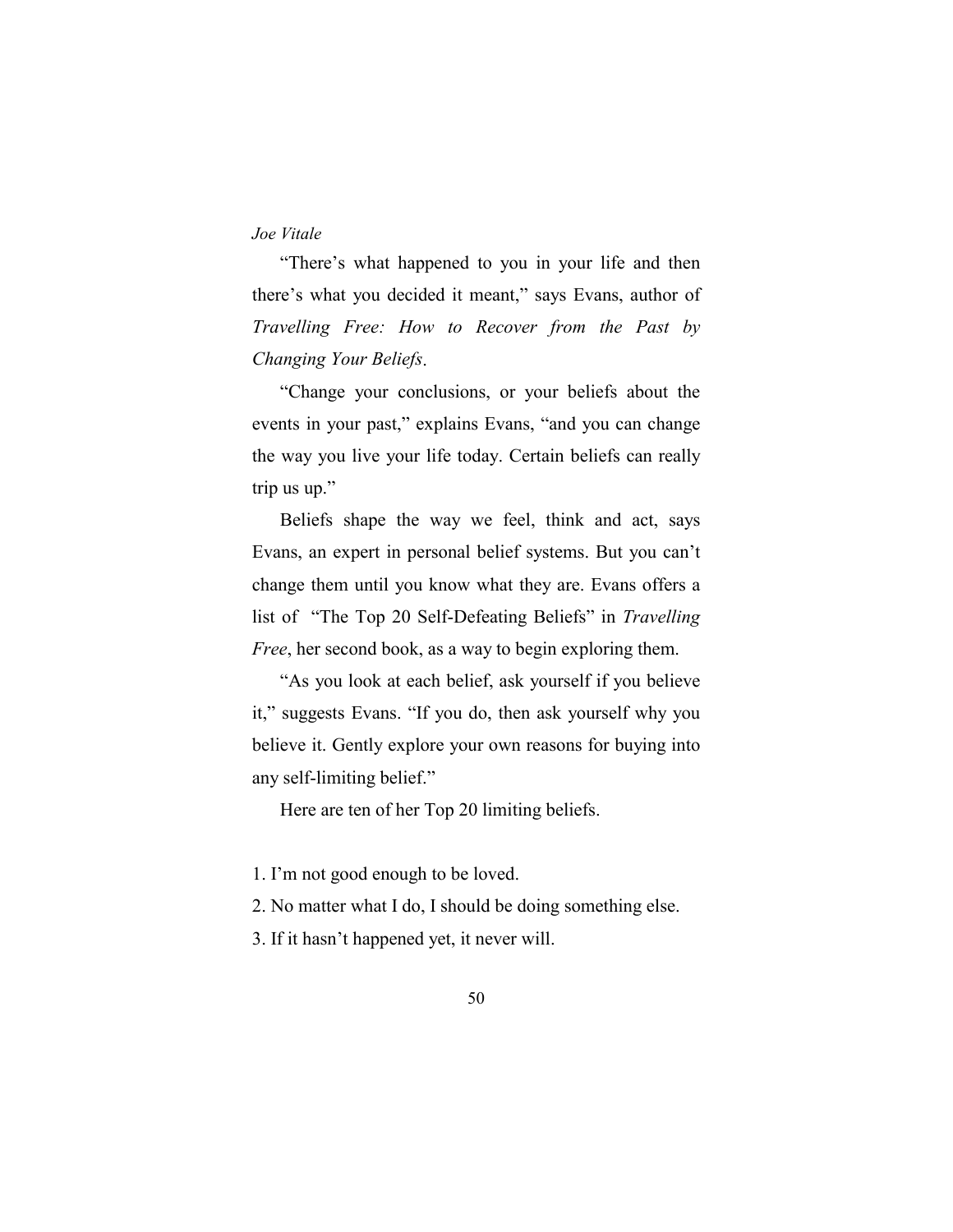- 4. If you know what I'm really like, you wouldn't want me.
- 5. I don't know what I want.
- 6. I upset people.
- 7. Sex is dirty and nasty; save it for the one you love.

8. Better stop wanting; if you get your hopes up, you'll get hurt.

- 9. If I fail, I should feel bad for a long time and be really scared to try again.
- 10. I should have worked this out by now.

Those are all beliefs. Sometimes you need another person to point out your beliefs. When my friend Linda and I had breakfast one day, and I hired her to help me with some promotion, she said, "I'm afraid some of my friends will be jealous of me."

"That's a belief," I said.

Linda's eyes widened and her face lit up.

"It is?" she asked.

It had never occurred to her that her fear was a belief--a belief she could let go of. She needed another person to shine a light on the belief.

Here's another example of what I mean: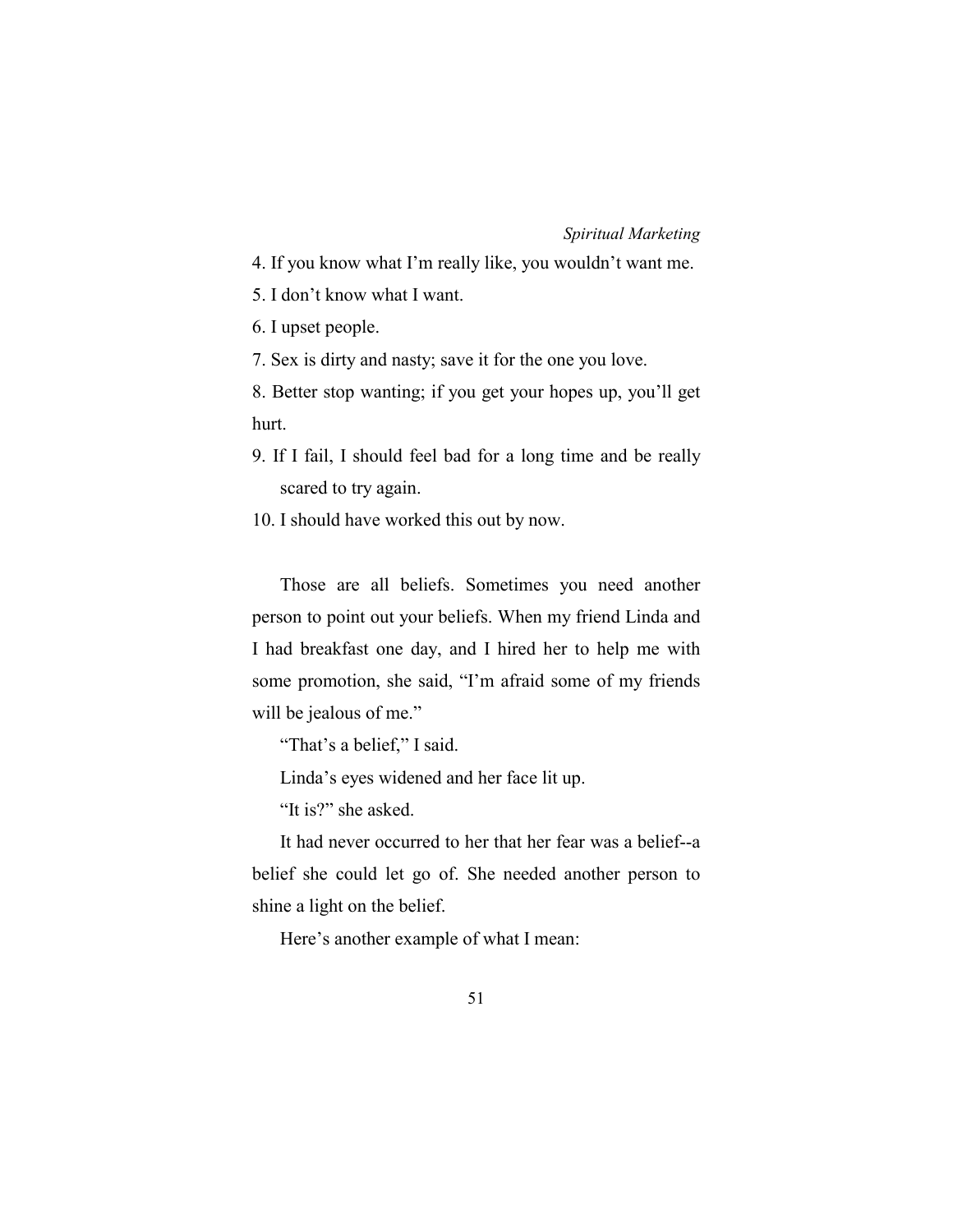I'm now driving the fourth new car of my dreams thanks to Jonathan's magic in helping me get clear with my desire.

I needed a car bad. The one I was driving was an old clunker that could only move if you pushed it. Okay, it wasn't that bad. But whenever the car broke down, I broke down. Paying the repair bills was killing me. And never knowing if the car would get me where I was going was stressing me out. I needed help. I called Jonathan because of my fear of car salespeople (I had been one once and knew of their tactics). I told Jonathan what I wanted.

He said, "What you really want is often under what you say you want....What would having this new car do for you?"

Huh?

Jonathan went on to explain that what we want may be a feeling rather than a product. Focus on the feeling and it will help me get what I really want. What would I feel if I had a new car?

What a mind stopper! I developed a brain squeezing headache just thinking about it. I got off the phone and my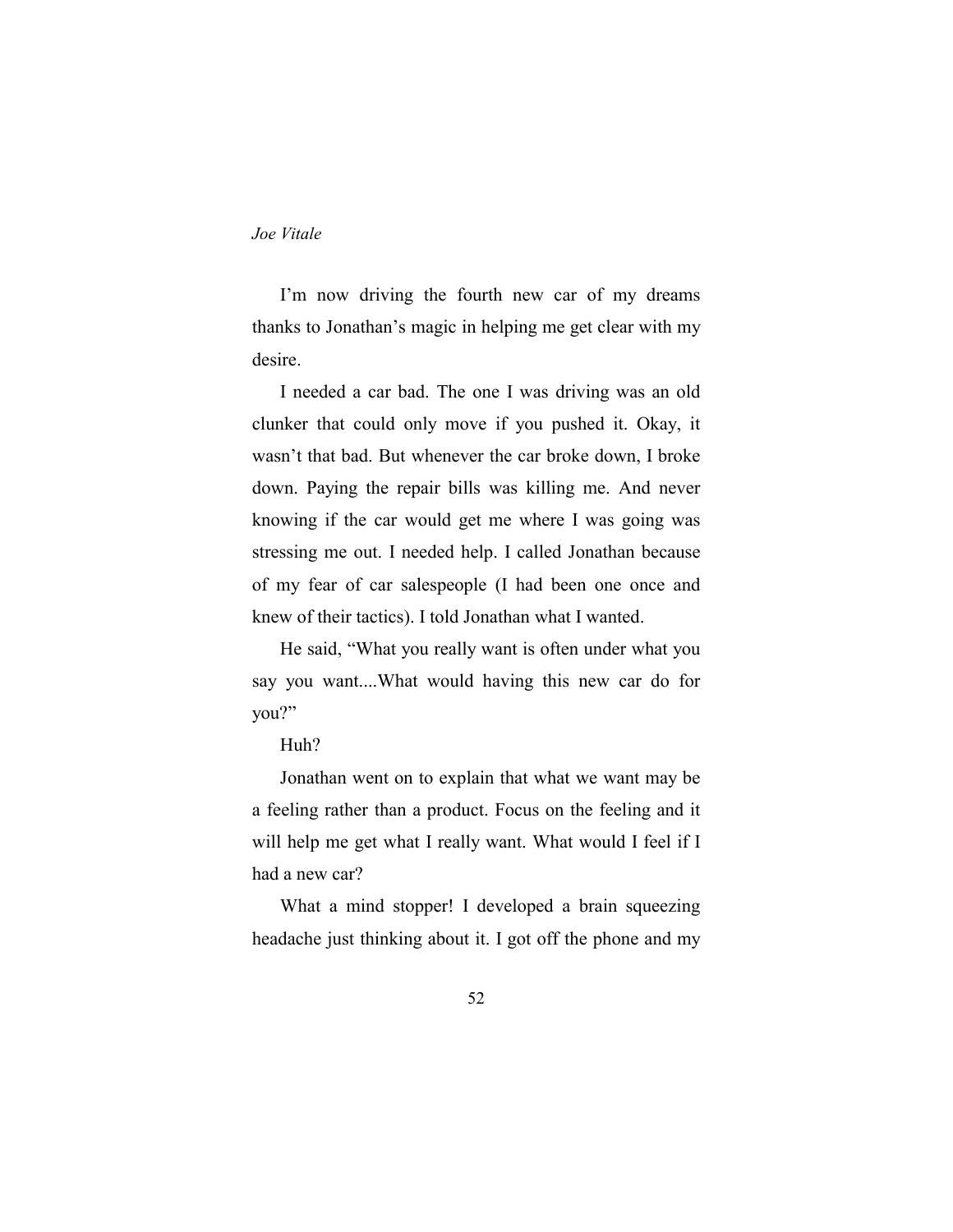head began to throb as if it had been hit with a sledge hammer. Though I almost never take medicine, I ate a handful of aspirin like it was popcorn. It didn't help.

I went to see Jonathan in person. Sitting in the presence of his accepting energy, letting my pain "speak" to me, I suddenly saw the ache between my eyes as a huge black ball of tightly woven thread. Mentally a thread would loosen and I'd hear a belief:

"You can't afford a new car."

I let it go and another belief would unravel:

"What would your Dad say about this car?"

And then another thread/belief would slide out:

"How will you afford it?"

And then another....and another...and another....

As these beliefs slowly came apart and left, the black ball of pain got smaller. And smaller. Within twenty minutes, the headache was completely gone! I was healed. I was clear. I was happy.

Now get this:

Though I didn't think it was really possible, I followed my intuition and immediately went to the car dealership I felt led to visit. Consciously I "knew" there was no way I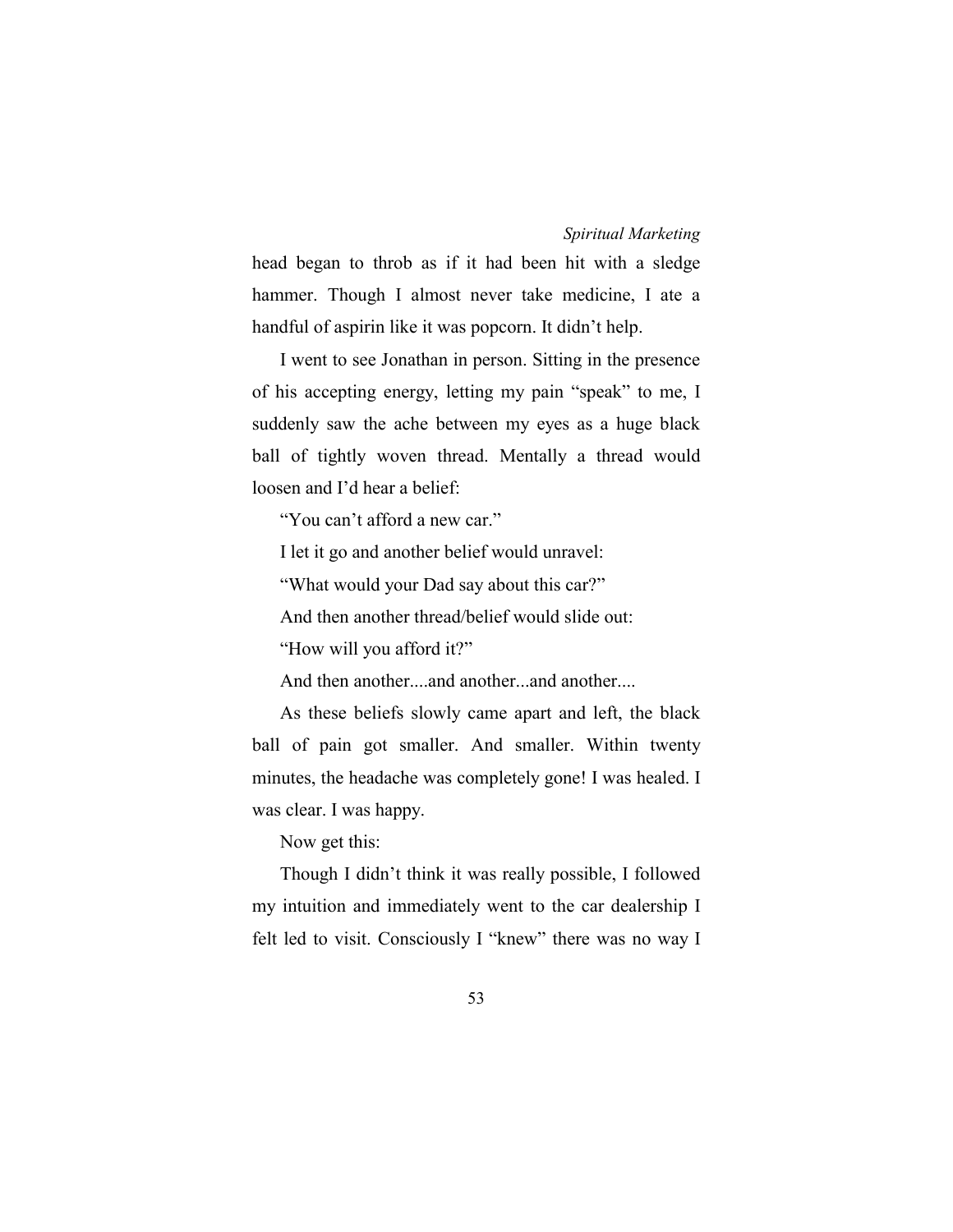could get a new car. (I had never had a NEW car in my entire life and my credit was lousy). But I let go. I trusted.

I went to the car dealership and the gentleman there let me look around. I told him what I wanted and he said he had one car that fit the description. We walked out back and he was right. It was perfect. It was gold and beautiful and new. I said, "Does it have a cassette player?" He looked and nodded. "Well," I said, "let's do the hard part. Let's see if I can buy it."

We filled out forms and he asked me to place a deposit. I didn't. I wasn't confident enough to think I would get the car, so I put nothing down on it. I then left. I drove to a friend's outside of the city and we played music all day, he strumming his guitar and me blowing on my harmonica. Later in the afternoon I decided to call the dealership.

"You qualify," said the salesperson.

I was stunned.

"I do? Are you looking at my paperwork?" I asked. "I'm Joe Vitale."

He laughed and assured me he was. He then asked me when I wanted to pick up my car. I went and picked up the car, in delighted shock that it was mine. While I had no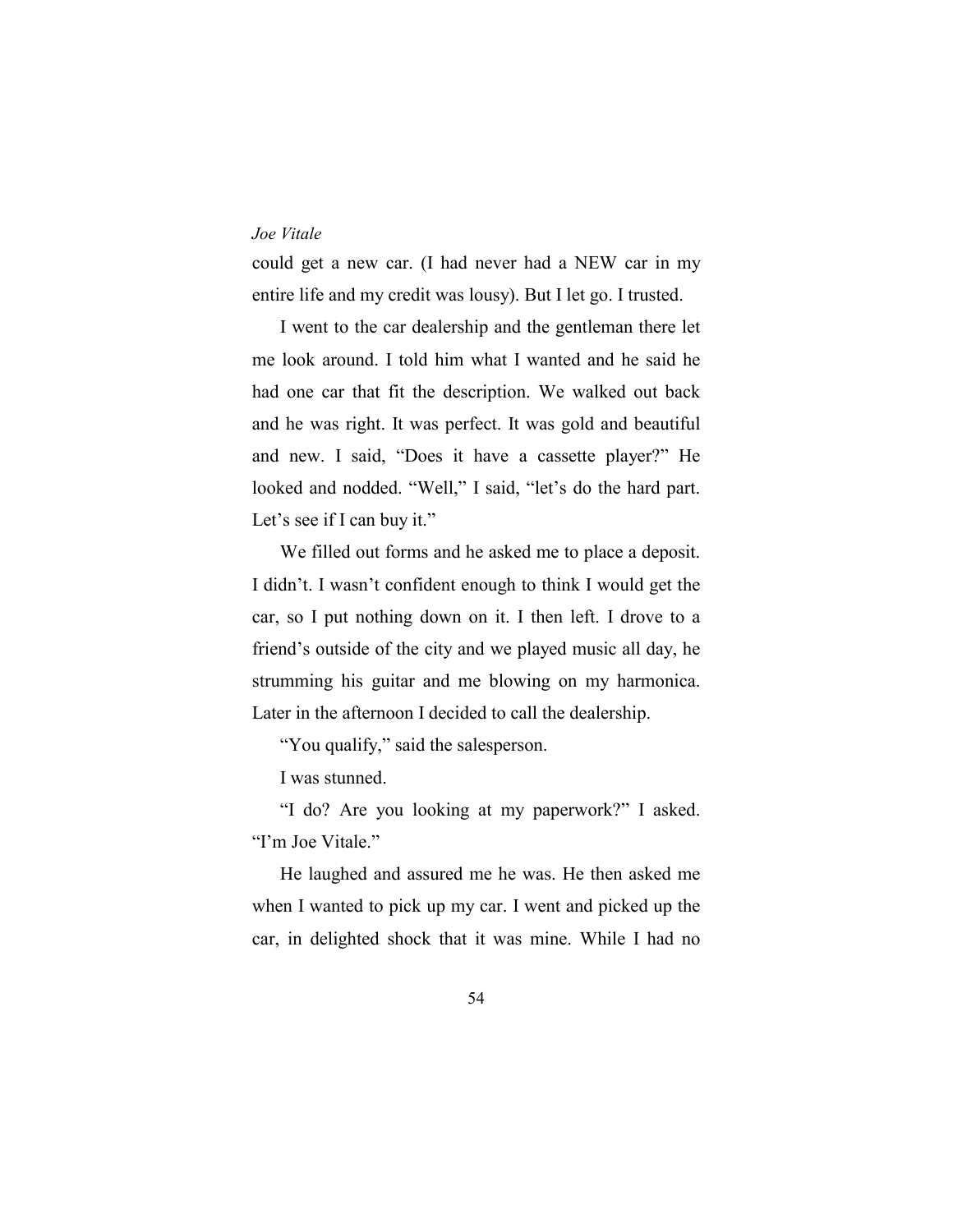idea how I would make the payments, I did. It's now been four years and I'm on my fourth new car. I've never been late for a payment. In fact, I mail my checks in early.

And that's not all.

As soon as I decided to get the new car, my life went into an upward spiral of magical coincidences.

Suddenly the money I needed appeared. Clients began to call. Classes sold out. I was invited to speak to groups I had never heard of. And two publishers gave me book offers on the very same day.

In some real way, my allowing the car in my life sent a message to the universe that I was TRUSTING. Instead of worrying and wondering how I'd pay the bills, I leaped off the mountain top of fear and---to my surprise---I didn't fall.

# I soared.

But I had to get clear inside before any of this could happen. Had I gone to buy a new car when I was still carrying limiting beliefs about what I could have afforded, my beliefs would have sabotaged my purchase. I would have created not paying for the car to support the beliefs. The first thing that had to happen was clearing the beliefs.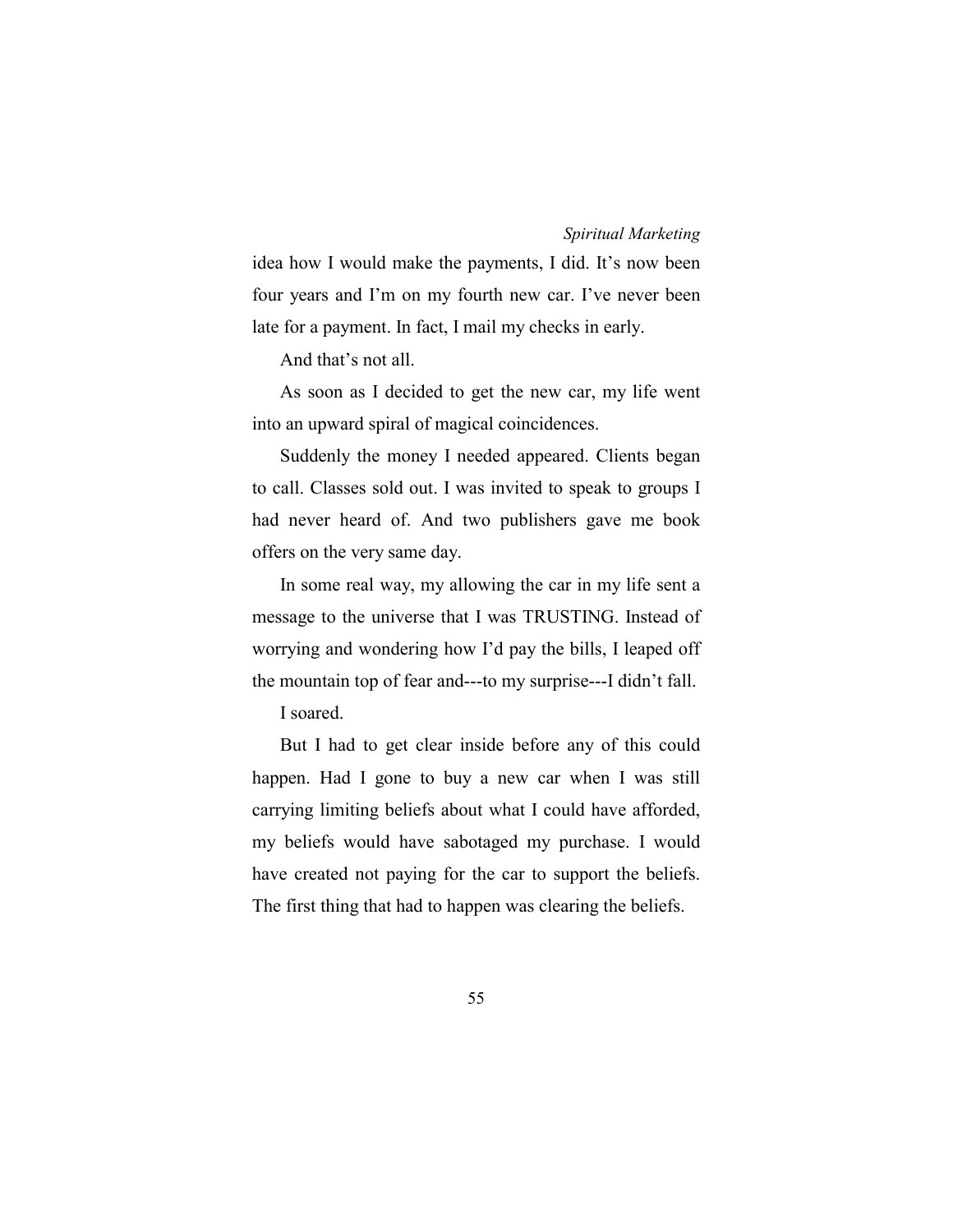Lynda Madden Dahl, in her book *Beyond the Winning Streak*, lists several limiting beliefs concerning money. Here are a few of them:

\* "I must work hard for the money I earn."

\* "I need more money than I can generate."

\* "I feel helpless in changing my financial picture."

What you want to do is replace negative beliefs with positive ones, such as:

\* "Money is a natural manifestation of the universe."

\* "It's OK to be rich."

\* "I don't have to work hard for my money."

\* "I am destined for great wealth."

You see, the beliefs you have were given to you when you were a child. You simply absorbed them. Now you are becoming awakened. You are at choice. You can choose to let go of the beliefs you don't want, and you can choose to replace the beliefs with ones that better serve you.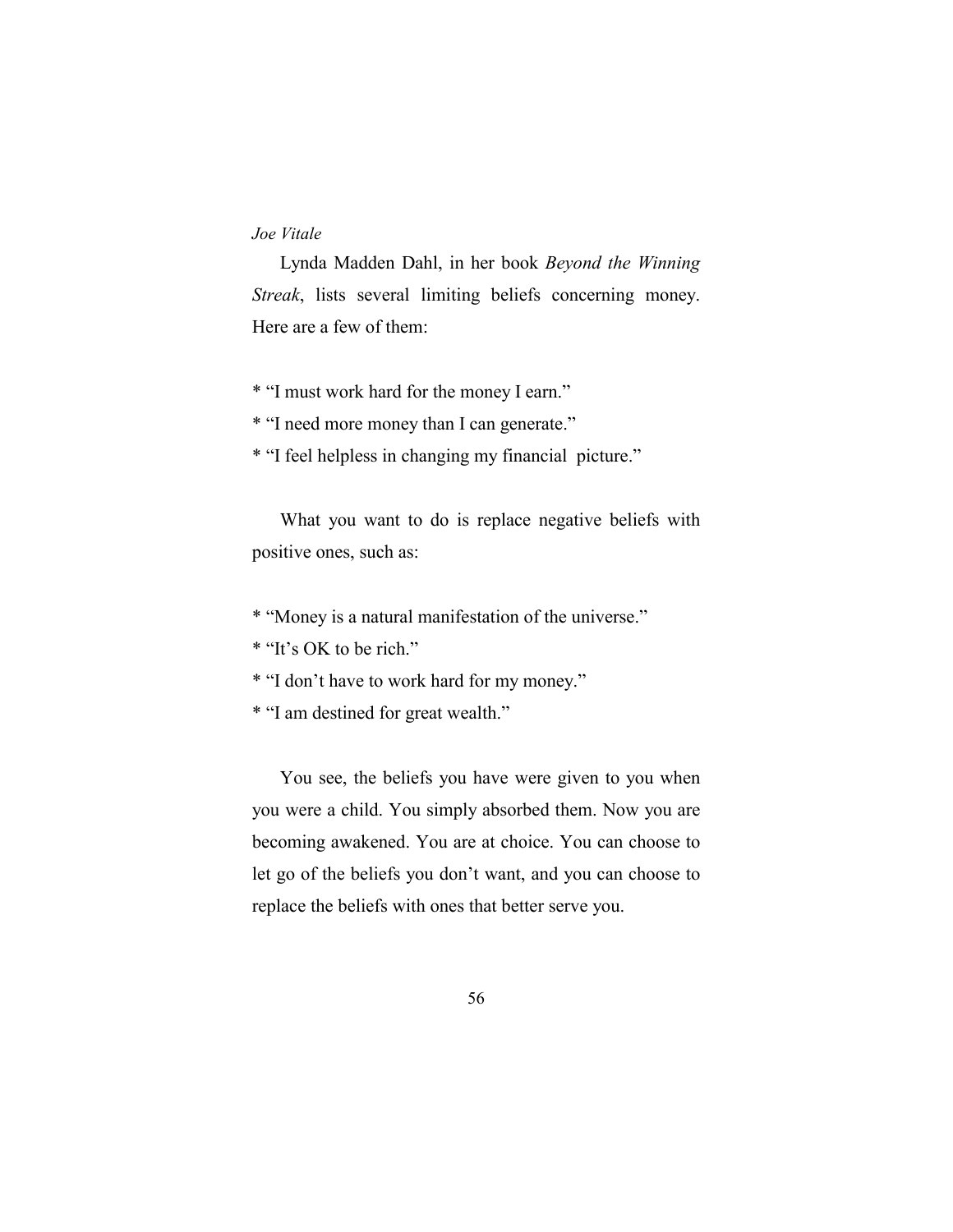Isn't that a wonderful feeling---to know that you can now create your life the way you want it to be?

Clearing beliefs can be an easy process. The easiest time I ever had was when I wanted to overcome my sinus allergies.

I had suffered terrible sinus infections and sinus headaches for years. I can't begin to describe how miserable they made me feel. I took herbs. I had acupuncture treatments. I wore air purifiers. Everything helped but nothing worked permanently.

Then one day I asked my dear friend Mrs. Kathy DeMont, a Remote Healer, if she would try to help me. We were having dinner and I looked her in the eye, slammed my fist on the table, and said, "I don't want relief. I want healed. I want this thing gone."

My intensity shook her. But she also realized how sincere I was and how much pain I had been in. She said she would try to help.

And she did. She went home, got quiet, and used her skills to clear my body. I was not present as she did this. I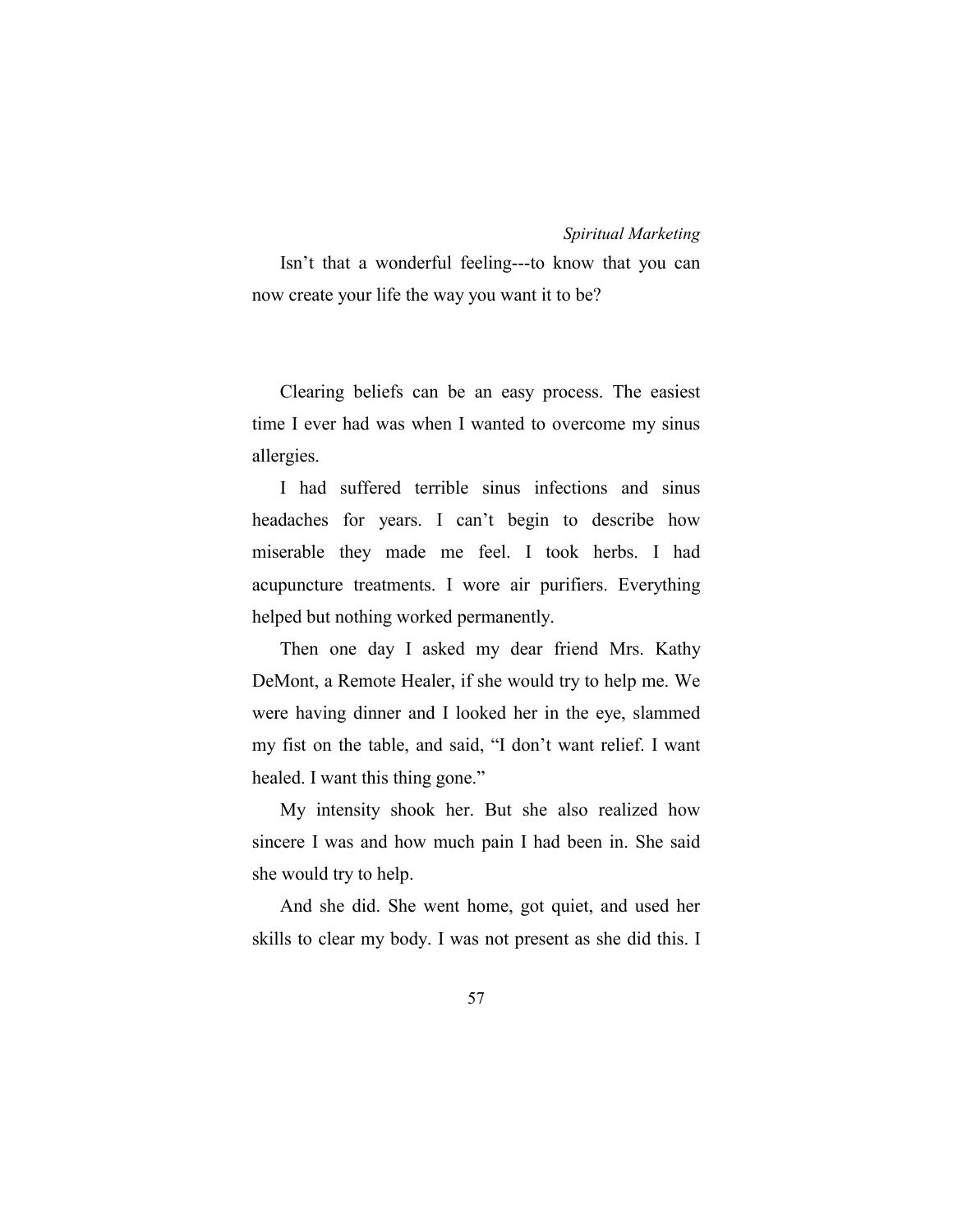wasn't even aware that she did anything. But within a few days I noticed that I could breathe again. I called her and asked what she had done.

"You had some negative energy in you and I scared it off," she said.

Apparently, she was able to use her remote healing skills to clear my beliefs and my energy from a distance.

Talk about making things easy for me!

Here's another example of clearing beliefs. This one still amazes me, because it happened to my wife and I saw the dramatic change.

Marian never learned to drive a car. I was her chauffeur for more than 15 years. I'm not complaining. That's just the way it was.

But after seeing my changes with my work with Jonathan and other healers, Marian wondered if she could get clear about driving. She booked a session with Jonathan. Within one hour she was clear.

What happened? Marian remembered being a little girl and being in the back seat of her Mom's car as her Mom learned how to drive. Her Mom was naturally nervous.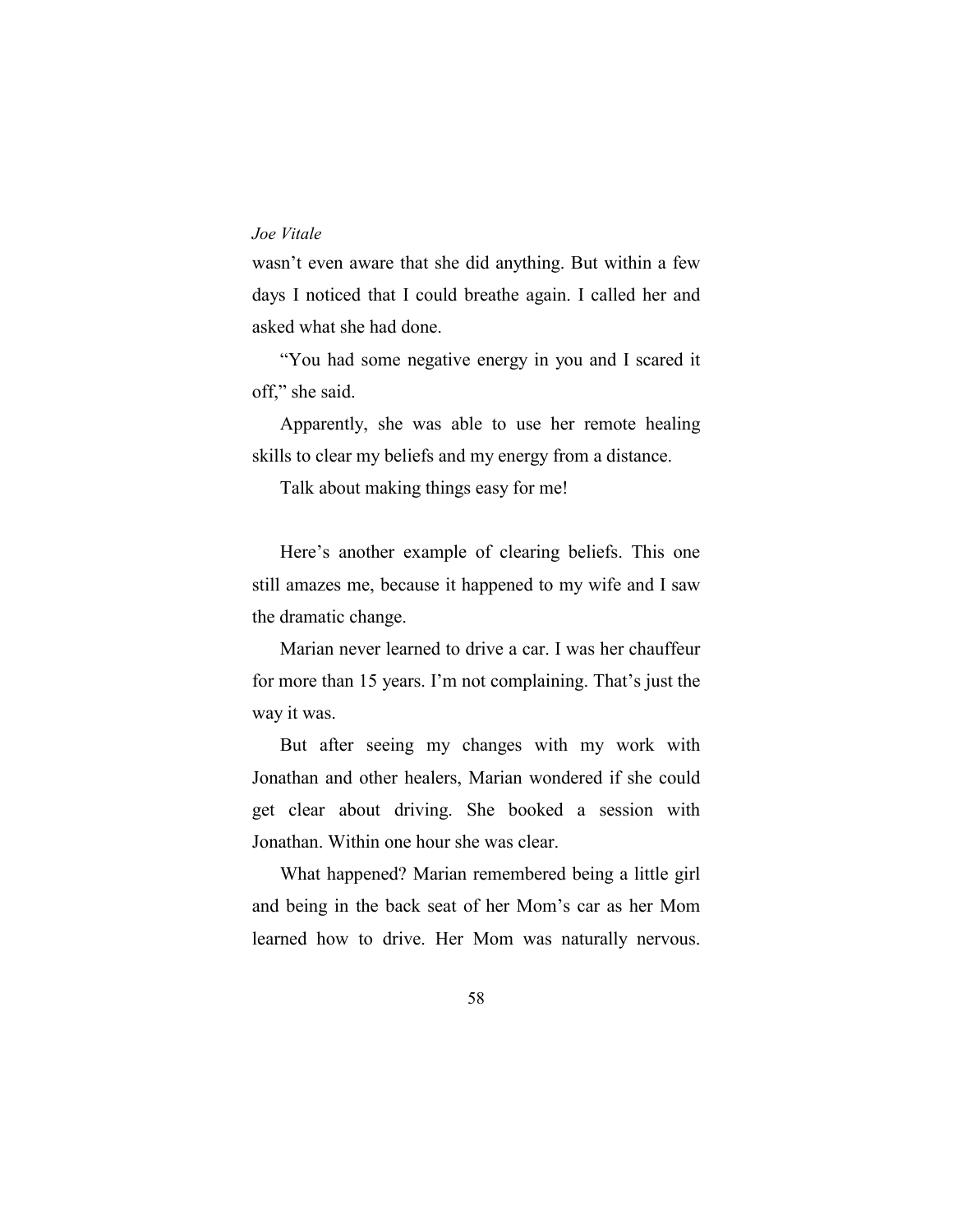Marian picked up on that energy and locked onto it. While Marian went on to grow up, the little girl who sat in the back seat of her Mom's car remained alive in her. As an adult, that little girl kept Marian from driving.

Under Jonathan guidance, Marian was able to remember that experience and release it. She realized it was an old memory and it no longer served her. She let it go. Her energy was now clear.

And today Marian drives her own car---a new one, to boot---and she loves it. I remember one night there was a terrible storm in Houston with lots of flooding. I was worried about my wife and how she would handle the weather. When she got home late that night, I ran to the garage to greet her.

What I saw amazed me. Marian was smiling ear to ear. Her face was beaming. She rolled down her window and said, "I had an adventure!"

Even being stuck in traffic is something Marian now feels grateful for. She simply sits there and listens to music.

And one day we went to lunch in separate cars. After it, I was behind her at a stop light. I saw her moving her lips and tapping her fingers on the steering wheel. I wondered if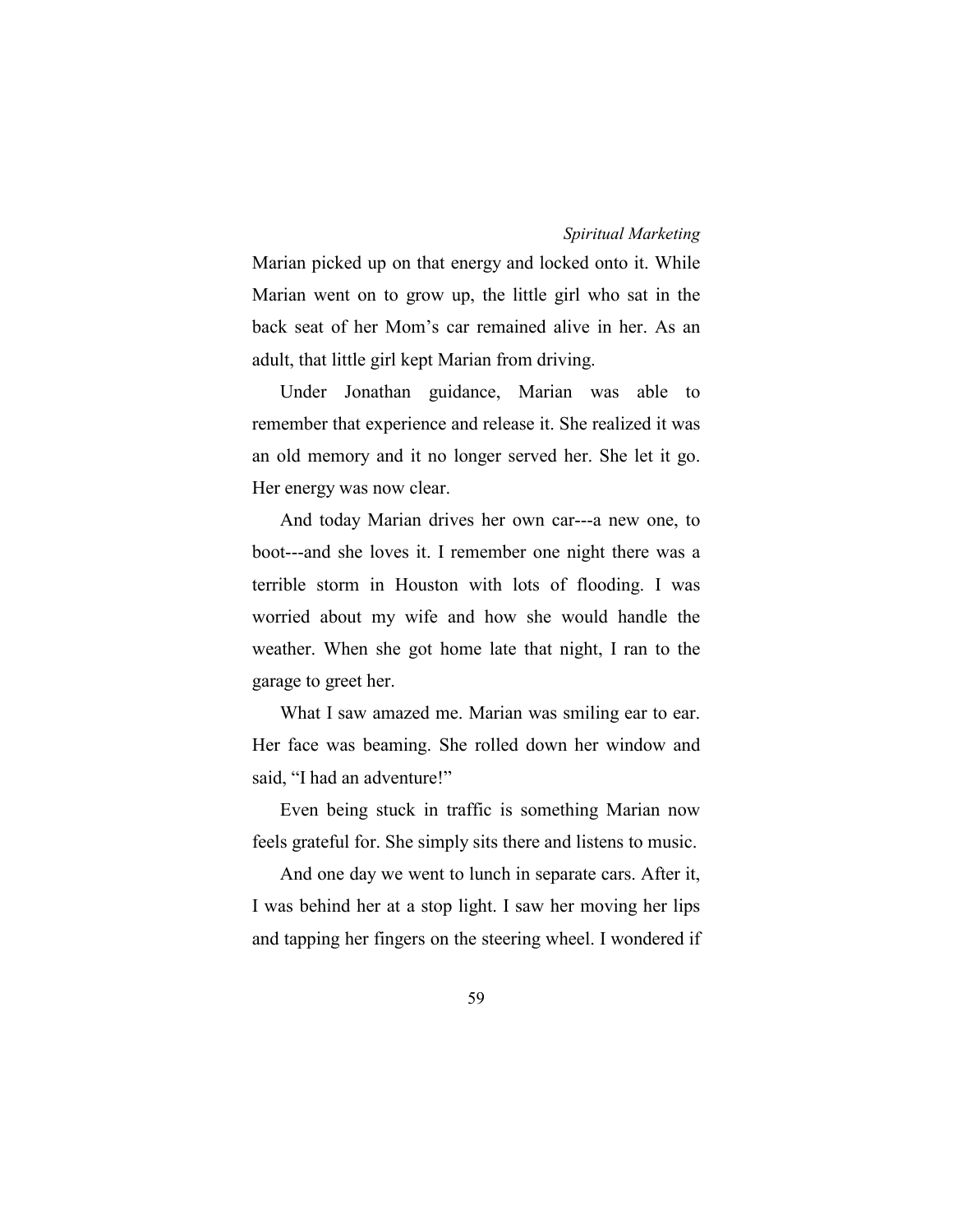she were getting impatient. Then I pulled up closer and realized she was singing and taping her fingers to the music!

Talk about a transformation!

During the writing of this book, Marian was in a bad car accident. She was hit by a van, and hit hard enough to break the back axle on her car. Despite the shock of it all, Marian was fine, though her car wasn't.

Now here's the juicy part: Two days later Marian was ready to rent a car and start driving again. I couldn't believe it. I told her I was proud of her, that many people are too nervous to drive so soon after an accident.

Marian just looked at me, smiled, and said, "Why? Driving is too much fun not to do it!"

Jonathan has a saying, "It's all energy." What he means is that we are energy systems. If we are clear, the energy moves in one direction. If we aren't clear, the energy moves in several directions, and without full power.

Caroline Myss, a medical intuitive and author of *Anatomy of the Spirit*, talks about being "plugged into" the past. If there was a situation in your life where you were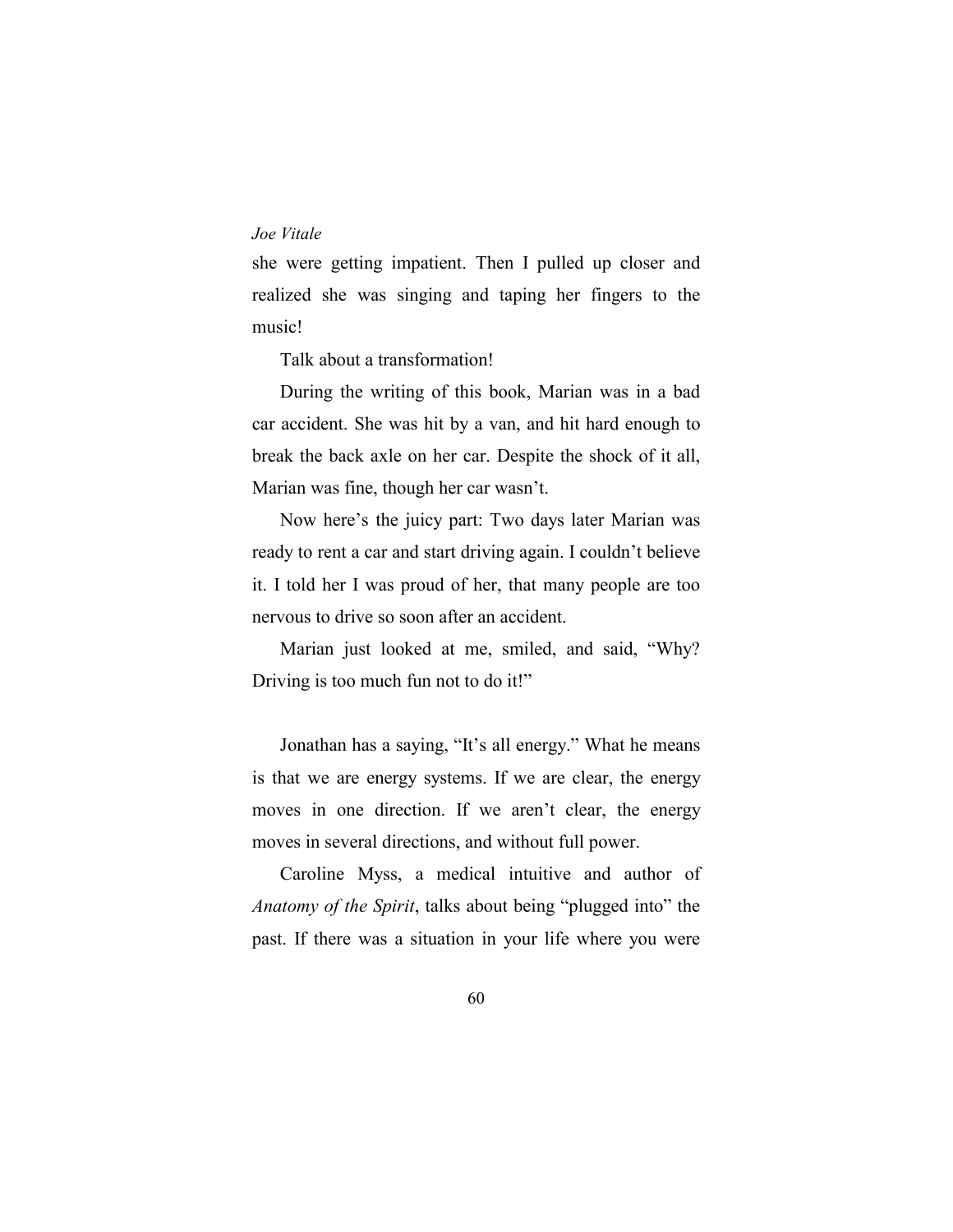hurt, abused, or anything unfinished, you are probably still carrying around that unfinished business. You are still plugged into that old event. That means a part of your energy is still back there, reliving and probably recreating the old event.

I know this is tough to understand. But let's use another example from Myss. Think of the energy you get each day as cash. You wake up in the morning with \$500 available for the day. But you are still mad because your spouse said something mean to you last night. That's going to cost you. You are spending \$50 to keep that energy alive in you.

And say you are still upset because a friend owes you money from five years ago. Now you are spending \$100 to keep that memory alive.

And let's assume you were abused as a child. You are spending another \$100 to keep that memory in you. You woke up with \$500 to spend but before you get out of bed you have spent half of it on old memories.

When you try to manifest something today, you won't have all of your energy available to make it happen. When you get clear of the old events, hurts, memories and beliefs,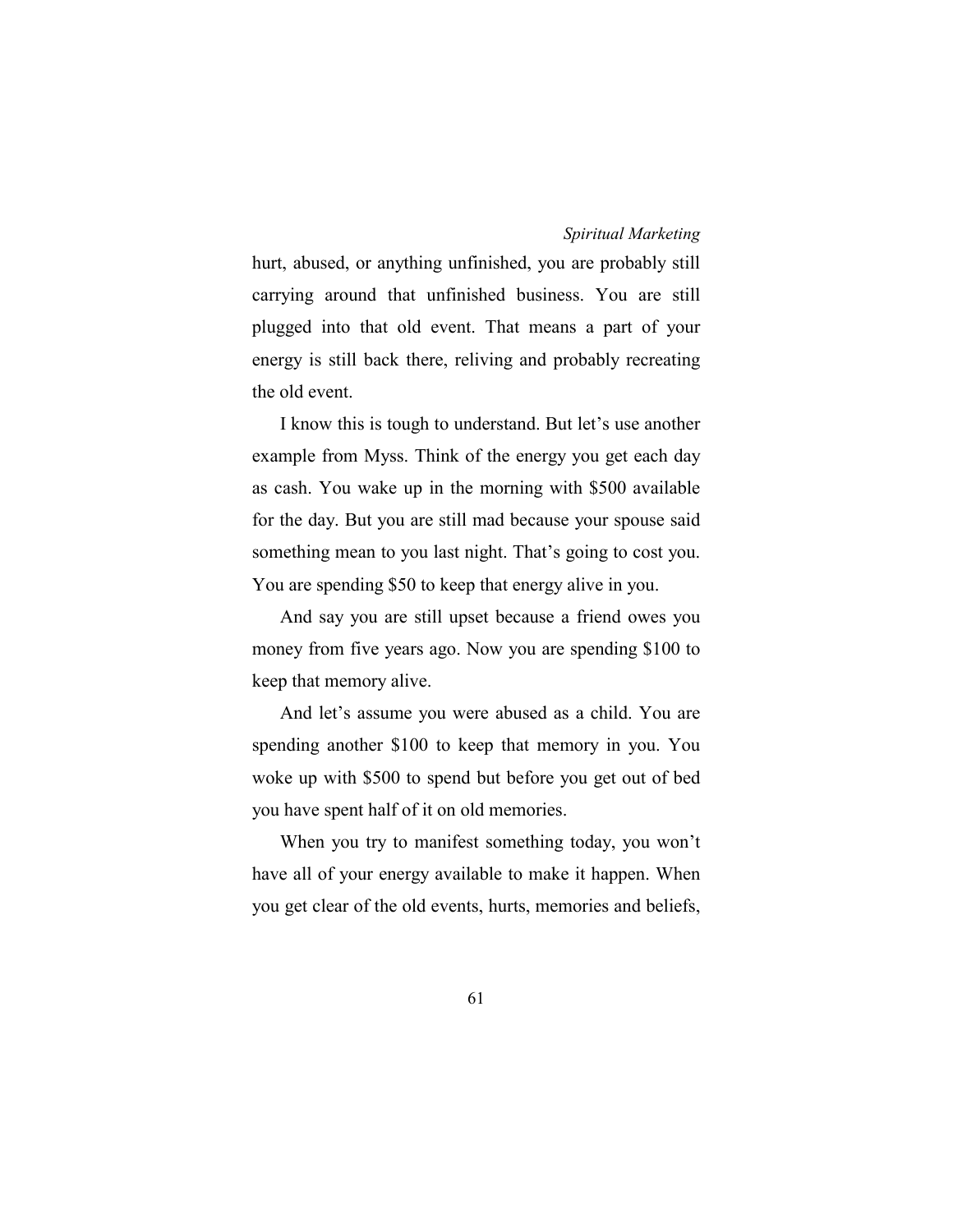you will have more energy to create what you want now. And the more energy you have now, the more you will get.

You will end up like the supermodel who once said, "I don't wake up for less than \$10,000 a day."

Another saying Jonathan has is "The energy you give out is the results you get."

Yes, he's great at coming up with mind benders like that. But I think he means that the beliefs you have create the results you get. If you are unconsciously sending out vibes that attract lousy conditions, you will experience lousy conditions.

One of my clients wrote a book about children who had been molested. He pointed out that the criminal could always easily pick the person who he was going to molest. That child always sent out vibes that said "woe is me" or "I'm a victim." Though we aren't wearing signs on our backs or on our foreheads, somehow the energy we walk around with creates the situations we get. "The energy you give out is the results you get."

If you find yourself recreating similar events---like my friend who has been married seven times so far---you know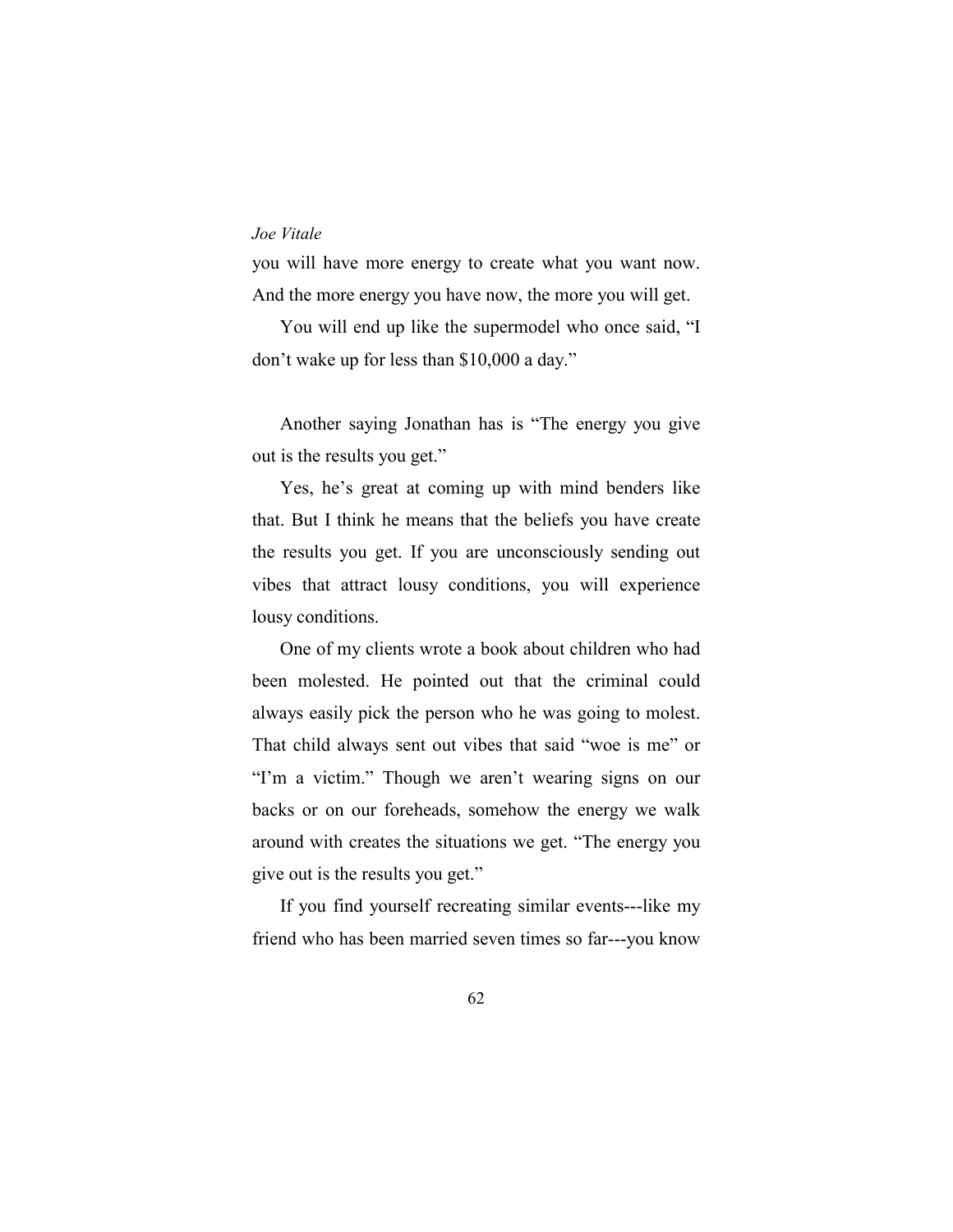you are stuck in an energy pattern that will continue to create those events until it gets dissolved.

My dear friend Karol Truman, author of the great book *Feelings Buried Alive Never Die*, put it this way:

"It's the continual suppression of unresolved feelings and emotions that cause the problems we experience in our lives."

I can hear you now: "How can I get out of this pattern?"

One of the fundamental principles of Jonathan Jacobs' work is that everything is energy. It's not a new idea. Stuart Wilde writes about it in his books. Joseph Murphy refers to it in his works. Bob Proctor talks about it in his seminars. Scientists are discovering it, as well. Nothing exists but energy formed into things we then name, like tables, chairs, houses, cars, people.

The thing is, you and I are different from tables, chairs, houses, and cars because we are spiritual. That's the miracle of our lives!

As Bob Proctor once told me, "Although everything is energy, the difference between people and objects is that we are spiritual. That means we have the means to alter and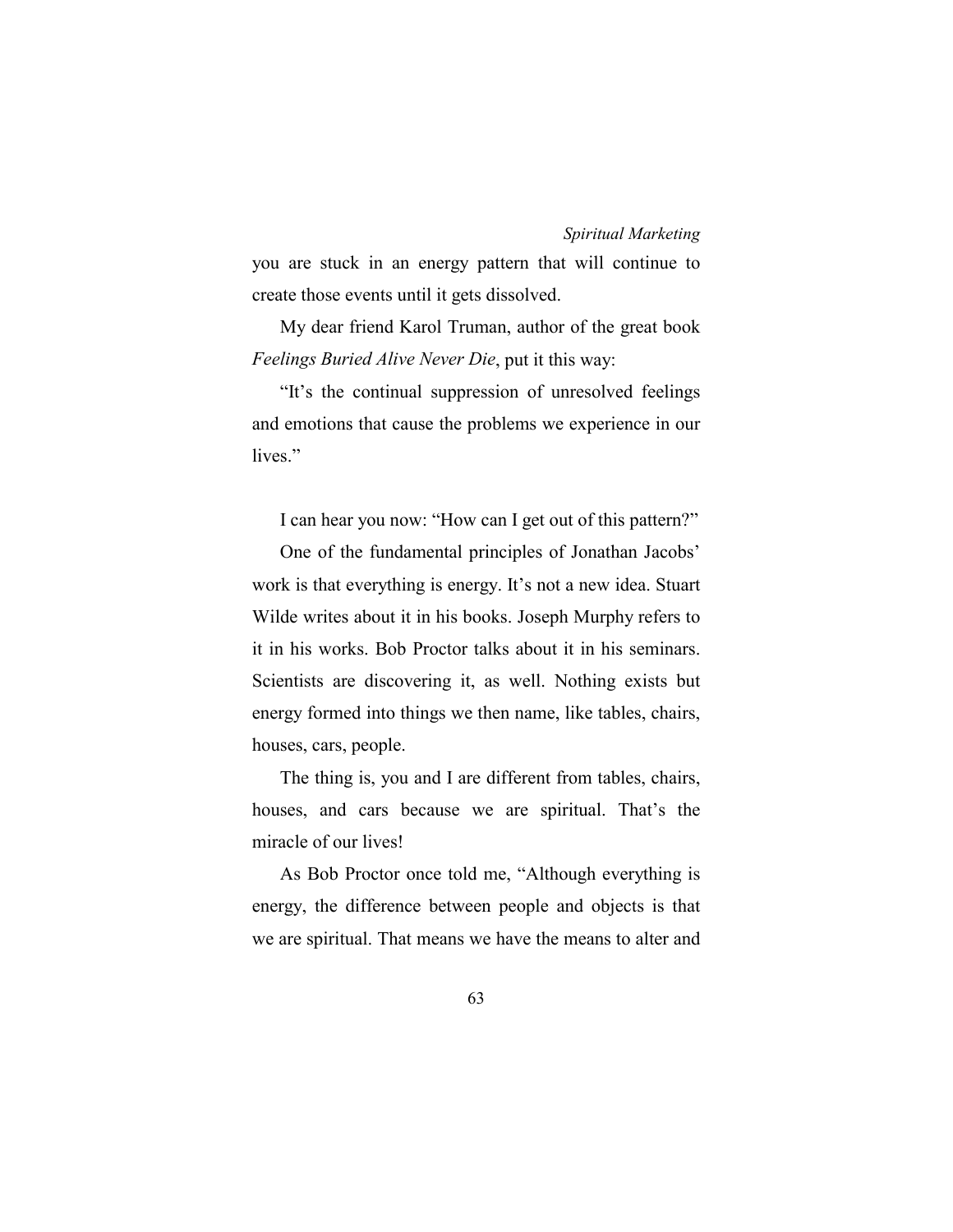influence other energies. We can change the energy of a table, chair, house, car, or even other people."

Taken a step further, it means we are all connected. If we're nothing but energy and we're all one, then what you do affects me and what I do affects you, even if we're miles or even continents apart.

Got it?

Oh.

Well, neither did I, at first.

So let's look at a couple of stories that may help.

One day a client of mine hired me to be his marketing wizard. He gave me a lot of money and I hired some folks to help me. All went well. Months passed. Then one day the bomb dropped.

My client suddenly sent me a letter saying I had lied to him. It was two pages of pain for me to read. It got pretty confusing and it made me dizzy, confused, and shocked. I had meetings with my staff and I even called my client. I couldn't figure out why this was happening. I sent the client a two page letter explaining my position. Next day I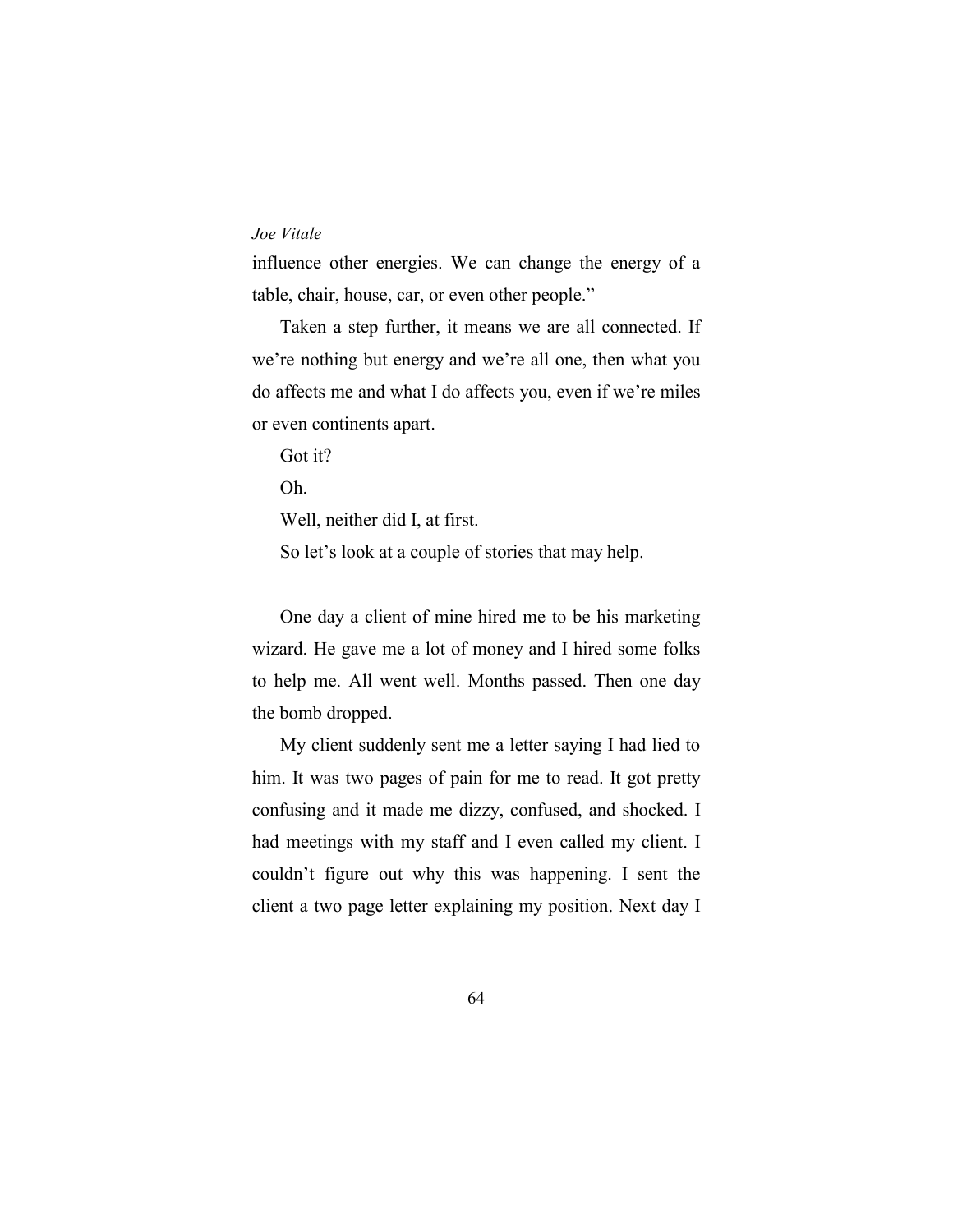got another two page letter from him, almost as shocking. Finally I went to Jonathan.

"The key word is trust," Jonathan pointed out. "You keep saying he didn't trust you. Let's look at how that applies to you. Where in your own life aren't you trusting?"

This is typical of Jonathan. He'll have you look at your own life to see how what you are complaining about is relevant. In a way, you use your experiences as mirrors. You use the outer to see what you are doing inside. (Stay with me on this.)

I thought and said, "Well, I've never done marketing like this before. He's hired me to direct his entire marketing campaign and expects me to lead his staff to victory. I guess I don't trust that I can do it."

"And that's what your client is picking up on an energy level. That's the signal you are sending out."

"What do we do?"

"Are you willing to release the fear and feel the trust?" "Yes."

And that's about all it took. I felt a shift inside me and I felt like I knew I could trust myself to do the job. I let go and breathed a sigh of relief. I feel it happened so easily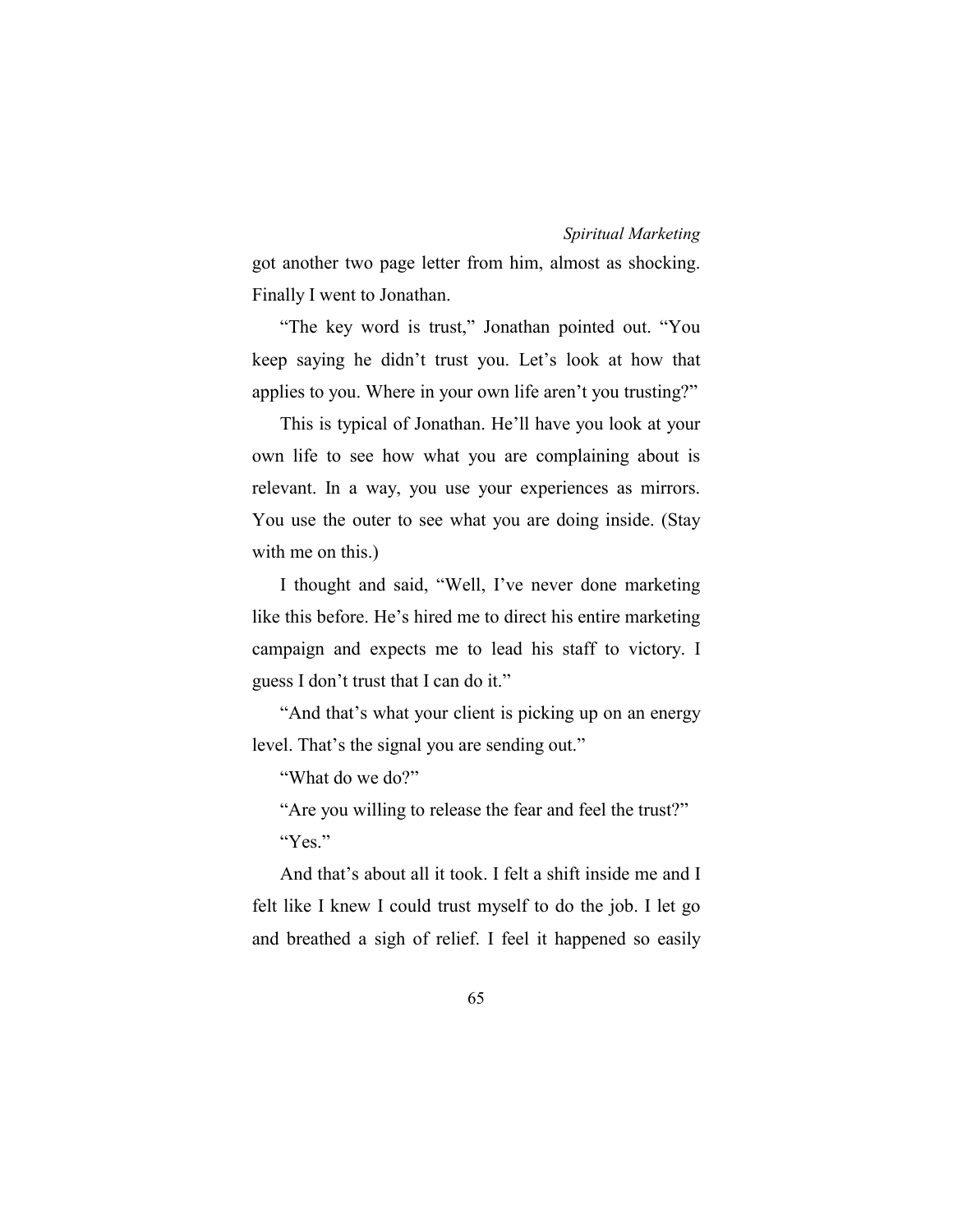because most of me was already clear with the problem. I didn't have a lot of work to do in clearing old beliefs.

Now here comes the good part.

I went home and called my client. He answered and sounded remarkably at peace. I told him I was going to do a great job for him.

"I know you are," he said, stunning me. "I decided a little while ago to just trust the man I hired to do his job."

"You decided a little while ago? When?"

Yes, he had decided to trust me about the time Jonathan and I looked at the trust issue in me. Once it was clear in me, my client felt it. Once I sent out a different signal, my client picked it up.

Coincidence? Then let me tell you another story...

Another client of mine went on to great fame and fortune. He's a 25 year old stockbroker who wrote a book on wealth. I knew it would be a success before he did. I acted as his literary agent and marketing consultant and went to work to find a publisher for his book. As it worked out, he left me and went to an agent in Dallas, thereby cutting me out of the \$45,000 in profits I would have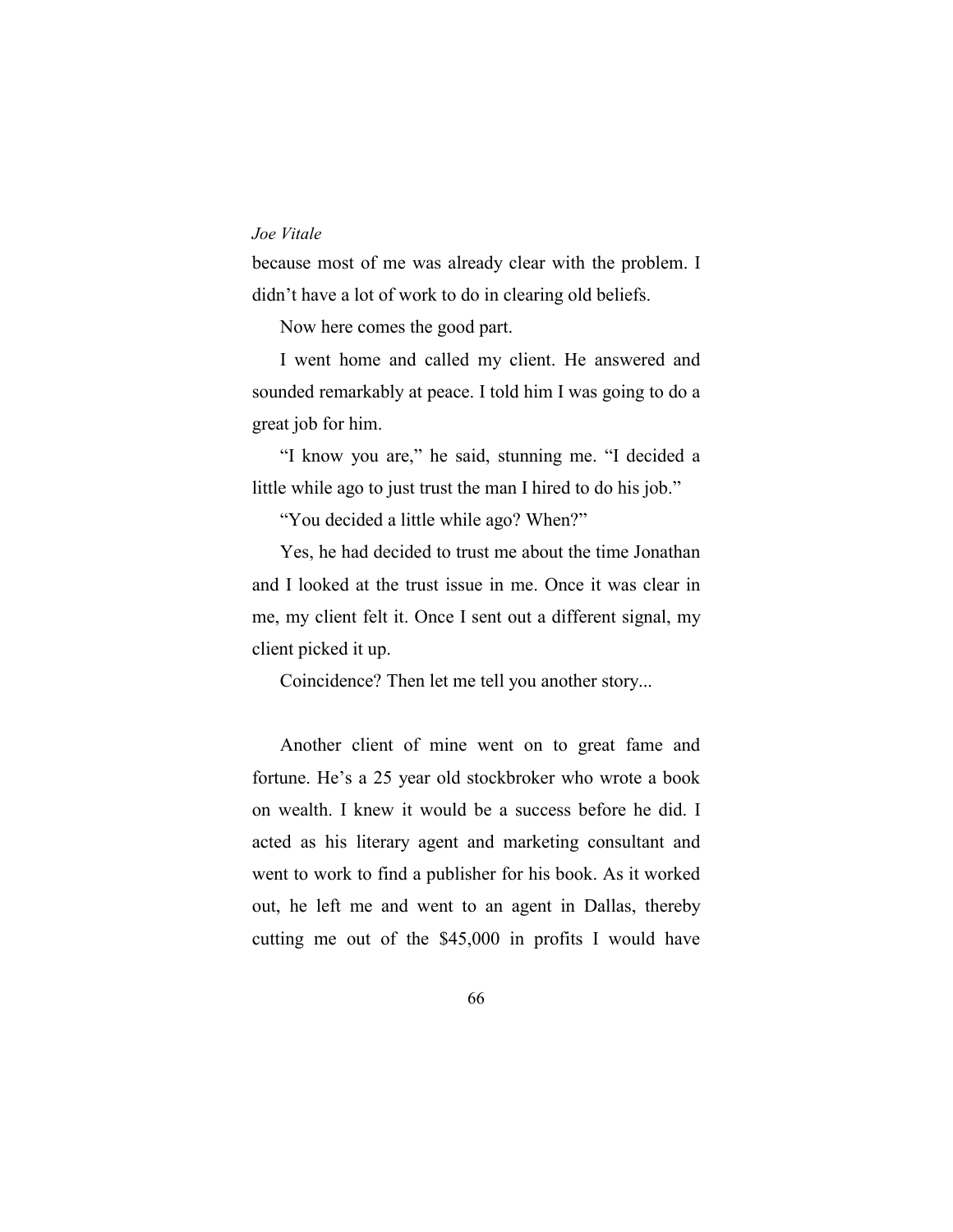earned from his \$300,000 advance. But he's a very honorable guy and said he would pay me some money when he got his big advance.

Days passed.

Weeks passed.

Months passed.

Nothing.

I wrote him a few kind notes. I sent him copies of my articles to share my own successes. I called him a few times and left messages.

Still nothing.

I asked Jonathan about it. He suggested I write a letter to the client and state my feelings, state what I want, and forgive him. I went home and did that. It felt very good.

But still nothing.

I went to Jonathan and said I did what he told me but still no reply.

"What does that mean?" he asked.

"It means he hasn't contacted me yet."

"And?"

"And it means he may rip me off."

"There it is," Jonathan announced.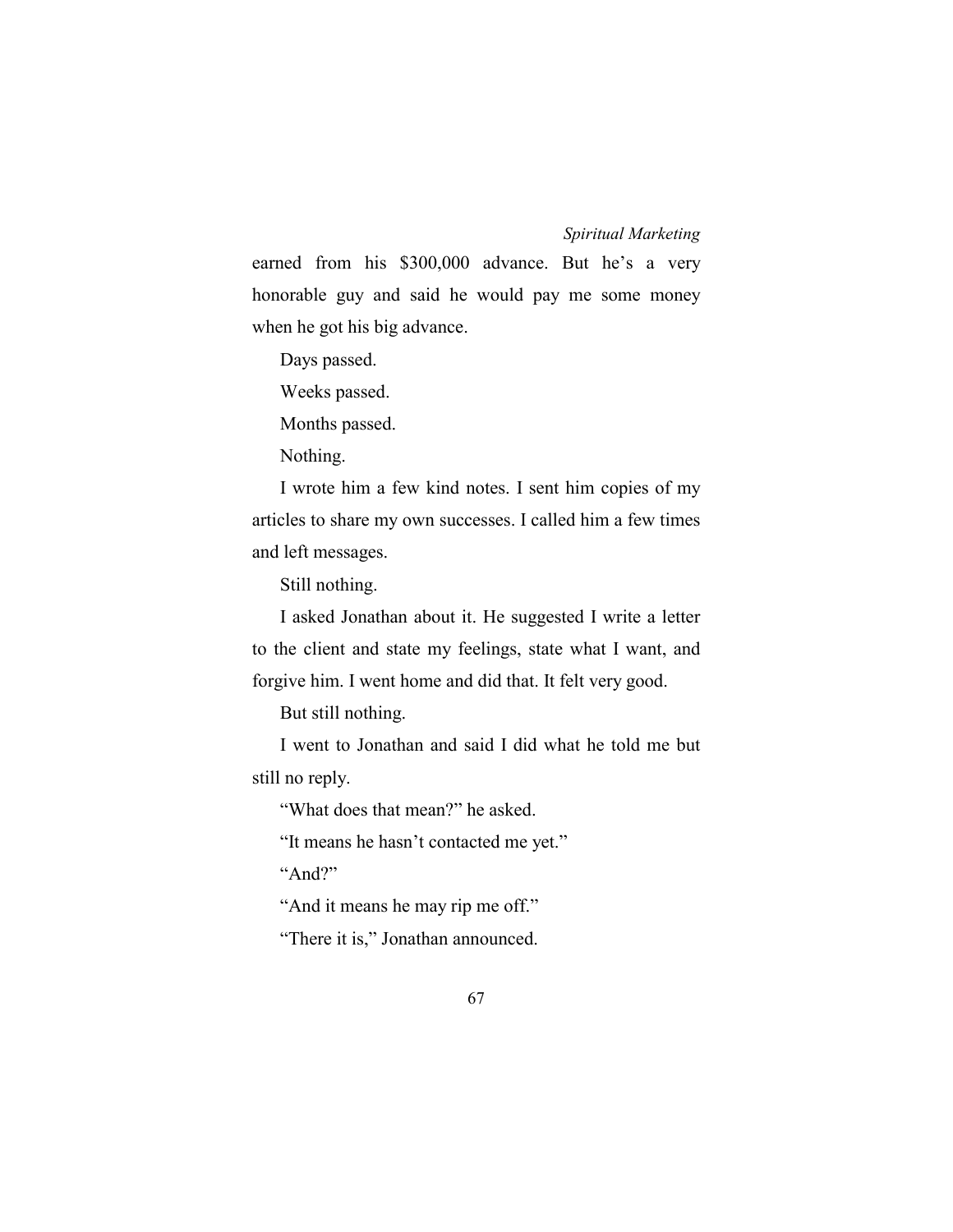"Where what is?" I asked.

"It's the fear of being ripped off that is blocking your energy. That's the belief in your way."

"How do I let go of that?"

"Feel that feeling of being ripped off."

I closed my eyes and did so.

"Let it take you back to the other times when you may have been in experiences where you decided on beliefs about money and people."

I recalled being taken by a Dallas company for money I had nearly died to earn. I had felt cheated. I held a grudge against that company for nearly eight years. I breathed into that feeling and felt a shift inside. I opened my eyes and smiled.

"The money he owes you doesn't have to come from him," Jonathan explained. "The universe is prosperous and can give you money in a wide variety of ways. Release the need for him to pay you and you allow the money to come."

Accepting that concept is a biggie. It means totally letting go of any and all grudges against people. It means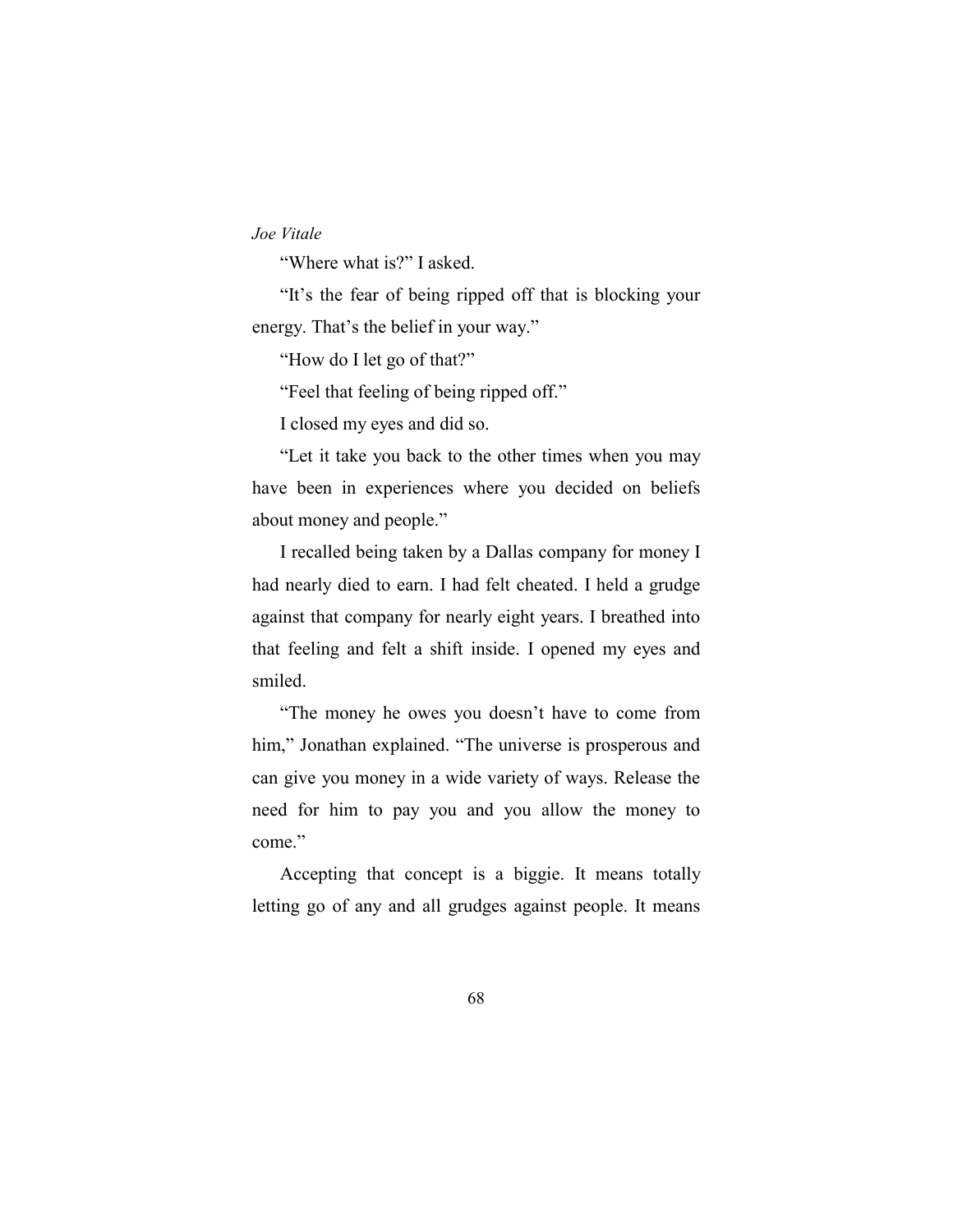trusting that you will get what you want, as long as you aren't attached to how it comes to you.

I felt like the release was there. I felt lighter and clearer.

And when I got home there was a message from-- my client!

After six months of nothing, suddenly a call! He was very polite, very friendly, and said he was mailing me a four-figure check. He did, too, as I received it the next day. I feel only a fool would call that experience a coincidence. The connection is too obvious, and happens to me too often, to blow over as mere chance.

As Jonathan says, it's all energy and we're all connected. Clean the energy pathways and you can have, do, or be anything you want.

If you feel that you have cleaned your energy circuits and are free from the past and yet you aren't making money or miracles or anything else, then you haven't cleaned your energy circuits or gotten free from the past.

This happened to me a few years ago. After doing several sessions with Jonathan by phone, I realized that my income wasn't increasing. My bills were being paid and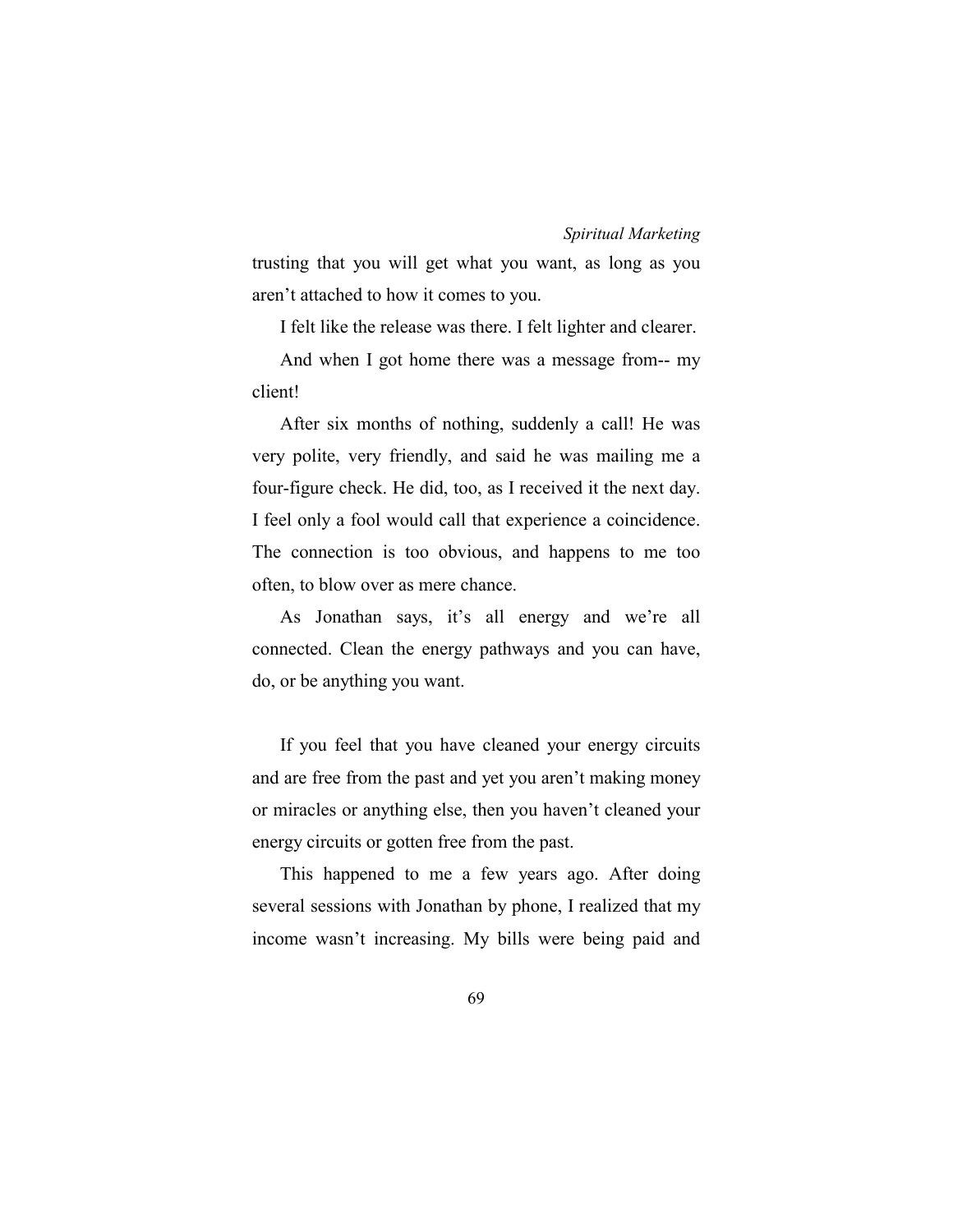money was arriving just in the nick of time to pay them, but it was too close for my comfort. I began to get worried. Not a good sign. My worry was evidence that I had some unfinished business to clear up. I wanted to contact Jonathan, but he was not available.

Then one day Bill Ferguson offered to give me one of his sessions. Bill is a former divorce attorney who has created a way to help people release the key core issue that sabotages their lives. He's been on Oprah, and he's written several books, including *Heal the Hurt that Runs Your Life*. I was helping Bill with his publicity and he wanted me to experience what he does. When he said I could have a session with him, I accepted. Especially since it was free. Now that I have had it, I would have been willing to pay anything for it.

"People are starving to learn how to find peace," Bill told me when I went to his Houston suite. "But they keep looking outside of themselves and blaming people or circumstances for how they feel. That's not how life works."

He asked me to think about a recent event that pushed my button. That was a snap. I had just fired a client of mine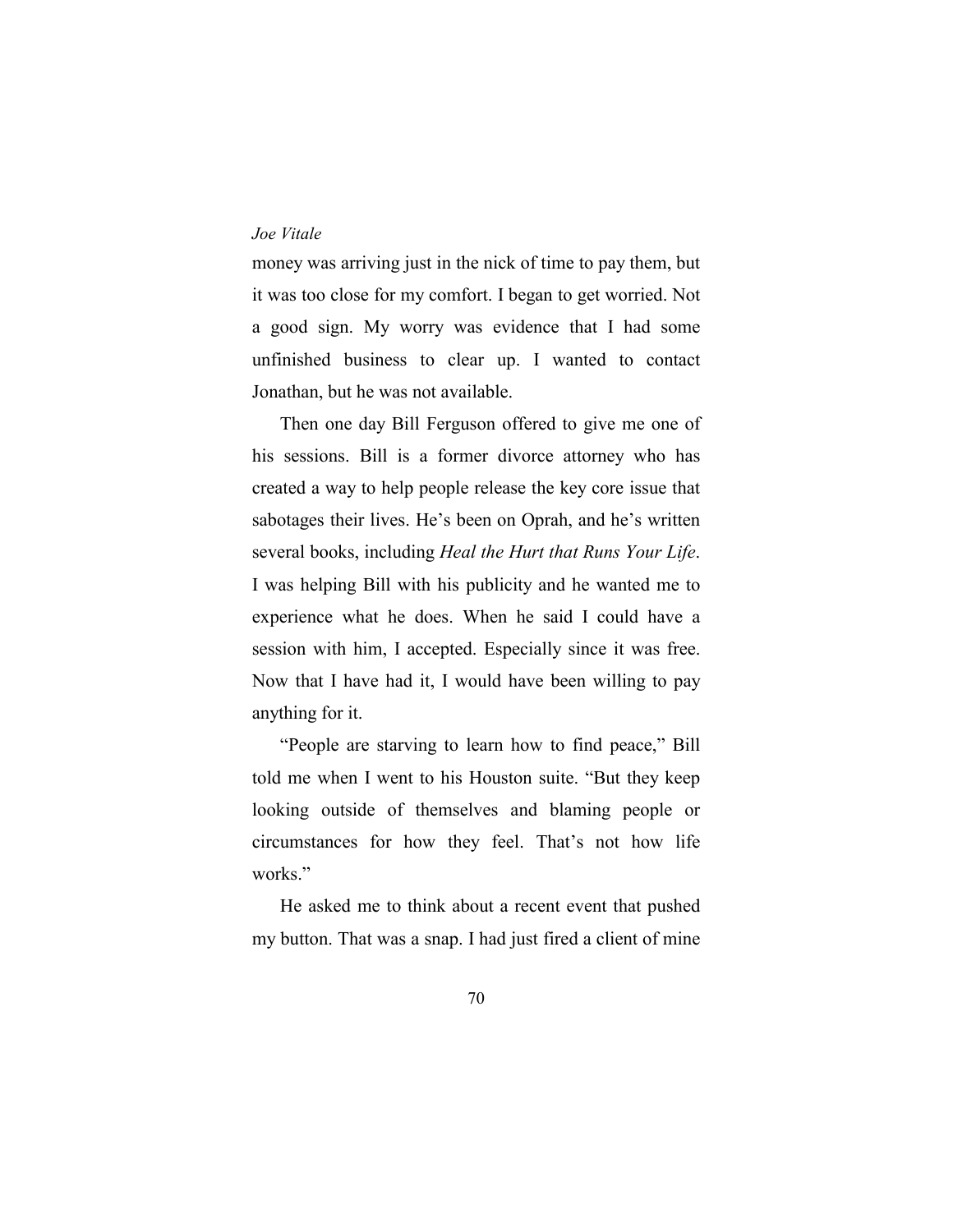who didn't agree with my ideas on how to promote his business. I was insulted and angry.

"Note that how you felt had nothing to do with the other person. All the person did was reactivate your hurt by pushing the right button. Once you disconnect the hurt, your hot button for emotional pain won't be there.

"Every one of us has a hurt from the past that runs our life," Bill added. "For one person, the hurt is failure. For another, it's the hurt of feeling worthless, not good enough, not worth loving, or some other form of not feeling okay with who they are."

He added that avoiding these feelings creates emotional pain.

"Until a person releases the core issue, it will continue to operate," Bill told me. "You could be ninety years old and still recreating painful experiences because of a core belief you accepted when you were six."

While many psychotherapies believe people have unresolved past issues, few claim they can be healed quickly. Bill developed a new technology that helps people release their emotional pain---and in under two hours. You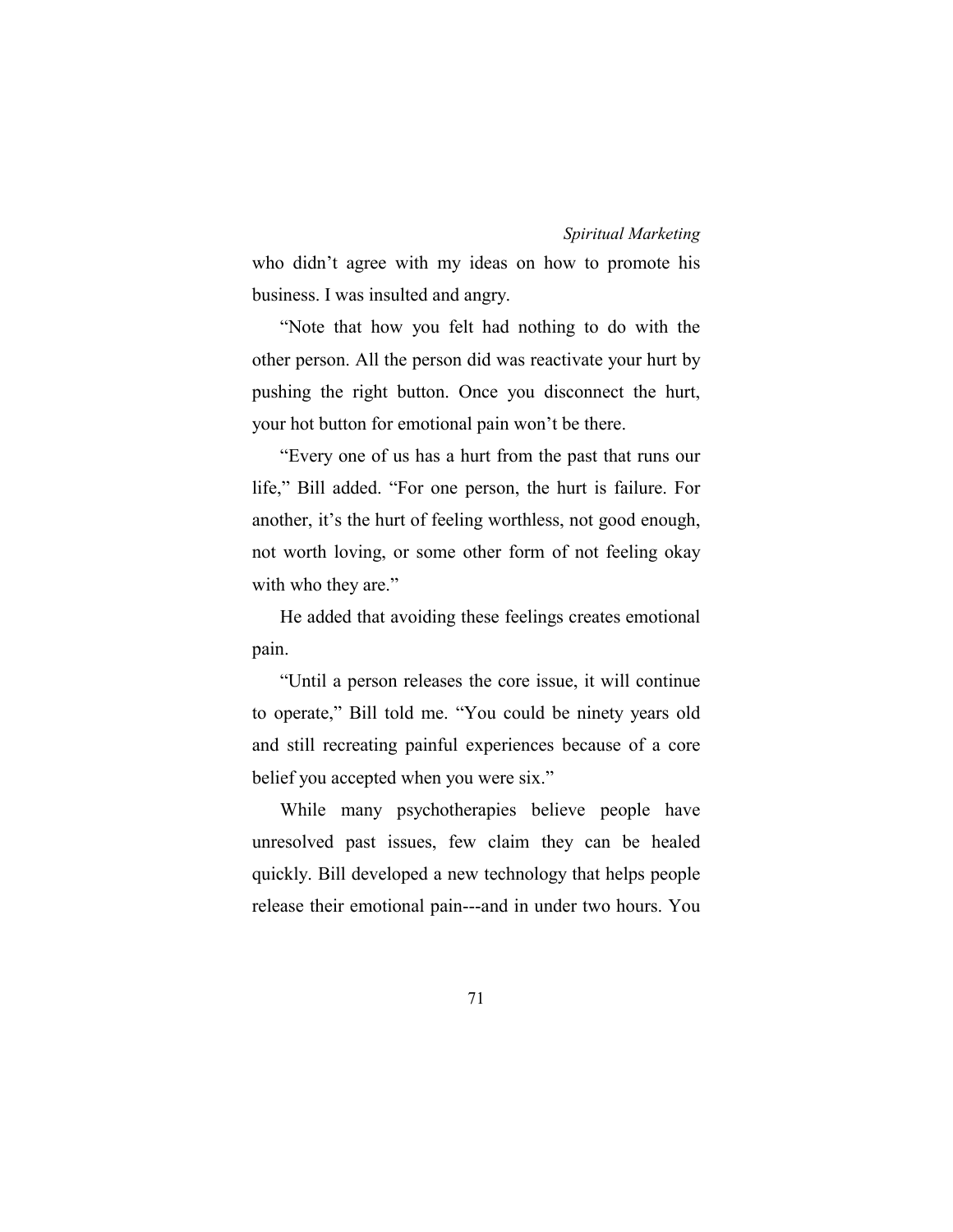might say he has created a way to achieve "push button healing."

"Pick another event where you were upset," Bill told me.

I did. Again, it was easy. While I hadn't thought about it before, I suddenly began to see a pattern. Almost every time I was upset with someone, it was because I felt insulted.

"What does it mean that you feel insulted?" Bill probed.

After a moment, I realized it meant that I didn't feel good enough. I must not be good enough, went my logic, because these people don't like what I am doing and I end up being insulted.

Now Bill started to rub my nose in it.

"How's it feel to not be good enough?" he asked.

I was getting depressed. I looked into Bill's boyish face, wondering if he really wanted me to feel this bad. He did.

"Until you can fully feel the hurt that's been buried alive inside you, it will continue to operate and sabotage your life."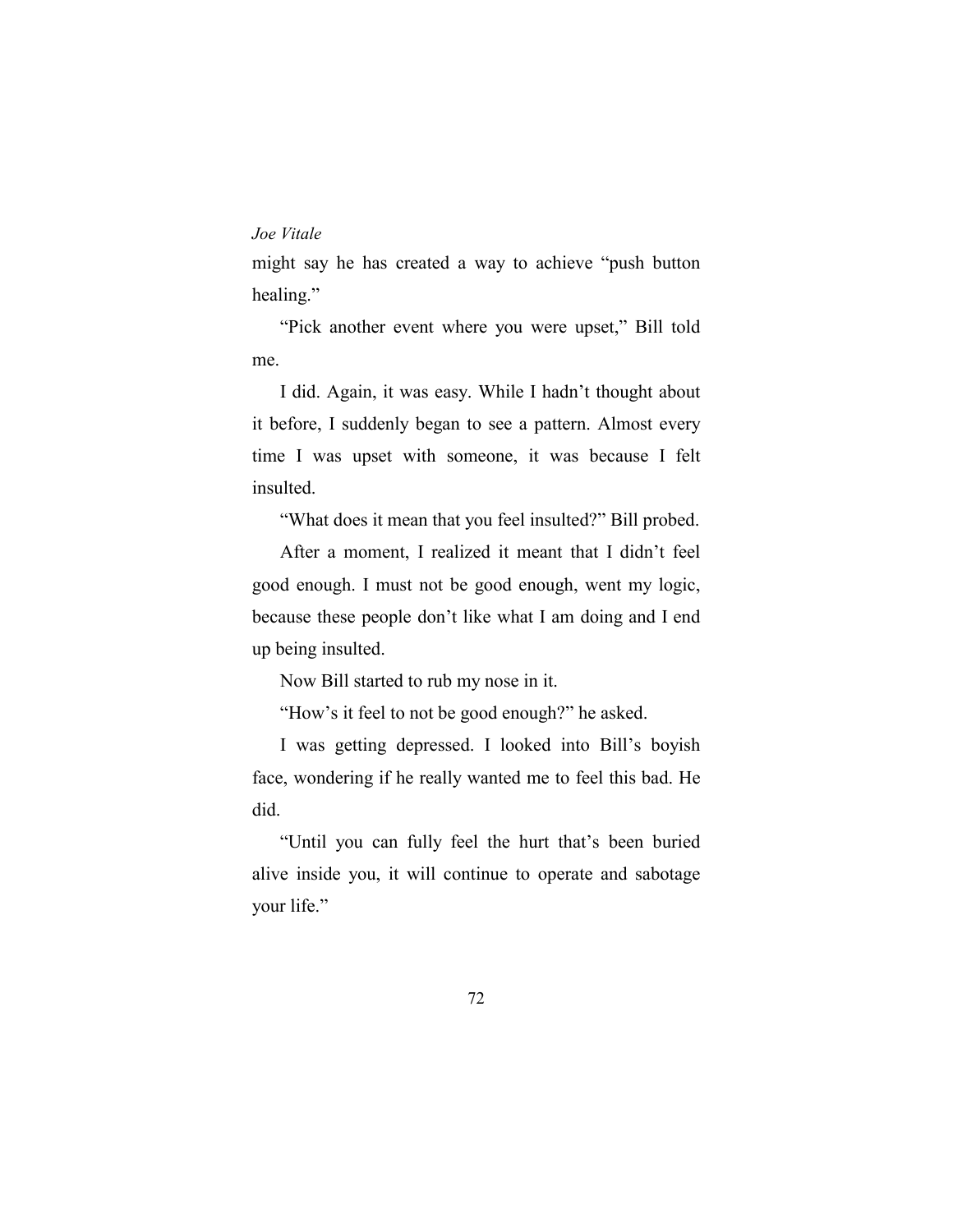Whew. By now I was feeling like life itself wasn't worth living.

"If you are truly feeling the key issue for you, you should be feeling like life isn't worth living."

"I'm there, Bill. I'm there," I said, slowly.

"Good!" Bill declared. "So how's it feel to be not good enough?"

"Like the worst feeling I've ever felt."

"Can you accept that you really aren't good enough?"

I struggled with that one. While I could look at my life and clearly find evidence that I was good enough, I had to admit that I wasn't good enough in all areas. And I had to further admit that this belief that I "wasn't good enough" was unconsciously causing me to be upset with clients and friends. I had been losing many opportunities. Even money.

"Yes, I can admit it."

Something shifted right there. I somehow felt lighter. More relaxed. Free. Where before I felt tense and angry, now I felt relaxed and calm. Even happy. It was as if some giant electrical wiring had been disconnected and I suddenly looked at life differently.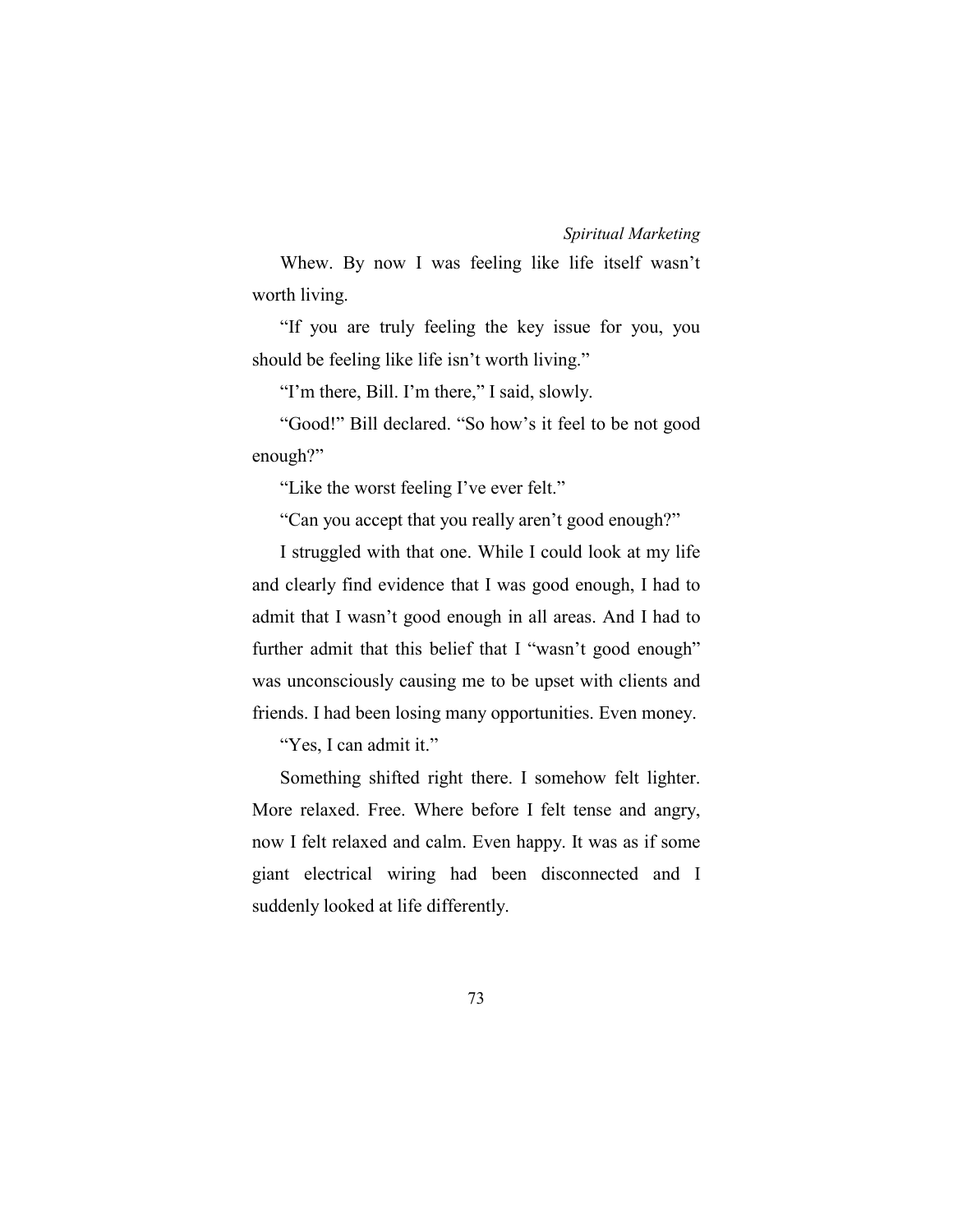Bill and I did some additional work before I left. But after the session, I noticed major differences. Nothing seemed to irritate me like it used to. The next day I had a client argue about an ad I wrote for him and this time I didn't fly off the handle. I calmly stated my case. And I noticed that I looked at each moment with love and optimism. And I saw that I wasn't afraid to do things that I used to not do at all, like play the guitar in front of friends. Before I didn't feel good enough. And I also noticed that money started to roll in. One morning a few days after my work with Bill a woman faxed me that she was sending me a check for several thousand dollars to begin promoting her business.

What had happened? Now that the core belief was disconnected, I had opened the energy centers in me to allow the abundance of the universe to flow my way.

And flow it did.

In Wayne Dyer's book, *Manifest Your Destiny*, he says if you aren't manifesting what you want, there probably is an absence of love somewhere in your inner world.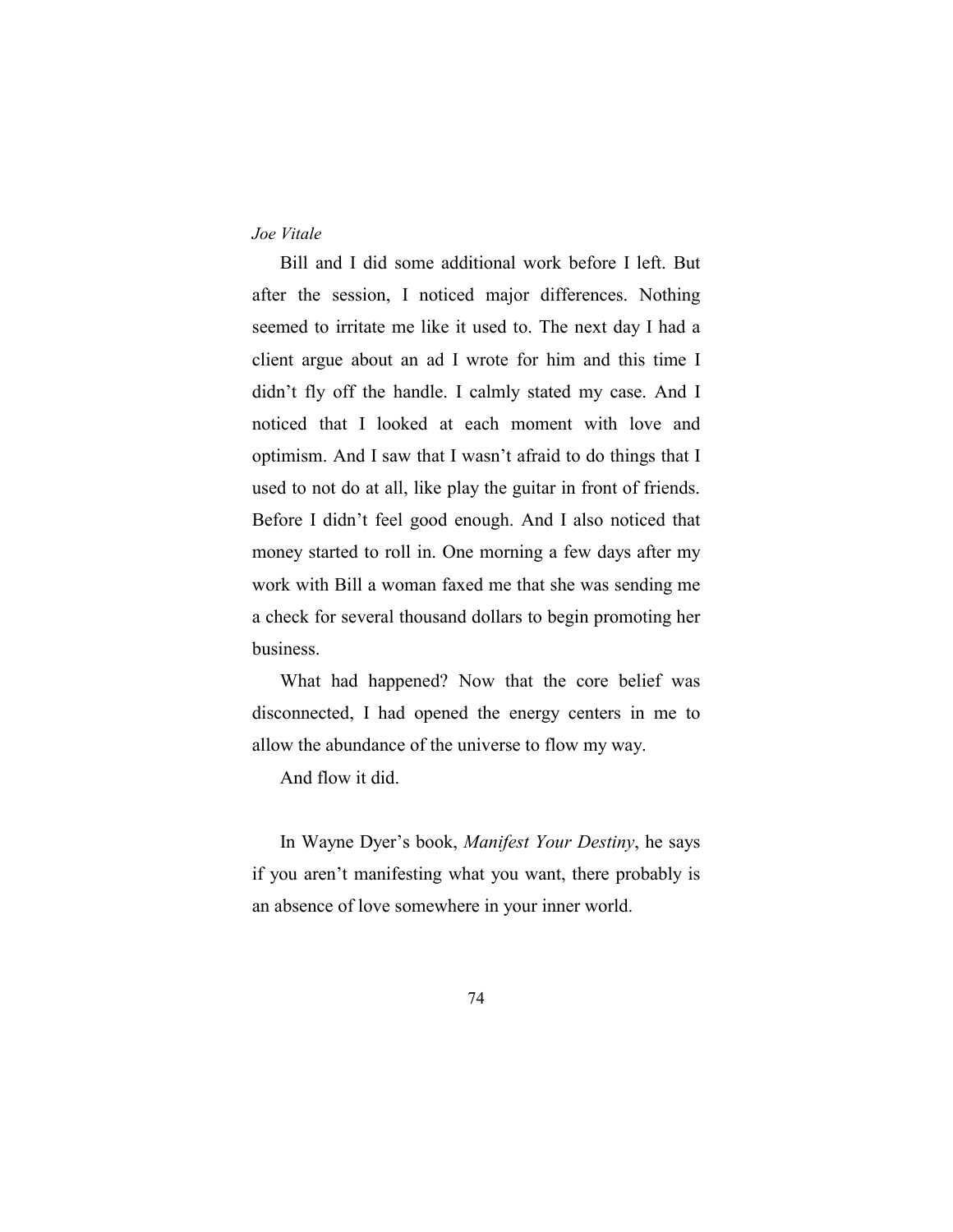That's another way of discovering where you may not be clear inside. Think of how you feel about the people involved in what you want to create. If there is a negative "charge" or uncomfortable feeling about someone, you aren't clear with that person.

Forgiveness is the best way I know for getting clear by yourself. And the best way to become forgiving is to feel gratitude. I'll talk more about gratitude a little later, but for now know that if you focus on what you like about people, you will feel grateful, and then you will begin to forgive, and then you will get clear.

And when you get clear, you can have, do, or be whatever you want.

Here's one more easy way for you to get clear, and it's something you can do on your own. I learned it from my friend Bob Proctor, at one of his famous Science of Getting Rich seminars...

Take two sheets of paper.

On the first sheet describe the negative condition you are in. Describe the picture of the situation as it is now,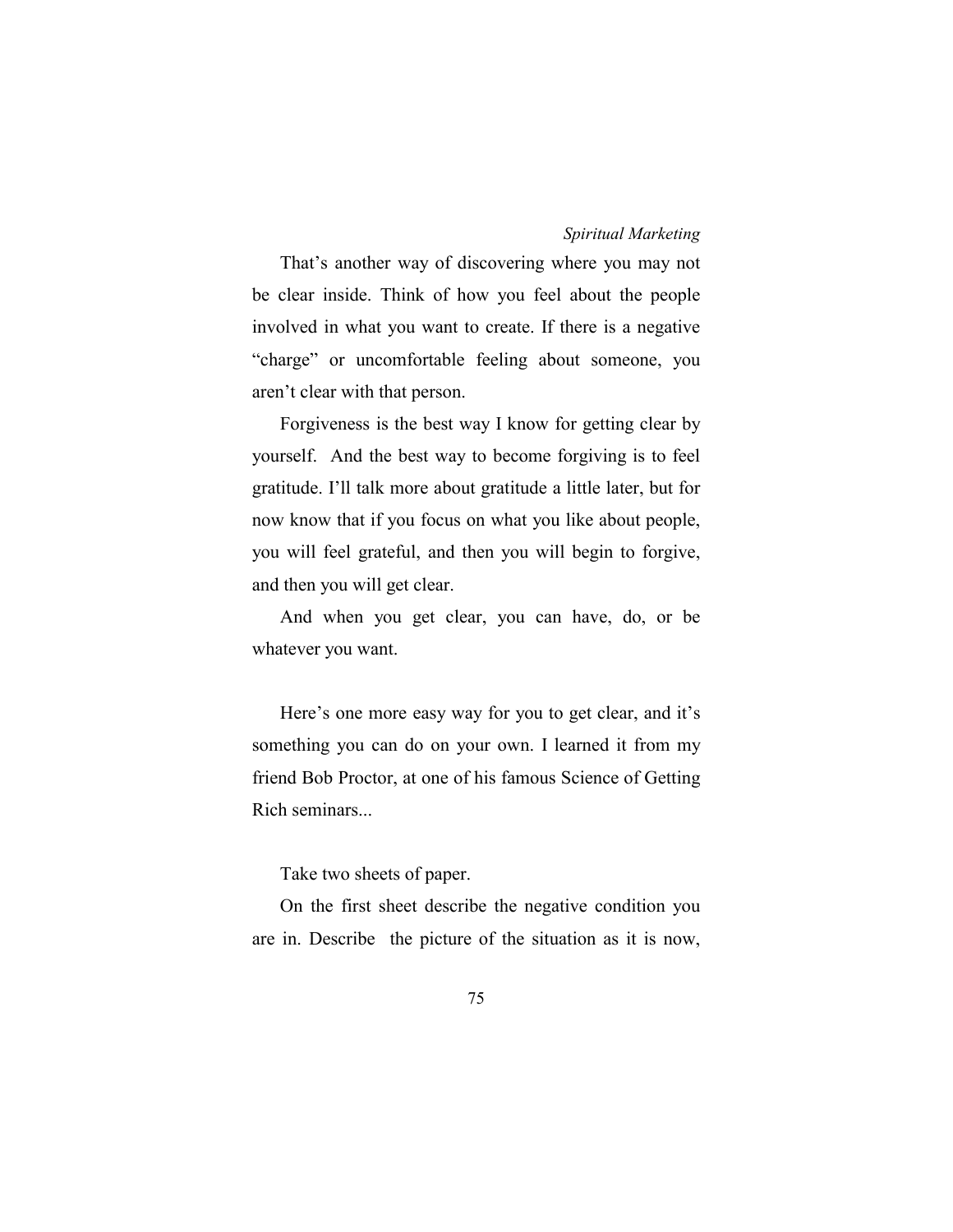and really feel the emotions associated with it. This probably won't feel great. But you want to get into that feeling, because the more you feel it, the more you will release it. In other words, whatever emotion you suppress will sooner or later need to be expressed. While it's suppressed, it's clogging up your inner vibration. Release it and you free your energy to go out and manifest what you want. Let your feelings come to the surface as you describe this situation or condition that you don't want.

Now put that first sheet aside.

Take the second sheet and begin to write out how you want the situation or condition to be. Get into the joyful feeling associated with having or doing or being the thing you desire. Really immerse yourself in this good energy. Describe the situation the way you want it to be, and paint this wonderful picture so completely that you can feel it as you write it. Just as you wanted to experience the negative emotion so you could release it, you now want to experience the positive emotion so you can create a new picture to anchor in your subconscious. The more you can fall in love with this new image and these new feelings, the faster you will manifest them.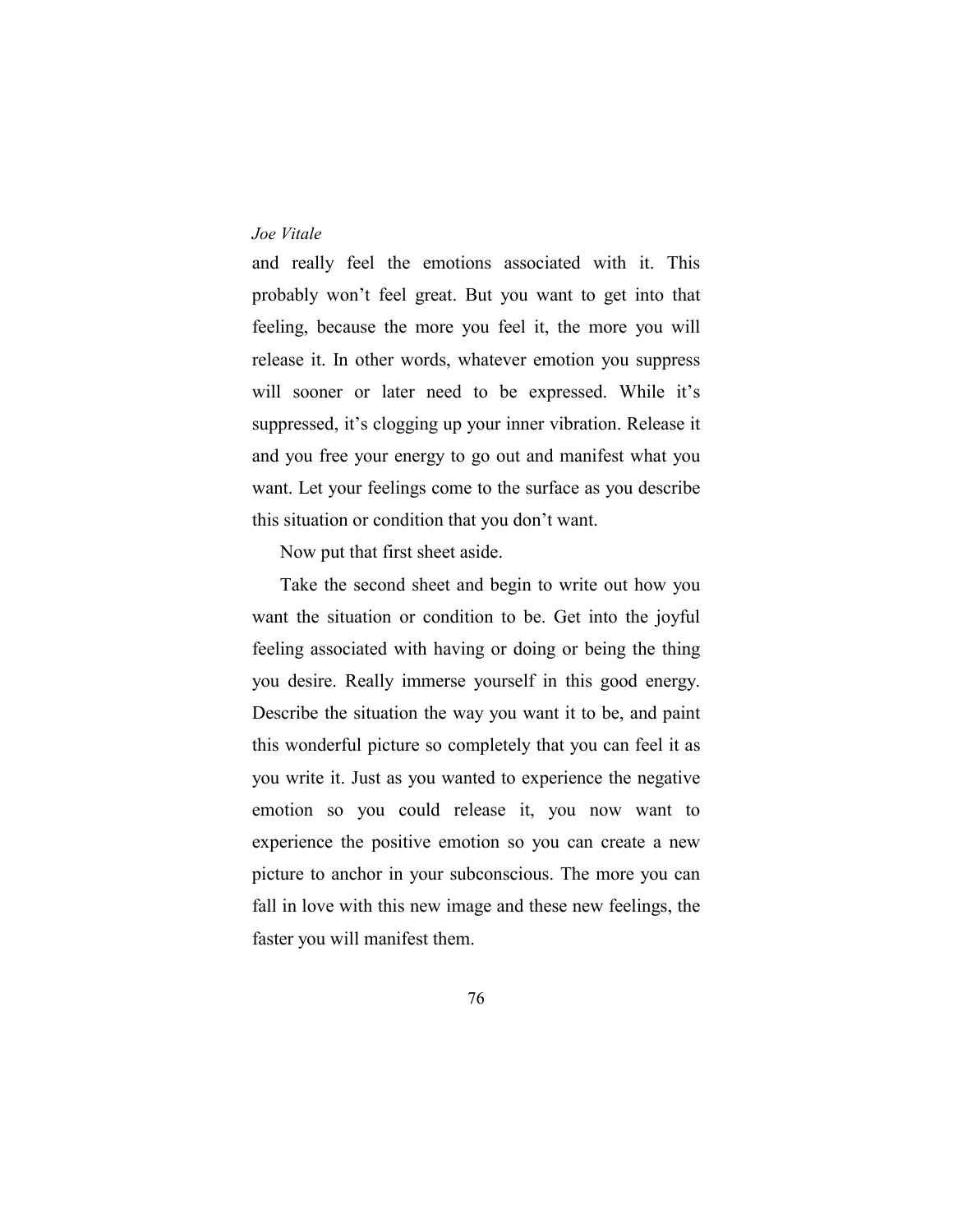Now take the first sheet, look it over, and burn it.

Take the second sheet, fold it up, and carry it with you for a week.

You're done. You probably just cleared yourself of your negative block. And if it should ever resurface, just do the exercise again.

See! It's easy!

Finally, let me give you one more method for clearing yourself. This one doesn't cost any money, doesn't take more than a minute to do, doesn't hurt at all, and is guaranteed to work every time.

Interested?

The method involves a simple script that you say out loud to release a belief or a feeling you no longer want, and to replace it with something you prefer. I learned it from my friend Karol Truman, author of the truly amazing book, *Feelings Buried Alive Never Die*....

I'll give you the Script in a moment. First, understand that this powerful tool is so simple, it's easy to dismiss. All you're asked to do is say a couple paragraphs of words. That's it!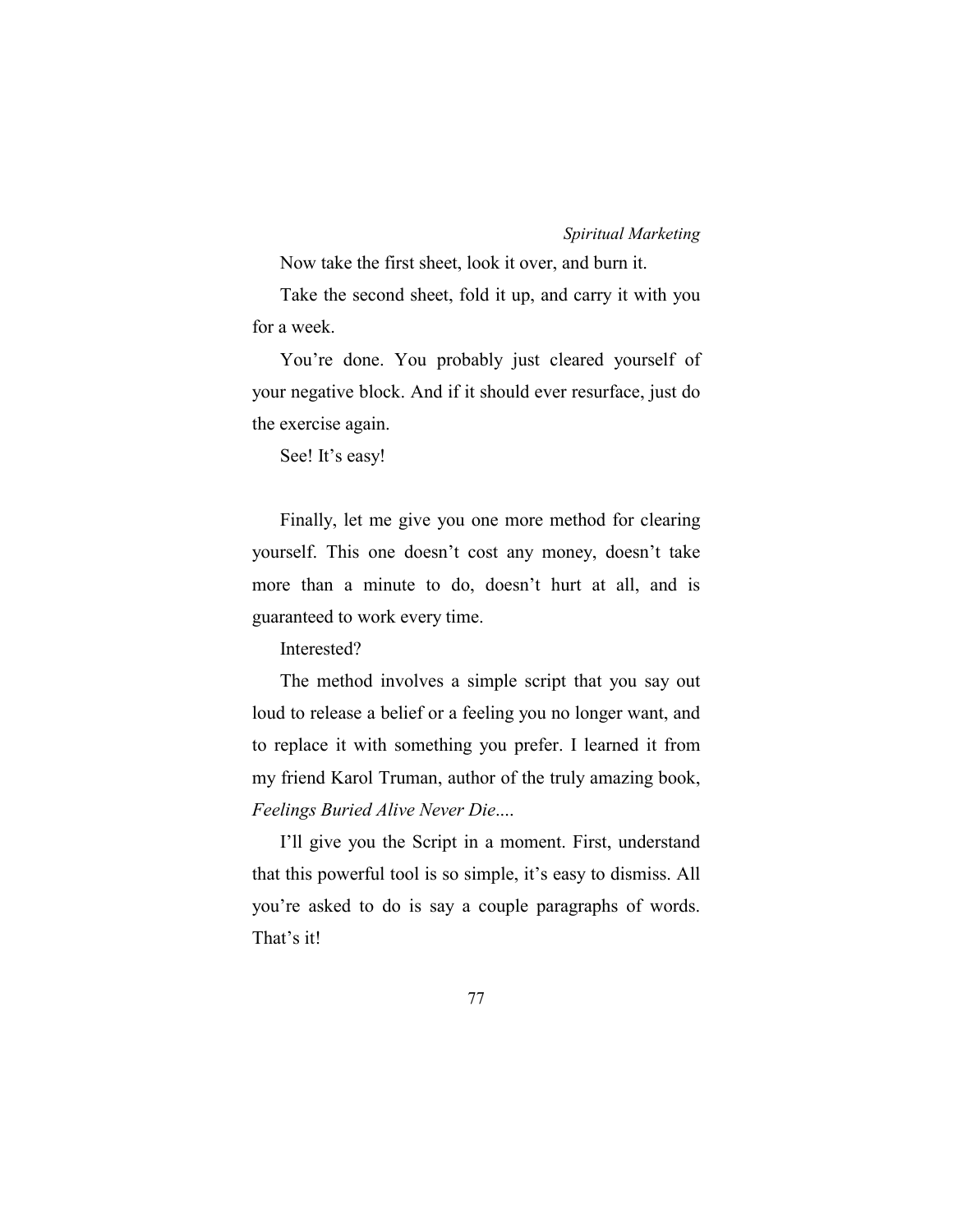Yet what the Script does is reprogram your basic DNA structure. It speaks to your spirit and asks it to help you get clear on the most fundamental levels of your being.

I don't want to complicate things here by trying to explain how this process works. My job is to give you the tools and show you how to use them. After all, you don't need to know how a FAX machine works in order to send or receive a FAX. All you do is insert the paper and it does the rest.

The Script is the same way. All you do is say it, inserting in the appropriate place what you are feeling at the time that you want to clear, and inserting in the appropriate place what you prefer to feel. This will make more sense once you know the words in the Script, so here they are:

*Spirit, please locate the origin of my feeling/thought of feeling negative about (Insert the feeling or belief you want to* release here)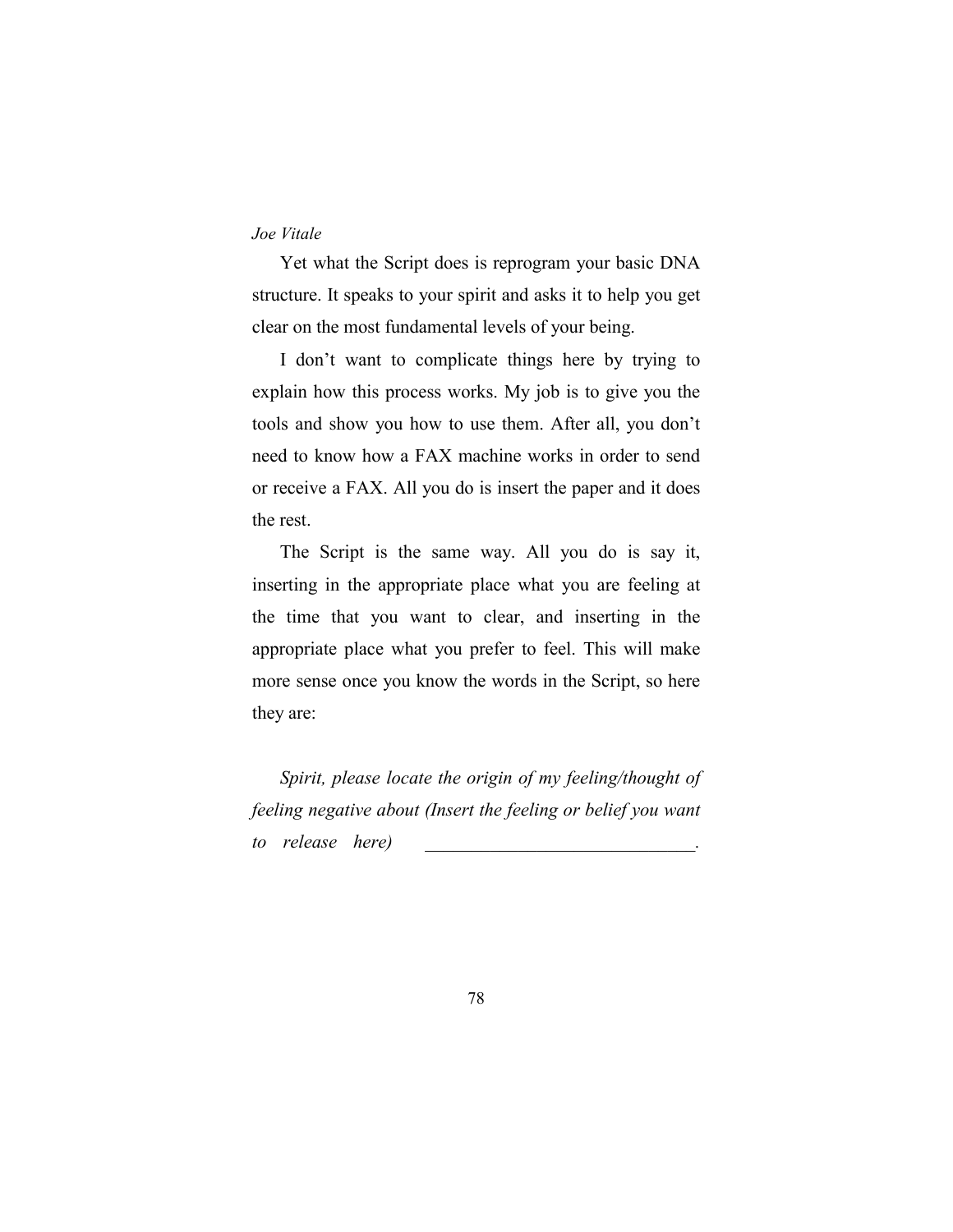*Take each and every level, layer, area and aspect of my be-ing to this origin. Analyze and resolve it perfectly, with God's truth.* 

*Come forward in time, healing every incident based upon the foundation of the first, according to God's will; until I'm at the present, filled with light and truth, God's peace and love, forgiveness of myself for my incorrect perceptions, forgiveness of every person, place, circumstance and event which contributed to this feeling/thought.* 

*With total forgiveness and unconditional love I delete the old from my DNA, release it, and let it go now! I feel (Insert the way you want to feel here) \_\_\_\_\_\_\_\_\_\_\_\_\_\_\_\_\_\_\_\_\_\_\_\_\_\_\_\_\_!! I allow every physical, mental, emotional and spiritual problem, and inappropriate behavior based on the old feelings to quickly disappear.* 

*Thank you, Spirit, for coming to my aid and helping me attain the full measure of my creation. Thank you, thank you, thank you! I love you and praise God from whom all blessings flow.*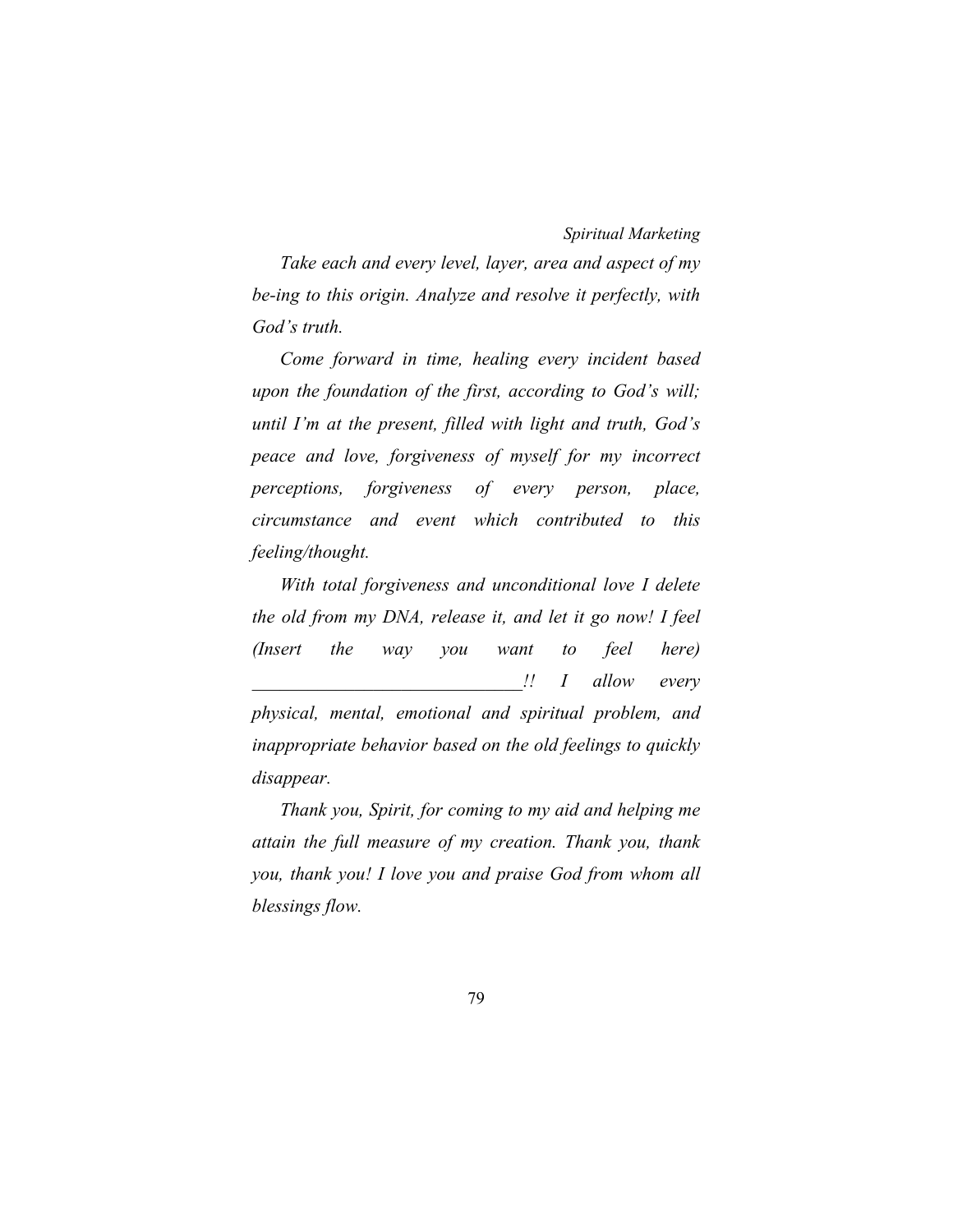Simple, isn't it?

Now, if you don't believe the Script will work for you, use the Script on that belief.

In other words, insert "Help me release my doubt about the power of this Script," in the first open spot in the Script. That's where you insert the belief or feeling you desire releasing.

In the second spot in the Script, insert the belief you prefer, which might be, "I now understand that any belief can be changed in just a moment, even with such a simple tool as this Script."

Again, this Script is powerful. Read Karol's wonderful book for a detailed explanation of it. Meanwhile, use the Script whenever you feel the need to get clear.

It works--almost like magic!

And once you are clear, you can truly have anything you can imagine!

Isn't this a fun, exciting, even exhilerating way to live?

"We learn the lessons in life we are to learn two ways: either through obedience to natural laws or through suffering the consequences of not observing those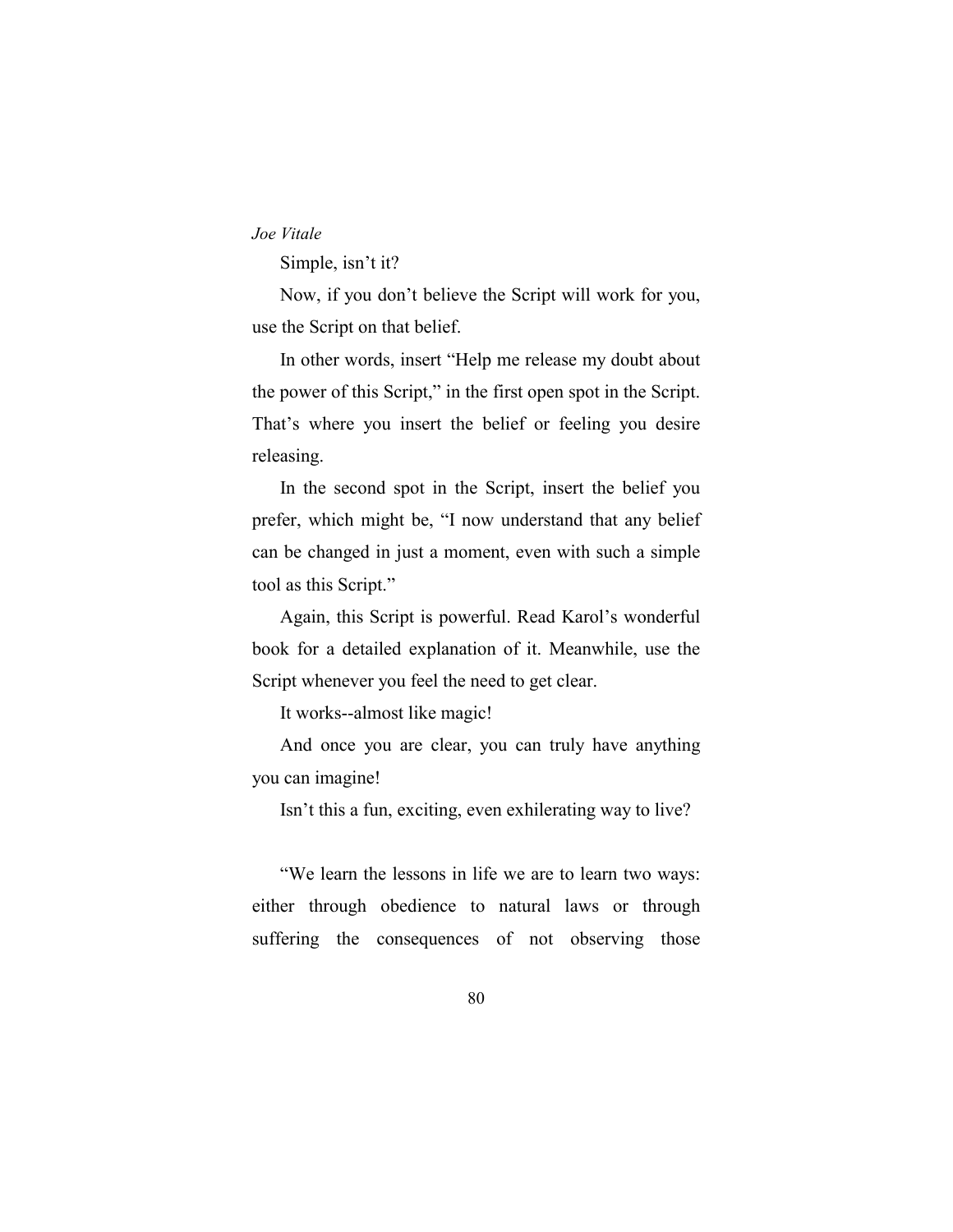laws...None of us consciously create the suffering we experience."

-- Karol Truman, *Feelings Buried Alive Never Die*..., 1998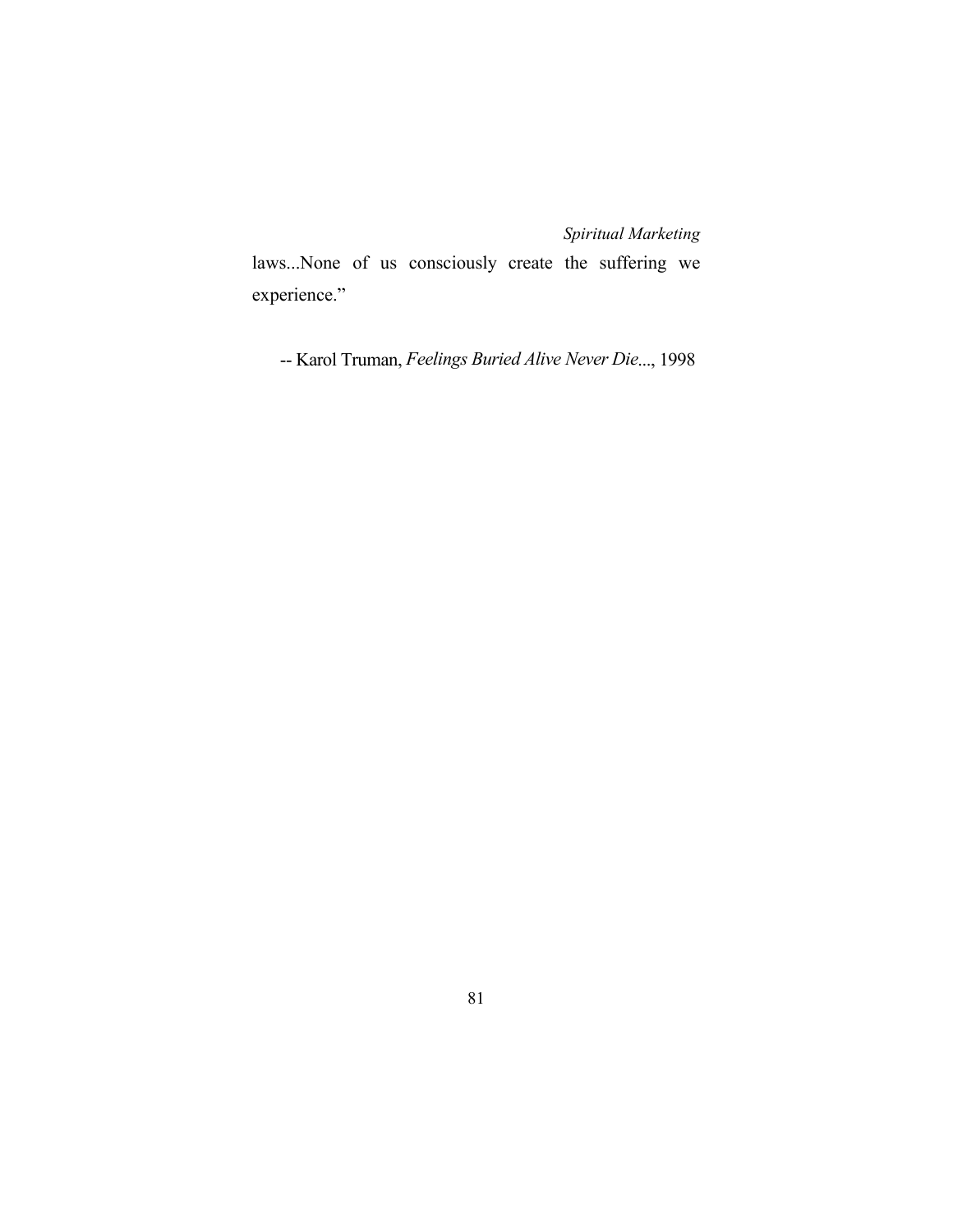# **Step Four: Feel how exciting it would be to have, do, or be what you want.**

Marketing specialists know that people don't act for logical reasons, but for emotional ones. Emotion has power. Emotion also has the power to create what you want. Find within yourself what it will feel like to have, be, or do the thing you want and you will begin to manifest the thing you want. The energy in the emotion will work to pull you toward the thing you want while also pulling the thing you want toward you.

I know, I know. I'm getting philosophical again. But I'm writing about spiritual concepts, which few people can relate to. It's easy to see why. We are taught from the crib to pay attention to reality, to obey the laws of man, to worship books and leaders. While that can help our society run smoother (actually, it hasn't worked, but that's another book), it limits you. Belief in leaders, rules, and outside authorities limits you from creating the life you want. I once told a friend that a belief in a guru can limit her own power to manifest what she wanted. When you give your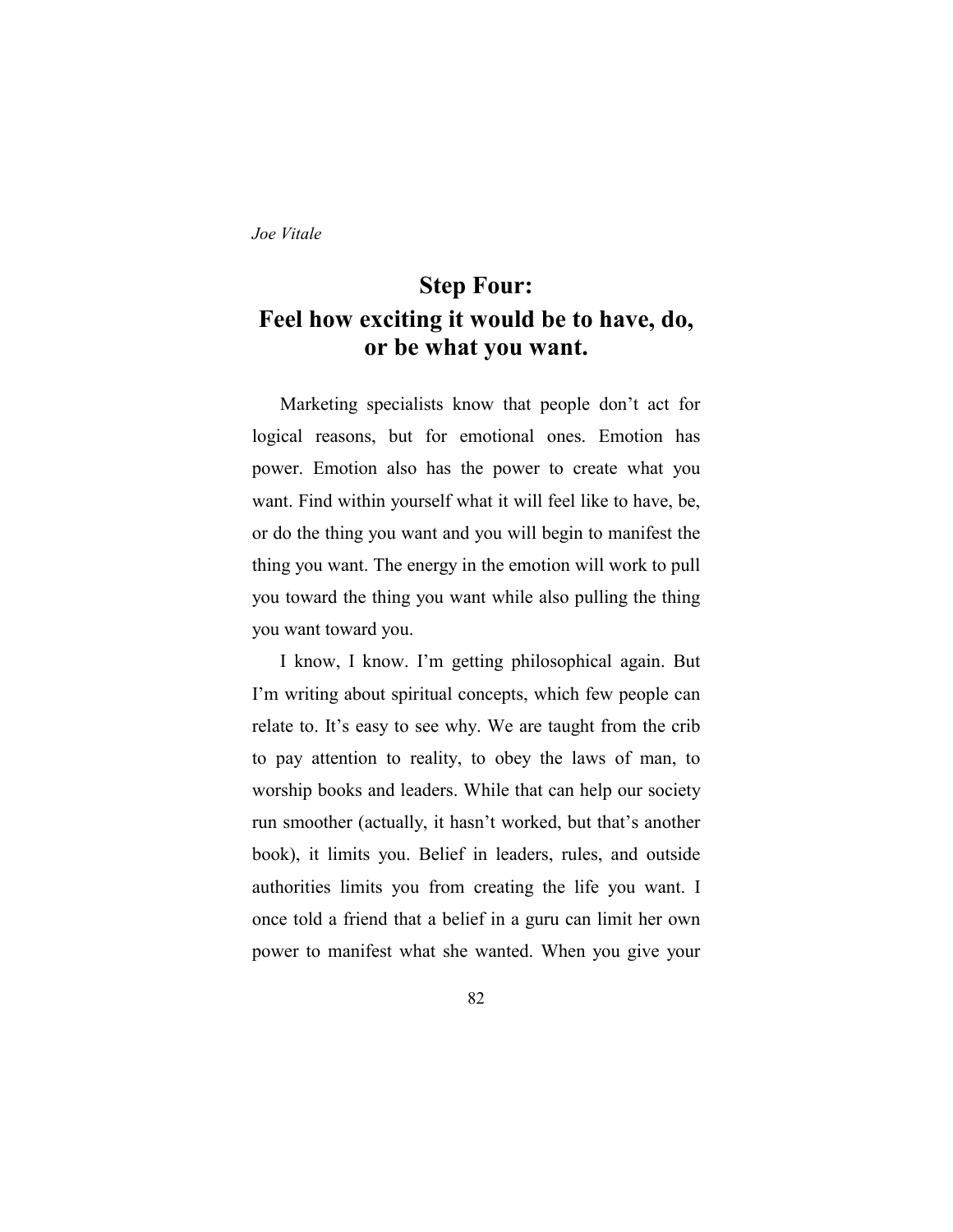power away to anyone, you are spending your own energy in their direction.

One of the most powerful energies you can ever experience is gratitude. Feel gratefulness for anything and you shift the way you feel. Feel thankful for your life, your lungs, your home, this book; it doesn't matter. Once you feel grateful, you are in an energy that can create miracles.

Jonathan taught me this. I remember going to see him when I was broke and depressed. One of the first things he did was guide me into realizing that I had plenty in my life. When you compare your own life to that of people living in third world countries, you quickly see that you are living like a King or Queen. You probably have food, water, and shelter, as well as a refrigerator, a television, a radio, and probably a computer. Millions of people don't. Realize you are blessed with enormous abundance right now, feel grateful for it, and you will attract even more abundance.

My friend Jonathan Morningstar once cured himself of a terrible illness with a simple one line statement of gratitude.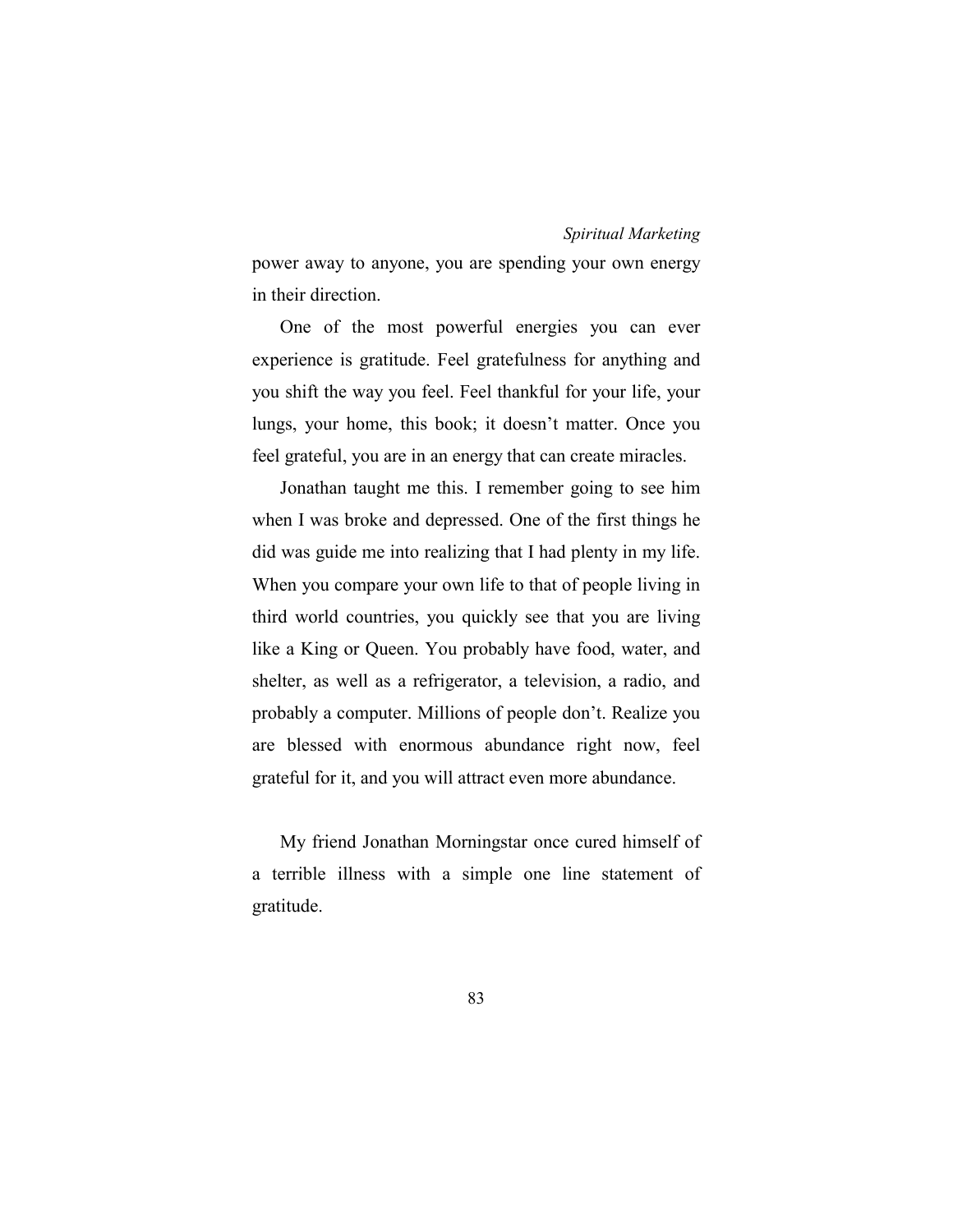Jonathan got double pneumonia. Nothing seemed to help him. Then he felt inspired to write down one simple but potent sentence that he repeated every hour, recorded on audiotape and played back to himself, and wrote on signs which he hung around his home. He made this one liner part of his very being.

And within twenty-four hours, Jonathan was healed.

What was the one line he used?

"Thank you God for all the blessings I have and for all the blessings I am receiving."

I'm not a scientist so I won't pretend to explain how this works. Somehow your energy sends off signals that attract more of what you are sending off. Like the child who unconsciously says he's a victim, you send off signals that attract what you are getting. Change your signals and you will change your results. Change your energy and you will change what you experience. "The energy you give out is the results you get."

Again, gratitude can shift everything. Just start feeling sincerely grateful for what you have. Look at your hands, or this book, or your pet, anything you feel love and gratitude for. Dwell on that feeling.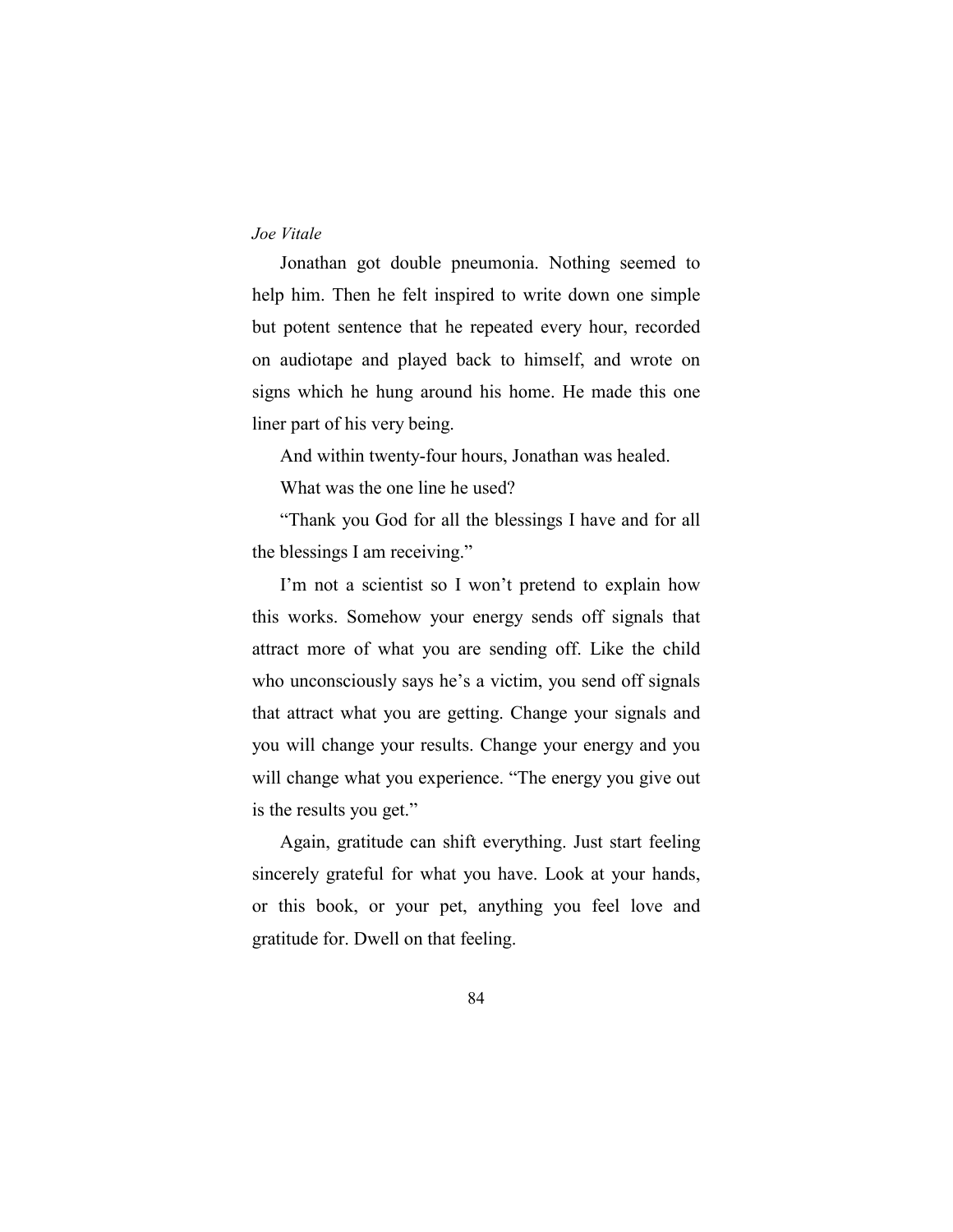That's the energy that can help you manifest whatever you want.

Another energy you want to experience is the energy that comes from imagining what it will feel like to have, be, or do the thing you want. This can be fun.

Imagine how good it will be to have what you want, to be what you are wanting, to do what you dream. Feel the electrifying feelings that come with the images. These feelings can create the life you want. They can manifest it for you. Somehow those feelings lead you, guide you, direct you to do the things that will make the events.

The great German thinker Goethe may have said it best when he wrote the following inspiring message:

> *Until one is committed, there is hesitancy, the chance to draw back, always ineffectiveness.*

*Concerning all acts of initiative there is one elementary truth,*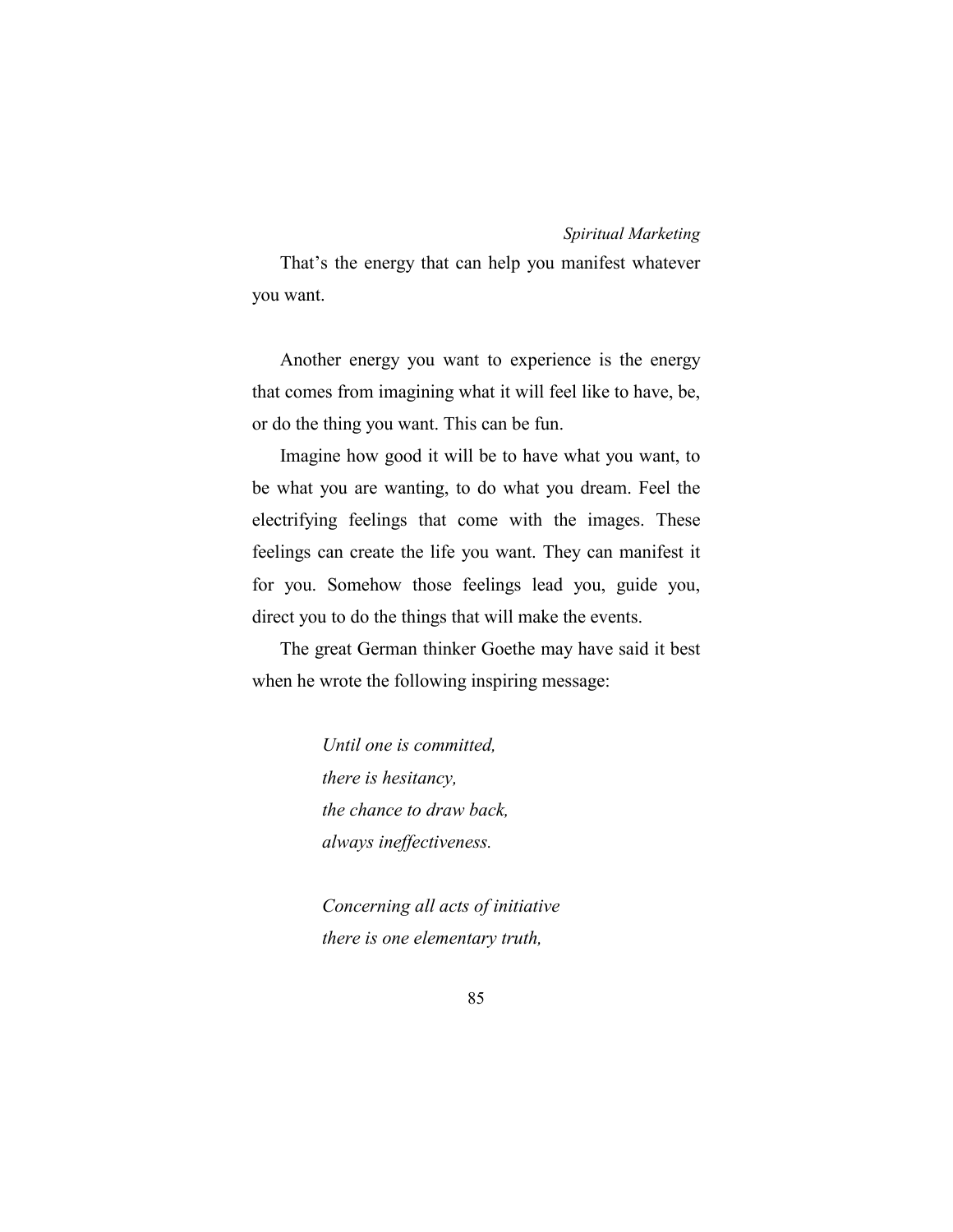*the ignorance of which kills countless ideas and endless plans: That the moment one definitely commits oneself, then providence moves, too.* 

*All sorts of things occur to help one that would never otherwise have occurred. A whole stream of events issues from the decision, raising in one's favor all manner of unforeseen incidents and meetings and material assistance which no man could have dreamed would come his way.* 

*Whatever you can do or dream you can, begin it! Boldness has genius, power, and magic in it.* 

I was in Seattle once to see friends. One night I turned on the television and caught the ending of a fascinating Larry King interview with the famous actor and singer, Andy Griffith. Andy was talking about one of his first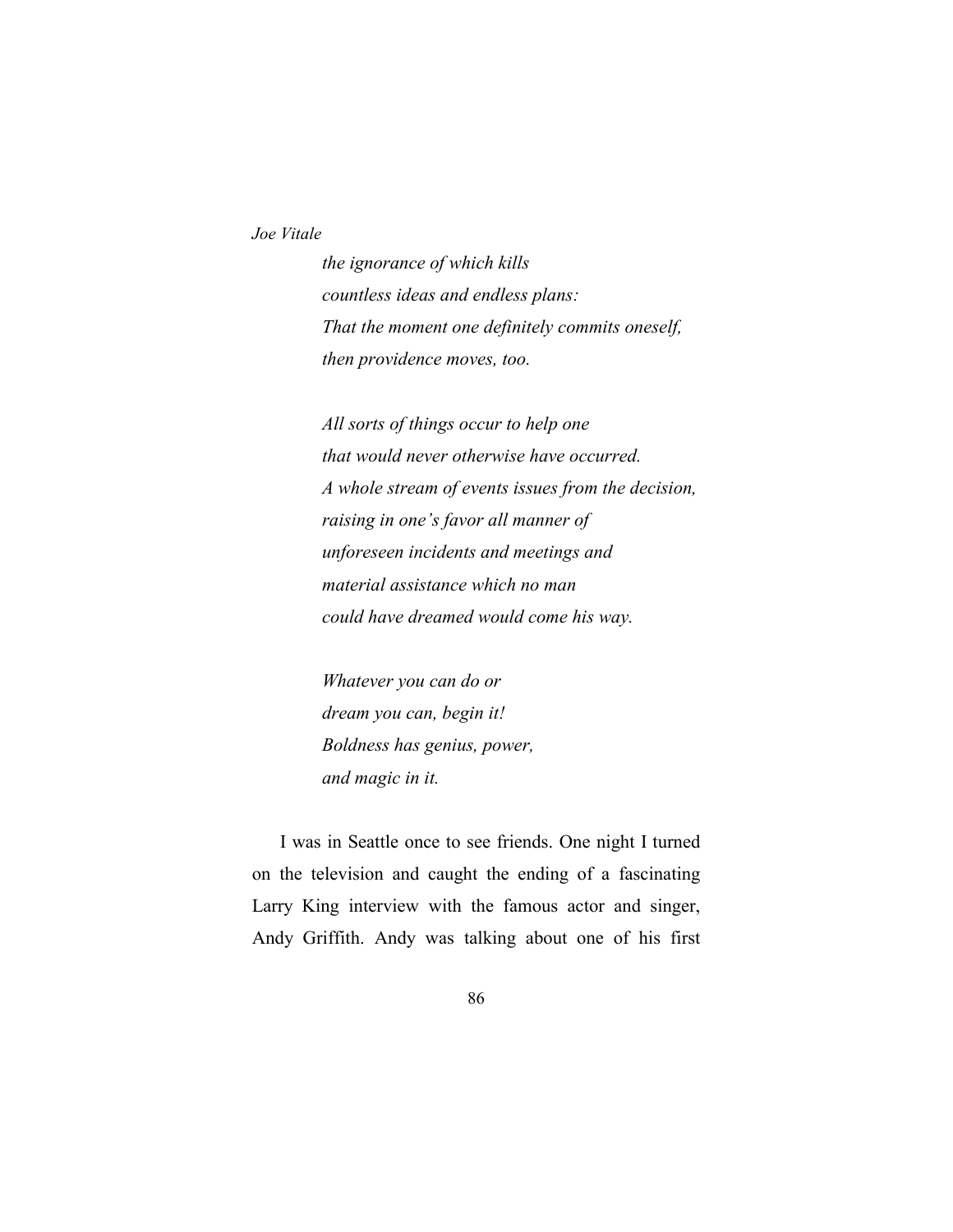motion pictures. He said something unknowingly metaphysical when he talked about a director who told him:

"The camera is just a machine. It picks up what you give it. All you have to do is think something, and feel it, and the camera will record it."

They then cut to a scene from the movie Griffith was referring to, when he was to look at a woman with a heart full of lust. You could tell from the actor's eyes that he was projecting thoughts that were pretty hot. Larry King later said, "It was one of the most X-rated looks in movie history."

The universe is like the movie camera. Think something and feel something and the universe will pick it up and project it. The advice Andy Griffith was given as a young actor is advice I want to give to us: When you know what you want, all you really have to do is think it and feel it. That's it. The universe---the spirit of all that exists---will pick up your signal and project it.

This is powerful stuff. When Jonathan and I practiced this, our energy levels shot skyward. We had so much energy surging through us that the very electrical outlets in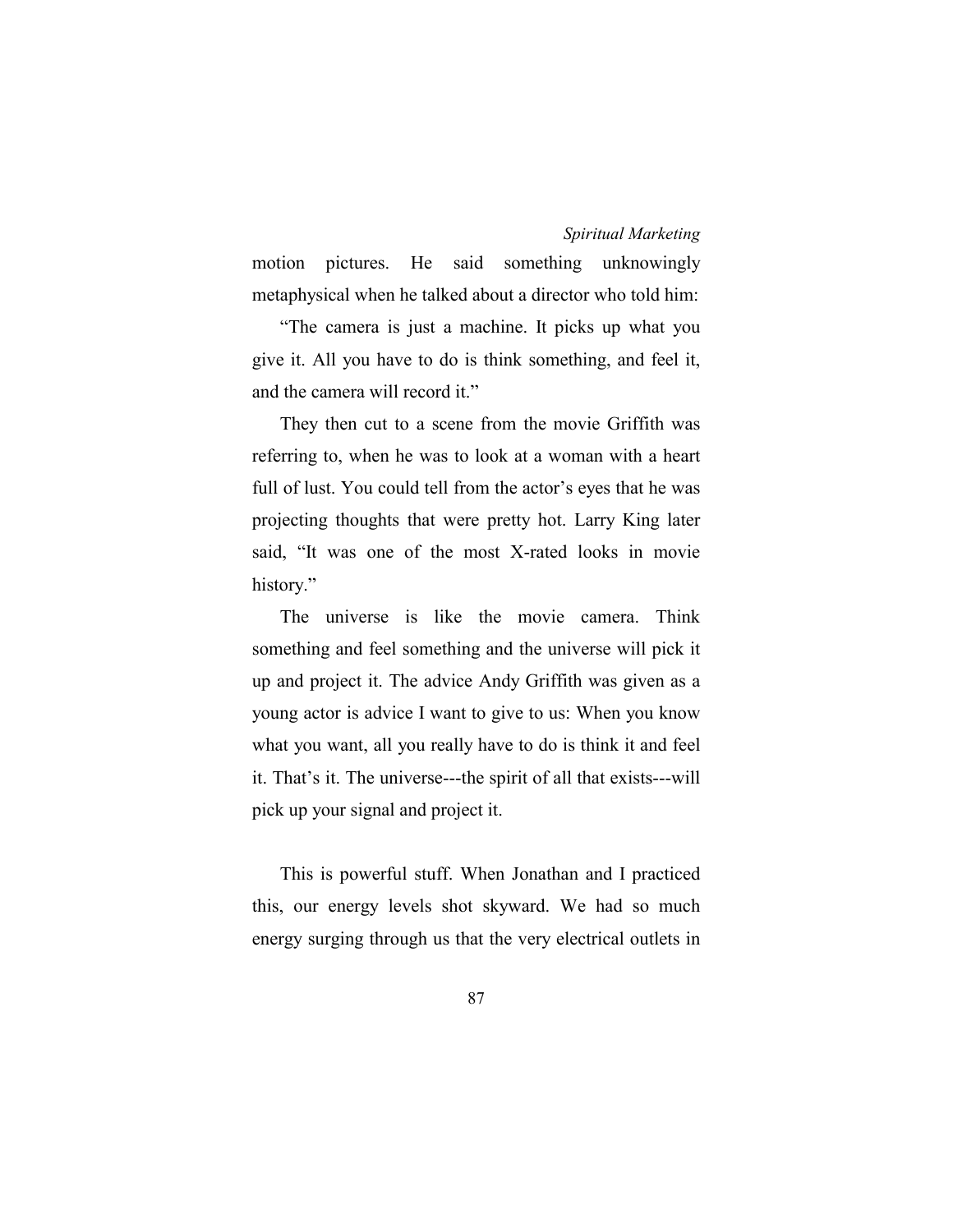our homes burst into flames. This is the truth! When I lived in the dump I could barely afford to pay rent for, the electrical system there fried. It cost the landlord over \$7,000 to repair it.

When Jonathan was first experimenting with energy, the fuse box in his garage caught on fire. While this isn't why they call me "Mr. Fire!", it does demonstrate that when you make changes internally, you'll see changes externally. Jonathan had to have a new fuse box put in. My landlord replaced the entire electrical system in the house. But as my energy increased, I also had to move into a bigger home with better wiring.

Again, what you embrace in your inner world creates what you experience in your outer reality.

Jonathan and I were having lunch at a favorite Chinese restaurant one day when I noticed there was hardly anyone in the place. The owners looked worried. They were huddled around their cash register and talking. Usually they come over to us, smile, talk, and treat us like royalty. It was clear something was wrong. I mentioned this to Jonathan, saying, "They seem concerned about money."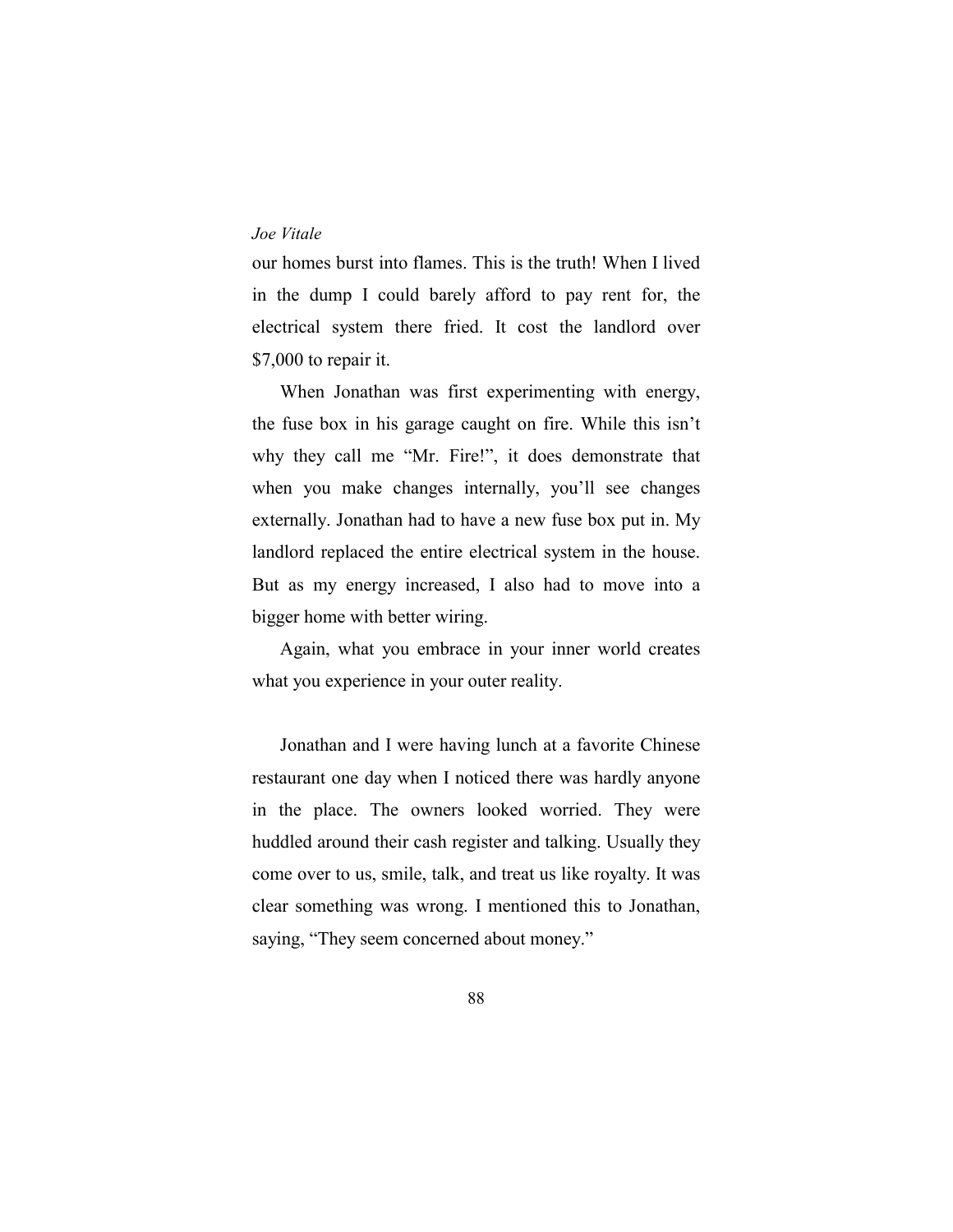Jonathan replied, "That's why they're concerned."

At first my mind screeched to a halt. But then I started laughing. Jonathan asked me what was so funny. I explained as best I could:

"Were you a Zen master in a past life or something?" I began. "What you just said was one of those unanswerable mind stretchers that Zen masters come up with."

"What do you mean?"

"I said those people look worried about money and you said that's why they're worried about money. To the outside world, that makes no sense."

"But it's the truth," Jonathan explained. "Their concern for money was something already in them that got manifested. Now they notice it in the outer world. They manifested their belief."

He then went on to tell me about a man he had worked with who ran an Indian restaurant and was failing at it. Business was lousy. He did a session with Jonathan and realized he didn't want to run a restaurant at all. Once he was clear, he let go of the restaurant and sold it. As a result, people started going to it under its new owner.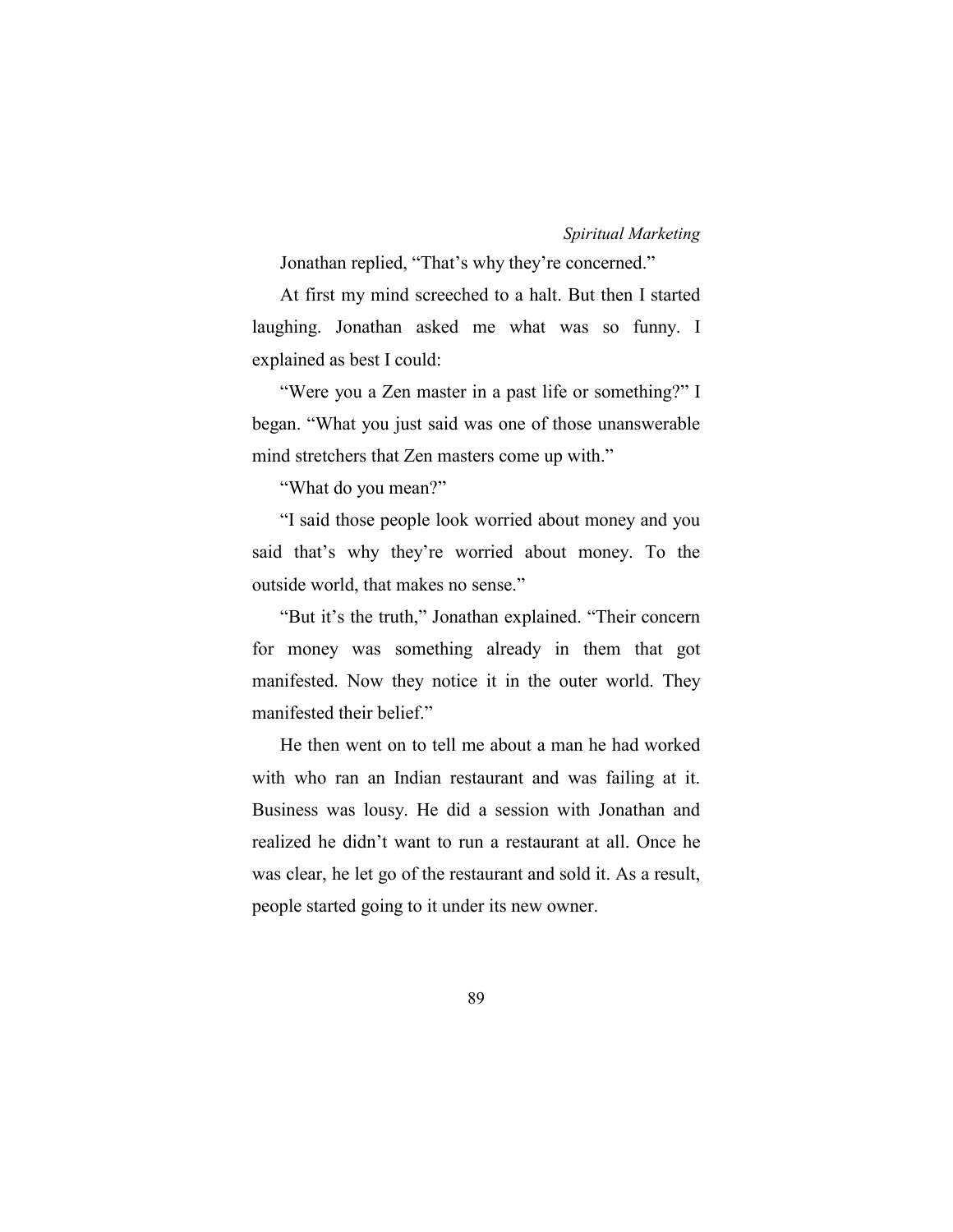"Once you take care of the inner, it will show results in the outer," says Jonathan.

Another time he told me, "When you get the lessons, you don't need the experiences."

As bizarre as all of that dialogue might seem to you, it's been the truth in my experience as well.

One time a company hired me to help promote one of their Dallas seminars. I advised them on what to do and then I got angry when I saw that they did the opposite. They were, in essence, screwing up their own success.

I talked to Jonathan about it. He asked me what I got out of this. In other words, what was the benefit to me? Assuming a part of me did create the company doing everything wrong, how would it serve me? I thought about it and had the answer.

"Their screw-up takes the pressure to succeed off of me," I said. "They hired me to help them make the seminar a success. I wasn't sure I could do it. By their not listening to me, they have almost guaranteed that the seminar will fail. When it does, I can point my fingers at THEM and say, 'You did it, not me.'"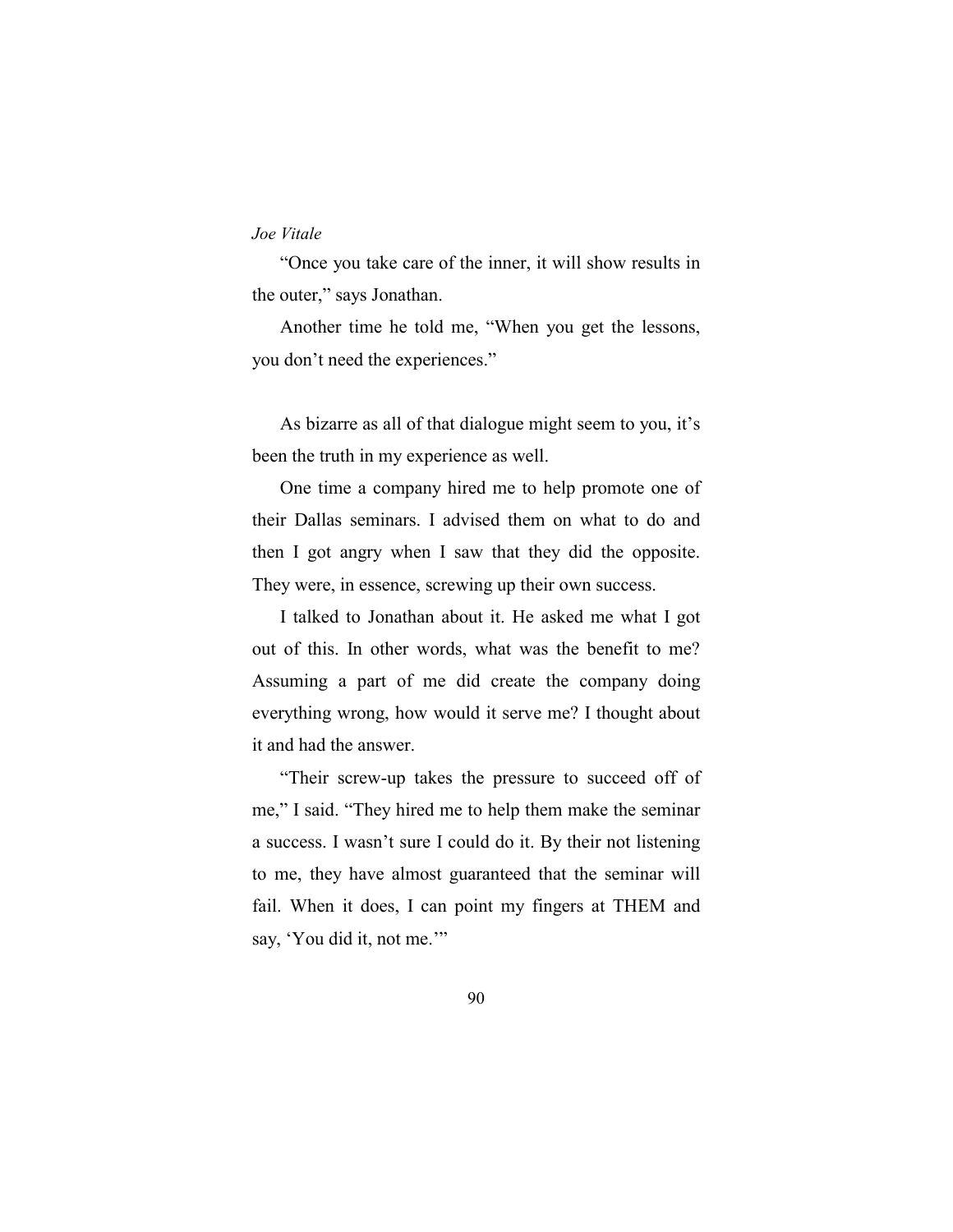It keeps coming back to what we are doing and feeling inside plays a giant hand in what we end up experiencing.

No matter what the situation you are in, some part of you helped create it.

Get in touch with it, release the old beliefs and energy, and you can move toward creating what would serve you better and bring you more joy. One of the best ways to do just that is to focus on what you want, on how it would feel to have it, be it, do it.

One wonderful technique to help you in this area is called scripting.

I first heard of this method from Jerry and Esther Hicks. The concept is deceptively simple:

Just imagine that you already have what you want and write out a scene that describes it. Describe in such detail that you can feel it. Pretend you are a movie director and write a script for what you want to experience. Really get into it as you write it. Feel it. Sense it. Experience it.

I have a notebook full of scripts. Every one I have written has come into reality. Again, when you think it and feel it, it comes to be.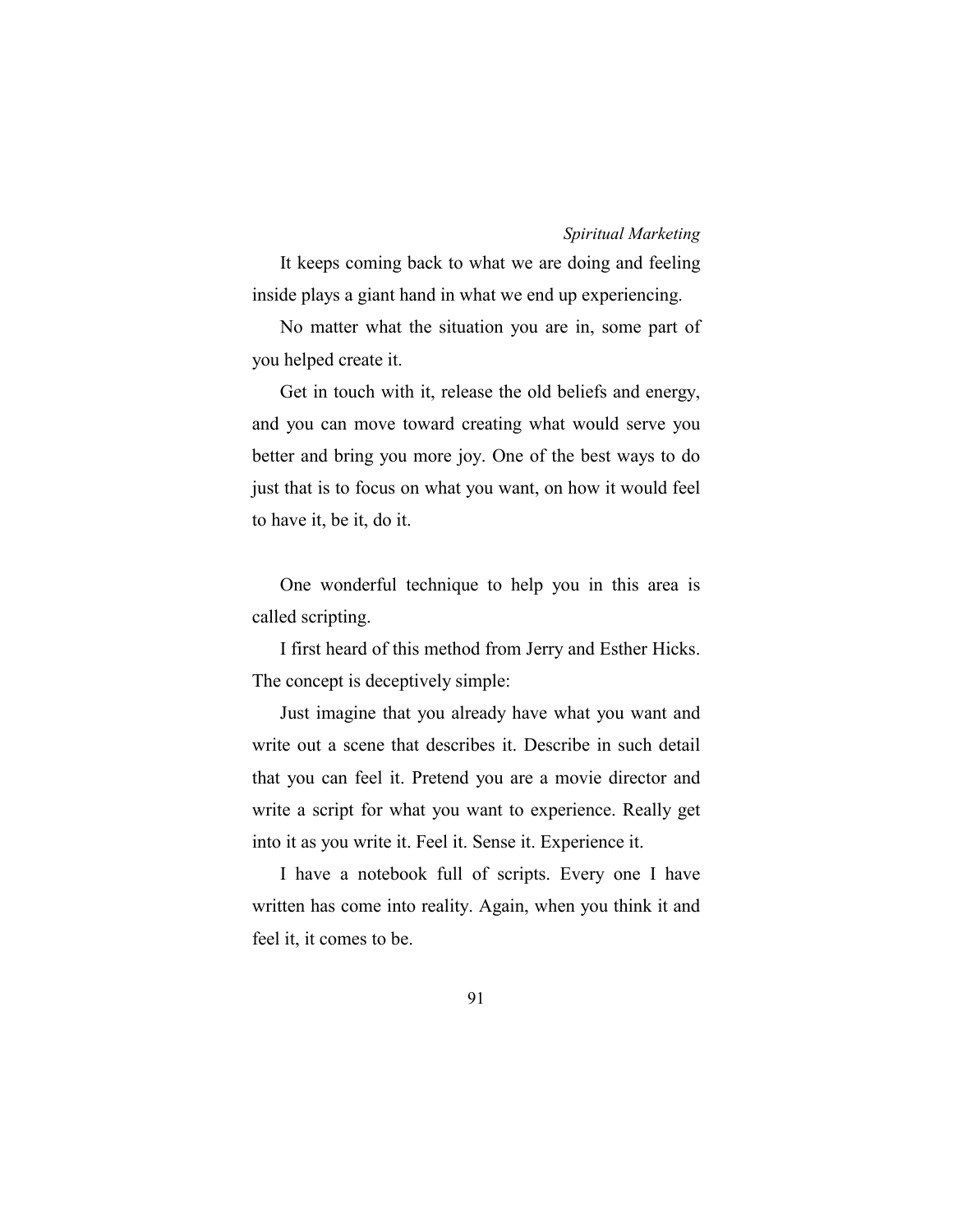It's worth mentioning right here that your business cards, letterhead, flyers, sales letters, and ads---everything you produce or hire someone to produce to market your business---all carry your energy in them.

Think back to some flyer or letter you received in your mail. As soon as you glanced at it, you felt one way or another about the service. You may have had an instant feeling that said "This looks interesting" or an instant one that told you "Trash this."

I'm not just talking about the look of the marketing piece, though that is part of it. When you or anyone you hire creates a marketing document, they put their thoughts and feelings into what they create. People don't have to be psychic to pick up on this vibe. If you unconsciously don't believe in your product or service, that belief will appear in your marketing materials. And people will sense it. And you won't get business.

Again, feeling brings on miracles. When you know what you want, are clear about having it, and can feel the energy of what you want, you will begin to pull it to you. And when you clearly feel this energy, you will create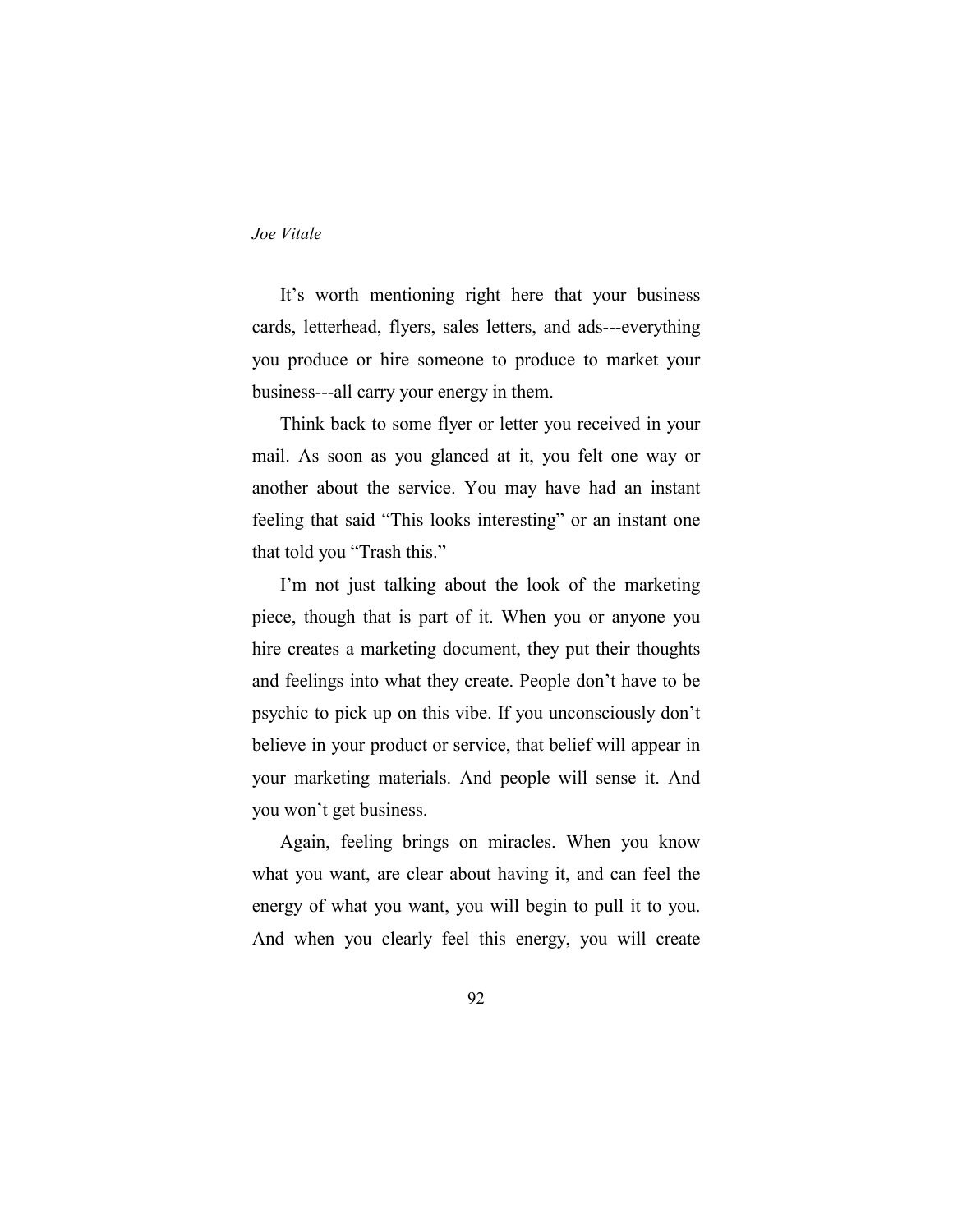marketing pieces that convey it. Here's an example of what I mean:

When I wrote a sales letter for a software product that I totally believed in, I got staggering results. People read the letter and sensed my sincerity and the product's benefits. As a result, over six percent of them sent in checks. In the world of direct mail marketing, that is excellent.

But when I wrote a sales letter to offer a service I did not believe in, I got nearly no replies. Why? The same writer created both letters. But my lack of belief in the second item was conveyed to people. They picked up on my vibe and "just knew" they better not order.

Another example is the flyer I received to attend a workshop in Seattle. All I saw was a dark photocopy of the original flyer. So I wasn't dazzled by bright colors, fancy type, clever copy or incredible graphics. But something about the flyer said "Sign up for this event." I did. When I spoke to others at the seminar, all of them said they had the same feeling. Many added, "I don't even know why I'm here. I saw the flyer and knew I was supposed to be here." The people who put on the seminar were clear about what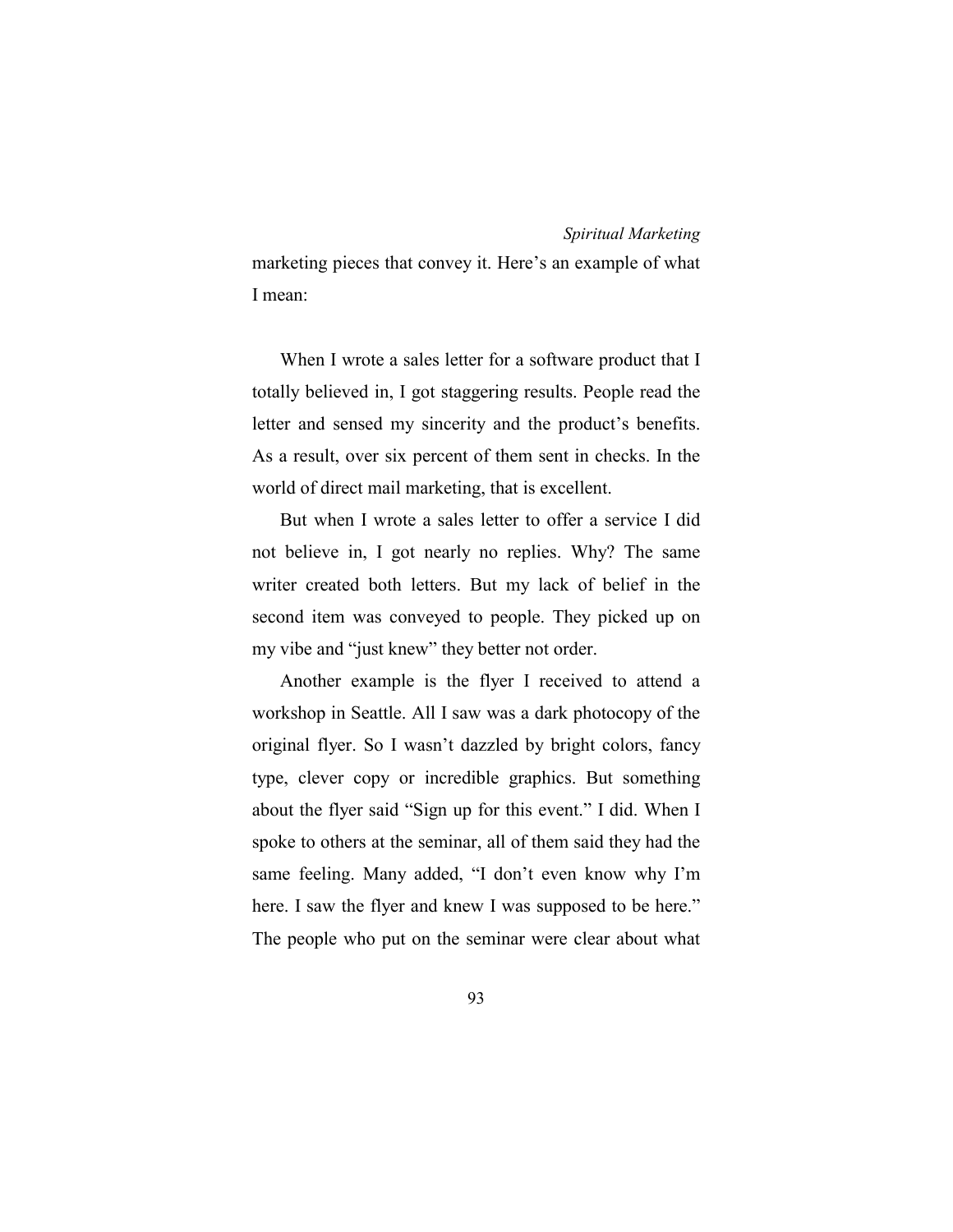they wanted. That confidence appeared in their brochures. And the people came.

Contrast that with a company I worked for at one time who wanted to put on a seminar about Internet marketing. This company was after only profits. There was no caring in their business and no sincere desire to serve people. That attitude showed up in their brochures. When they put on their event, they expected over two hundred people to attend. Only twenty people showed up.

I've noticed that many people have a negative attitude toward advertising. I think that's a limiting view. An ad can help you market your business. It can become another voice working on your behalf.

One day I was having dinner with Jerry and Esther Hicks and a friend. We were talking about marketing in general and advertising in particular. My friend said, "You don't have to advertise."

"You don't have to," I said, "but you might want to. A good ad can increase your business."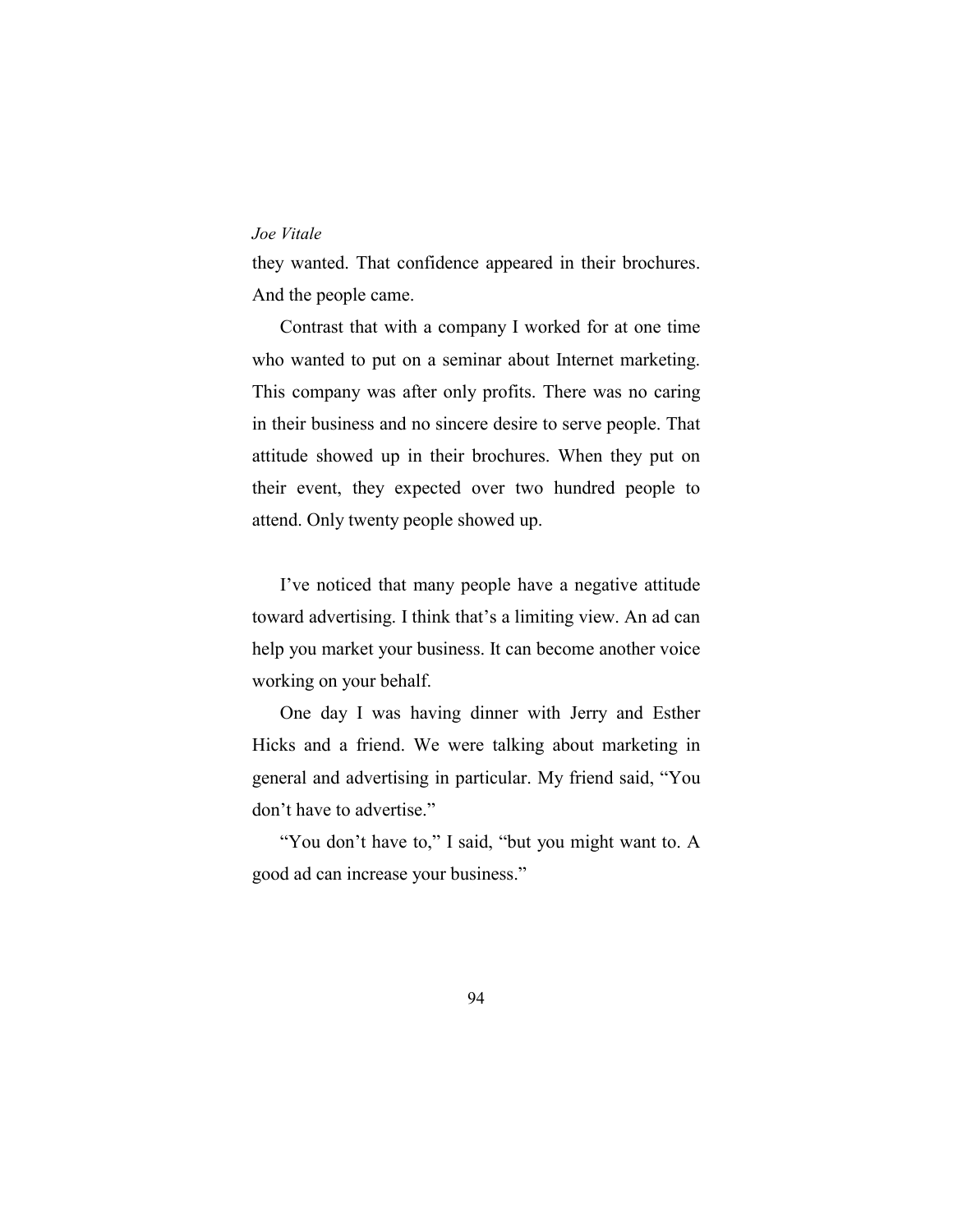"The last time we ran an ad in a magazine," Jerry began, "we got so many replies we couldn't handle them all. I dropped the ad until we hired more staff."

"It doesn't matter what you put in the ad," Esther added. "People will sense who you are and what you are offering and make a decision from that feeling."

Jerry and Esther have hired me to write their ads because they know I believe in their work. If I didn't believe in them, the ads I create for them would show it. And if they didn't believe in their work, the person they hired to create their ads would reveal that attitude.

My friend Sandra Zimmer, who runs the Self-Expression Center in Houston, also knows the power of spiritually based advertising.

Sandra consciously infuses her ads with her energy. She actually sits and meditates over her ad, sending her energy into the ad. As a result, her ads have a magnetic quality to them. She once told me that people hold on to her ads for as long as seven years. I know I had seen Sandra's ads for many years, before I finally met her in person. While her ads didn't look different, they felt different. There was just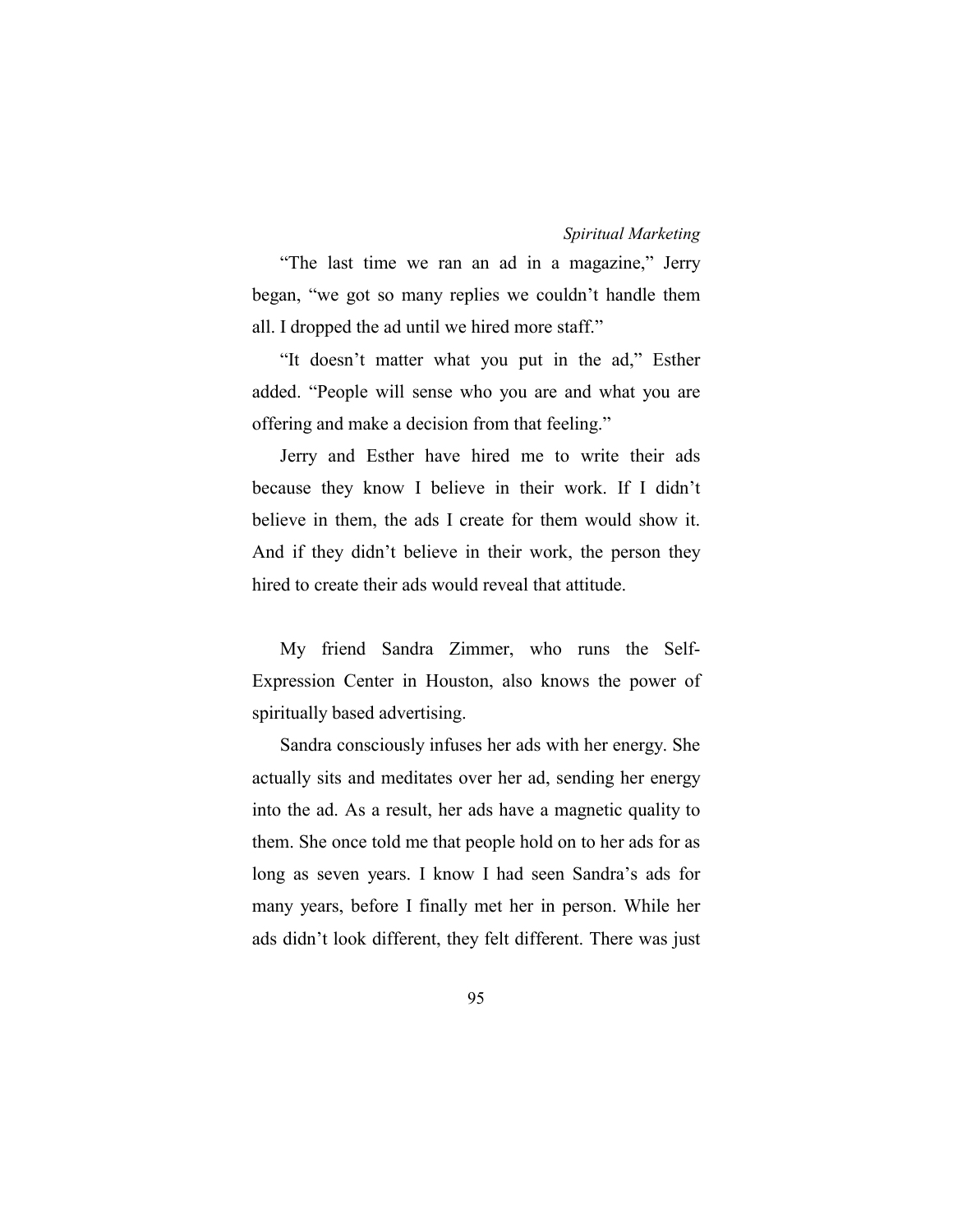something about her ads that made them memorable. That something was Sandra's own energy.

"Advertising is important," Sandra once told me. "But it's the energy you put in the ads that does the work. It's really the law of attraction at work."

Again, who you are inside creates the results you get outside. Even your marketing pieces carry your energy. Get clear, feel the energy of what you want to do, be or have, and you will naturally go in the direction of manifesting what you want.

When I was in Australia in May, 1999, I learned that many seeds don't open up and grow unless they are first burned.

In the human body, you open your seeds of desires with the heat of emotion. Whenever you feel love or fear, two very strong emotions, you are turning up the heat. That heat reaches your deeper mind and opens the seed, the image, of what you want. How you do that is through feeling.

The point of this step is that you must joyfully feel the energy of the thing you want to do, be, or have. As Joseph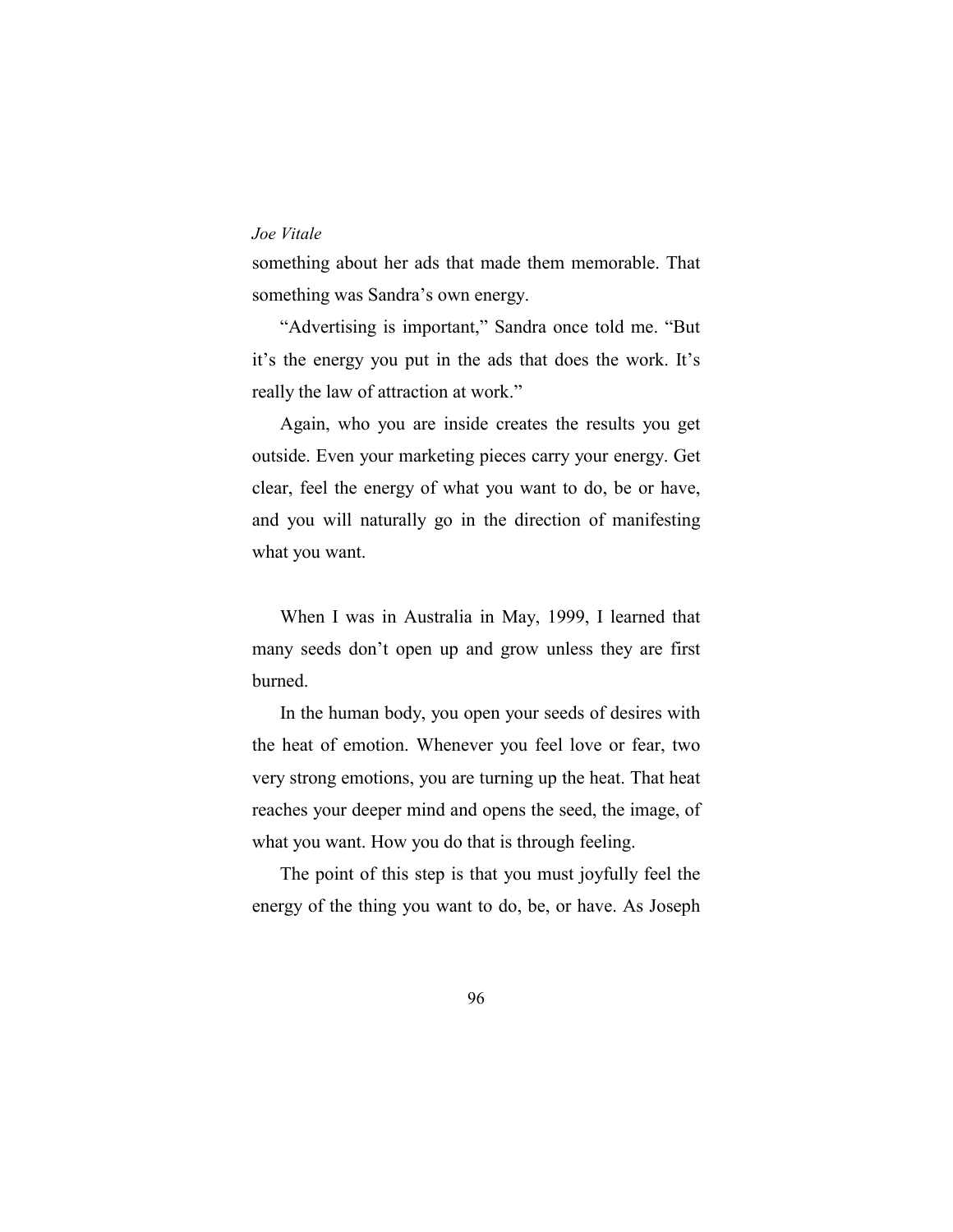Murphy wrote in his little book, *How to Attract Money*, "The feeling of wealth produces wealth."

Feel the joy of having what you want---feel it right now---and you will begin to pull it to you and you to it.

"The whole process of mental, spiritual and material riches may be summed up in one word: Gratitude."

-- *Your Infinite Power to be Rich* by Joseph Murphy, 1966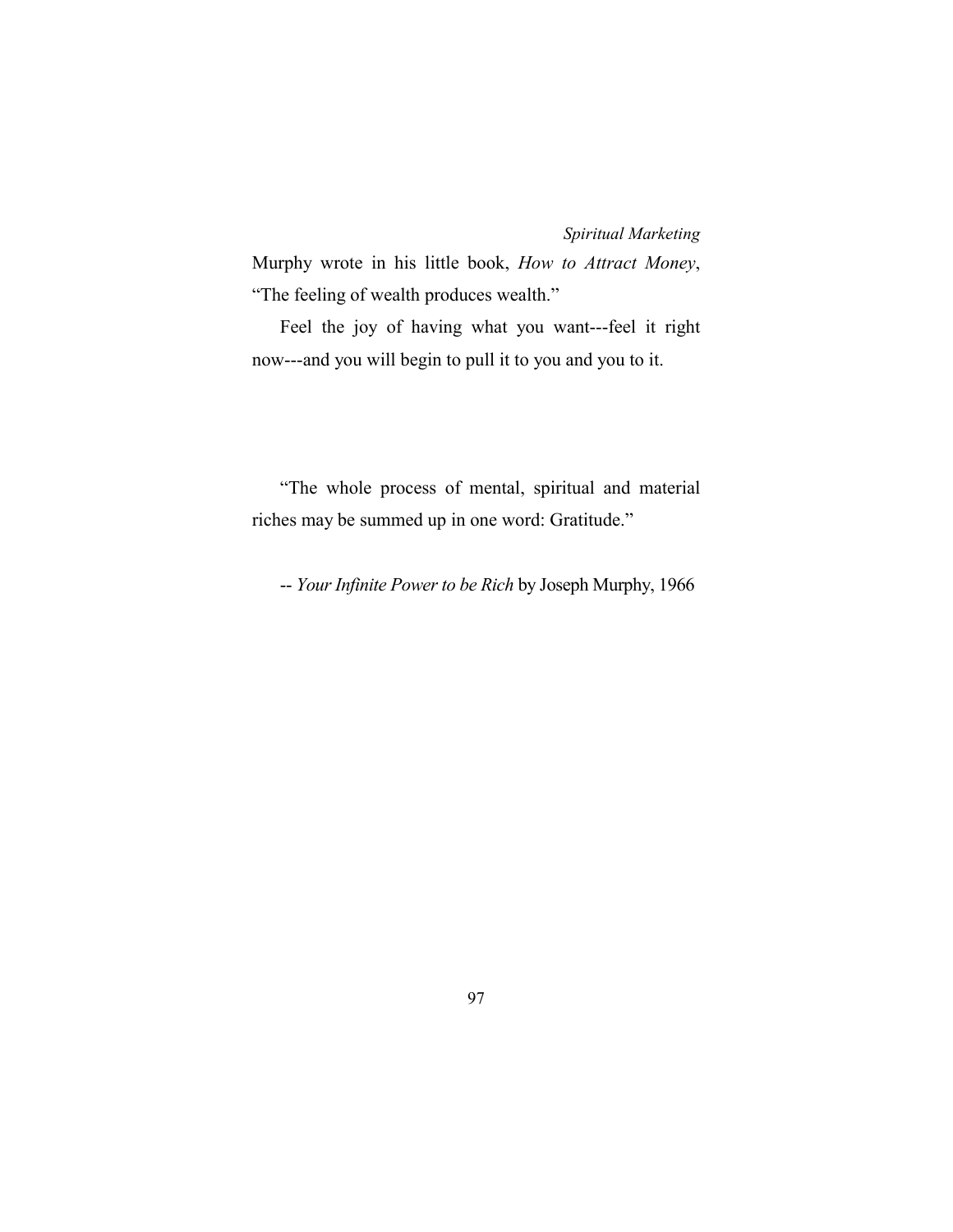# **Step Five: Let Go**

Years ago I discovered that most of us, myself included, don't like to let go and allow because there's nothing for us to grapple with. There's no drama. Most of us feel that if we can't get in there and fight and struggle, we don't feel like we're accomplishing anything or getting anywhere. The struggle gives a sense of accomplishment. At least you can say, "Hey, I tried."

The ego gets a big rush out of struggle. The ego gets to feel that it is doing something worthwhile. Well, that's okay. If your ego needs a pat on the back, let it struggle for some of the things that you desire. But the truth is, you don't have to struggle at all. Again, it can be another way...an easier way.

I used to teach a class called "The Inner Game of Writing." It was modeled after the work of Tim Gallwey, who wrote *The Inner Game of Tennis* and co-authored several other "inner game" books. What I discovered was that we have at least two distinct beings within us, not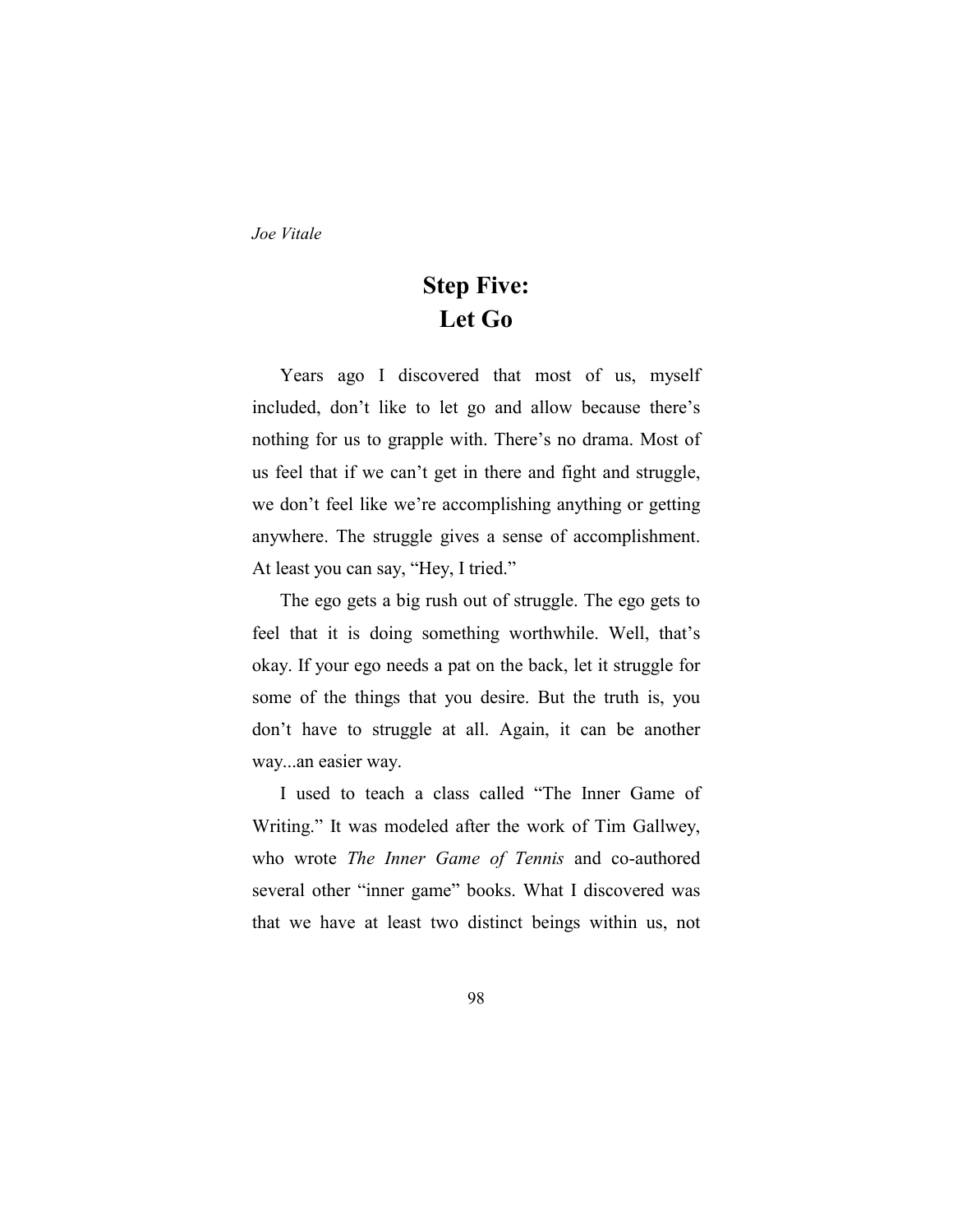personalities so much as aspects of our mind. Gallwey called it Self One and Self Two.

Self One can be likened to your ego, the part of you that wants to control.

Self Two can be likened to the inner master within you, the part of you that is connected to all things.

The job of Self One is to select what you want and let go. The job of Self Two is to bring it to you.

Gallwey learned that when people learned to let go and trust, they got what they wanted more often than not, and it came much easier than if they fought for it.

The same concept works in your life. Choose what you want and let God or the Universe (whatever that means to you) bring it to you. Let it orchestrate the events that will manifest the thing you desire. Give up needing to know how you will manifest anything. Knowing how can become a limitation. If you choose to manifest something but can't consciously see a way to create it, you may give up. The conscious mind can't see all of the possibilities. Surrender control and you free the universe to bring you whatever you want.

Tough to swallow? Then let me tell you a story...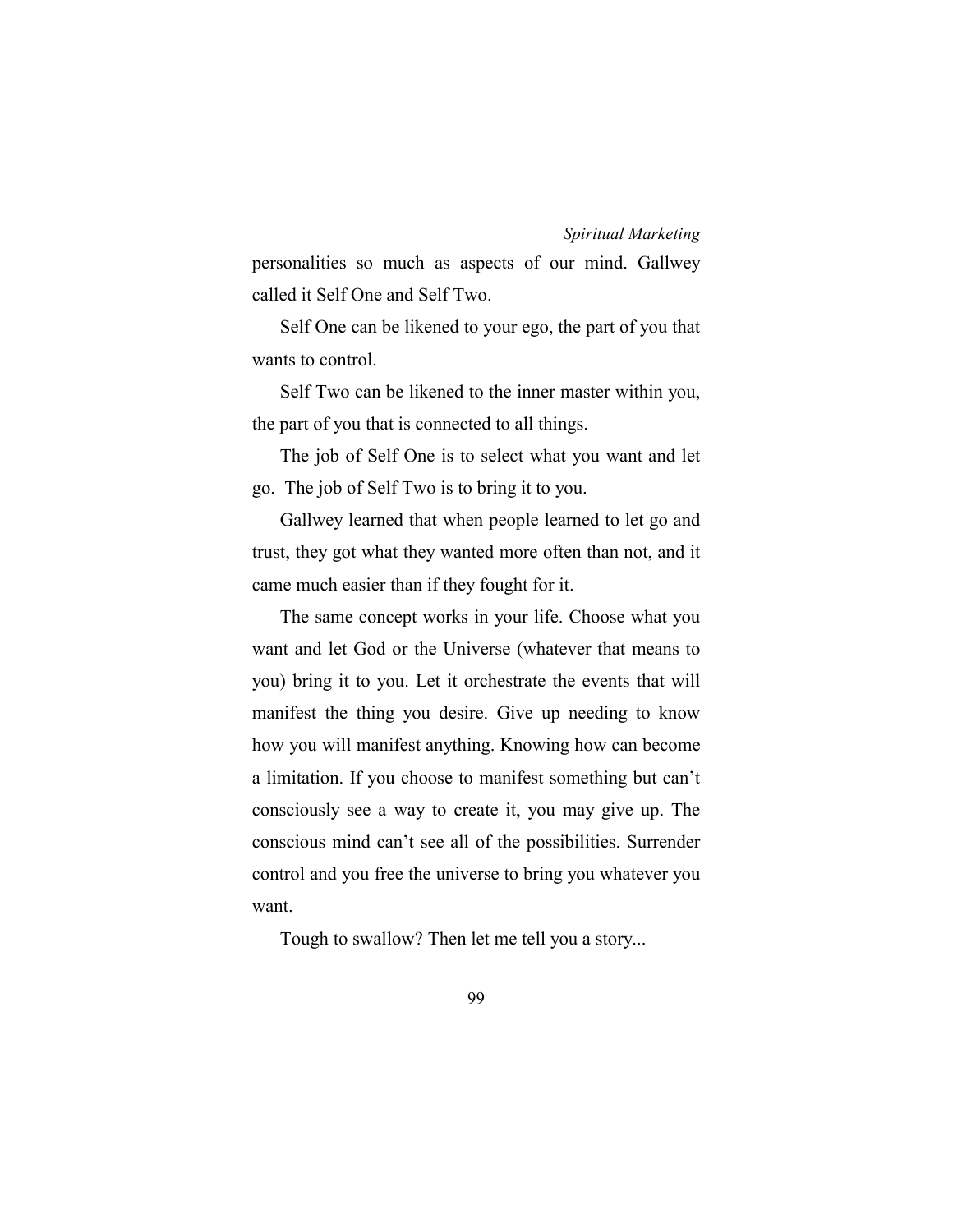When I was working on my book, *The Seven Lost Secrets of Success*, I was obsessed. I spent two years of my life on a mission to pay homage to Bruce Barton, a man who influenced our country but somehow fell through the cracks of history. One day I received a call from a medical Doctor in west Texas. He wanted to hire me to ghostwrite a book for him. While I was reluctant, going to see him felt like the right thing to do. I flew there, visited with him, negotiated a contract, and flew back to Houston with a large check in my hands, a nonrefundable retainer to hire me to write his book.

Weeks passed. Then months. During this time I spent most of my energy working on my Barton book. I rarely worked on the Doc's book, and never heard from him. I finally decided I should fly up to see him, and that I should present some material to him. So I made a flight reservation and started writing his book. But an odd thing happened. Whenever I called the Doctor's office, no one answered the phone. This went on for days. Then, a day before my flight was to leave, someone answered the phone. It was the Doc's business manager.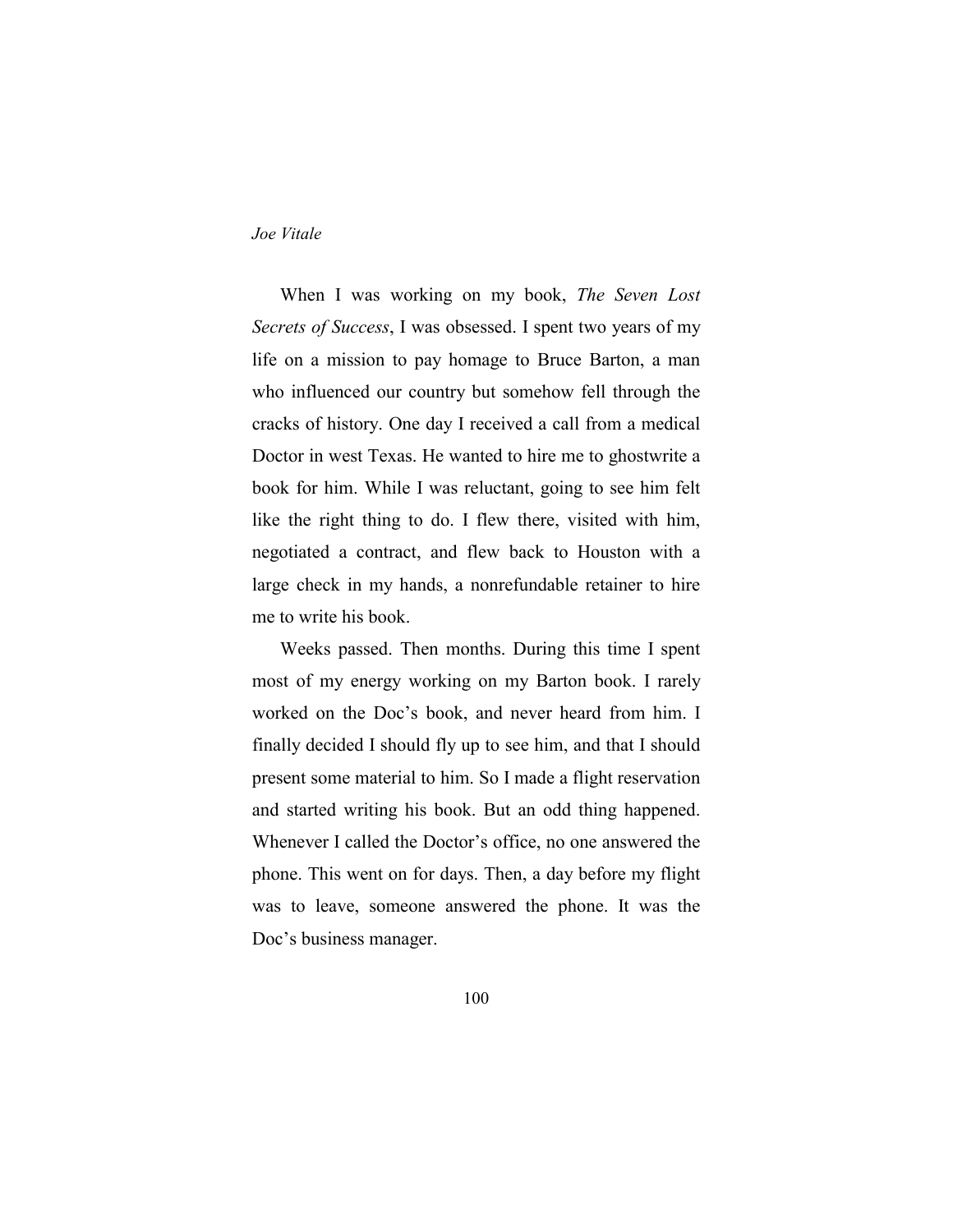"Bill, this is Joe Vitale," I began.

"Hi Joe." His voice seemed sheepish.

"What's going on? No one has answered the phone there for days."

"Well, there's been a change in plans."

"What?"

Bill mumbled something. I asked him to repeat it. I couldn't believe what I heard.

"The Doc's in jail," he said.

To say I was stunned would be to lie. I was shocked. Speechless.

"The Doc's in jail!?!" I blurted. "Bill, what's going on?"

"Well, the Doc violated his parole."

Again I was shocked.

"You mean he's been in jail BEFORE?!"

"Well, the Doc sent a bomb to his ex-wife and he was caught and sent to prison," Bill explained. "He was allowed to come out and be a Doctor again but he couldn't play with guns or bombs anymore."

"Don't tell me," I said.

"Yea, they found bombs in his desk."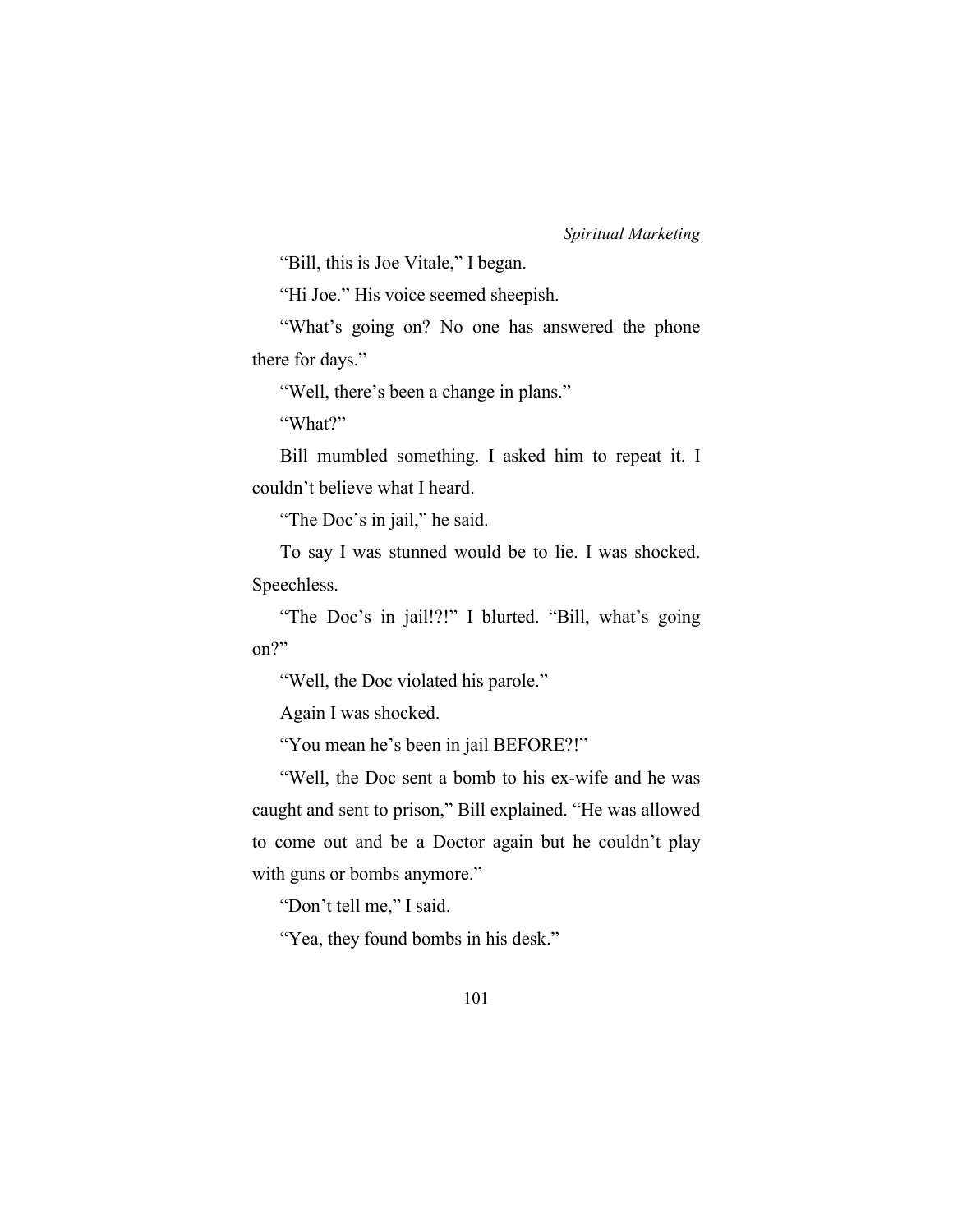It took me a while to recover from this event. But I want you to notice the miracle here. When I signed a contract with the Doctor, I was given a large sum of money. Non-refundable money. Money that enabled me to work on my Barton book. And then, when the Doctor went to jail, I was free from his contract. I didn't have to write his book at all.

Somehow God or the Universe (or whatever you want to call the invisible powers that be) set the stage for this grand event. Could I have orchestrated such an event? It's highly unlikely. How would I have written the ad?

"Doctor wanted: Must be ex-con, want to write a book, and be ready to go back to jail in six months so I can keep his money."

I don't think so.

Again, when you know what you want and are clear, you will be drawn to the thing you want and events will pull it to you. Jonathan sees this happen all the time. When two Doctors in Seattle couldn't agree on office space they needed, they went to Jonathan. After one session they were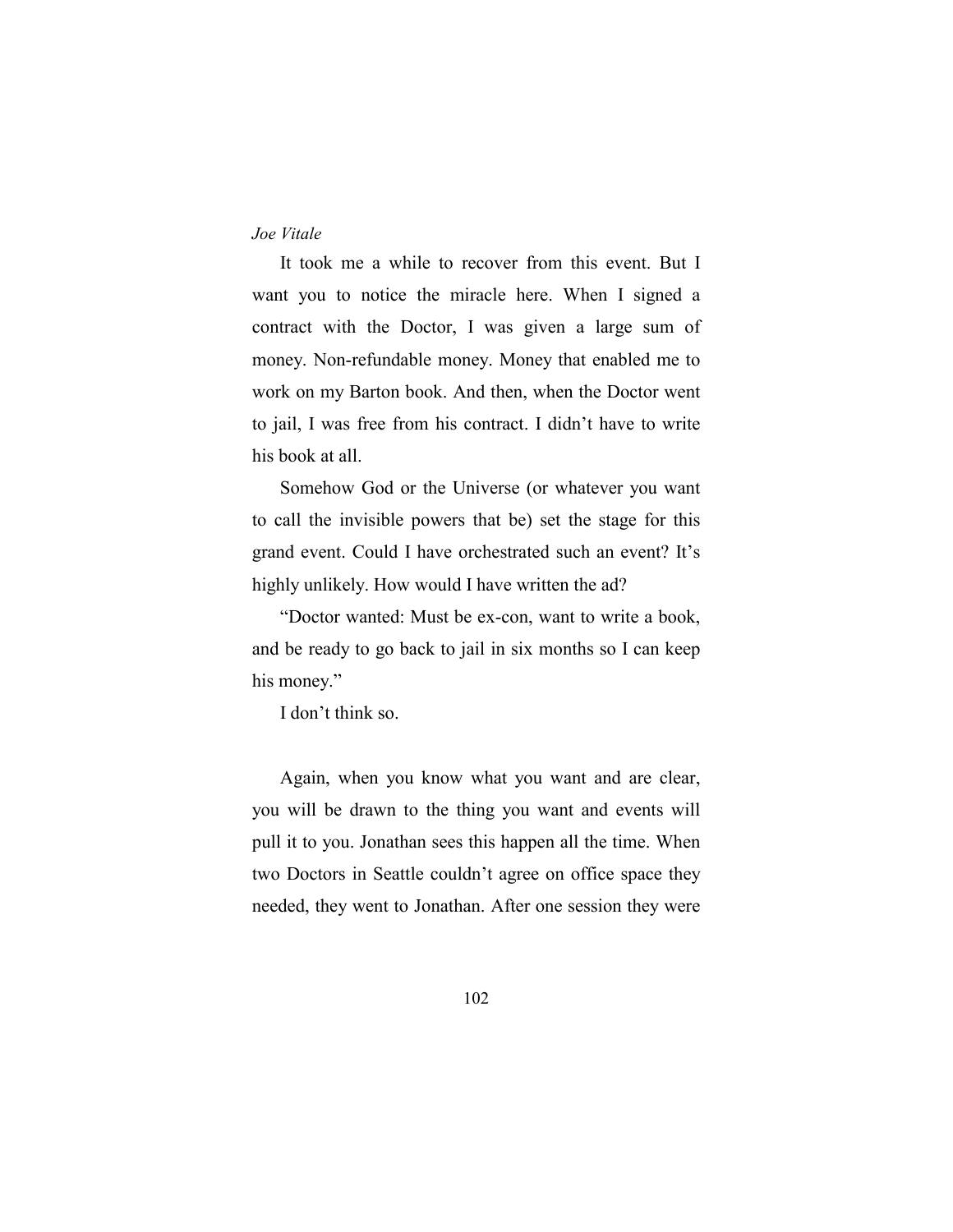clear. Within twenty-four hours they found the space they needed, and signed a lease for it.

I saw the same thing happen when my wife and I wanted to buy a house. If you are trying to manifest something that involves another person, both of you have to be clear before you'll manifest the event. I had worked on myself to buy the house I wanted. But things still weren't working out. Finally my wife went to see Jonathan. She cleared up some old beliefs she had about self-worth and money. The very next day the real estate people called. Three days later we moved into the house. And this was after nearly twelve months of delays!

Would you like an example from the world of business?

Dan Poynter is a dear friend and internationally recognized expert on self-publishing. He's written several books, including the famous *Self-Publishing Manual*. Dan also conducts weekend seminars in his home on how to self-publish and market your own book. He's been offering this seminar for over ten years, has helped hundreds of people, but has always struggled to get people to register for the event. One day Dan called me for my help.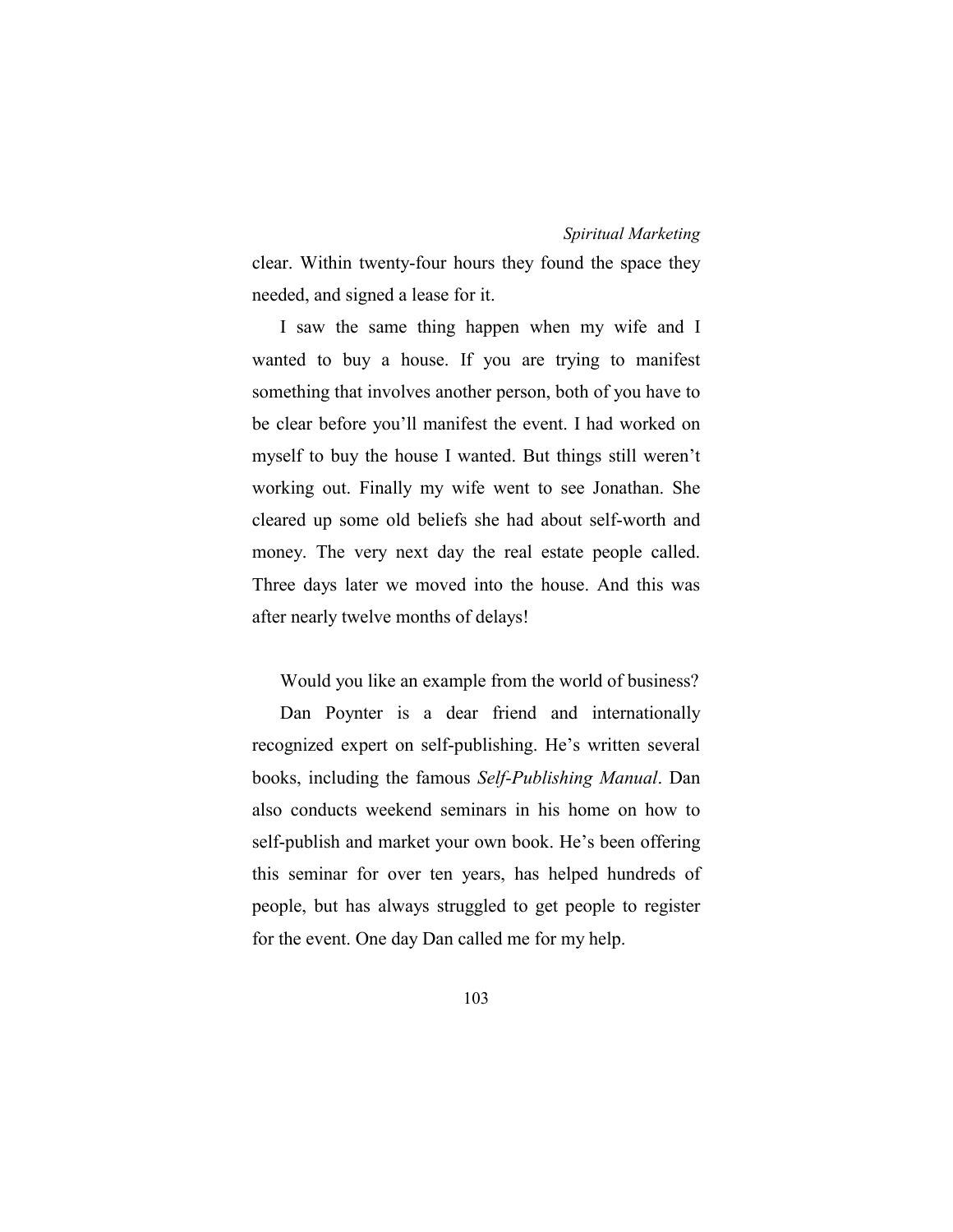"Joe, I want you to write a brochure for me that is so powerful that people sign up for my seminar without my having to do a thing."

Notice what Dan was doing. He knew what he didn't want (to pull teeth to get people to come to his seminar) and he knew what he did want (to have people call and register easily and effortlessly). From those two steps he was led to calling me. When I agreed to create a new brochure for Dan, what did he have to do?

Let go.

He had to let go. He had to trust that he hired the right guy and all would be well. While he didn't know it, "letting go" is a key step in the manifestation process. He was intuitively following it.

I designed a flyer for Dan, he loved it, and he printed it. A few weeks later I called him and he said, "My seminar is already sold out."

"It is?!" I yelled, delighted. But Dan stopped me in my tracks.

"But it isn't due to your flyer," he said. "It isn't?"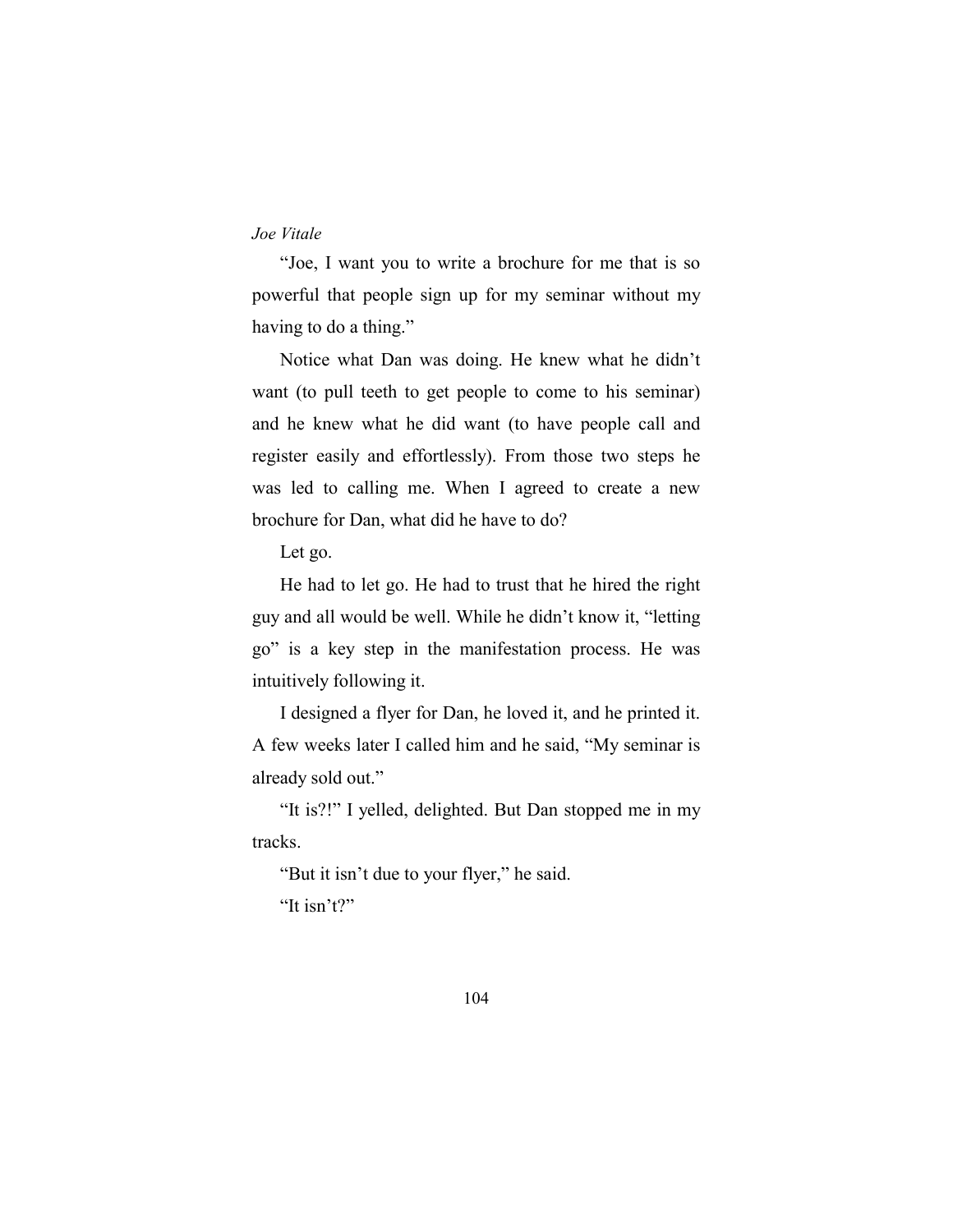"The seminar sold out two weeks ago and I only last week mailed out the new flyer. There had been a delay in the mailing."

"Then what happened?" I asked. "Why did it sell out?"

Dan didn't know. But here's my guess: As you know by now, the energy you give out brings the results you get. When Dan stated his new intention, and allowed me to create a new flyer for him, he was changing the inner signal he was sending it. Once you change the way you are inside, the outer world changes. Dan didn't even have to mail his flyer out. People picked up on the signals in the air and responded.

Crazy? Maybe so. But as I've pointed out throughout this book, the energy you give out attracts and creates the results you get. Change your inner energy and you change your results.

(And for the record, I later saw Dan in Chicago, where he told me that due to my new brochure for him, his August seminar sold out in the previous JUNE.)

The following story reveals how my latest (and in many ways greatest) dream just came true. I am sharing it with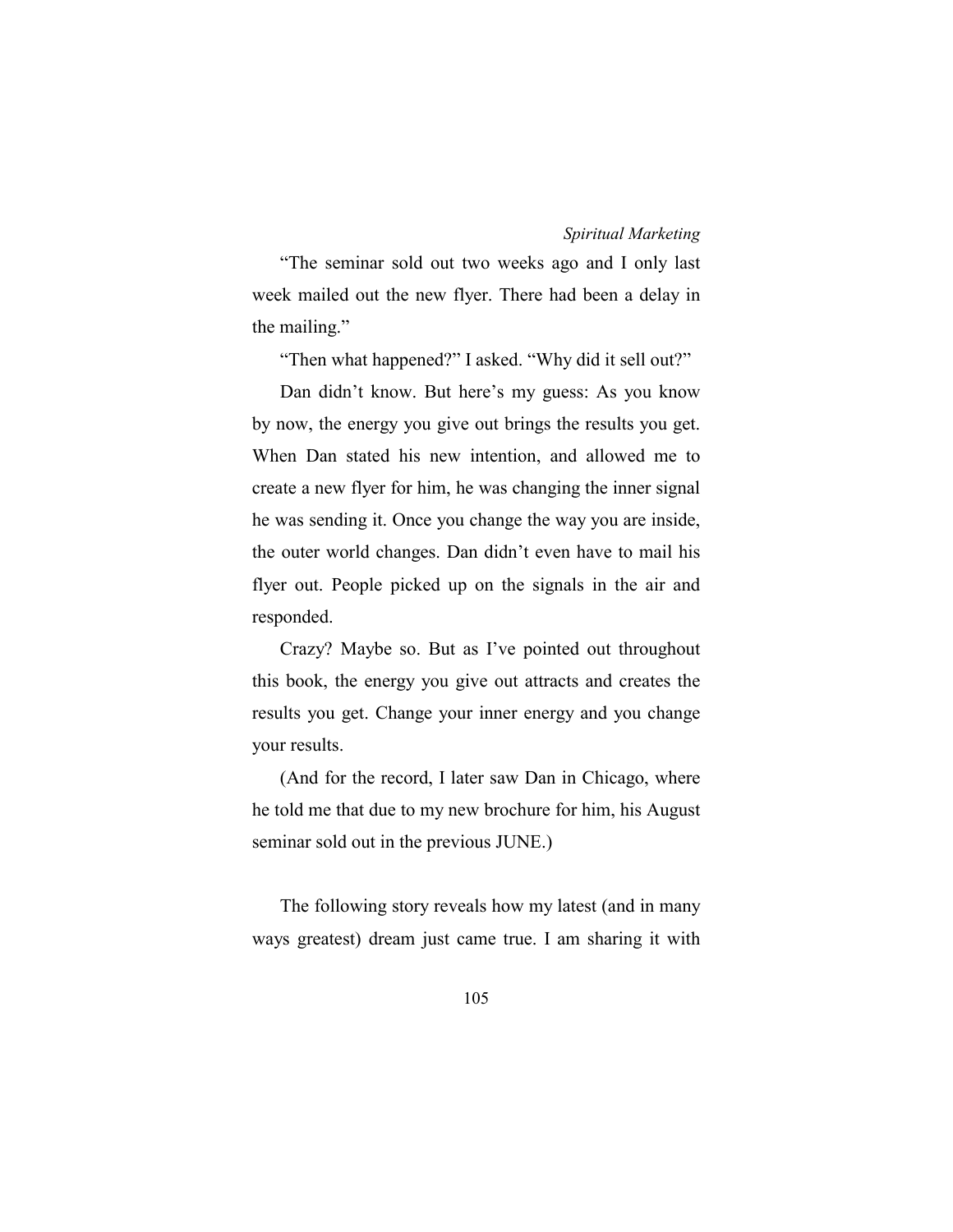you in the hope that it inspires you to go for your own dreams. It's all about the power of setting an intention and then letting go of it...

If you've never seen the famous Nightingale-Conant giant catalog of audiotapes on business, motivation, selfhelp, relationships, health and spirituality, reach over to your phone right now and call 1-800-525-9000. Or visit their site at http://www.nightingale.com. Request the catalog. It's free and well worth browsing.

I wanted to have a tapeset of my own in the Nightingale-Conant catalog for many years. I wanted it for the prestige, as well as for the profit. I wanted to be among their roster of greats: Tony Robbins, Tom Peters, Deepak Chopra, Bob Proctor, Joe Vitale, Brian Tracy, and Wayne Dyer.

But until Autumn, 1998, this desire had only been a dream. Despite the fact that I always sent Nightingale-Conant my new books as soon as they were published, I could never seem to ignite their interest in my work.

But I never gave up. I simply held onto the dream, trusted that something would give sooner or later, and kept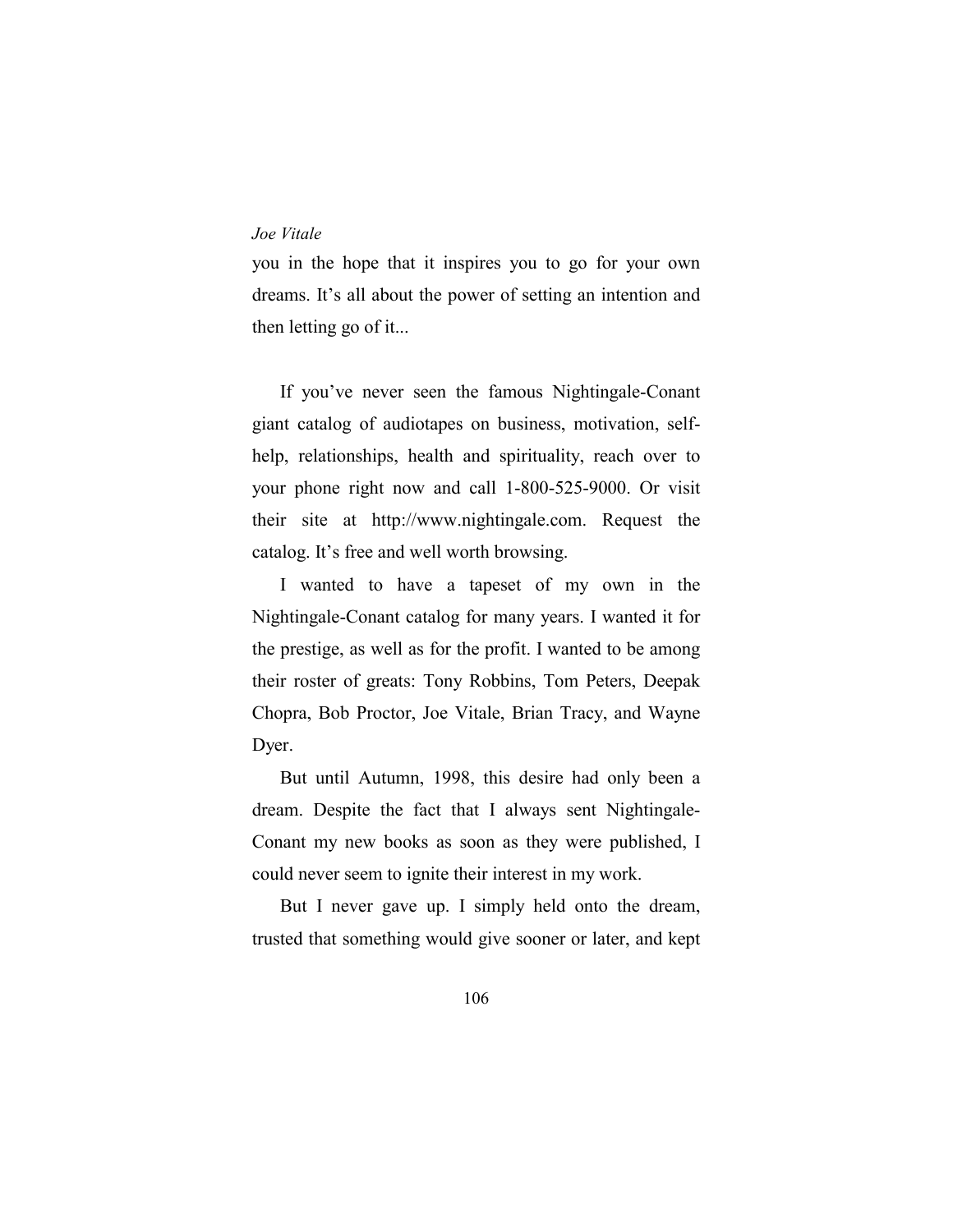doing my thing: Writing what I hoped were inspiring and informative books.

And then something amazing happened.

One day a man began sending me e-mail, asking numerous questions about marketing in general and P.T. Barnum in particular. He was a fan of Barnum's and loved my book, *There's a Customer Born Every Minute*. I answered all of his questions, glad to help.

Then one day I received a shock. The man sent me email saying, "If you ever want your material considered by Nightingale-Conant, let me know. I'm their Marketing Project Manager."

You can't imagine my surprise. Or my delight.

I immediately Fed-Xed all of my books, my video, and my home study course (six audiotapes and a workbook) to my new friend at Nightingale-Conant. He didn't like anything I sent. Instead, he LOVED everything I sent. And right then and there he began the long process of selling Nightingale-Conant on me.

After eleven months of calls, faxes, and many Fed-X's, I am proud to announce that Nightingale-Conant is carrying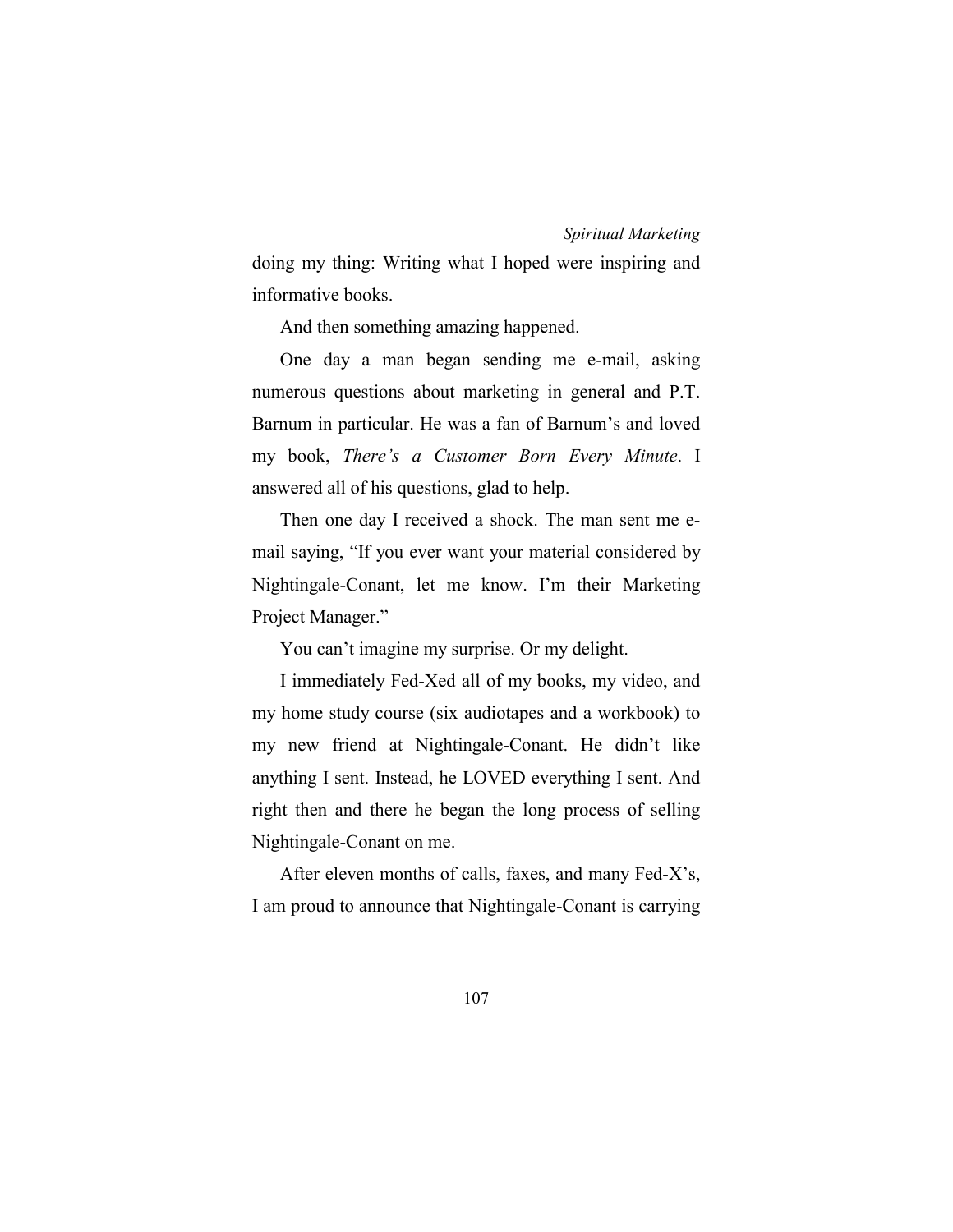their first product by me. It's called "The Power of Outrageous Marketing."

This amazing story illustrates many lessons:

...The power of a dream (I held my vision of what I wanted for years).

...The networking potential of the Internet (My Nightingale-Conant contact found me at my website).

...The miracle that comes from having someone who believes in you. (My contact believes in me to a staggering degree, and told me so over and over again for eleven months.)

...The true magic that occurs when you are in alignment with your life's purpose and doing what makes your heart sing...

...And the power of letting go.

And I'm sure there are other lessons in this story, lessons that you see and I don't. Again, I am sharing this with you in the hope that it sets your own heart on fire, awakens something in your soul, and urges you to go for-- and get---your own dreams.

And here's something else to think about: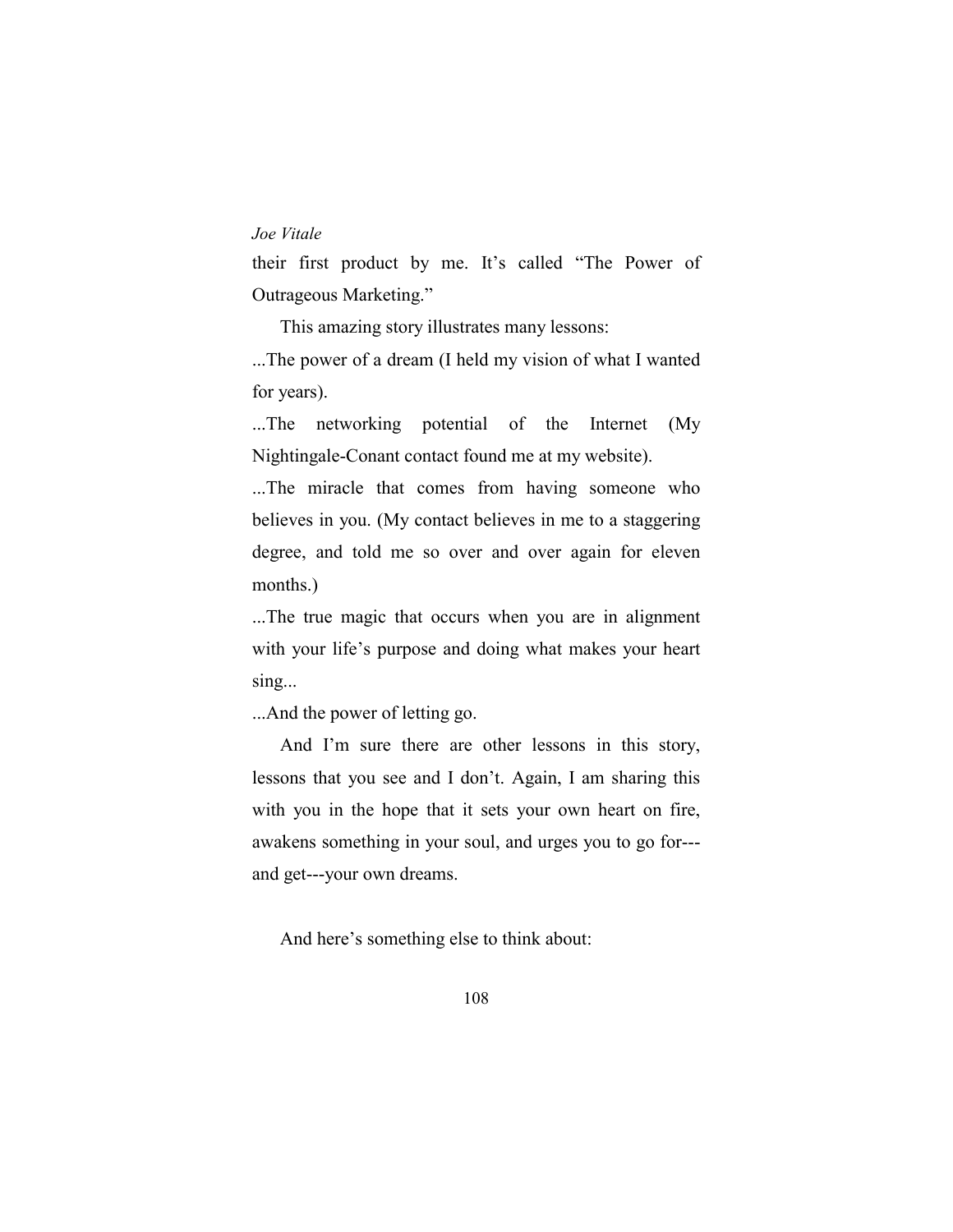According to research done at Spindrift Foundation on the power of prayer, a "Thy will be done" prayer gets more than twice as many results as a specific "give me this" prayer. That's why it's so important to end your request for anything you want with the magic words, "This or something better."

When I was writing my book on P.T. Barnum, I went to the famous showman's grave in Bridgeport, Connecticut. I had a moving experience there, which I wrote about in my book. But what I want to share with you here is what I saw written on Barnum's gravesite marker. To my surprise, carved in his simple concrete headstone were these magical words, words that Barnum relied on throughout his colorful life:

"Not my will but thine be done."

Those magic words worked for Barnum, helping him to survive personal and professional disasters, and helping him become one of America's first millionaires, and those words can work for you, too.

In other words, trust the universe.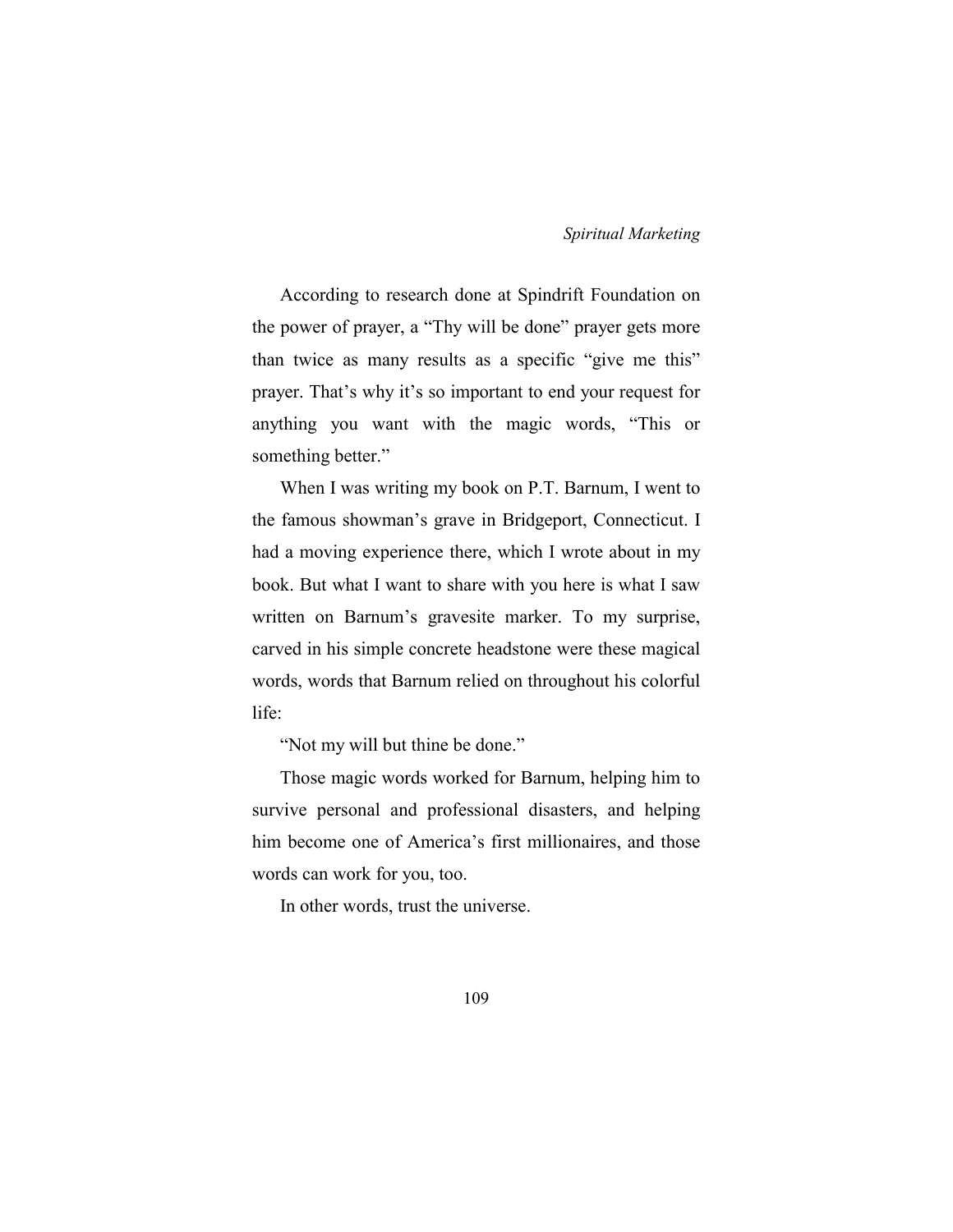You can ask for whatever you want to do, be, or have, but also be willing for the universe to give you something better. End all of your requests with the phrase, "This or something better" and you will be letting the universe know that "Thy will be done" is of highest importance.

Why is this so? Because the universe can see the big picture while your ego can't.

Your job is to ask for what you want, and then to act on the inner nudges you get to do things, like make phone calls, write letters, visit a certain person, or whatever. Bob Proctor, in his wonderful book, *You Were Born Rich*, puts it this way:

"Learn to follow the quiet voice within that speaks in feelings rather than words; follow what you 'hear' inside, rather than what others may be telling you to do."

The universe itself will act to move you to what you want, and move what you want to you. All you have to do is let go, while acting on your inner prompts. Let go of fear, doubt, worry, disappointment, and any other negative emotion that might make you feel low.

The famous poet and sage Rumi wrote something that may help you here: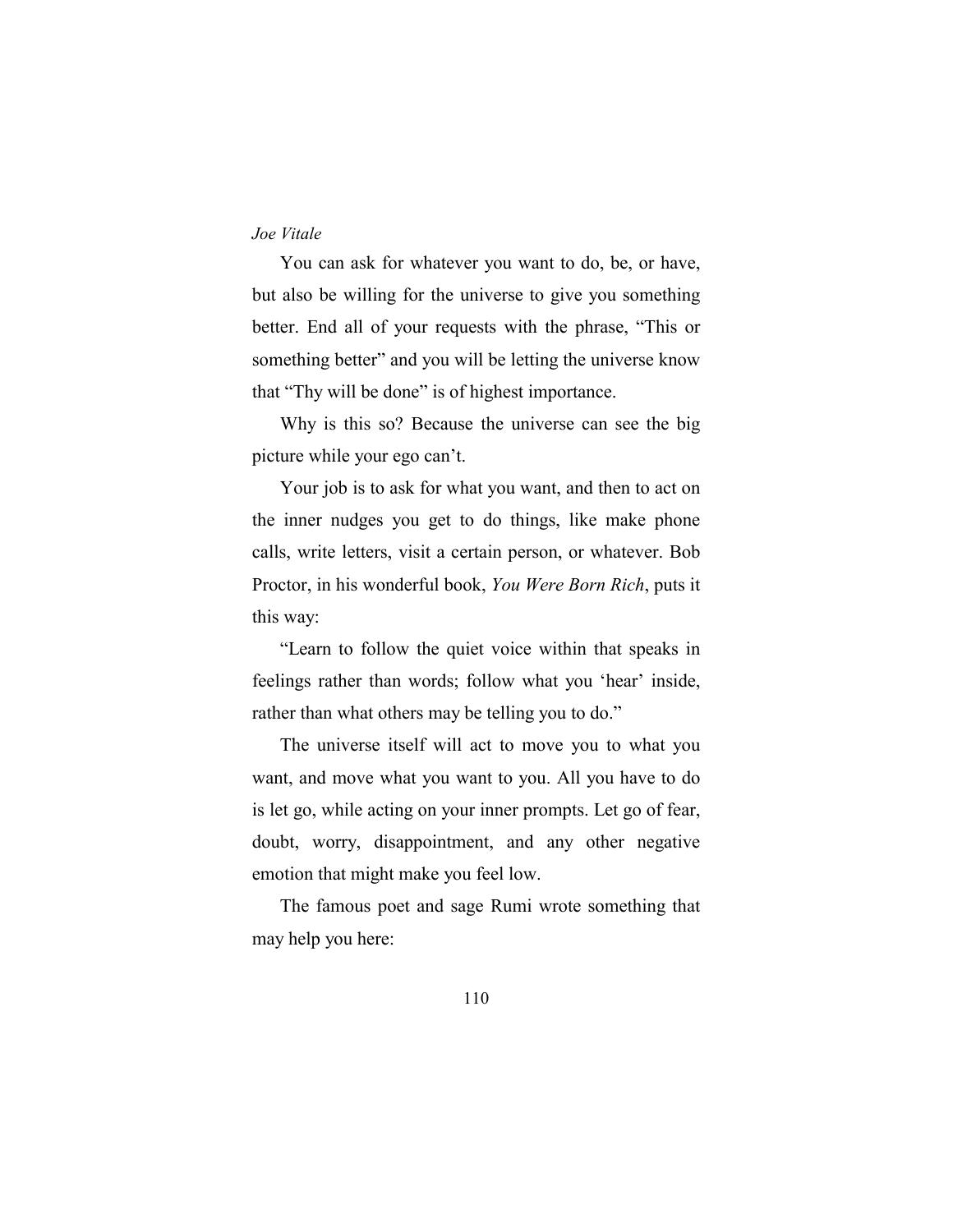"Some things that don't happen keep disasters from happening."

Think about it. What you're being asked to do is trust. Trust that when something happens, it's good; and trust that when something you want doesn't happen, it's good, too.

Here's one final story on the subject of letting go...

I attended Bob Proctor's three day course called The Science of Getting Rich in Denver during June of 1999. It was a mind-expanding experience. I urge you to take the course live if at all possible, or at least to invest in the home-study course. There are so many things you'll get out of the material that where you are now will seem like poverty after you absorb the materials and become wealthy.

But one idea that I got from Bob's course that I want to give you right now is this quote:

"Everything that happens in your life is moving you in the direction of your goals."

Now think about this. That statement says that everything, without fail, without exception, is moving you toward your dreams.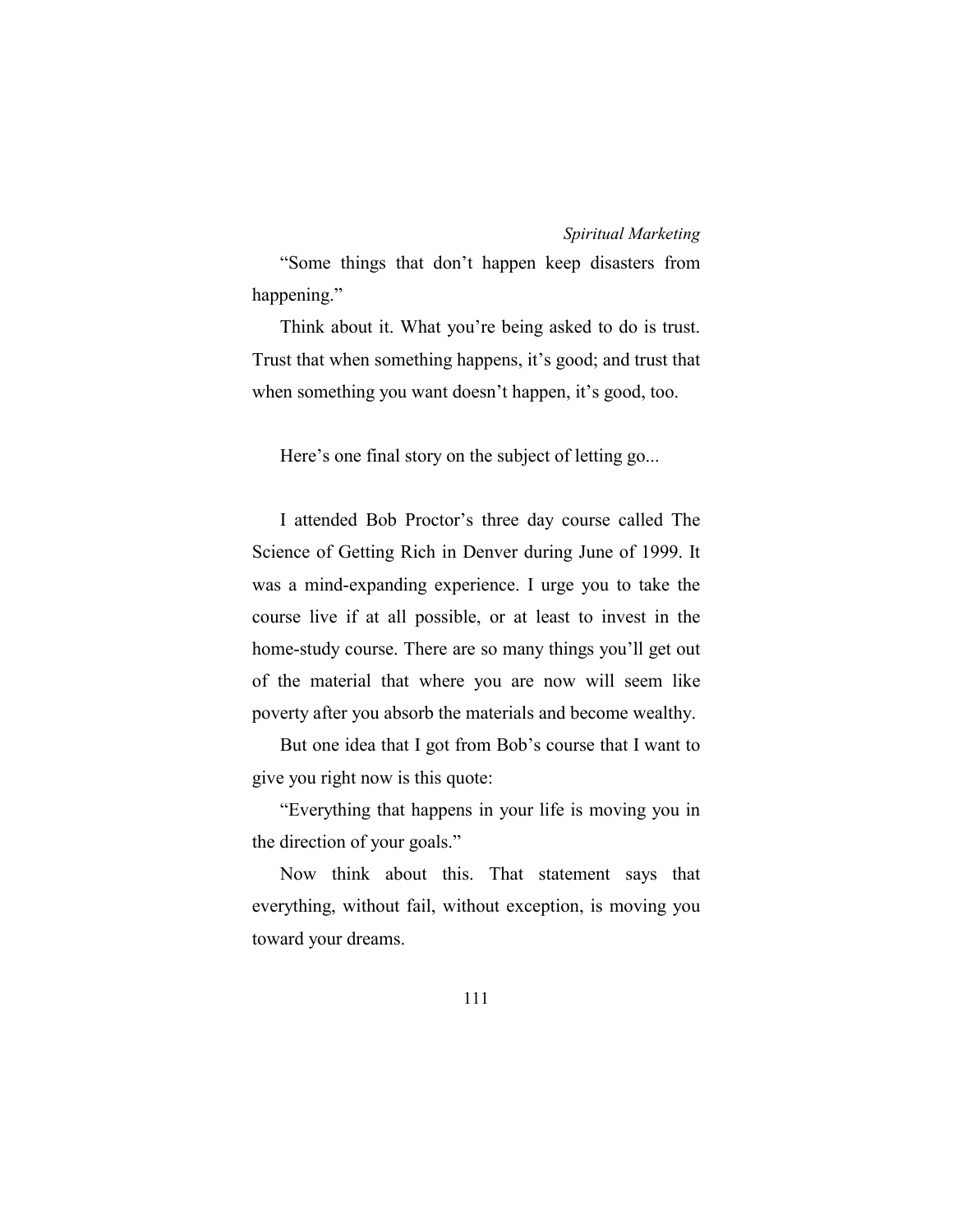So if something happens that you feel is bad, remember that it happened to move you forward. Your job is to find the positive in the negative, or at least to trust that there is a positive there, even if you can't see it at the moment.

This might be tough to accept, at first. But the truth is, it is an enlightened way of living your life. I love the statement and thank Bob Proctor for saying it. What it tells me is that I have to let go and trust that life itself is taking me to the things I desire.

And as I let go, trust, and give thanks for my life, I feel different, I radiant a different vibration to the world, and better things and experiences come to me.

Again, the whole secret is in learning to simply let go.

"Everything that happens in your life is moving you in the direction of your goals."

Bob Proctor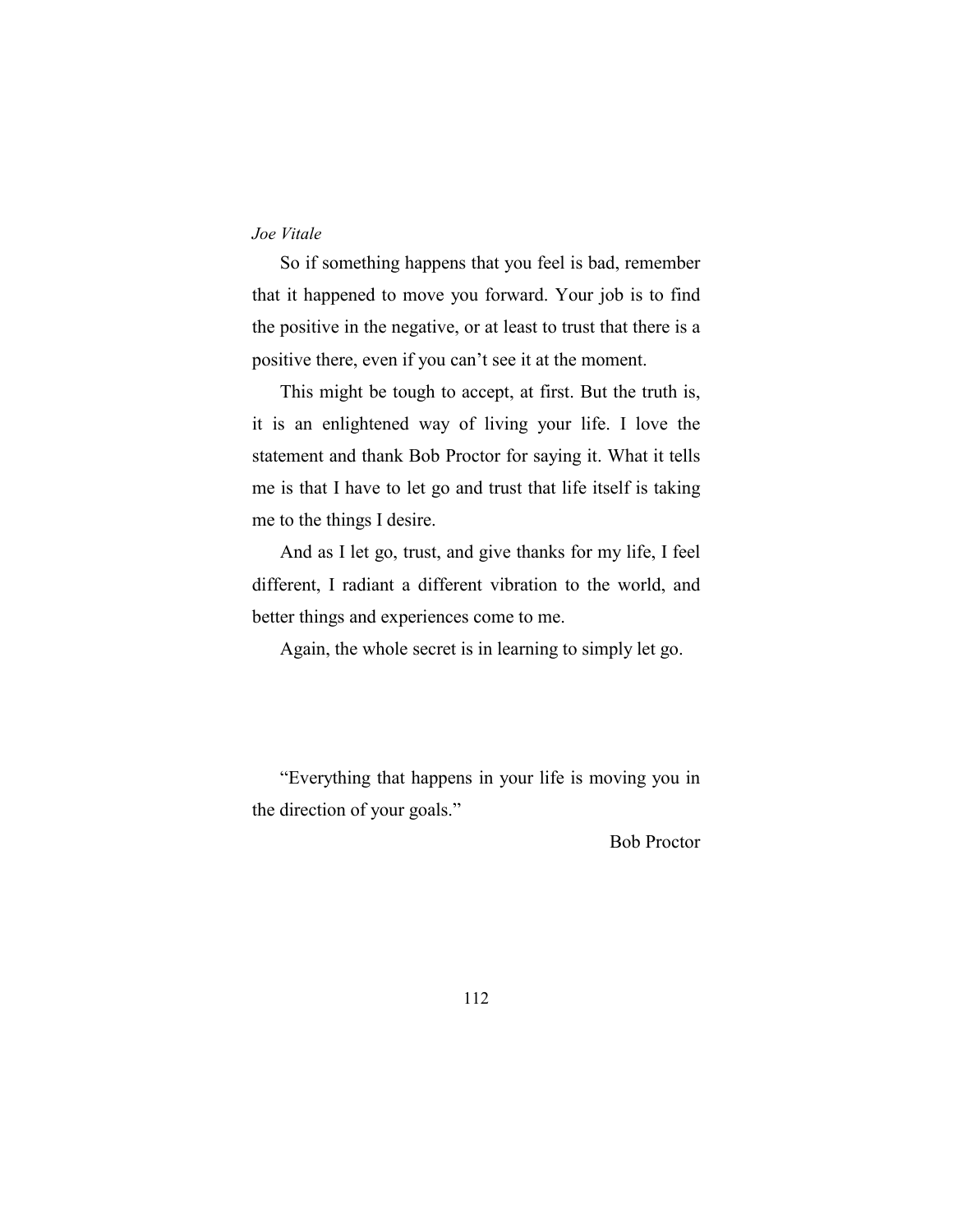# **The Million Dollar Formula**

"What's the hardest part to creating life the way you want it?" a friend asked me over lunch.

I thought for a moment and replied, "Learning to stop figuring out how you will get what you want."

My friend looked confused.

She asked, "What do you mean?"

"If you try to figure out how you will get that new car, or that new house, or that new relationship, you'll limit yourself to what your ego can see and do," I explained. "Turn your goal over to your unconscious, which is connected to the spirit of everything and everyone, and let it bring the goal to you and you to the goal. Just follow your inner promptings and act on the opportunities that come your way, and you'll get there."

Well, I'm not sure if my friend understood what I was saying. But a few days later I was sitting in a limousine, being driven to have dinner with eight wealthy, wonderful, self-made people. All of these people started with nothing. Many of them started as I had: With empty pockets and hope in their hearts.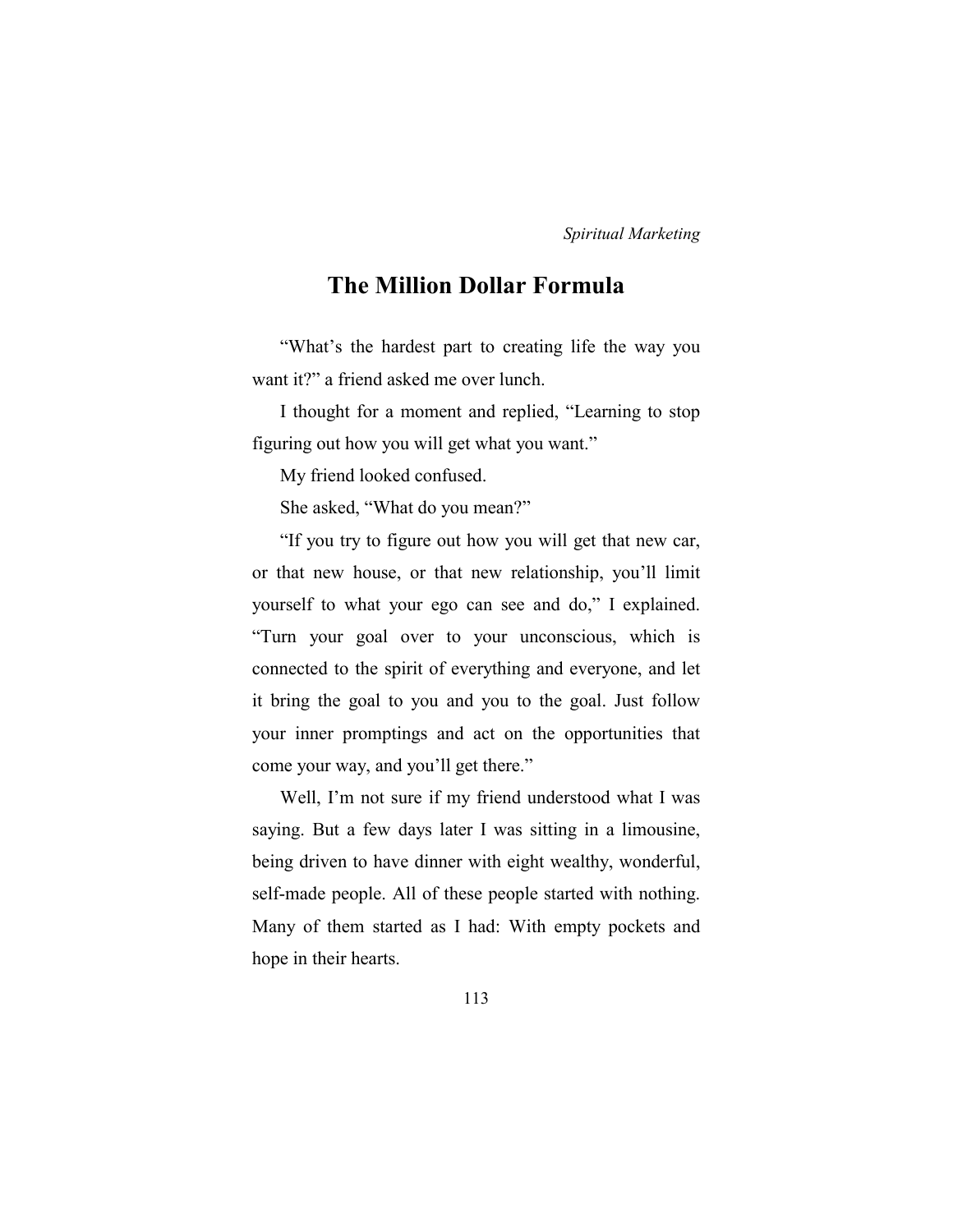As I sat in the limo, a part of me couldn't believe I was there.

"How did I get here?" I remember thinking to myself. "I'm in a beautiful limo, with beautiful people beside me, going to have a beautiful dinner that some other beautiful person is going to pay for. I'm just a nobody kid from Ohio who left home to find fame and fortune. I used to dig ditches, drive trucks, work in the dirt, the rain, and the heat, and for never enough money to pay my bills. How'd I get in this limo?"

As I thought about it, I knew the secret was the five step formula I've revealed to you in this book. In short, the secret to increasing your business or manifesting whatever you want is:

- 1. Know what you don't want.
- 2. Select what you do want.
- 3. Clear all negative or limiting beliefs.

4. Feel what it would be like to have, do, or be what you want.

5. Let go. Act on your intuitive impulses and allow the results to manifest.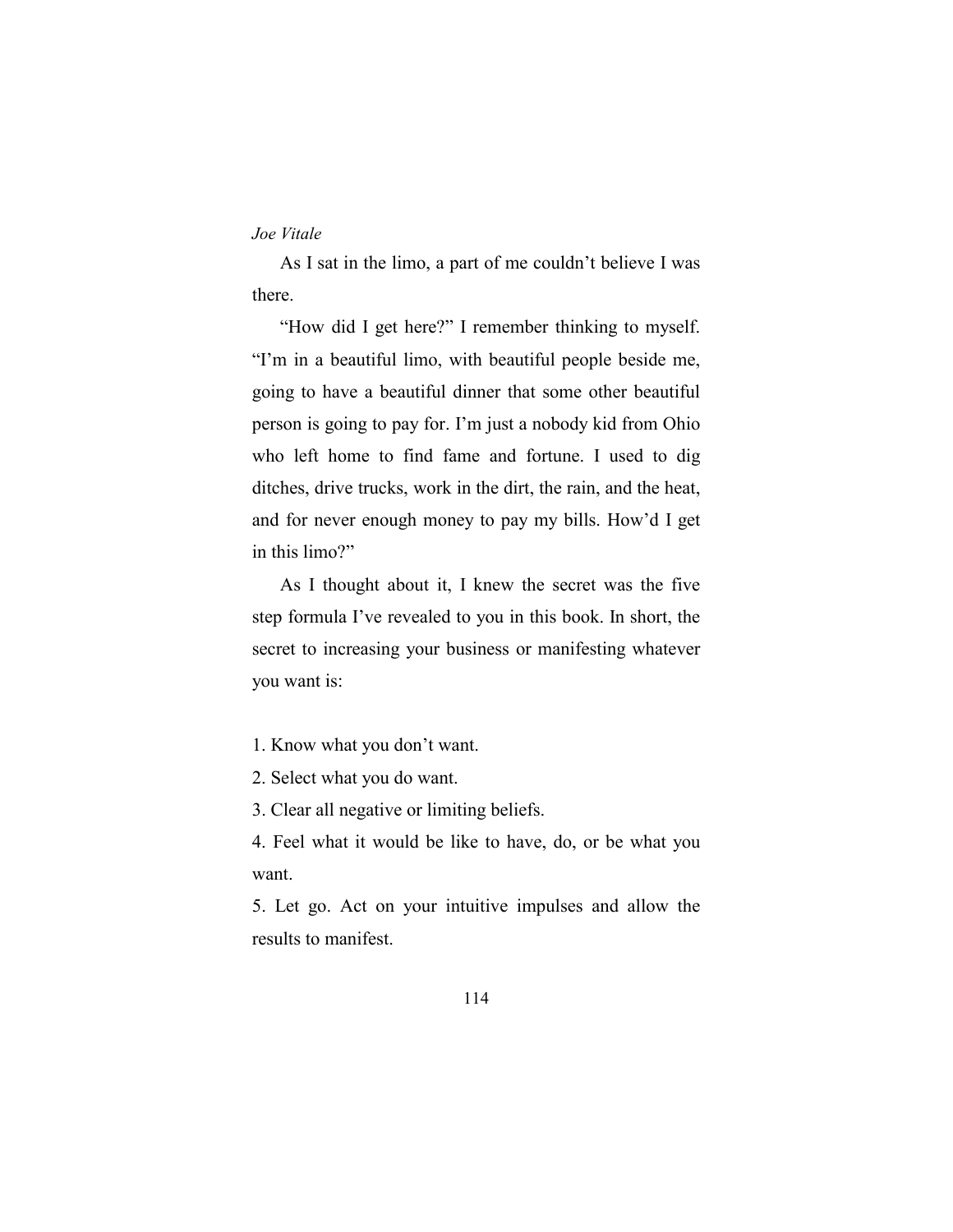Truth is, there's no "one way" to achieve anything in this world. Some people get new cars by winning them, others by struggling to pay for them, others by happily paying for them, others by other means. What I told my friend at lunch is the truth: You can't orchestrate the world to do your bidding. Instead, state your intentions and let the world arrange itself to bring your goals to you.

I was in that limo because I didn't plan to be in it.

I allowed, acted, trusted, and accepted.

I followed the five-step formula.

And when the limo pulled up, I got in.

Finally, I can't find any better way of ending this book then with this quote from Frances Larimer Warner, written in 1907. When I was interviewed on a late night talk show one evening, they asked me to read this quote to them twice. Then they were silent for a moment while the meaning of these words hit home.

I'll end this book with those same words, and wish you "God speed" in making all your dreams come true.

And when your limo pulls up, get in!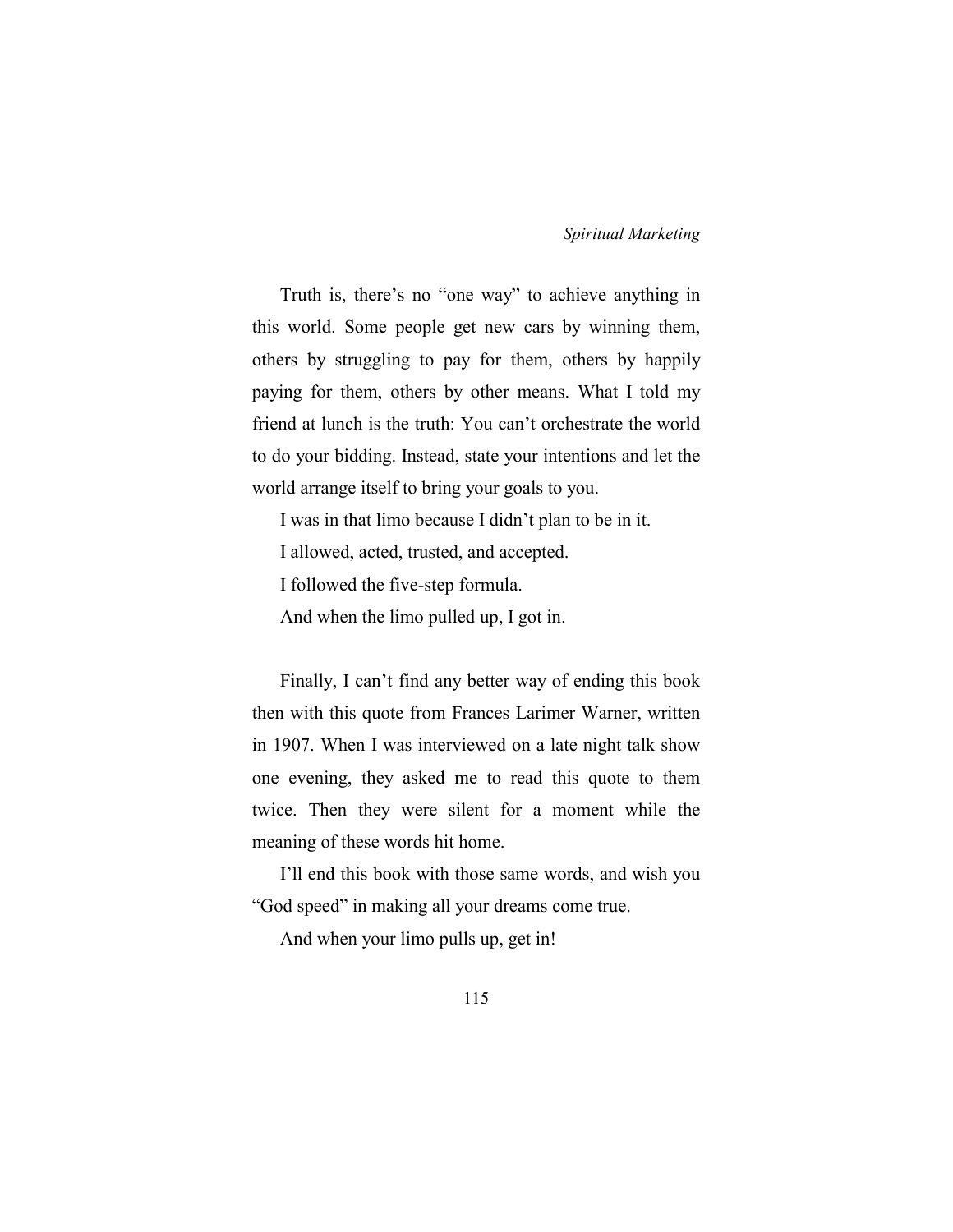"If we plant a seed in the ground we know that the sun will shine and the rain will water, and we leave it to the Law to bring results...Well, the desire you image is the seed, your occasional closing of the eyes in imagery is the sun, and your constant, though not anxious, expectation is the rain and cultivation necessary to bring absolutely sure results..."

-- Frances Larimer Warner, *Our Invisible Supply: Part One* 1907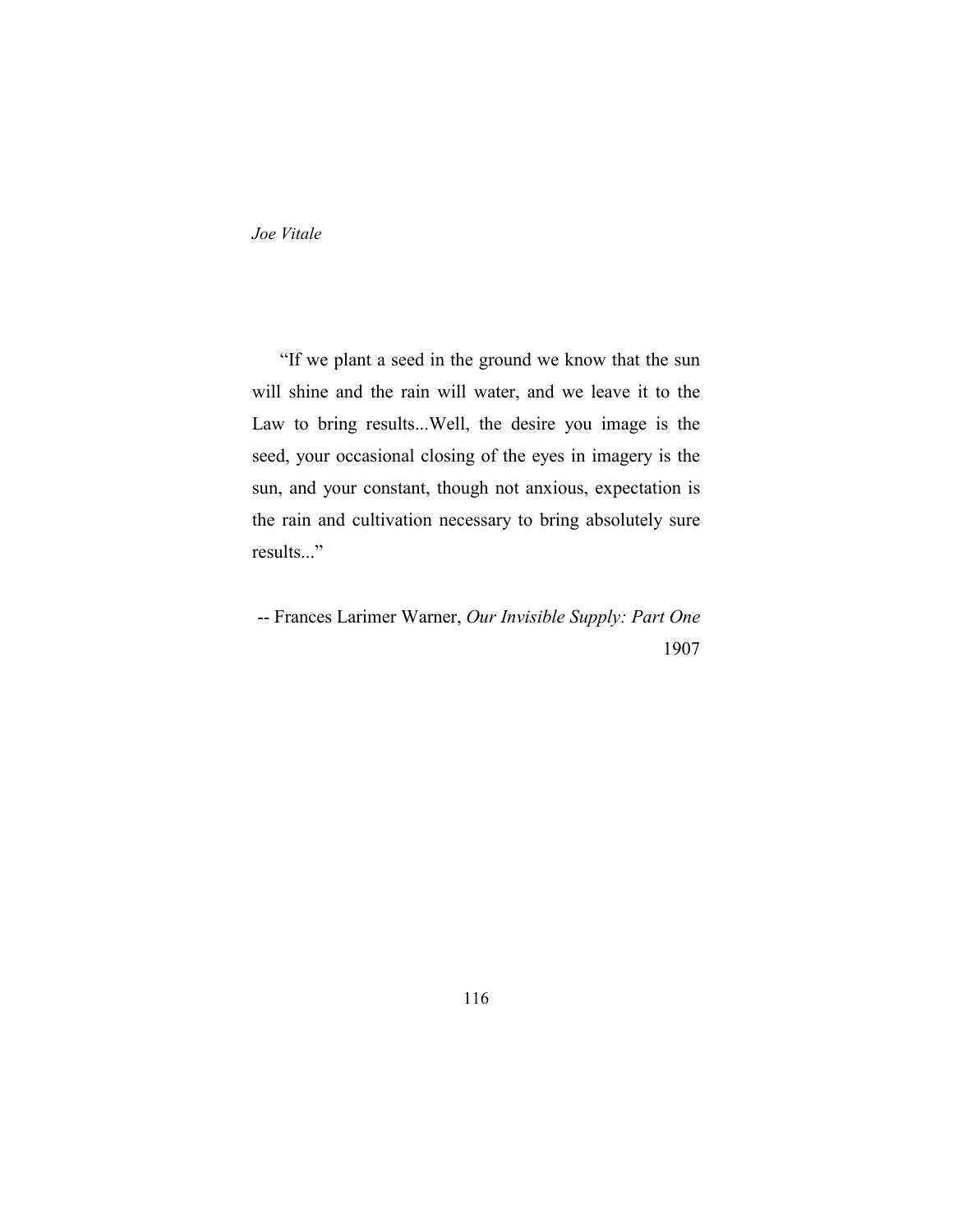# **"What happened to Jonathan?"**

Nearly every day I get a call, an email, or a letter from someone asking—

"What happened to Jonathan?"

Every person asking the question read this book, marveled at the stories of my miraculous (and even shocking) work with Jonathan, and now wants to meet the man himself.

The thing is, Jonathan is no longer available. He has taken time off to do personal things.

Meanwhile, my adventures continue and my life is one of magic and miracles. How do I stay clear and focused? I work with several people these days to keep myself on track. Most of them are listed in the back of this book.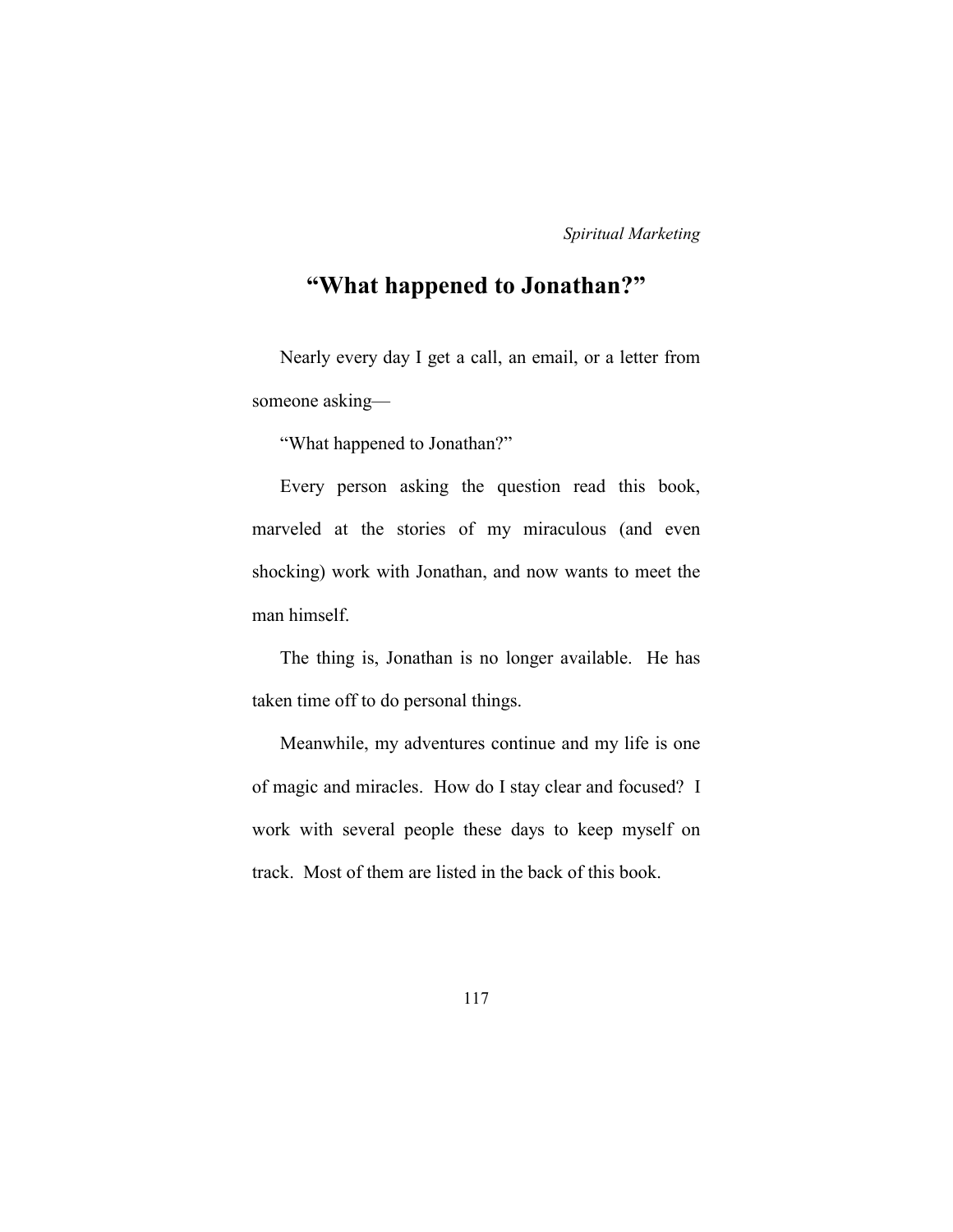Ann Taylor Harcus is the person I've been working with most recently. I first heard of her because of her ad in New Age Journal. Her ad has a "magnetic charge" to it.

The ad said she heals people on a cellular level. She has helped more than 10.000 people, so far. She's endorsed by Dr. Bernie Siegel. The ad went on to list some of the problems she has helped people release: Health issues, many problems, allergies, anger, fear, relationship issues…there's an impressive list in the ad. It almost sounds too good to be true.

But the add also says you can have a free 15-minute phone consultation with her, to get a sense of her work. I called, met Ann by phone, and have been working with her ever since.

If you want to work with someone to help you achieve your dreams, I offer Ann. Her website is at http://www.innerhealing.com. Her email is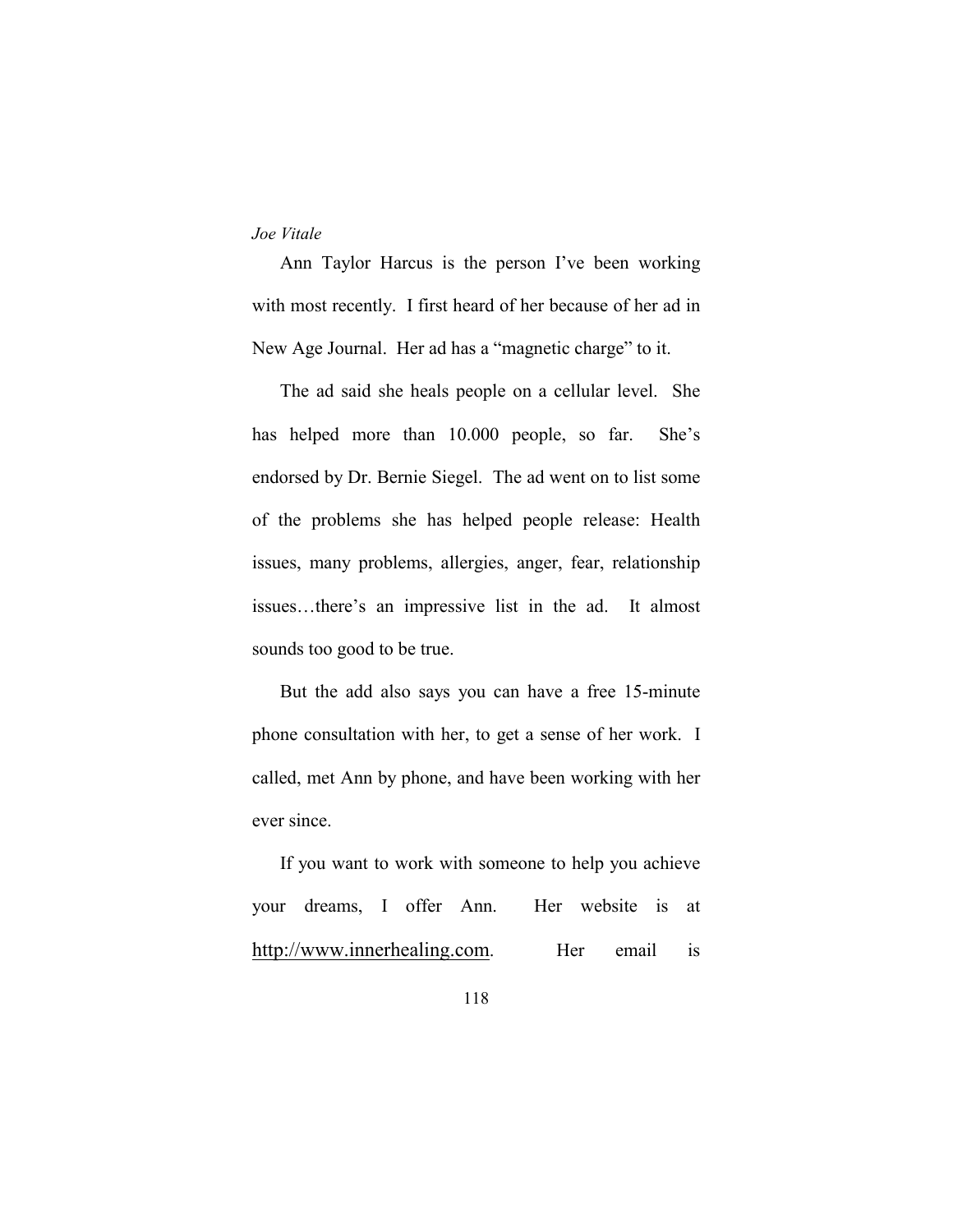Miracles  $22$  ( $\omega$ ) ao l.com. Her phone is 1-816-478-0722 or toll-free 1-888-816-7822.

# **Suggested Reading and Listening**

Books and tapes can keep your mind focused on the positive and help you keep going toward your dreams. The following are my suggestions for extra fun. I've only listed the books that are still in print. With a little searching you can also find countless other wonderful books, now out of print, to keep your inner fires stoked. Just pick whatever title calls to you and enjoy it. As you complete that book, you'll be led to others. Relish the journey, my friend! You're in for a treat!

*Dr. Robert Anthony's Advanced Formula For Total Success* by Dr. Robert Anthony. This 1988 no-nonsense little gem surprised me by being so inspiring, practical, and akin to the ideas expressed here in my own book. Anthony has written several other books, all worth getting. Order online at www.amazon.com.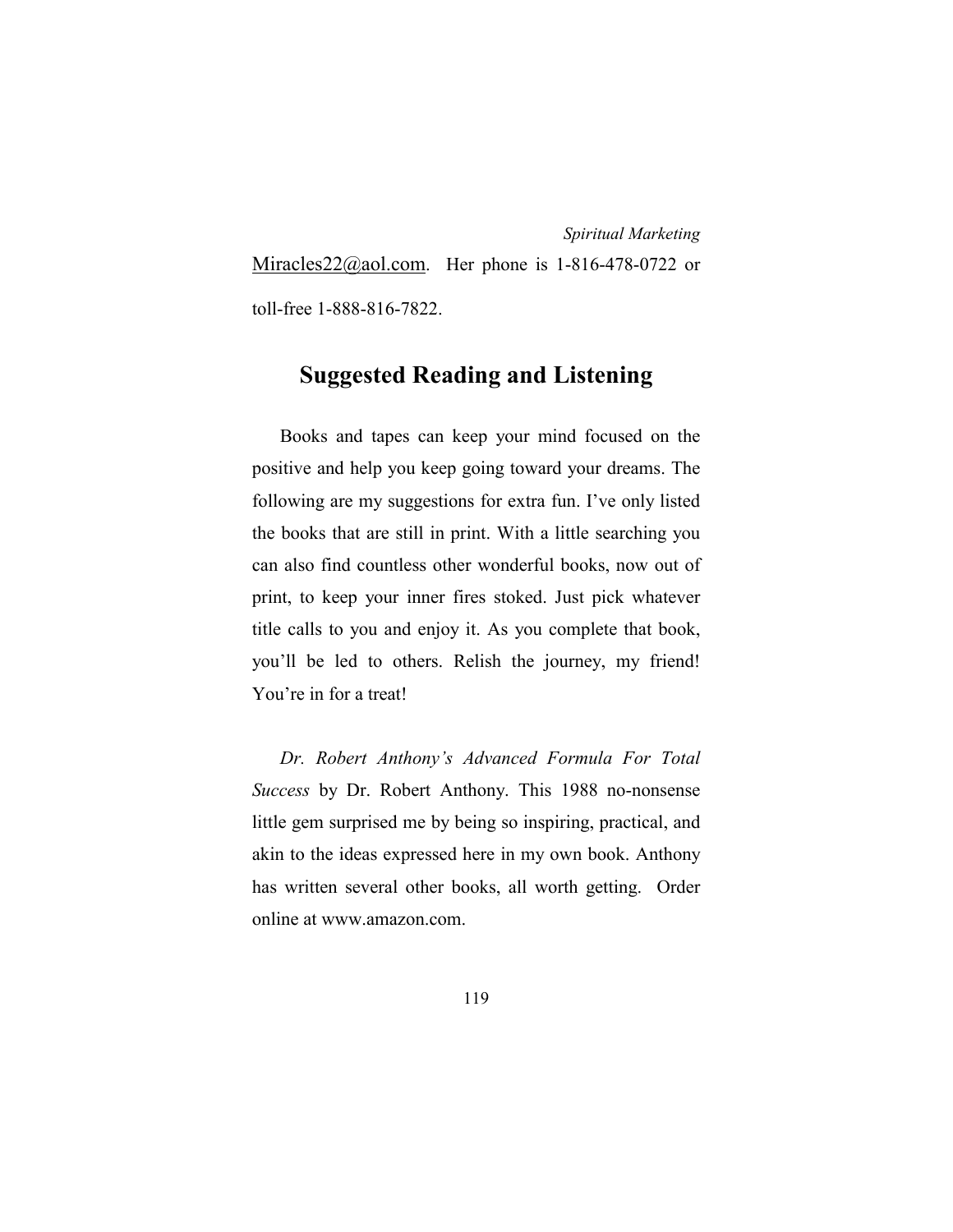*The Magic of Believing* by Claude Bristol. My all-time favorite on the power of using your mind to create anything you want. It's been in print since 1948. I first read it when I was a teenager. A masterpiece. At bookstores or order from http://www.amazon.com

*The Emergency Handbook for Getting Money Fast!* is an incredible book by Carole Dore. This uplifting book reveals an "inside out" approach to making money. What Doré reveals are strategic ways to increase your energy so that money is literally drawn to you like a magnet. Order it by FAX (949) 857-5122 or call 1-800-40-POWER.

*Feelings Buried Alive Never Die*... by Karol Truman. Reveals a powerful one-step process for releasing the core issues in your life so you can be clear to have what you want. Brilliant. Order online at http://www.healinghearts.com or call 1-800-531-3180.

*Keys to the Ultimate Freedom* by Lester Levenson, founder of the Sedona Method, a very simple way to "get clear" so you can become Master of your life. This book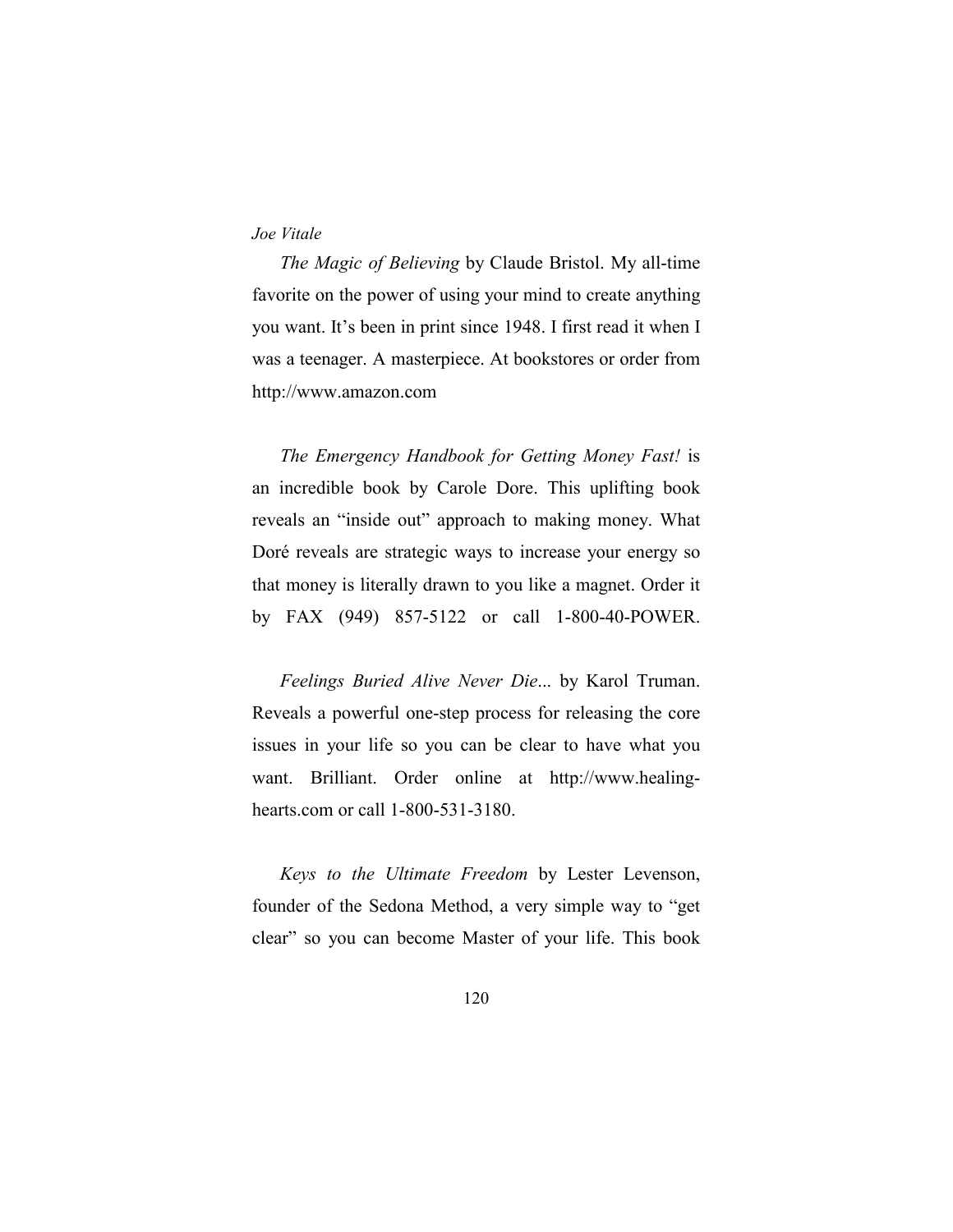contains Lester's thoughts about life, which are illuminating. Call 1-888-282-5656. Or visit http://www.sedona.com.

*The Power of Outrageous Marketing!,* an audiotape program, with workbook, by Joe Vitale. Teaches you the ten proven secrets for fame, fortune, and immortality. From Nightingale-Conant. Call 1-800-525-9000 or visit http://www.nightingale.com.

*The Power of Your Subconscious Mind* by Dr. Joseph Murphy. Anything by Murphy is worth reading. This is a classic. Available in most bookstores or online at http://www.amazon.com

*Sara and the Foreverness of Friends of a Feather* by Jerry and Esther Hicks. A delightful work of fiction which teaches how to make your own world through the science of deliberate creation. Call (830) 755-2299. Visit http://www.abraham-hicks.com

*The Science of Getting Rich* by Bob Proctor. This is a stunning course (book, workbook, and eight tapes), based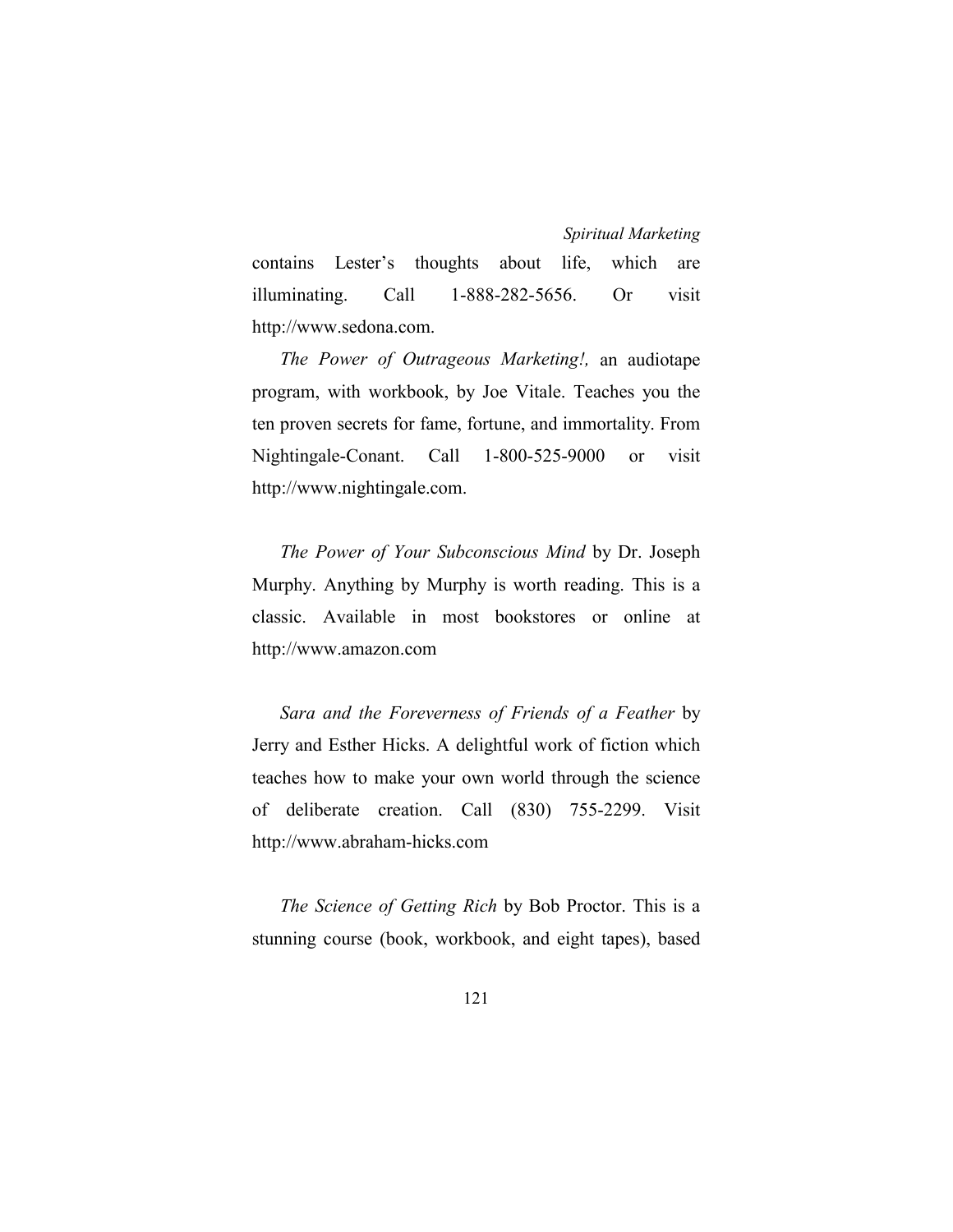on the 1903 book by Wallace Wattles, on using your mind to increase your wealth. If you only wanted to get one book out of the list here, this would be the one. Call 1-800-871- 9715. Or visit http://www.bobproctor.com

*The Seven Lost Secrets of Success* by Joe Vitale. Now in it's seventh edition and still changing the world, one person at a time. Reveals the marketing secrets of a forgotten genius from the roaring twenties. One company bought 19,500 copies of this book. Visit http://www.amazon.com to order.

*So, Why Aren't You Rich?* If you want to read a book to rattle your cage, pick up a copy of Darel Rutherford's nuclear blast to the ego. It's billed as the unauthorized sequel to Napoleon Hill's famous book, "Think and Grow Rich." Get more details, and sign up for Darel's free enewsletter, at http://www.richbits.com

*Spiritual Economics: The Principles and Process of True Prosperity* by Eric Butterworth. A Unity minister's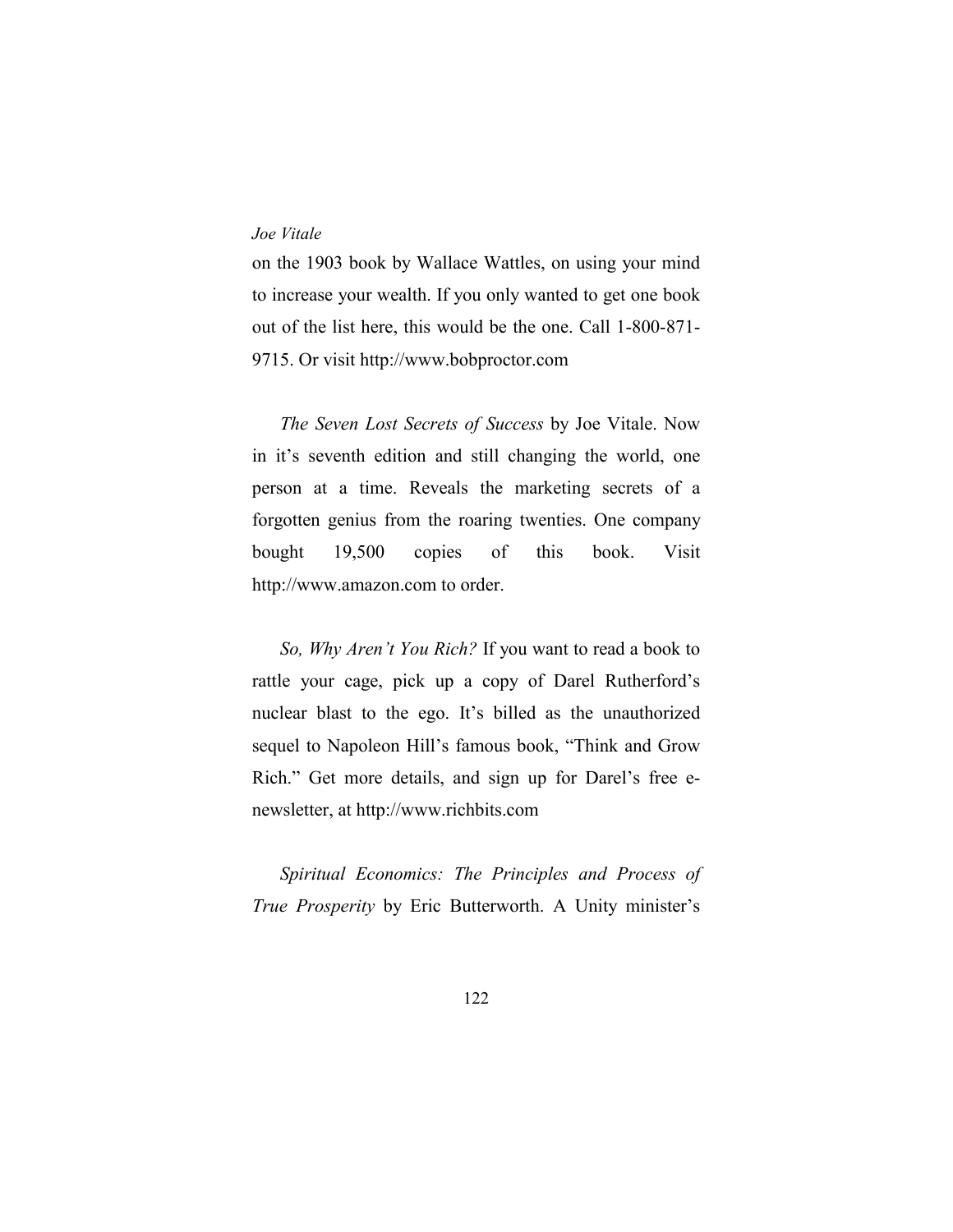insights into wealth. Outstanding. At bookstores, or call 1- 800-669-0282, or order online at http://www.amazon.com

*Ten Thousand Whispers: A Guide to Conscious Creation* by Lynda Madden Dahl. Mind-expanding. Also read her book, *Beyond the Winning Streak*. Order from http://www.amazon.com or call (541) 683-0803.

*Travelling Free* by Mandy Evans. A petite guide on how your beliefs create your reality, and how to change your beliefs through a gentle questioning process. Call 1- 800-356-9315 or order online at http://www.amazon.com

*Working with the Law* by Dr. Raymond Holliwell. Reveals the laws of the universe. Work with them and you can have whatever your heart desires. Call 1-800-871-9715.

*You Were Born Rich* by Bob Proctor. An incredible book on how to unlock your potential. Available as a home-study course, too. Call 1-800-871-9715. Or visit http://www.bobproctor.com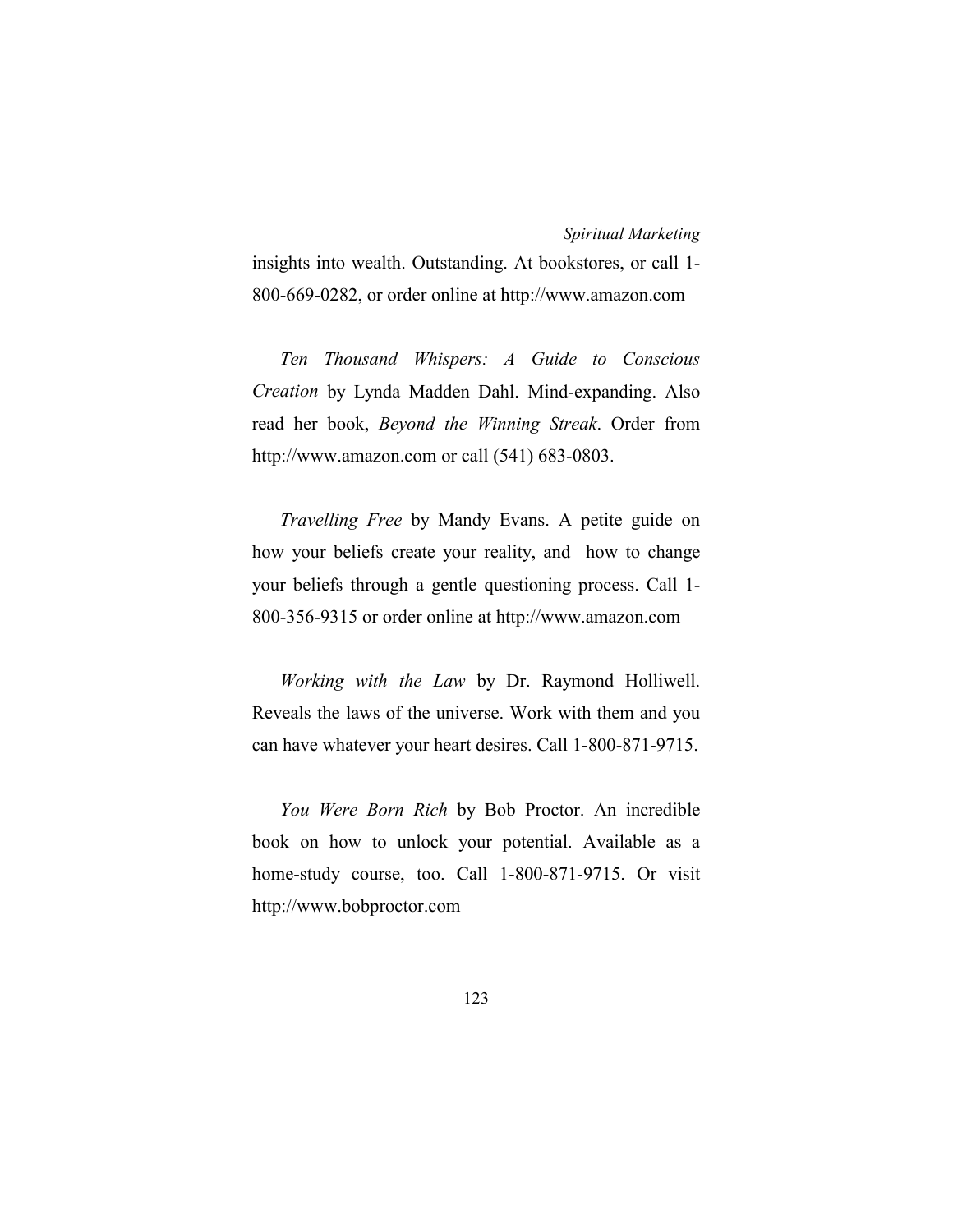# **Healers, Mentors, and Counselors**

|                      | Ann Taylor Harcus miracles22@aol.com |
|----------------------|--------------------------------------|
| <b>Bill Ferguson</b> | wff@neosoft.com                      |
| <b>Kathy DeMont</b>  | remoteheal@hotmail.com               |
| Mandy Evans          | beliefs@mandyevans.com               |
| Karol Truman         | feelings@infowest.com                |
| Diana Bay            | Mehob@aol.com                        |
| Merry Mount          | merrymount@earthlink.net             |
| Gloriana Ron Da      | RonDahTherapies@aol.com              |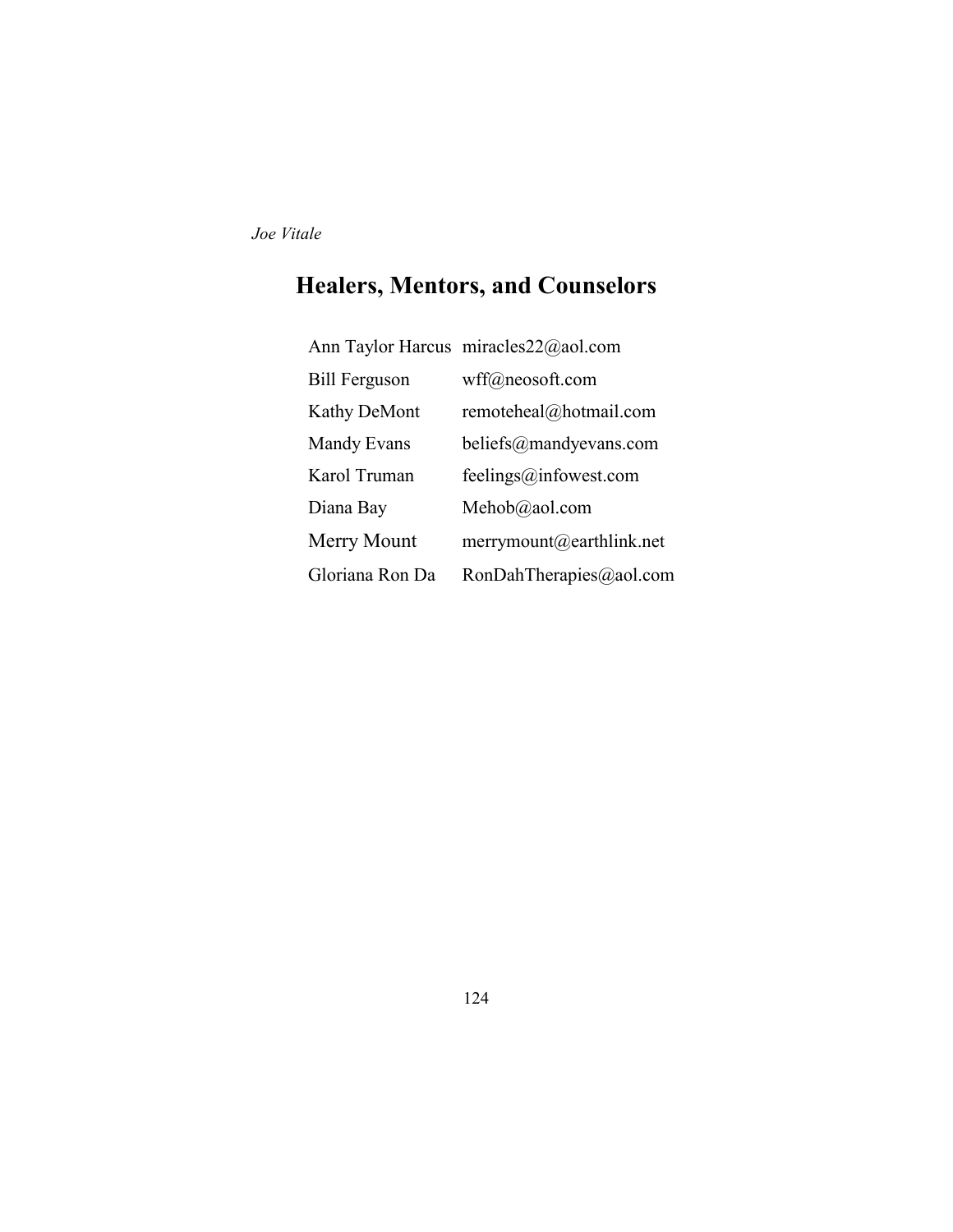# **About the Author**

Joe Vitale, the creator of Spiritual Marketing, is an independent marketing specialist currently based in Austin, Texas. His talks, seminars, and audiotape programs on sales and marketing have helped thousands of people around the globe market their businesses successfully. Among Joe's clients are Doubleday Books, the American Business Women's Association, PBS Television, and the American Red Cross. He is the author of ten books, including "The Seven Lost Secrets of Success" and "There's A Customer Born Every Minute." He's also the author of an audiotape program for Nightingale-Conant, called "The Power of Outrageous Marketing!"

> Joe Vitale e-mail: *spirit@mrfire.com* \* website:

> > **http://www.mrfire.com**